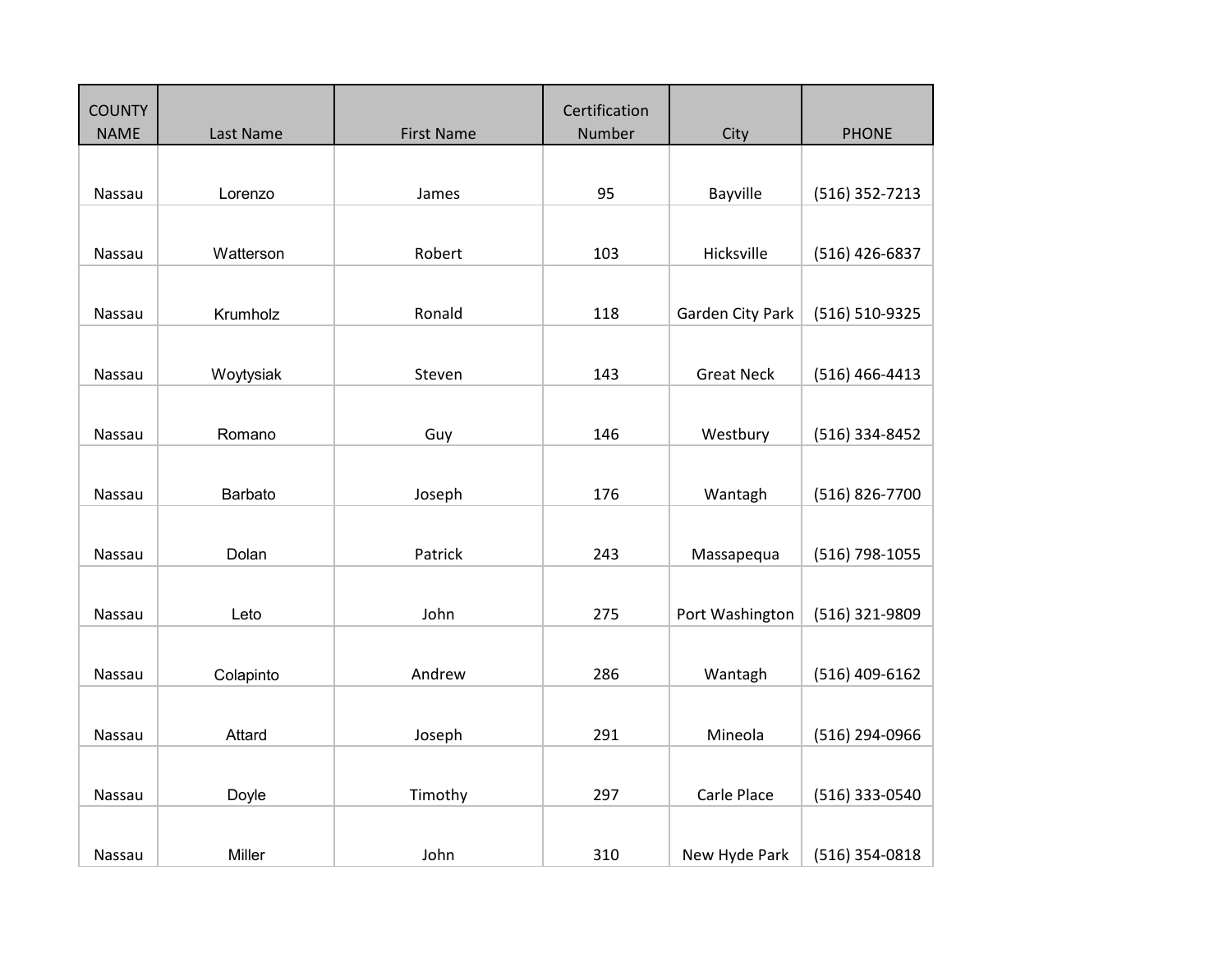| Nassau | Armellino      | Joseph    | 320 | Rochville Center | (516) 779-4769   |
|--------|----------------|-----------|-----|------------------|------------------|
|        |                |           |     |                  |                  |
| Nassau | <b>Drucker</b> | Robert    | 324 | Farmingdale      | $(516)$ 753-0003 |
|        |                |           |     |                  |                  |
| Nassau | Gayson         | John      | 380 | Mineola          | (516) 248-4105   |
|        |                |           |     |                  |                  |
| Nassau | Wanna          | John      | 396 | Carle Place      | (516) 742-0265   |
|        |                |           |     |                  |                  |
| Nassau | Herman         | Peter     | 426 | Farmingdale      | (516) 753-0003   |
|        |                |           |     |                  |                  |
| Nassau | Pagano         | William   | 436 | East Meadow      | (516) 520-4810   |
|        |                |           |     |                  |                  |
| Nassau | Westerberg     | William   | 465 | Bethpage         | (516) 931-0093   |
|        |                |           |     |                  |                  |
| Nassau | Wohlfarth      | Daryl     | 466 | Lake Lazurne     |                  |
|        |                |           |     |                  |                  |
| Nassau | Gallo          | George    | 475 | Oceanside        | (516) 428-2685   |
|        |                |           |     |                  |                  |
| Nassau | Pallotta       | Michael   | 488 | Merrick          | (516) 868-0822   |
|        |                |           |     |                  |                  |
| Nassau | <b>Rizzo</b>   | Allen     | 492 | Inwood           | (516) 239-3434   |
|        |                |           |     |                  |                  |
| Nassau | Hagbergh       | Philip    | 494 | Baldwin          | (516) 223-5525   |
|        |                |           |     |                  |                  |
| Nassau | Cody           | Frederick | 520 | Carle Place      | (518) 334-6988   |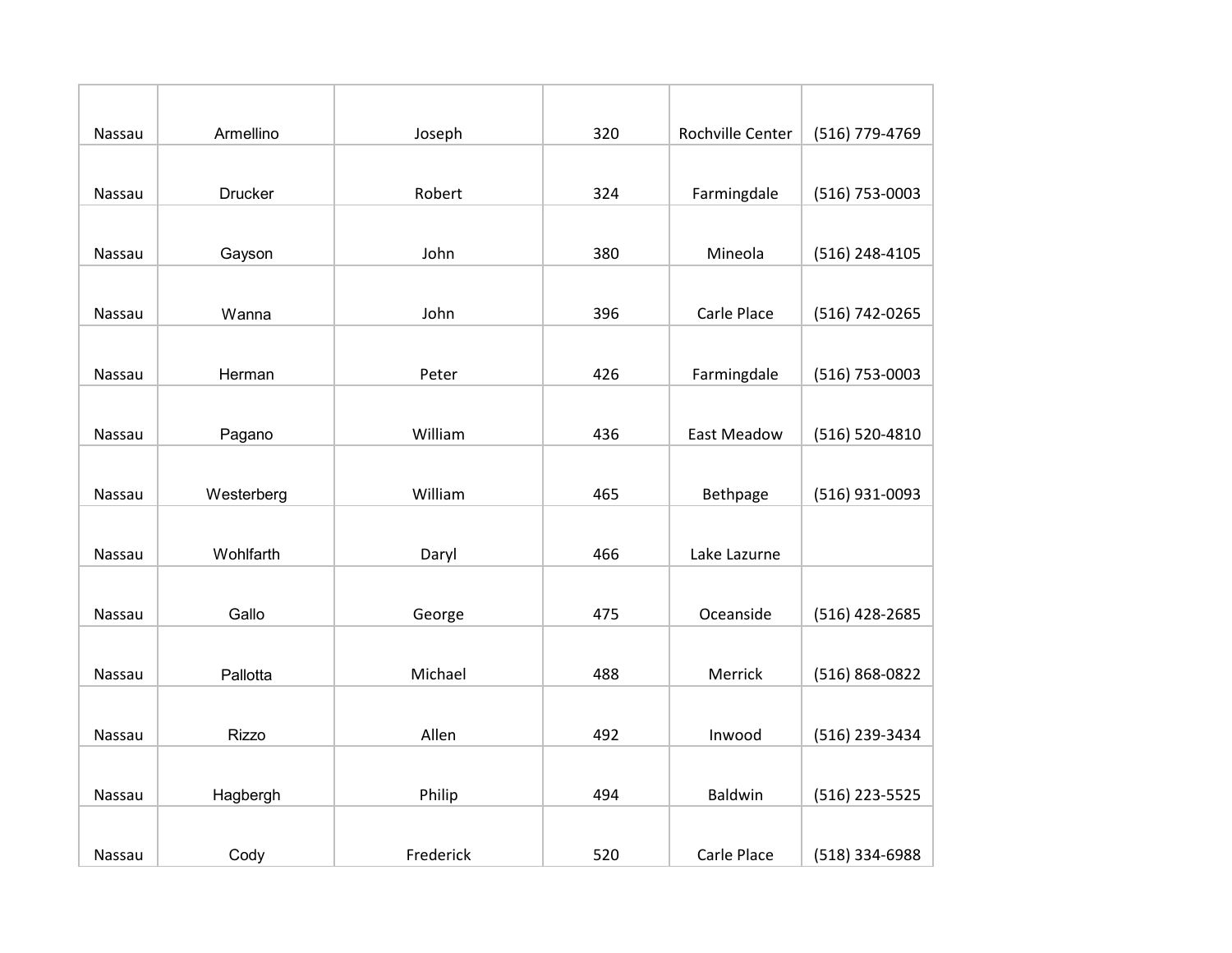| Nassau | Ulip          | Laurence     | 562 | <b>Rockville Centre</b> | (516) 766-6748 |
|--------|---------------|--------------|-----|-------------------------|----------------|
|        |               |              |     |                         |                |
| Nassau | Wenk          | George       | 563 | Rockville Center        | (516) 812-3130 |
|        |               |              |     |                         |                |
| Nassau | Ronneburger   | James        | 564 | Bethpage                | (516) 250-9992 |
|        |               |              |     |                         |                |
| Nassau | <b>Kurz</b>   | Donald       | 597 | Port Washington         | (516) 767-3200 |
|        |               |              |     |                         |                |
| Nassau | <b>DiTusa</b> | Robert       | 651 | <b>Great Neck</b>       | (516) 482-1554 |
|        |               |              |     |                         |                |
| Nassau | Dynia         | Walter       | 652 | Massapequa              | (516) 795-0431 |
|        |               |              |     |                         |                |
| Nassau | Dynia         | David        | 653 | Massapequa              | (516) 745-0431 |
|        |               |              |     |                         |                |
| Nassau | Popeleski     | John         | 656 | Port Washington         | (516) 523-0316 |
|        |               |              |     |                         |                |
| Nassau | <b>Brala</b>  | John         | 717 | Sea Cliff               | (516) 779-9784 |
|        |               |              |     |                         |                |
| Nassau | Carrier       | Joseph       | 719 | Levittown               | (516) 735-9510 |
|        |               |              |     |                         |                |
| Nassau | Lettieri      | Robert       | 729 | Merrick                 | (516) 642-5585 |
|        |               |              |     |                         |                |
| Nassau | Montilli      | Joseph       | 730 | Woodmere                | (516) 766-7684 |
|        |               |              |     |                         |                |
| Nassau | Plumb         | <b>Brian</b> | 734 | Locust Valley           | (516) 671-1783 |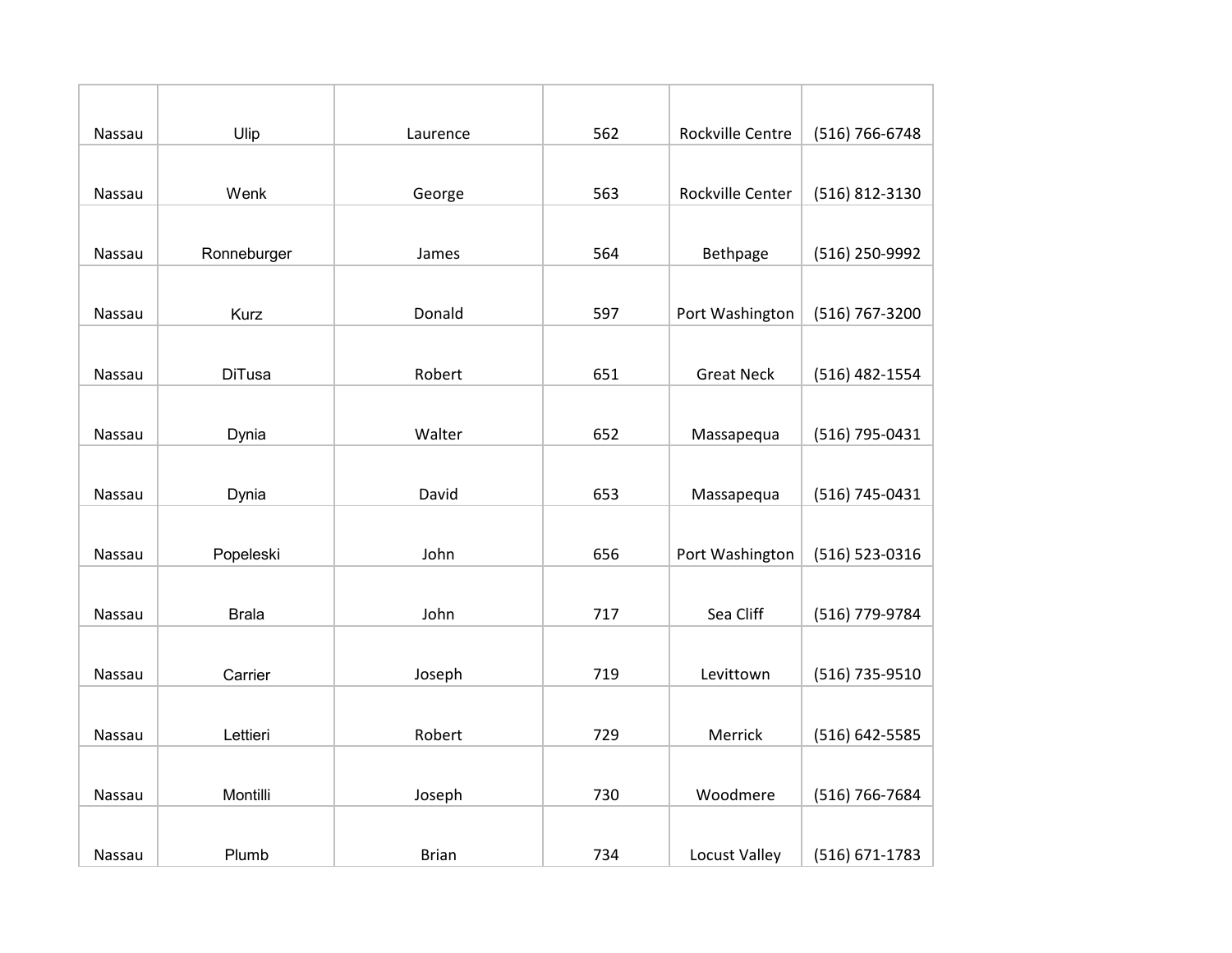| Nassau | Schimmel    | Peter   | 736  | Bethpage                | (516) 931-0093 |
|--------|-------------|---------|------|-------------------------|----------------|
|        |             |         |      |                         |                |
| Nassau | Prignano    | Michael | 760  | Westbury                | (516) 333-0427 |
|        |             |         |      |                         |                |
| Nassau | Krupka      | Jeffrey | 787  | Freeport                | (516) 647-2701 |
|        |             |         |      |                         |                |
| Nassau | Malatesta   | James   | 788  | Far Rockaway            | (718) 471-4646 |
|        |             |         |      |                         |                |
| Nassau | Pugliese    | Ralph   | 853  | Franklin Square         | (516) 354-6673 |
|        |             |         |      |                         |                |
| Nassau | Curley      | Eileen  | 866  | <b>Great Neck</b>       | (516) 466-0916 |
|        |             |         |      |                         |                |
| Nassau | Musella     | Frank   | 912  | Hicksville              | (516) 790-7775 |
|        |             |         |      |                         |                |
| Nassau | Santodonato | Tony    | 917  | Albertson               | (516) 640-2000 |
|        |             |         |      | Huntington              |                |
| Nassau | Feldman     | Alan    | 984  | Station                 |                |
|        |             |         |      |                         |                |
| Nassau | Quinn       | William | 998  | Wantagh                 | (516) 826-3253 |
|        |             |         |      |                         |                |
| Nassau | Nuzzi       | Jack    | 1050 | Freeport                | (516) 377-8311 |
|        |             |         |      |                         |                |
| Nassau | Boegel      | Carl    | 1057 | <b>Rockville Centre</b> | (516) 766-1831 |
|        |             |         |      |                         |                |
| Nassau | Martino     | Michael | 1079 | <b>Great Neck</b>       | (516) 441-4662 |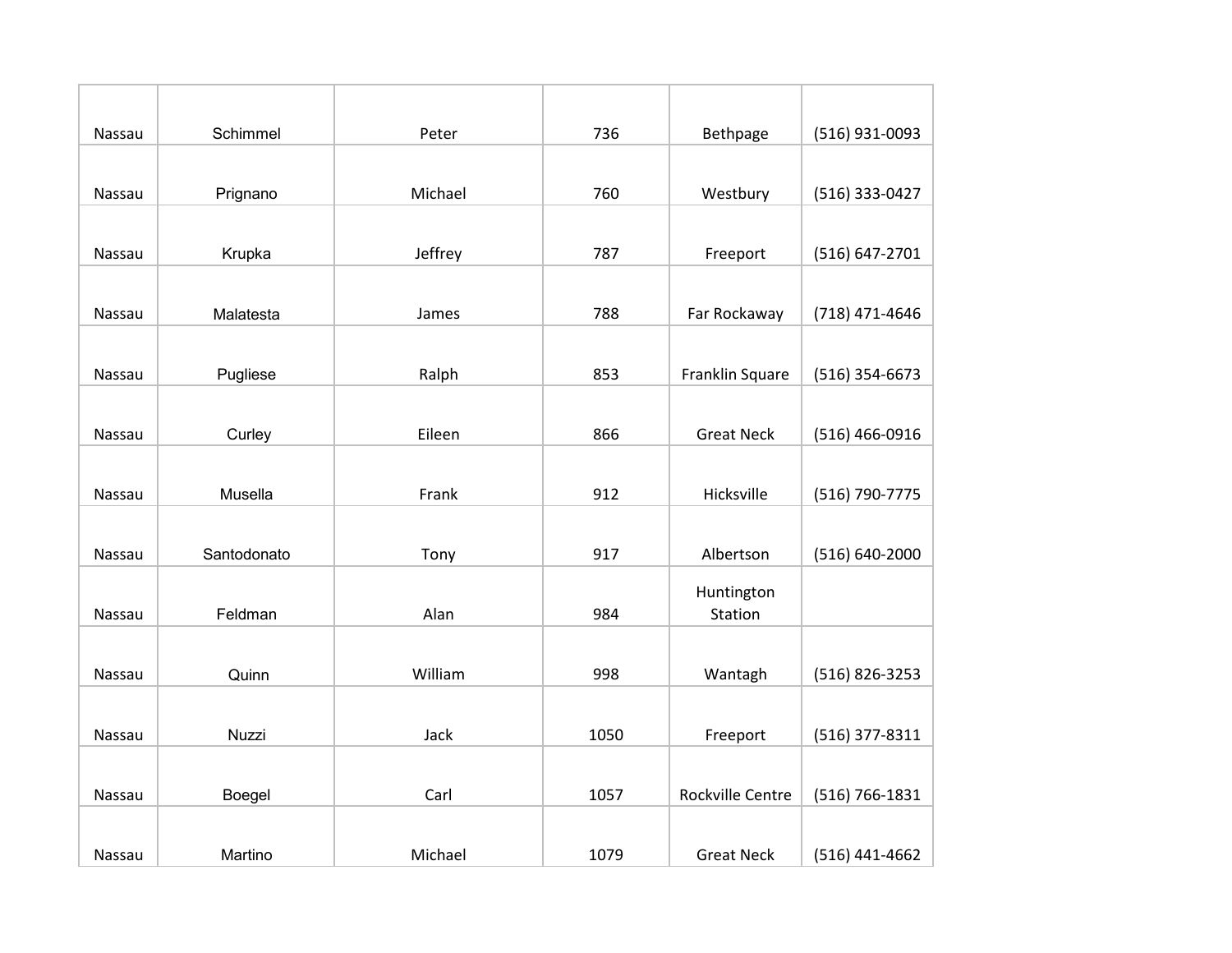| Nassau        | Motchkavitz | George      | 1081 | <b>Great Neck</b> | (516) 647-4076   |
|---------------|-------------|-------------|------|-------------------|------------------|
|               |             |             |      |                   |                  |
| Nassau        | Costello    | Christopher | 1193 | New Hyde Park     | (516) 307-9347   |
|               |             |             |      |                   |                  |
| Nassau        | Shakespeare | Charles     | 1237 | Merrick           | (516) 596-4800   |
|               |             |             |      |                   |                  |
| Nassau        | Domaradzki  | Michael     | 1283 | Locust Valley     | (516) 671-7591   |
|               |             |             |      |                   |                  |
| Nassau        | Moore       | Kenneth     | 1291 | Lawrence          | (516) 239-6613   |
|               |             |             |      |                   |                  |
| Nassau        | Ruggiero    | Robert      | 1346 | Seaford           | (516) 826-1602   |
|               |             |             |      |                   |                  |
| Nassau        | Finlan      | Patrick     | 1389 | East Rockaway     | (516) 572-1699   |
|               |             |             |      |                   |                  |
| <b>Nassau</b> | Passariello | James       | 1451 | Carle Place       | (516) 333-0540   |
|               |             |             |      |                   |                  |
| <b>Nassau</b> | Saracino    | John        | 1455 | Oceanside         | (516) 351-0896   |
|               |             |             |      |                   |                  |
| Nassau        | Izzo        | Joseph      | 1563 | Hempstead         | $(516)$ 463-5090 |
|               |             |             |      |                   |                  |
| Nassau        | McMahon     | Kevin       | 1569 | Hicksville        | (516) 581-0138   |
|               |             |             |      |                   |                  |
| Nassau        | Chodkowski  | Thomas      | 1659 | Patchogue         | (516) 805-6870   |
|               |             |             |      |                   |                  |
| Nassau        | Kaszuba     | Kevin       | 1749 | Islip             | (631) 582-8880   |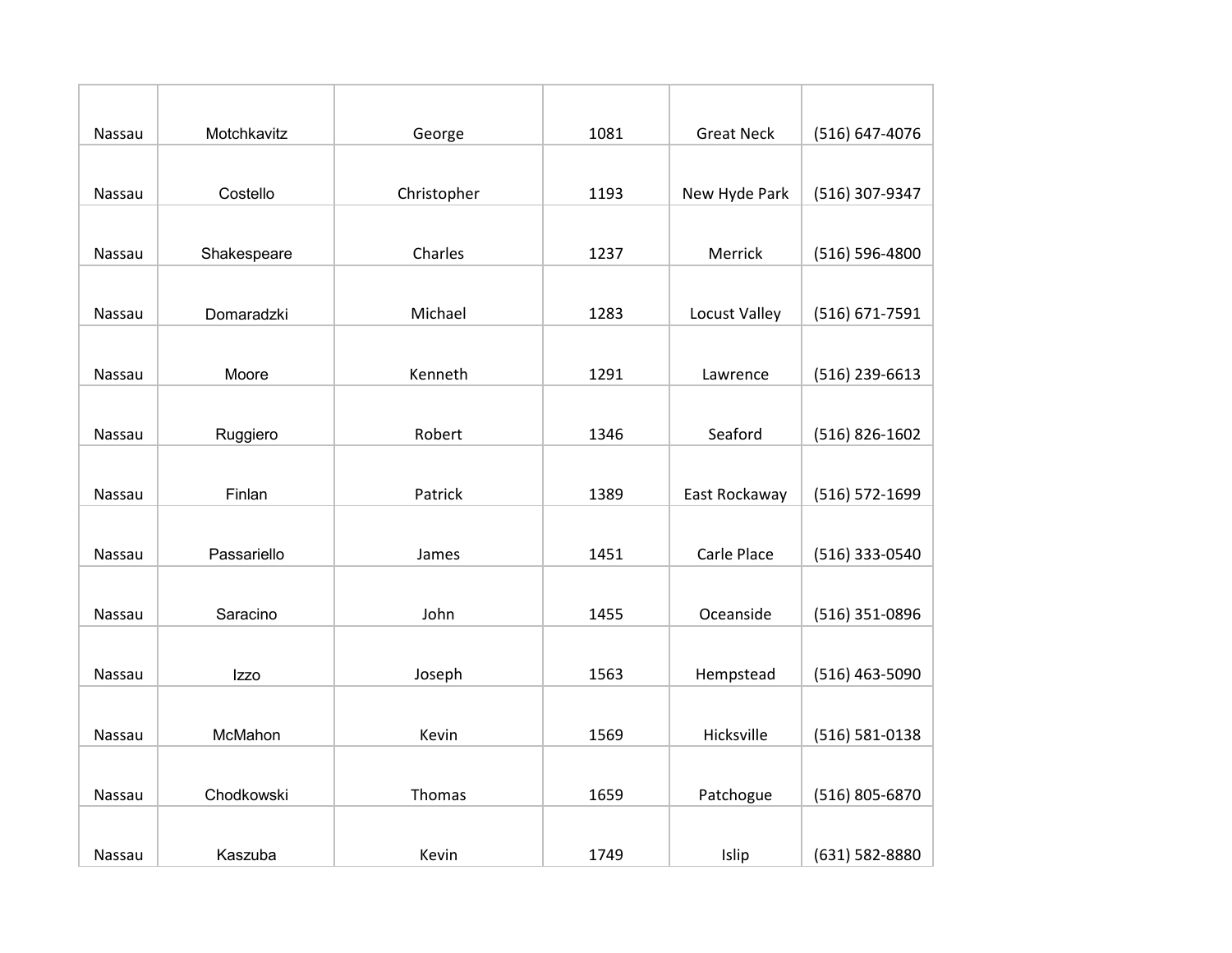| Nassau        | Colombo       | Andrew  | 1787 | Franklin Sq        | (516) 437-8207 |
|---------------|---------------|---------|------|--------------------|----------------|
|               |               |         |      |                    |                |
| Nassau        | Chumsky       | Alan    | 1885 | Maspeth            | (718) 392-8867 |
|               |               |         |      |                    |                |
| Nassau        | Medina        | David   | 1976 | Bethpage           | (516) 586-3840 |
|               |               |         |      |                    |                |
| Nassau        | Maleno        | Mark    | 2089 | Hicksville         | (516) 457-3804 |
|               |               |         |      |                    |                |
| Nassau        | Kyser         | James   | 2223 | Merrick            | (516) 378-4367 |
|               |               |         |      |                    |                |
| Nassau        | Aiosa         | Joseph  | 2268 | Merrick            | (516) 623-3170 |
|               |               |         |      |                    |                |
| Nassau        | <b>Bodner</b> | Stuart  | 2272 | Lynbrook           | (519) 779-5582 |
|               |               |         |      |                    |                |
| <b>Nassau</b> | <b>Burton</b> | Daniel  | 2547 | Lindenhurst        | (516) 860-6658 |
|               |               |         |      |                    |                |
| <b>Nassau</b> | DeVito        | Angelo  | 2574 | Garden City        | (516) 292-1600 |
|               |               |         |      |                    |                |
| Nassau        | Colangelo     | Guy     | 2657 | Albertson          | (516) 746-5678 |
|               |               |         |      |                    |                |
| Nassau        | Podlaski      | Kenneth | 2670 | Albertson          | (516) 741-8129 |
|               |               |         |      |                    |                |
| Nassau        | Rotolo        | John    | 2672 | <b>East Meadow</b> | (516) 794-0848 |
|               |               |         |      |                    |                |
| Nassau        | Vani          | Armand  | 2749 | Franklin Sq        | (516) 873-8745 |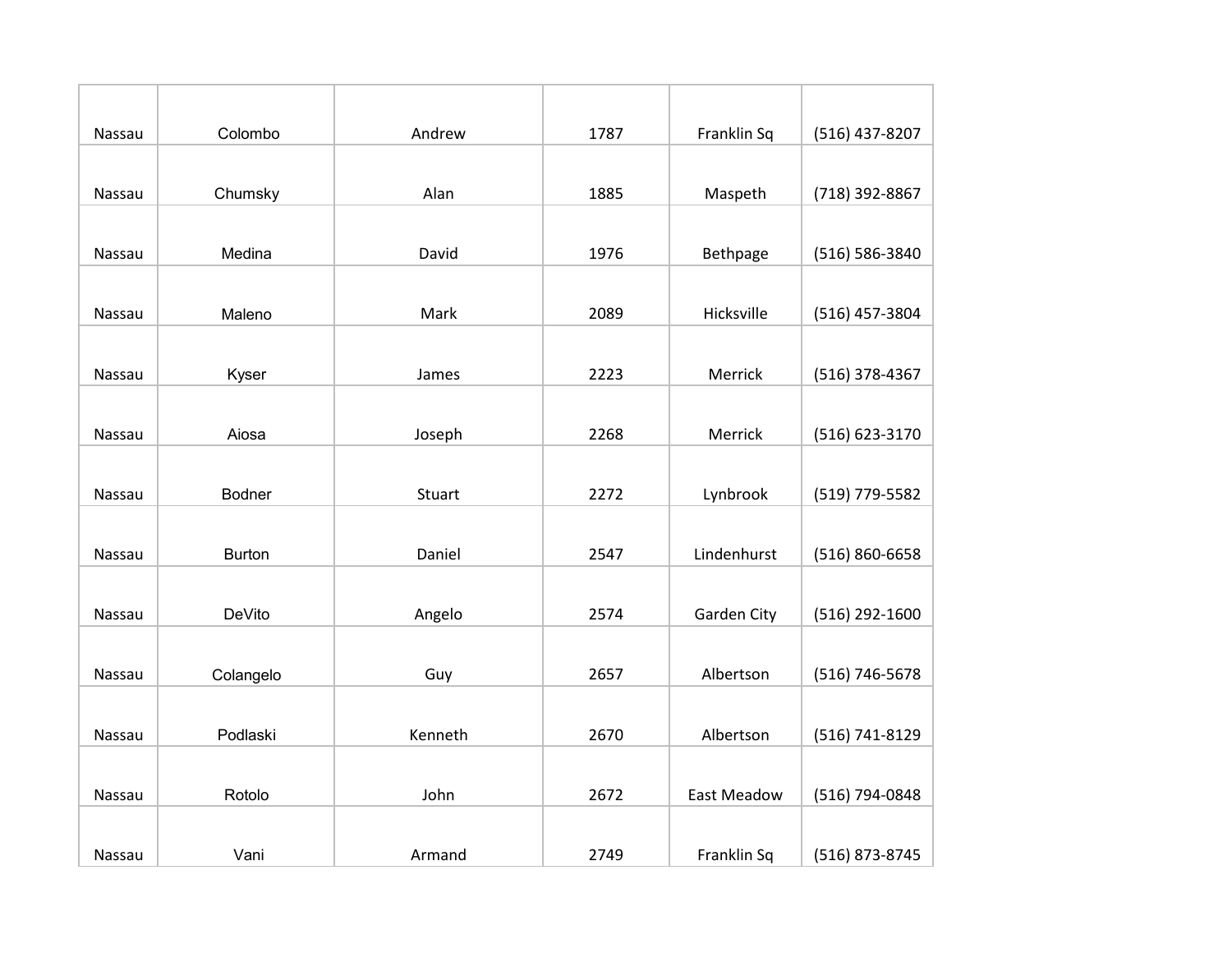| Nassau | Auslander      | Ira      | 2752 | <b>Forest Hills</b> | (718) 544-8232   |
|--------|----------------|----------|------|---------------------|------------------|
|        |                |          |      |                     |                  |
| Nassau | Vigh           | John     | 2919 | Farmingdale         | (516) 293-9152   |
|        |                |          |      |                     |                  |
| Nassau | Jarkow         | Jay      | 3276 | Glen Head           | (917) 731-4921   |
|        |                |          |      |                     |                  |
| Nassau | Magee          | Corey    | 3278 | Hempstead           | (516) 483-0400   |
|        |                |          |      |                     |                  |
| Nassau | Finkel         | Perry    | 3343 | Bethpage            | (516) 249-7473   |
|        |                |          |      |                     |                  |
| Nassau | Minarik        | Joseph   | 3568 | Franklin Square     | (516) 352-1450   |
|        |                |          |      |                     |                  |
| Nassau | Ericsson       | Gary     | 3606 | Westbury            | (516) 248-1788   |
|        |                |          |      |                     |                  |
| Nassau | Orefice        | Joseph   | 3945 | Mineola             | (516) 742-3892   |
|        |                |          |      |                     |                  |
| Nassau | Flood          | Philip   | 3959 | Freeport            | (516) 867-0501   |
|        |                |          |      |                     |                  |
| Nassau | Renta          | Joseph   | 3966 | New Hyde Park       | $(516)$ 775-6608 |
|        |                |          |      |                     |                  |
| Nassau | Barone         | Marcello | 4182 | Rockville Centre    | (516) 239-2785   |
|        |                |          |      |                     |                  |
| Nassau | <b>DePinto</b> | Joseph   | 4187 | Cutchogue           | (631) 734-5666   |
|        |                |          |      |                     |                  |
| Nassau | Milne          | Craig    | 4195 | Bethpage            | (516) 938-0836   |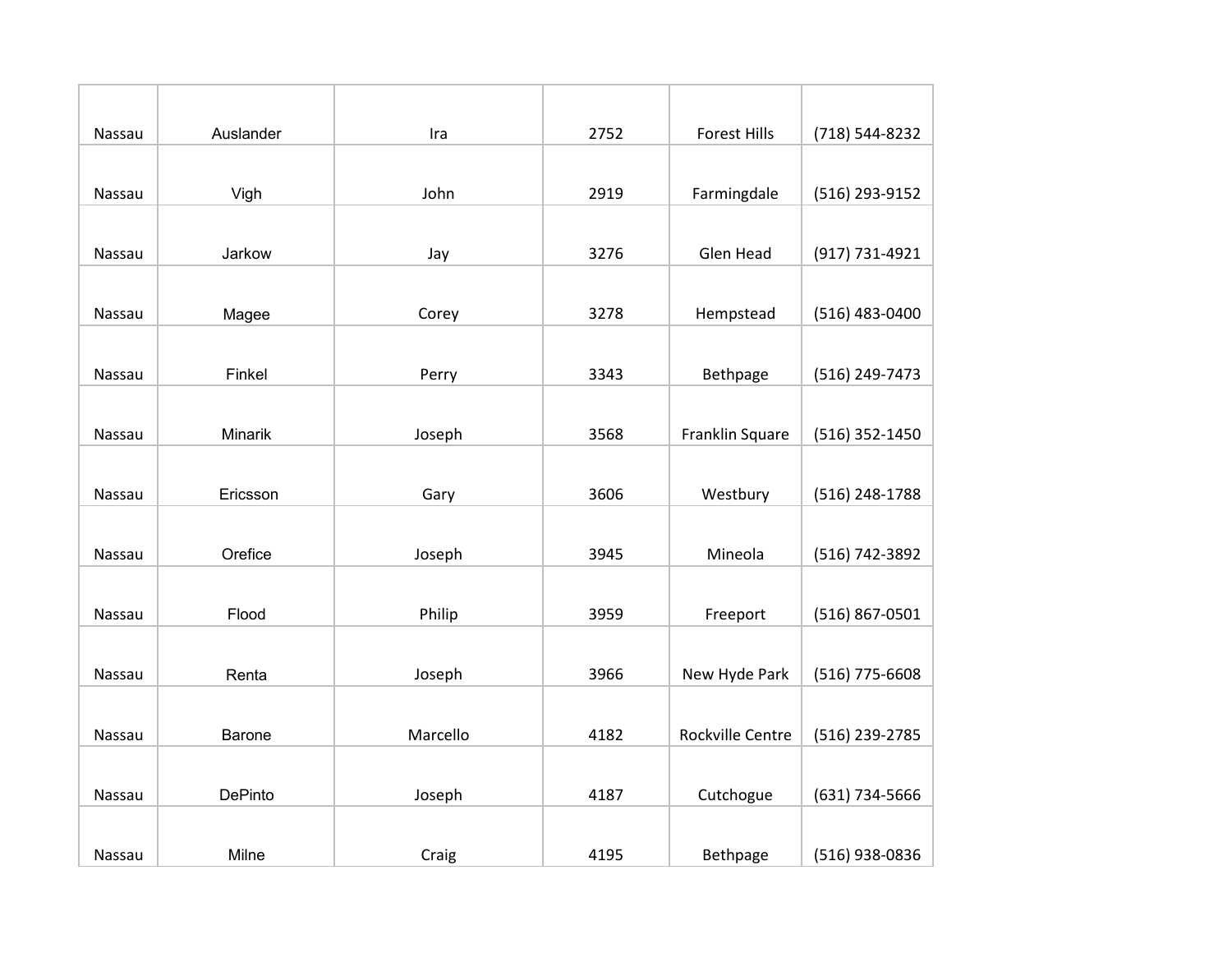| Nassau | Silva      | Glen     | 4203 | Carle Place          | (516) 333-0540   |
|--------|------------|----------|------|----------------------|------------------|
|        |            |          |      |                      |                  |
| Nassau | Walsh      | John     | 4206 | <b>Oyster Bay</b>    | (516) 922-3282   |
|        |            |          |      |                      |                  |
| Nassau | Gershman   | Thomas   | 4362 | Farmingdale          | (516) 420-1848   |
|        |            |          |      |                      |                  |
| Nassau | Joseph     | David    | 4380 | East Meadow          | (516) 794-8330   |
|        |            |          |      |                      |                  |
| Nassau | Krumholz   | Paul     | 4382 | Garden City Park     | (516) 877-7009   |
|        |            |          |      |                      |                  |
| Nassau | Sullivan   | John     | 4386 | New Hyde Park        | (516) 326-1320   |
|        |            |          |      |                      |                  |
| Nassau | Santacroce | Joseph   | 4457 | <b>Island Park</b>   | (516) 779-4432   |
|        |            |          |      |                      |                  |
| Nassau | MiLoscia   | Paul     | 4463 | New Hyde Park        | (516) 327-4063   |
|        |            |          |      |                      |                  |
| Nassau | Thompson   | Matthew  | 4465 | Hicksville           | $(516)$ 450-1413 |
|        |            |          |      |                      |                  |
| Nassau | Mandel     | Keith    | 4518 | Merrick              | (516) 623-0456   |
|        |            |          |      |                      |                  |
| Nassau | Valenza    | John     | 4529 | Massapequa           | (516) 797-5061   |
|        |            |          |      |                      |                  |
| Nassau | Casalo     | Nicholas | 4546 | <b>Valley Stream</b> | (516) 825-2338   |
|        |            |          |      |                      |                  |
| Nassau | Scaperotta | Dominick | 4576 | Locust Valley        | (516) 676-8293   |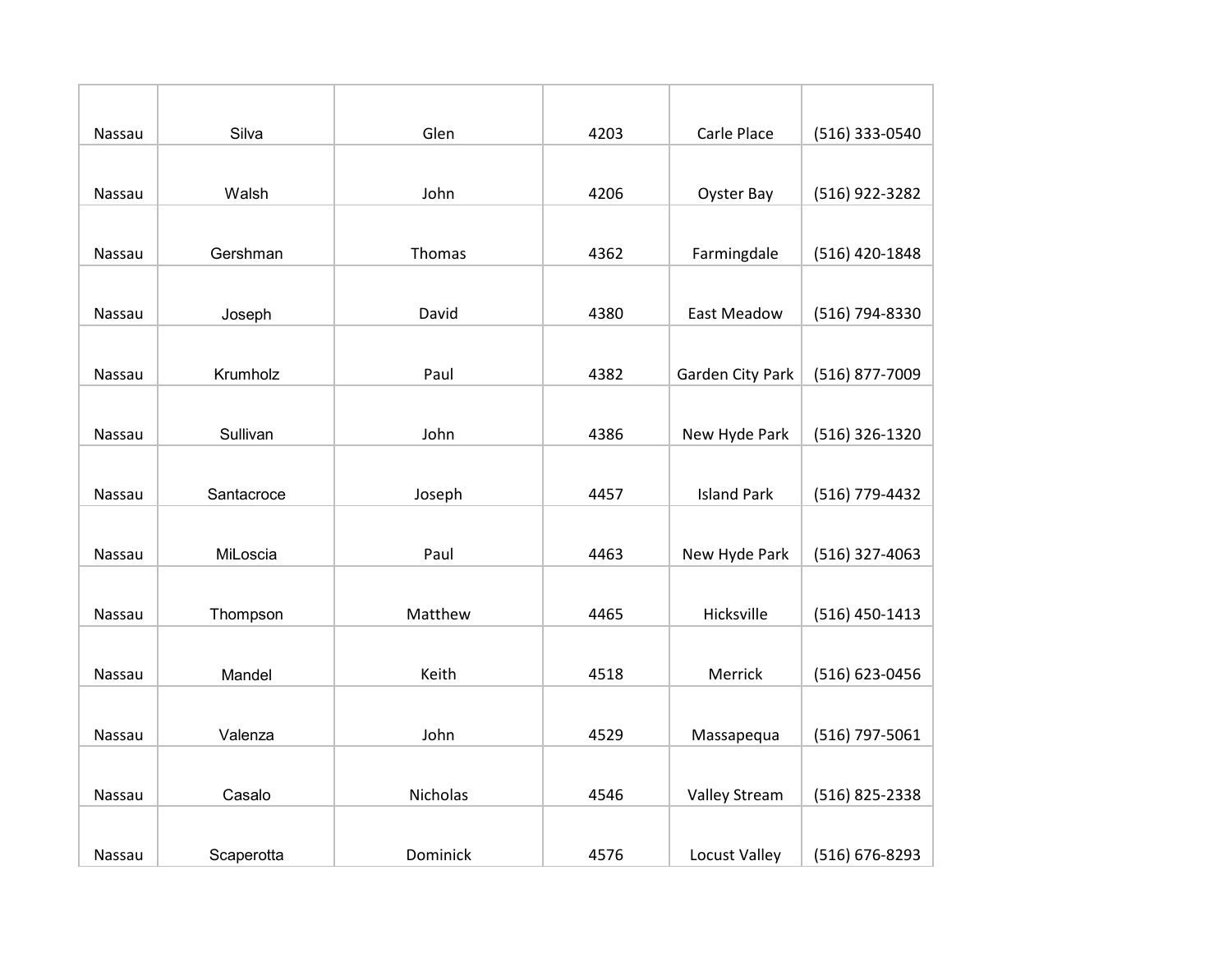| Nassau        | Cash     | Edward  | 4599 | Elmont                | (516) 355-5401   |
|---------------|----------|---------|------|-----------------------|------------------|
|               |          |         |      |                       |                  |
| Nassau        | Friedman | Jay     | 4602 | Brooklyn              | (718) 782-7150   |
|               |          |         |      |                       |                  |
| Nassau        | Lobody   | Robert  | 4606 | Syosset               | (516) 390-5602   |
|               |          |         |      |                       |                  |
| Nassau        | Abballe  | Sandro  | 4652 | Manhasset             | (516) 640-5693   |
|               |          |         |      |                       |                  |
| Nassau        | Judge    | Peter   | 4657 | Westbury              | (516) 385-2753   |
|               |          |         |      |                       |                  |
| Nassau        | Bonney   | Michael | 4762 | Sayville              | (631) 567-8382   |
|               |          |         |      |                       |                  |
| Nassau        | Fraile   | Ralph   | 4765 | Westbury              | (516) 333-3229   |
|               |          |         |      |                       |                  |
| <b>Nassau</b> | O'Neill  | Timothy | 4768 | <b>Williston Park</b> | (516) 739-5144   |
|               |          |         |      |                       |                  |
| Nassau        | Sullivan | Kevin   | 4771 | Hicksville            | (516) 505-9590   |
|               |          |         |      |                       |                  |
| Nassau        | Sullivan | Kevin   | 4771 | Hicksville            | (516) 505-9590   |
|               |          |         |      |                       |                  |
| Nassau        | Dwyer    | Michael | 4804 | Levittown             | (516) 579-8197   |
|               |          |         |      |                       |                  |
| Nassau        | Jadezuk  | Wayne   | 4806 | Syosset               | $(516)$ 364-0004 |
|               |          |         |      |                       |                  |
| Nassau        | Manley   | Andrew  | 4809 | Bethpage              | (516) 931-0093   |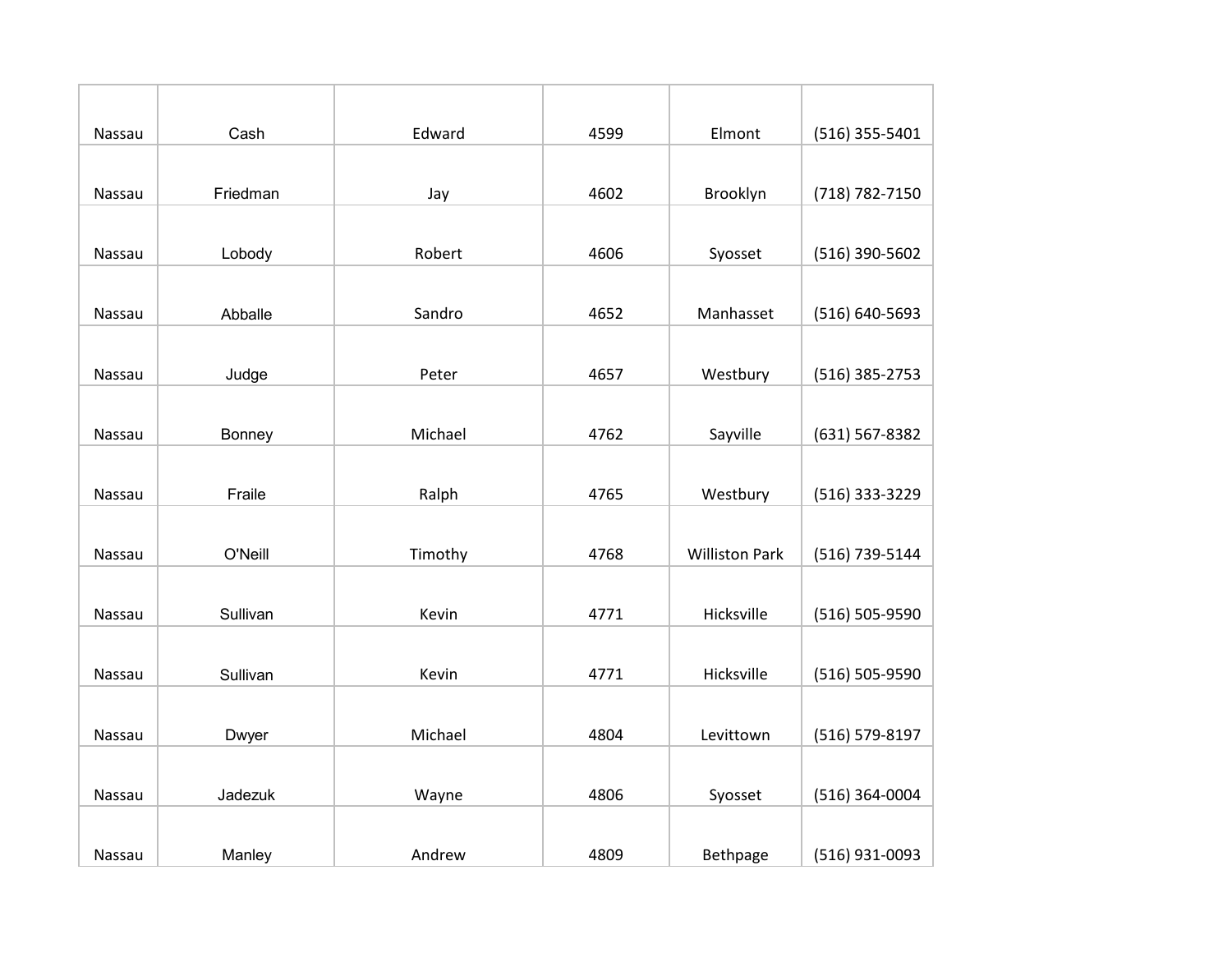| Nassau | Graziose      | Michael    | 4893 | Locust Valley      | (516) 671-7254   |
|--------|---------------|------------|------|--------------------|------------------|
|        |               |            |      |                    |                  |
| Nassau | Sandler       | Edward     | 4940 | Levittown          | $(516)$ 450-1413 |
|        |               |            |      |                    |                  |
| Nassau | Pipitone      | Joseph     | 4942 | Smithtown          | (516) 756-0351   |
|        |               |            |      |                    |                  |
| Nassau | <b>Bucolo</b> | Angelo     | 4951 | Garden City        | (516) 639-5880   |
|        |               |            |      |                    |                  |
| Nassau | Symington     | William    | 4981 | Carle Place        | (516) 965-1708   |
|        |               |            |      |                    |                  |
| Nassau | Babino        | Marco      | 4983 | Brooklyn           | (718) 837-0200   |
|        |               |            |      |                    |                  |
| Nassau | Vaiano        | Ralph      | 5091 | Wantagh            | (516) 679-0101   |
|        |               |            |      |                    |                  |
| Nassau | Costantino    | Douglas    | 5144 | Westbury           | (516) 334-9015   |
|        |               |            |      |                    |                  |
| Nassau | Gramman       | Robert     | 5151 | Carle Place        | (516) 746-0045   |
|        |               |            |      |                    |                  |
| Nassau | Volpe         | Robert     | 5161 | <b>East Meadow</b> | $(516)$ 378-5858 |
|        |               |            |      |                    |                  |
| Nassau | Grennan       | James      | 5163 | Glen Cove          | (516) 674-4672   |
|        |               |            |      |                    |                  |
| Nassau | Cosentino     | Thomas     | 5174 | Farmingdale        | (516) 845-1719   |
|        |               |            |      |                    |                  |
| Nassau | Cice          | Costantino | 5192 | Westbury           | (516) 334-2042   |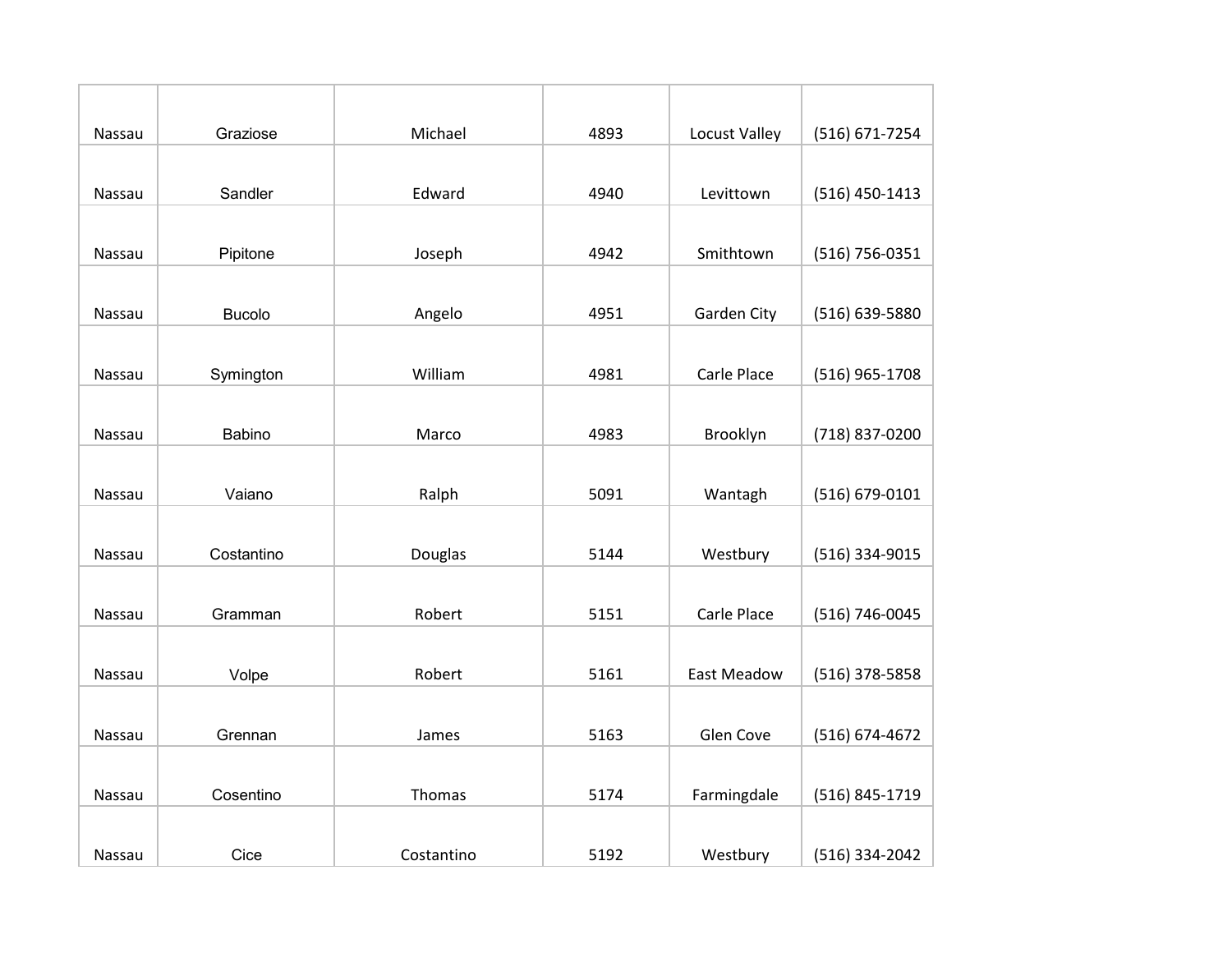| Nassau        | Murray       | Richard  | 5195 | Westbury        | (516) 338-5702   |
|---------------|--------------|----------|------|-----------------|------------------|
|               |              |          |      |                 |                  |
| Nassau        | Hornacek     | Michael  | 5204 | Seaford         | (516) 826-0285   |
|               |              |          |      |                 |                  |
| Nassau        | Gazzola      | Richard  | 5433 | Lynbrook        | (516) 285-9879   |
|               |              |          |      |                 |                  |
| Nassau        | Pietromonaco | Mario    | 5439 | Farmingdale     | (516) 865-2816   |
|               |              |          |      |                 |                  |
| Nassau        | Tjortjoglou  | George   | 5443 | Hicksville      | (516) 404-6489   |
|               |              |          |      |                 |                  |
| Nassau        | D'Alonzo     | Mark     | 5472 | Port Washington | (516) 883-8484   |
|               |              |          |      |                 |                  |
| Nassau        | Hercules     | David    | 5473 | Brentwood       | (516) 587-9711   |
|               |              |          |      |                 |                  |
| <b>Nassau</b> | Ellinger     | Frank    | 5480 | Bethpage        | (516) 931-0093   |
|               |              |          |      |                 |                  |
| Nassau        | Kinkel       | Matthew  | 5485 | Levittown       | (516) 342-9571   |
|               |              |          |      |                 |                  |
| Nassau        | Verde        | Anthony  | 5492 | Hicksville      | (516) 937-3962   |
|               |              |          |      |                 |                  |
| Nassau        | LaValle      | Dominick | 5623 | Westbury        | $(516)$ 333-1128 |
|               |              |          |      |                 |                  |
| Nassau        | Kaszuba      | Danielle | 5644 | Norwood         | (201) 297-7623   |
|               |              |          |      |                 |                  |
| Nassau        | Schmidt      | Joseph   | 5646 | Hewlett         | (516) 314-8141   |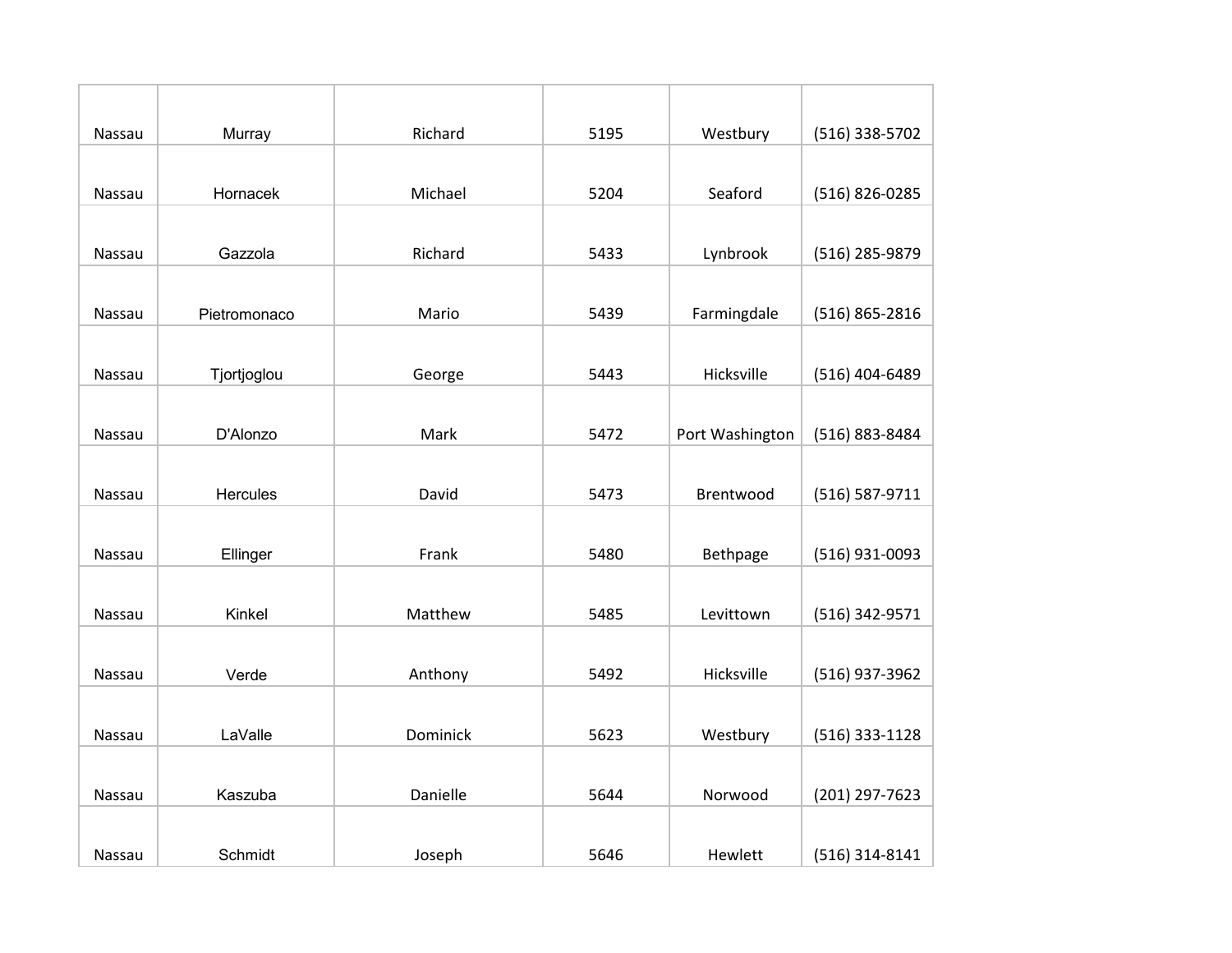| Nassau | <b>Straber</b> | Edward   | 5647 | Plainview          | (516) 933-4338 |
|--------|----------------|----------|------|--------------------|----------------|
|        |                |          |      |                    |                |
| Nassau | Portelli       | Giovanni | 5742 | <b>East Meadow</b> | (516) 322-0556 |
|        |                |          |      |                    |                |
| Nassau | Greco          | Steven   | 5744 | Levittown          | (516) 965-9200 |
|        |                |          |      |                    |                |
| Nassau | Miraglia       | Michael  | 5753 | West Hempstead     | (516) 476-2672 |
|        |                |          |      |                    |                |
| Nassau | Falcetta       | Matthew  | 5791 | Wantagh            | (516) 250-9999 |
|        |                |          |      |                    |                |
| Nassau | McCabe         | Richard  | 5794 | Port Washington    | (516) 315-2445 |
|        |                |          |      |                    |                |
| Nassau | Wolf           | Arthur   | 5797 | <b>East Meadow</b> | (516) 779-4827 |
|        |                |          |      |                    |                |
| Nassau | Gallagher      | Robert   | 5856 | New Hyde Park      | (516) 352-0879 |
|        |                |          |      |                    |                |
| Nassau | Cornetta       | Joseph   | 5862 | Dix Hills          | (631) 667-5037 |
|        |                |          |      |                    |                |
| Nassau | <b>DiNuzzo</b> | Matteo   | 5879 | Plainview          | (516) 396-2046 |
|        |                |          |      |                    |                |
| Nassau | D'Andrea       | Anthony  | 5912 | North Bellmore     | (516) 395-7399 |
|        |                |          |      |                    |                |
| Nassau | Longhitano     | Nicholas | 5919 | Carle Place        | (516) 946-8556 |
|        |                |          |      |                    |                |
| Nassau | Bonavitacola   | Mike     | 6020 | Port Washington    | (516) 365-3876 |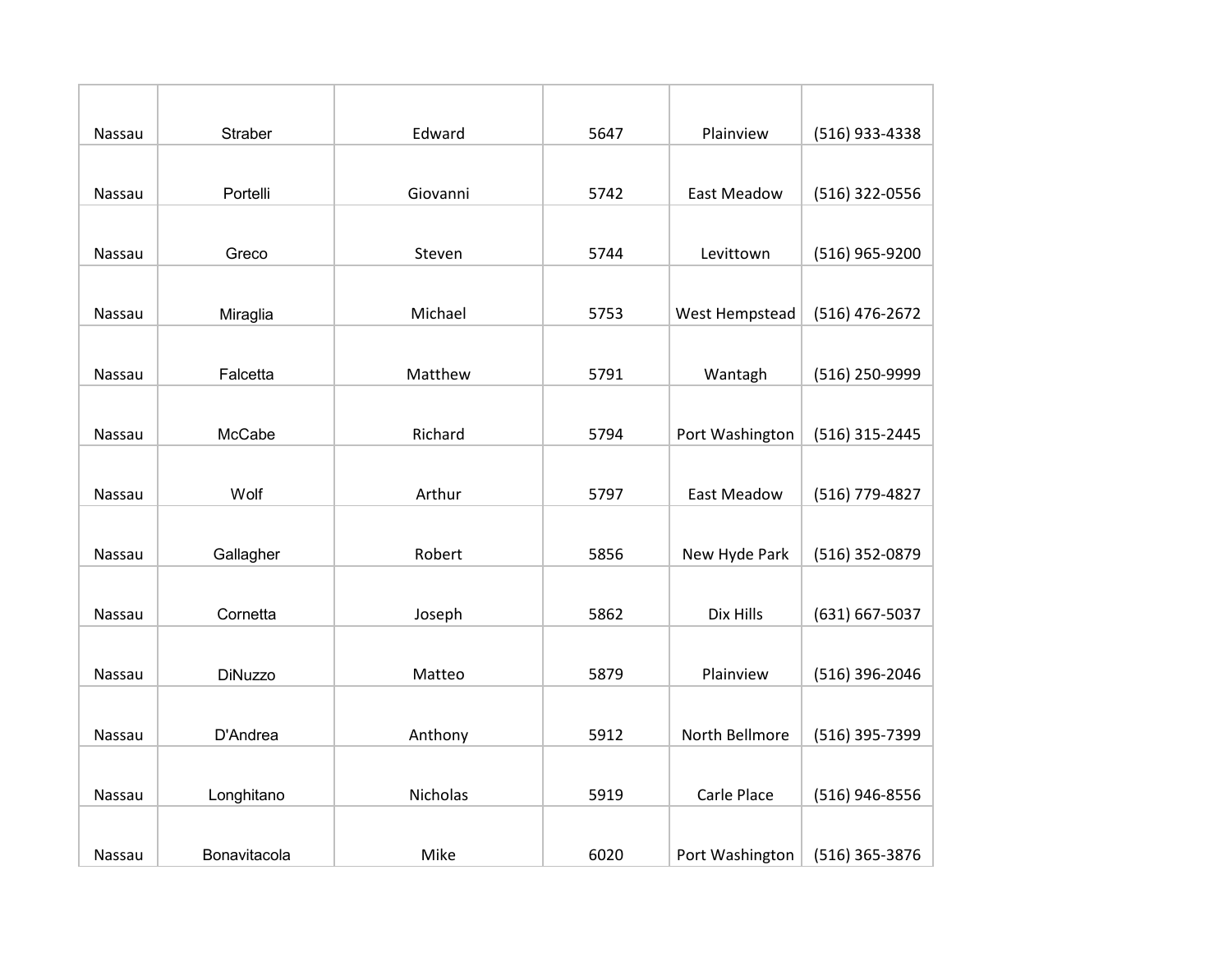| Nassau | Gisonda       | Michael  | 6031 | Franklin Square    | (516) 775-2457   |
|--------|---------------|----------|------|--------------------|------------------|
|        |               |          |      | Huntington         |                  |
| Nassau | Zappia        | Dominick | 6040 | Station            | $(516)$ 938-6468 |
|        |               |          |      |                    |                  |
| Nassau | Gomez         | Jorge    | 6045 | Uniondale          | (516) 505-0487   |
|        |               |          |      |                    |                  |
| Nassau | Huller        | William  | 6047 | <b>East Meadow</b> | (516) 296-7238   |
|        |               |          |      |                    |                  |
|        |               |          |      |                    |                  |
| Nassau | McVey         | Michael  | 6049 | <b>Garden City</b> | (516) 488-5575   |
|        |               |          |      |                    |                  |
| Nassau | Panetta       | Andrew   | 6075 | Farmingdale        | (516) 756-9757   |
|        |               |          |      |                    |                  |
| Nassau | Loughlin      | Andrew   | 6078 | Garden City        | (516) 873-8699   |
|        |               |          |      |                    |                  |
| Nassau | Sullivan      | John     | 6111 | Glen Cove          | (516) 676-0208   |
|        |               |          |      |                    |                  |
| Nassau | <b>Biunno</b> | Alfred   | 6187 | Roslyn             | (516) 782-5256   |
|        |               |          |      |                    |                  |
| Nassau | Koches        | Donald   | 6189 | Flushing           | (718) 358-5400   |
|        |               |          |      |                    |                  |
|        |               |          |      |                    |                  |
| Nassau | Caruso        | Richard  | 6204 | New Hyde Park      | (917) 609-4693   |
|        |               |          |      |                    |                  |
| Nassau | Kirchstetter  | Stephen  | 6206 | Massapequa Park    | (516) 246-4344   |
|        |               |          |      |                    |                  |
| Nassau | Scialli       | Vincent  | 6233 | Hicksville         | (516) 334-6701   |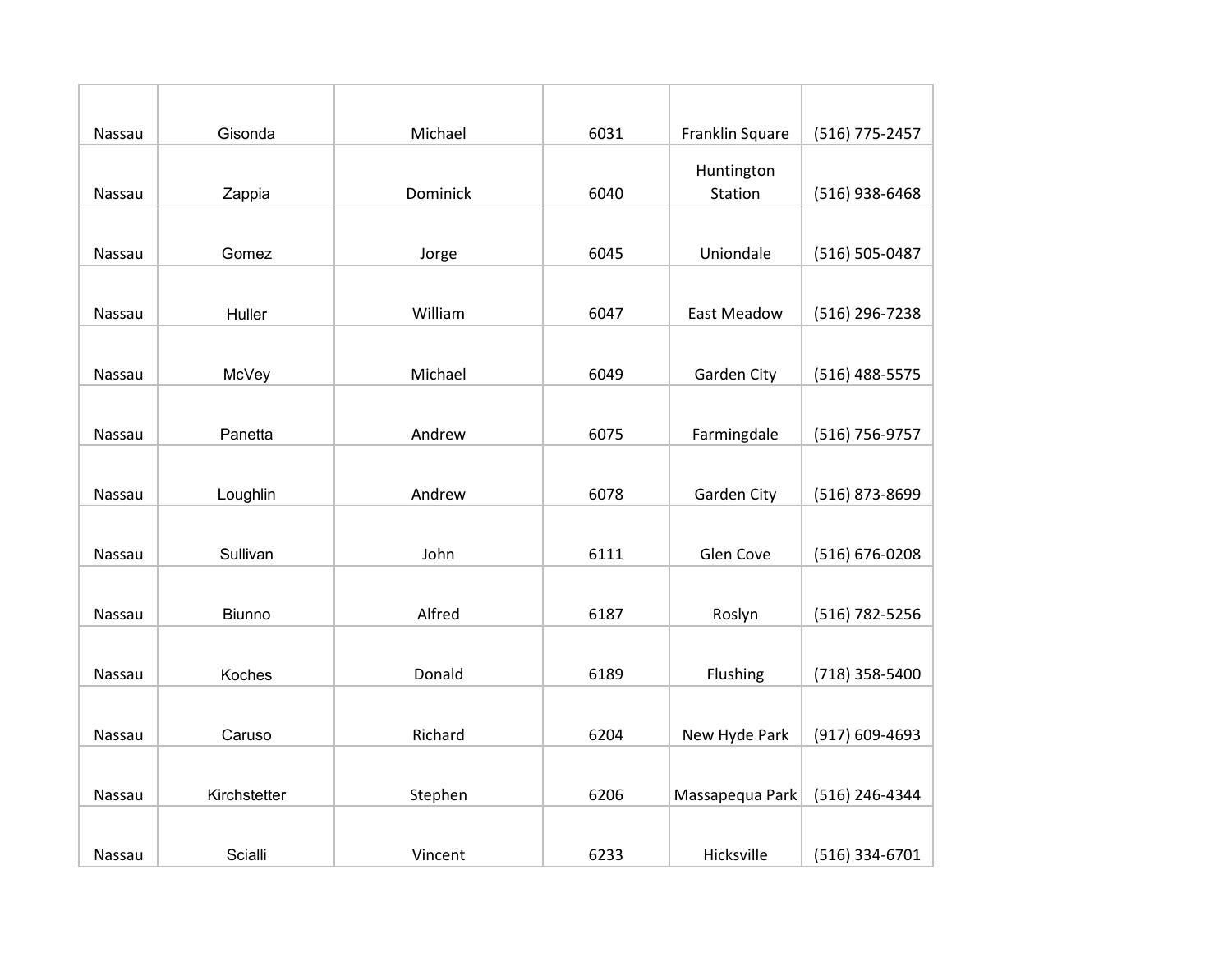| Nassau | Fernandez     | Antonio | 6243 | <b>Floral Park</b> | (516) 327-6971   |
|--------|---------------|---------|------|--------------------|------------------|
|        |               |         |      |                    |                  |
| Nassau | Agostinacchio | Michael | 6268 | Wantagh            | (516) 221-1815   |
|        |               |         |      |                    |                  |
| Nassau | Andujar       | Manny   | 6269 | Wantagh            | (631) 645-4272   |
|        |               |         |      |                    |                  |
| Nassau | Citarella     | James   | 6329 | Massapequa         | (516) 313-7973   |
|        |               |         |      |                    |                  |
| Nassau | Quinn         | Peter   | 6330 | Dix Hills          | (917) 295-1182   |
|        |               |         |      |                    |                  |
| Nassau | Coscia        | Joseph  | 6334 | Rockville Center   | (516) 790-2551   |
|        |               |         |      |                    |                  |
| Nassau | D'Andrea      | Michael | 6336 | Franklin Square    | (516) 488-9869   |
|        |               |         |      |                    |                  |
| Nassau | Mischner      | Evan    | 6337 | Manhasset          | (917) 309-7170   |
|        |               |         |      |                    |                  |
| Nassau | Macnow        | Scott   | 6346 | Glen Cove          | (516) 671-0904   |
|        |               |         |      |                    |                  |
| Nassau | Gross         | Roy     | 6376 | Bellmore           | (516) 489-9168   |
|        |               |         |      |                    |                  |
| Nassau | Vera          | Pedro   | 6498 | Glen Cove          | (516) 526-4674   |
|        |               |         |      |                    |                  |
| Nassau | Gillan        | Thomas  | 6508 | Long Beach         | $(516)$ 431-0303 |
|        |               |         |      |                    |                  |
| Nassau | Rodriguez     | Richard | 6528 | Glen Cove          | (516) 200-9297   |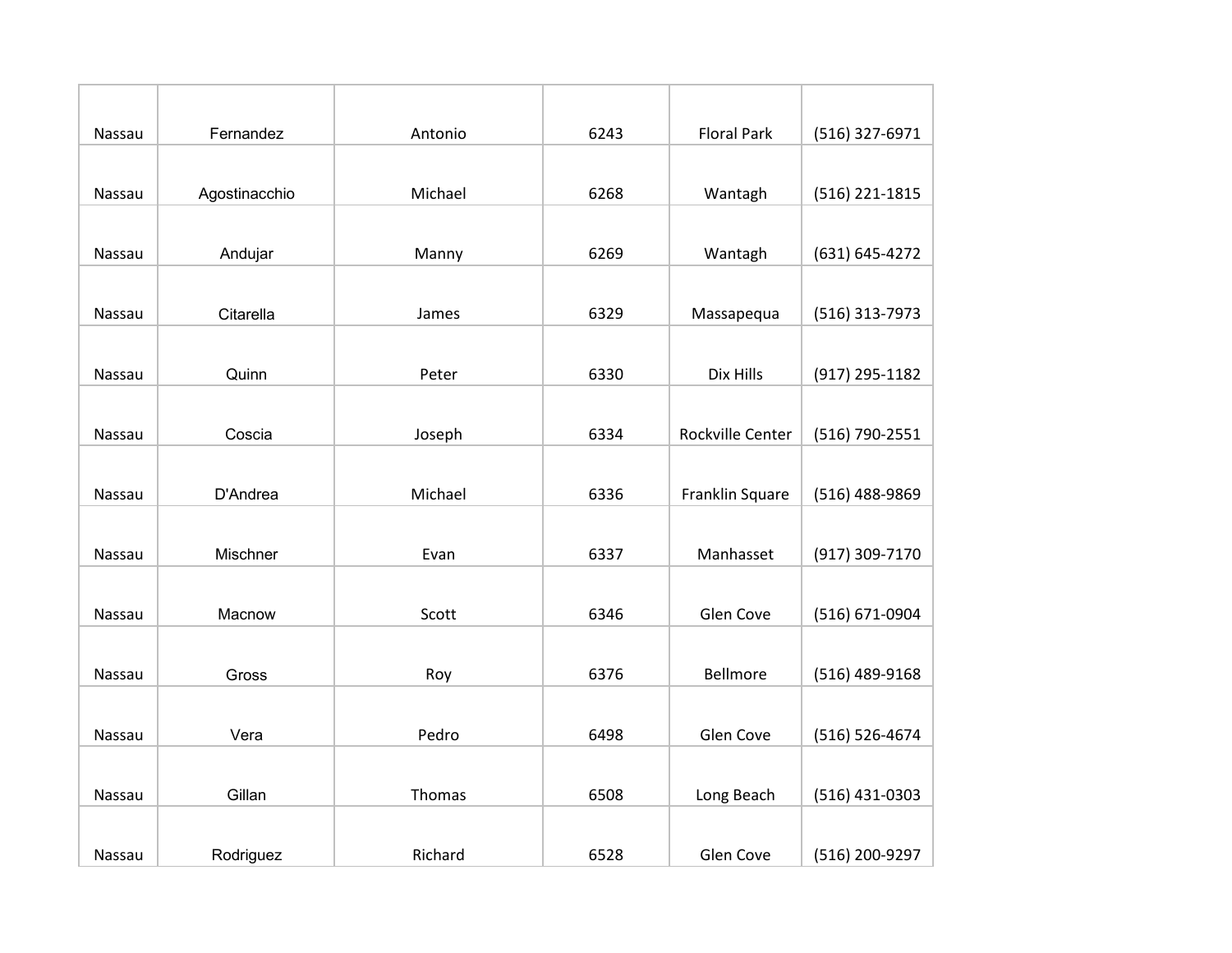| Nassau | <b>Bitis</b> | <b>Dimitrios</b> | 6529 | Hicksville            | (516) 822-6467     |
|--------|--------------|------------------|------|-----------------------|--------------------|
|        |              |                  |      |                       |                    |
| Nassau | DeVito       | Michael          | 6580 | Port Washington       | (516) 729-5148     |
|        |              |                  |      |                       |                    |
| Nassau | Kelly        | David            | 6584 | <b>Kings Park</b>     | (631) 780-5878     |
|        |              |                  |      |                       |                    |
| Nassau | Drudi        | Roberto          | 6618 | Lynbrook              | $(516) 526 - 1121$ |
|        |              |                  |      |                       |                    |
| Nassau | Lynch        | Shaun            | 6635 | Glen Head             | (516) 671-3536     |
|        |              |                  |      |                       |                    |
| Nassau | Vesely       | James            | 6641 | Oceanside             | (516) 825-1165     |
|        |              |                  |      |                       |                    |
| Nassau | Tartaro      | Michael          | 6656 | Port Washington       | (516) 680-1918     |
|        |              |                  |      |                       |                    |
| Nassau | Abballe      | <b>Bruno</b>     | 6660 | Flushing              | (718) 939-8100     |
|        |              |                  |      |                       |                    |
| Nassau | Caruso       | Salvatore        | 6690 | Franklin Square       | (516) 987-5794     |
|        |              |                  |      |                       |                    |
| Nassau | Caruso       | Salvatore        | 6690 | Franklin Square       | (516) 524-1300     |
|        |              |                  |      |                       |                    |
| Nassau | Cosentino    | Maurice          | 6715 | Bethpage              | (516) 939-0518     |
|        |              |                  |      |                       |                    |
| Nassau | Cestare      | Peter            | 6784 | Farmingdale           | (516) 293-2581     |
|        |              |                  |      |                       |                    |
| Nassau | Koros        | Jack             | 6787 | <b>Williston Park</b> | (516) 747-5066     |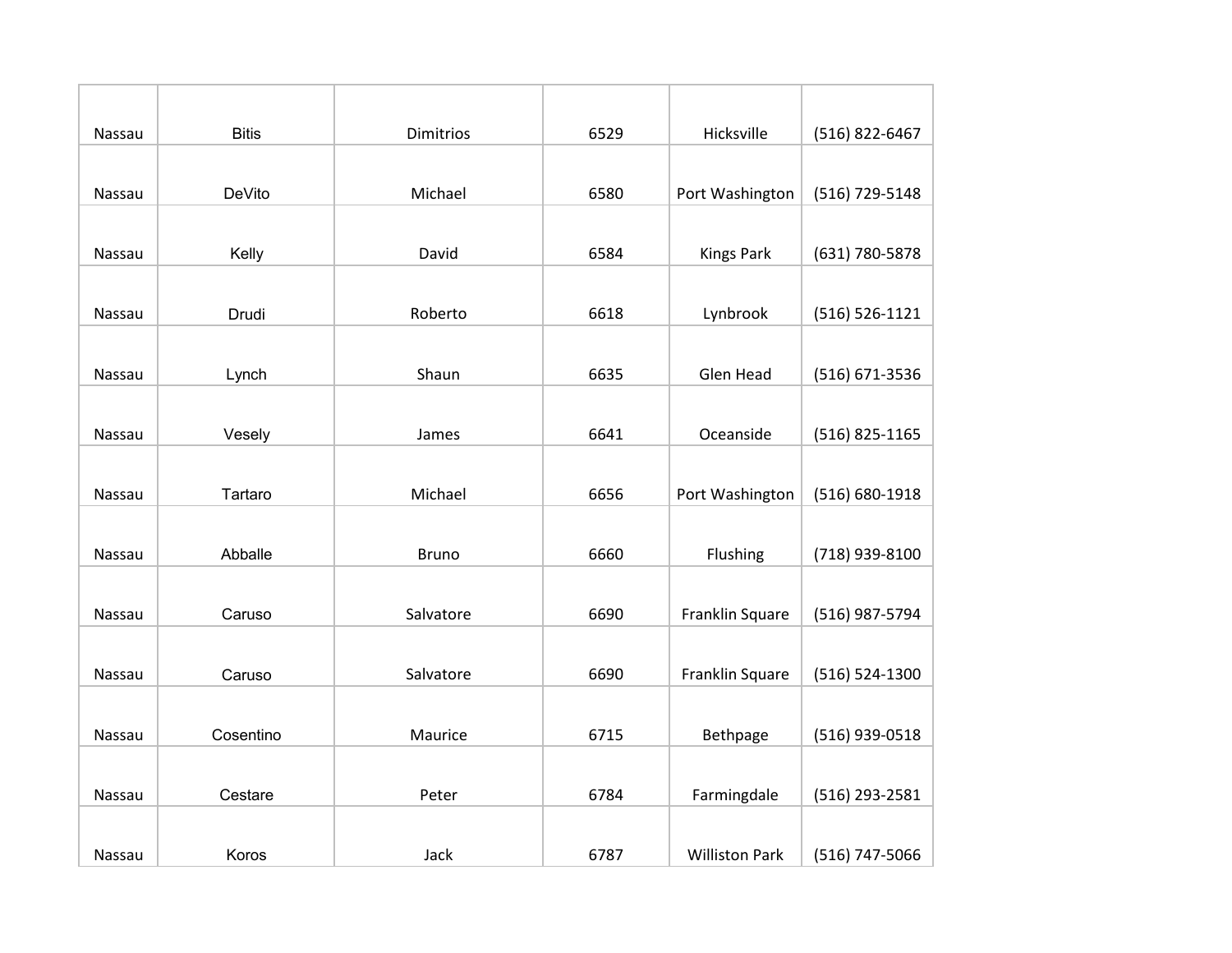| Nassau | Andrasick      | Richard | 6839 | Bayville      | (516) 225-5828 |
|--------|----------------|---------|------|---------------|----------------|
|        |                |         |      |               |                |
| Nassau | Garofalo       | Antonio | 6964 | New Hyde Park | (516) 775-5022 |
|        |                |         |      |               |                |
| Nassau | Murphy         | Michael | 6971 | Bethpage      | (516) 931-0093 |
|        |                |         |      |               |                |
| Nassau | Tripi          | Glenn   | 6974 | Massapequa    | (516) 541-2160 |
|        |                |         |      |               |                |
| Nassau | Legrady        | Mathew  | 7001 | Massapequa Pk | (516) 887-2397 |
|        |                |         |      |               |                |
| Nassau | Lambert        | David   | 7002 | Bellmore      | (516) 783-5200 |
|        |                |         |      |               |                |
| Nassau | Orellana       | Mario   | 7004 | New Hyde Park | (516) 352-1020 |
|        |                |         |      |               |                |
| Nassau | Ross           | Irving  | 7007 | Seaford       | (516) 781-1717 |
|        |                |         |      |               |                |
| Nassau | Hauser         | Albert  | 7012 | Oceanside     | (516) 764-8639 |
|        |                |         |      |               |                |
| Nassau | <b>Bifolco</b> | Anthony | 7015 | Farmingdale   | (516) 420-0282 |
|        |                |         |      |               |                |
| Nassau | Staudt         | Andrew  | 7017 | Bellmore      | (516) 735-0265 |
|        |                |         |      |               |                |
| Nassau | Marchuk        | Francis | 7025 | Massapequa    | (646) 423-0799 |
|        |                |         |      |               |                |
| Nassau | Scirica        | Mario   | 7070 | Franklin Sq.  | (516) 437-2794 |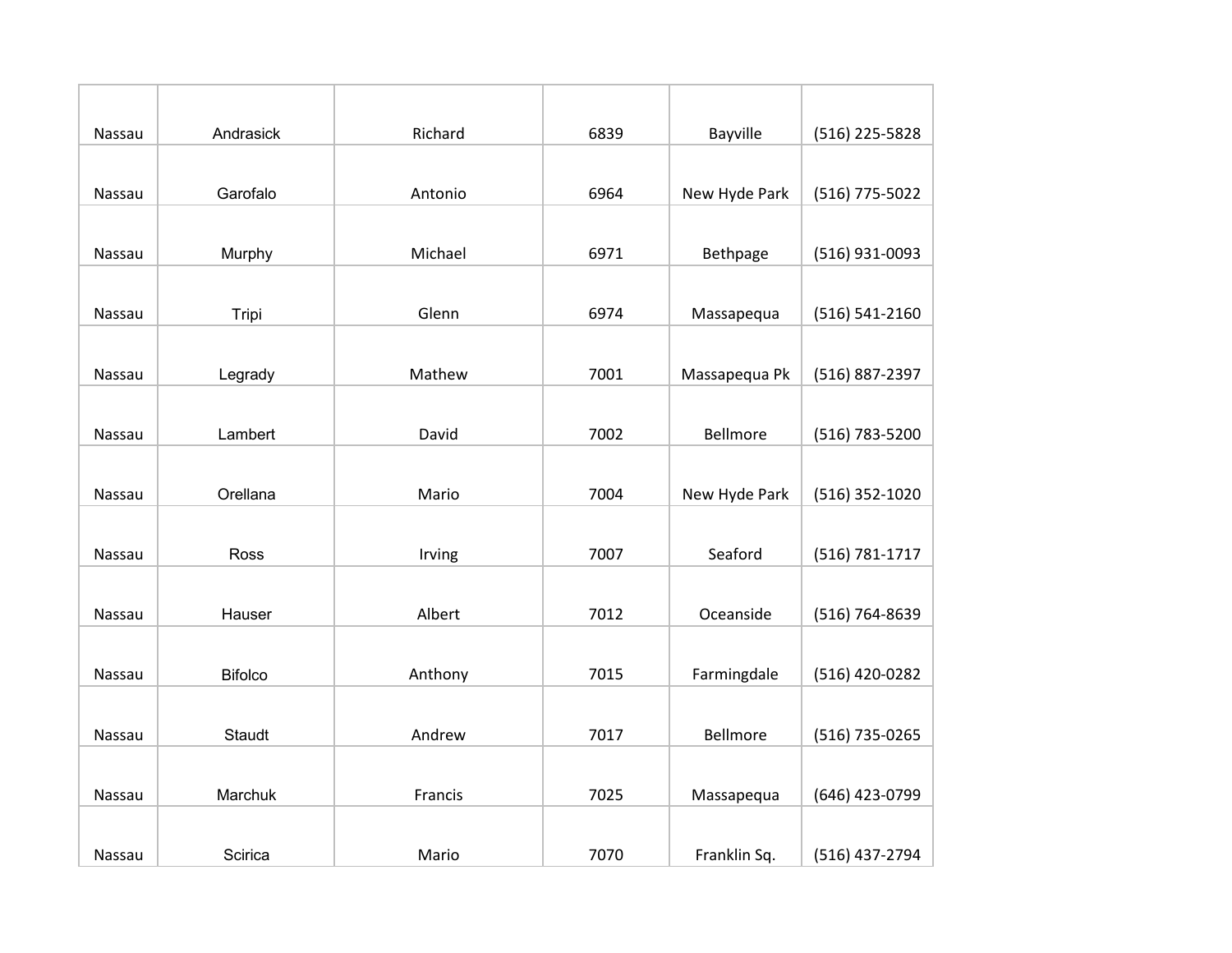| Nassau | Chiarello | Luigi     | 7071 | Wantagh                       | (516) 735-4006     |
|--------|-----------|-----------|------|-------------------------------|--------------------|
|        |           |           |      |                               |                    |
| Nassau | Fraile    | Ralph     | 7078 | Westbury                      | $(516) 569 - 1690$ |
| Nassau | Lilien    | Mitch     | 7082 | <b>East Atlantic</b><br>Beach | (907) 776-4669     |
| Nassau | Argentina | Mario     | 7211 | Plainview                     | (516) 513-0990     |
| Nassau | Edgette   | James     | 7214 | N. Massapequa                 | (516) 752-3919     |
| Nassau | Lynch     | lan       | 7220 | Glen Head                     | (516) 790-3212     |
| Nassau | Senra     | Luis      | 7223 | Levittown                     | (516) 622-0010     |
| Nassau | Albano    | Robert    | 7234 | <b>East Meadow</b>            | (516) 369-0732     |
| Nassau | Grimes    | Robert    | 7236 | Massapequa Park               | (516) 322-7177     |
| Nassau | Harris    | Aaron     | 7237 | Long Beach                    | (516) 351-4694     |
| Nassau | Licci     | Joseph    | 7244 | Massapequa Park               | (516) 797-0704     |
| Nassau | Trumpy    | Frederick | 7256 | Massapequa Park               | (516) 798-2802     |
| Nassau | Dobler    | Frederick | 7257 | Melville                      | (516) 932-0769     |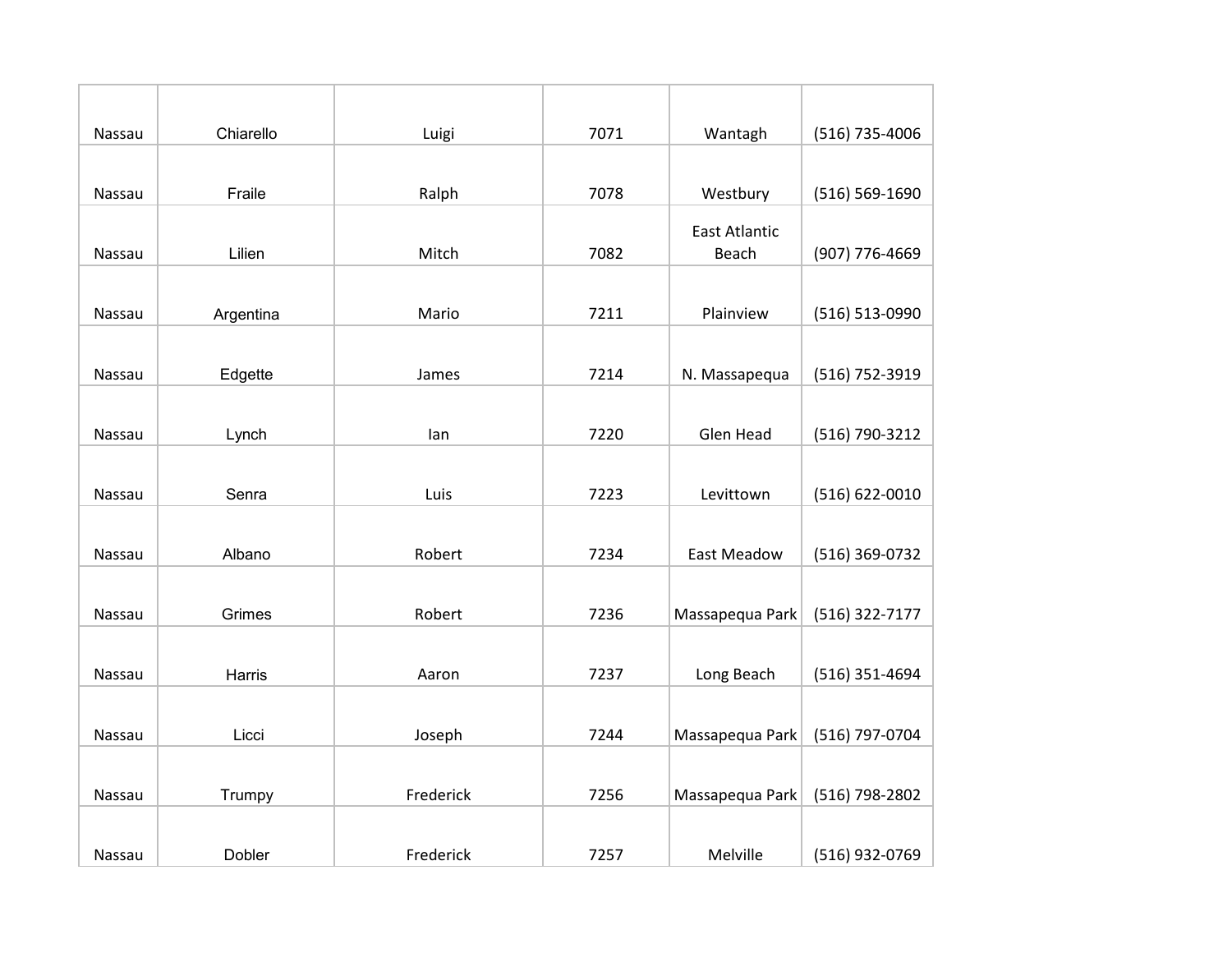| Nassau | Daniels        | Timothy      | 7296 | Rockville Centre     | (516) 594-2523 |
|--------|----------------|--------------|------|----------------------|----------------|
|        |                |              |      |                      |                |
| Nassau | Andriotti      | George       | 7384 | Farmingdale          | (516) 224-4665 |
|        |                |              |      |                      |                |
| Nassau | Cannon         | James        | 7437 | Franklin Square      | (347) 245-1879 |
|        |                |              |      |                      |                |
| Nassau | Coreas         | Osmin        | 7439 | <b>College Point</b> | (516) 537-6225 |
|        |                |              |      |                      |                |
| Nassau | Crecco         | Alberto      | 7440 | Pt. Washington       | (516) 650-4606 |
|        |                |              |      |                      |                |
| Nassau | Pellicane      | Steve        | 7447 | Farmingdale          | (646) 996-5783 |
|        |                |              |      |                      |                |
| Nassau | Coniker        | Joseph       | 7473 | Wantagh              | (516) 826-4152 |
|        |                |              |      |                      |                |
| Nassau | Lastig         | Robert       | 7477 | Seaford              | (546) 679-1105 |
|        |                |              |      |                      |                |
| Nassau | Sander         | Steven       | 7479 | Seaford              | (516) 785-0364 |
|        |                |              |      |                      |                |
| Nassau | <b>Strouse</b> | Stephen      | 7481 | Lynbrook             | (516) 889-1900 |
|        |                |              |      |                      |                |
| Nassau | Gay            | Corey        | 7542 | Freeport             | (516) 881-6310 |
|        |                |              |      |                      |                |
| Nassau | Nolan          | William      | 7548 | North Bellmore       | (516) 221-9778 |
|        |                |              |      |                      |                |
| Nassau | Thier          | <b>Brian</b> | 7549 | N. Bellmore          | (516) 826-1673 |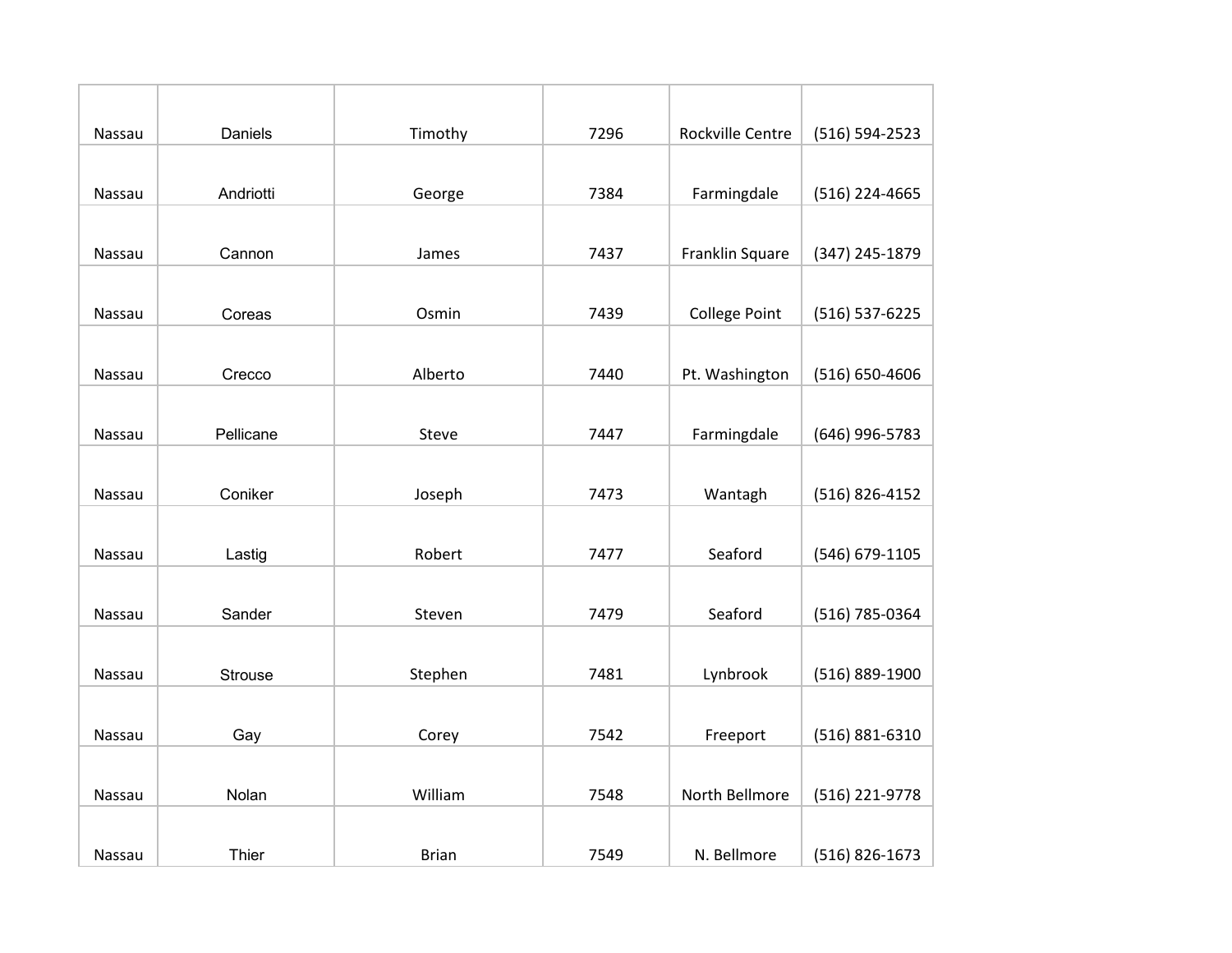| Nassau        | Zith       | Daniel   | 7552 | Garden City Park     | (516) 248-6417   |
|---------------|------------|----------|------|----------------------|------------------|
|               |            |          |      |                      |                  |
| Nassau        | Zouros     | Harry    | 7553 | Hicksville           | (516) 935-5753   |
|               |            |          |      |                      |                  |
| Nassau        | Barbara    | Michael  | 7558 | Seaford              | (516) 250-5119   |
|               |            |          |      |                      |                  |
| Nassau        | Saborio    | Wilson   | 7607 | Westbury             | (516) 333-1128   |
|               |            |          |      |                      |                  |
| Nassau        | Saboni     | Aviv     | 7667 | Seaford              | (718) 570-7188   |
|               |            |          |      |                      |                  |
| Nassau        | DiGrazia   | Sidney   | 7686 | <b>Floral Park</b>   | (516) 903-2664   |
|               |            |          |      |                      |                  |
| Nassau        | Marlowe    | Dave     | 7691 | Oceanside            | (516) 766-4583   |
|               |            |          |      |                      |                  |
| Nassau        | Calogredes | Nicholas | 7786 | Hicksville           | $(516)$ 962-5003 |
|               |            |          |      |                      |                  |
| <b>Nassau</b> | DiPalma    | James    | 7787 | Massapequa           | (516) 804-5942   |
|               |            |          |      |                      |                  |
| Nassau        | La Combe   | Jason    | 7790 | West Hempstead       | (516) 750-5352   |
|               |            |          |      |                      |                  |
| Nassau        | Jadezuk    | Matthew  | 7856 | Syosset              | (516) 364-0004   |
|               |            |          |      |                      |                  |
| Nassau        | Manza      | Keith    | 7942 | <b>Valley Stream</b> | (516) 528-4707   |
|               |            |          |      |                      |                  |
| Nassau        | Hadden     | Jonathan | 7982 | East Meadow          | (516) 741-0147   |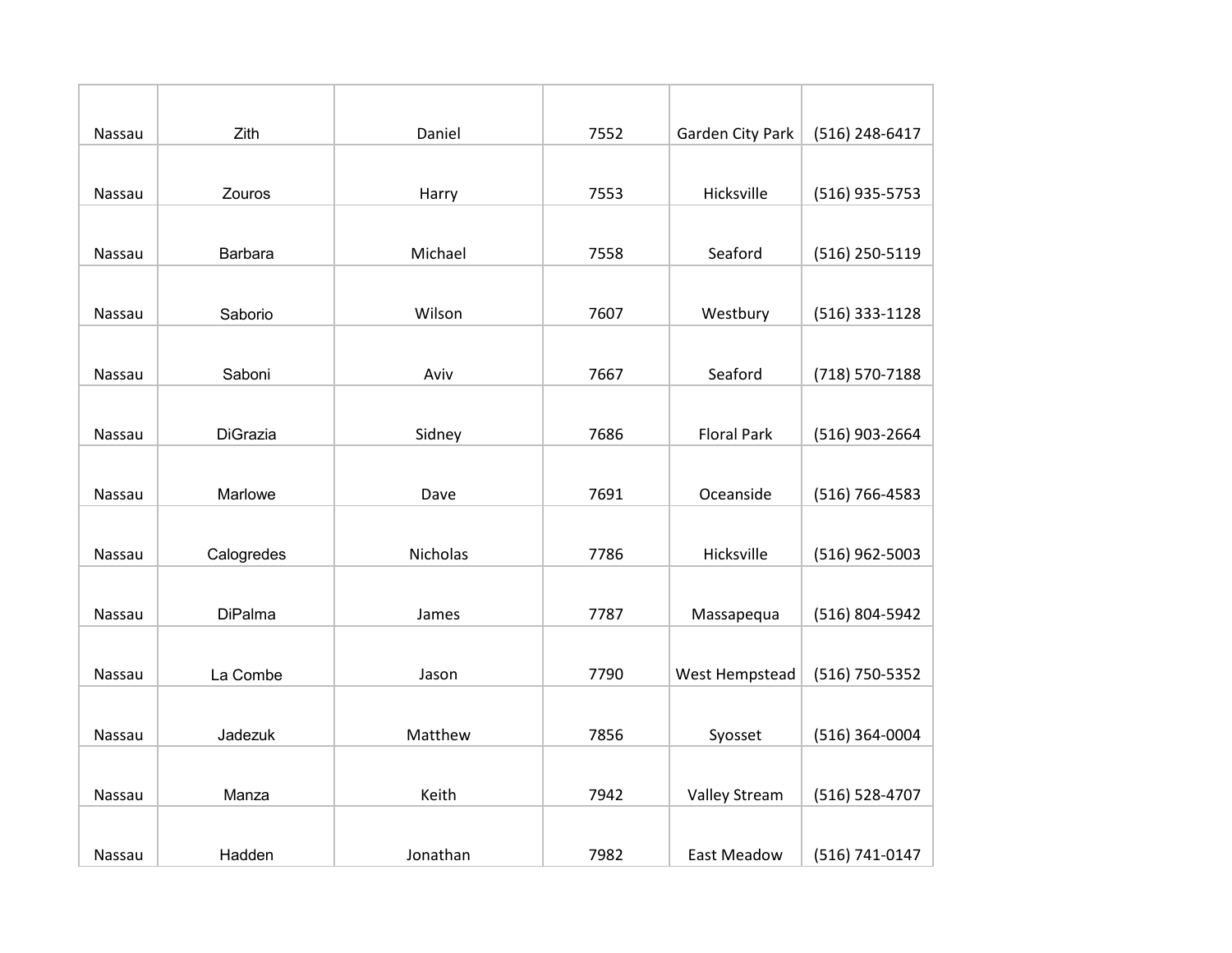| Nassau        | O'Leary         | Gary        | 7985 | Amityville         | (516) 784-1422 |
|---------------|-----------------|-------------|------|--------------------|----------------|
|               |                 |             |      |                    |                |
| Nassau        | Bencivenga      | Joseph      | 8011 | Carle Place        | (516) 205-3811 |
|               |                 |             |      |                    |                |
| Nassau        | Miata           | Charles     | 8092 | Elmont             | (516) 775-6657 |
|               |                 |             |      |                    |                |
| Nassau        | Esopa           | Gary        | 8094 | Garden City        | (516) 328-1533 |
|               |                 |             |      |                    |                |
| Nassau        | <b>Barber</b>   | Jamie       | 8101 | E. Northport       | (631) 266-1767 |
|               |                 |             |      |                    |                |
| Nassau        | Cappuccio       | Keith       | 8141 | <b>Floral Park</b> | (917) 396-2938 |
|               |                 |             |      |                    |                |
| Nassau        | Yohe            | Christopher | 8171 | Ozone Park         | (718) 925-8282 |
|               |                 |             |      |                    |                |
| Nassau        | DiAngelo        | Joseph      | 8226 | Brooklyn           | (718) 495-3400 |
|               |                 |             |      |                    |                |
| <b>Nassau</b> | <b>Brennan</b>  | Daniel      | 8273 | Farmingdale        | (516) 694-2679 |
|               |                 |             |      |                    |                |
| Nassau        | Constantinopoli | Paul        | 8275 | Bethpage           | (516) 828-6438 |
|               |                 |             |      |                    |                |
| Nassau        | Fasolina        | Pamela      | 8278 | Hicksville         | (516) 987-1708 |
|               |                 |             |      |                    |                |
| Nassau        | McDonough       | Robert      | 8286 | Massapequa         | (516) 852-3944 |
|               |                 |             |      |                    |                |
| Nassau        | Ferazzoli       | Daniel      | 8292 | <b>Little Neck</b> | (718) 229-1676 |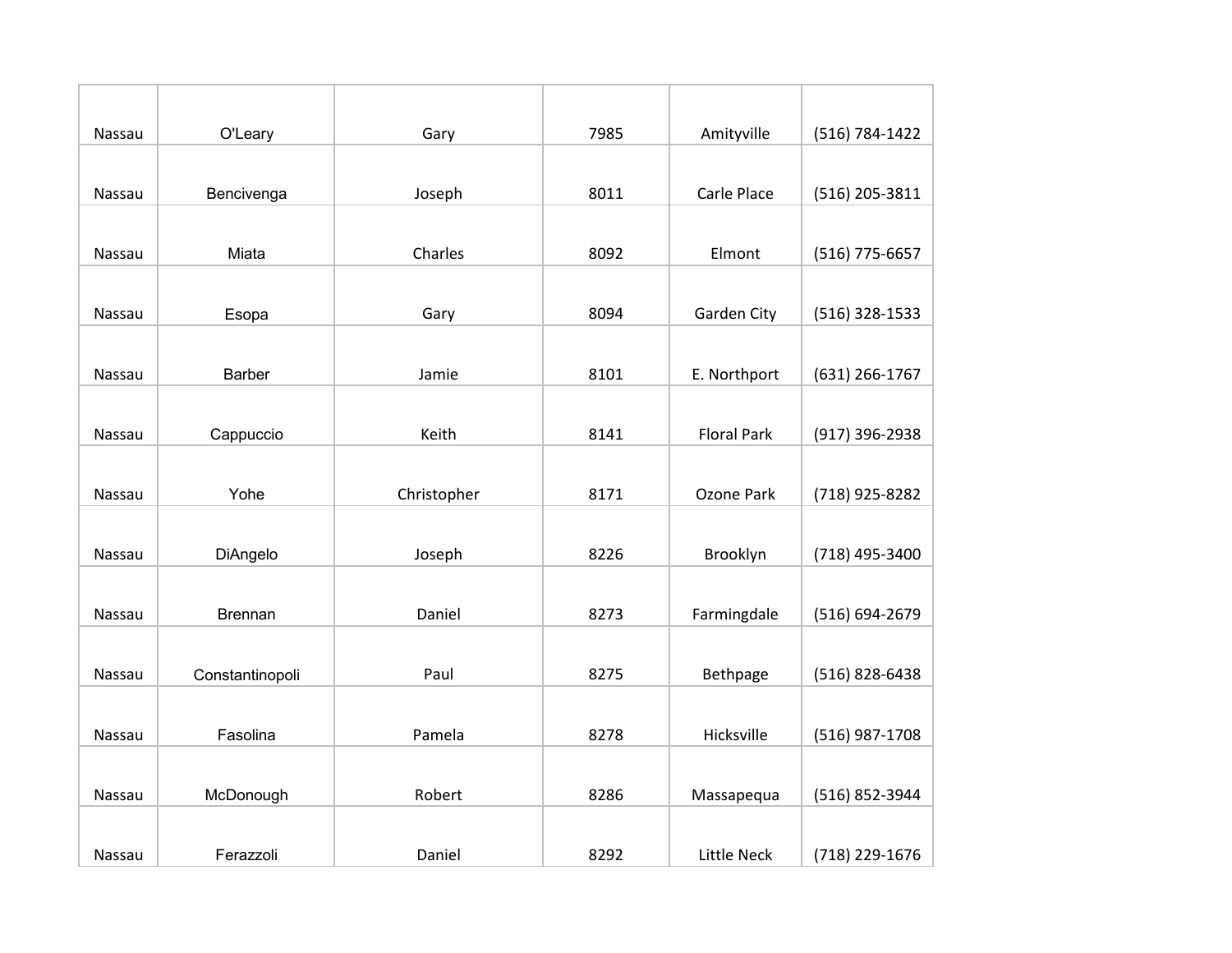| Nassau | Piri           | Michael  | 8298 | Woodmere                | (516) 374-0137 |
|--------|----------------|----------|------|-------------------------|----------------|
|        |                |          |      |                         |                |
| Nassau | <b>Binkley</b> | Michael  | 8299 | <b>Bellrose Village</b> | (516) 328-6483 |
|        |                |          |      |                         |                |
| Nassau | <b>Brown</b>   | Jim      | 8300 | Glen Cove               | (516) 492-6468 |
|        |                |          |      |                         |                |
| Nassau | Lasky          | Daniel   | 8301 | Woodmere                | (516) 405-5490 |
|        |                |          |      |                         |                |
| Nassau | Markowitz      | Mitchell | 8302 | Brooklyn                | (718) 494-9190 |
|        |                |          |      |                         |                |
| Nassau | Echevarria     | Otto     | 8307 | Woodmere                | (516) 444-0937 |
|        |                |          |      |                         |                |
| Nassau | Tuthill        | Gary     | 8310 | Seaford                 | (516) 248-5932 |
|        |                |          |      |                         |                |
| Nassau | Greco          | Vincent  | 8343 | Seaford                 | (516) 735-2002 |
|        |                |          |      |                         |                |
| Nassau | Albano         | Henry    | 8399 | Malverne                | (516) 593-1625 |
|        |                |          |      |                         |                |
| Nassau | Aversano       | Joseph   | 8400 | Farmingdale             | (516) 293-1085 |
|        |                |          |      |                         |                |
| Nassau | Karp           | David    | 8404 | Freeport                | (516) 546-4355 |
|        |                |          |      |                         |                |
| Nassau | Koslowski      | Richard  | 8405 | Wantagh                 | (516) 735-2537 |
|        |                |          |      |                         |                |
| Nassau | Whiting        | William  | 8412 | Farmingdale             | (516) 582-5656 |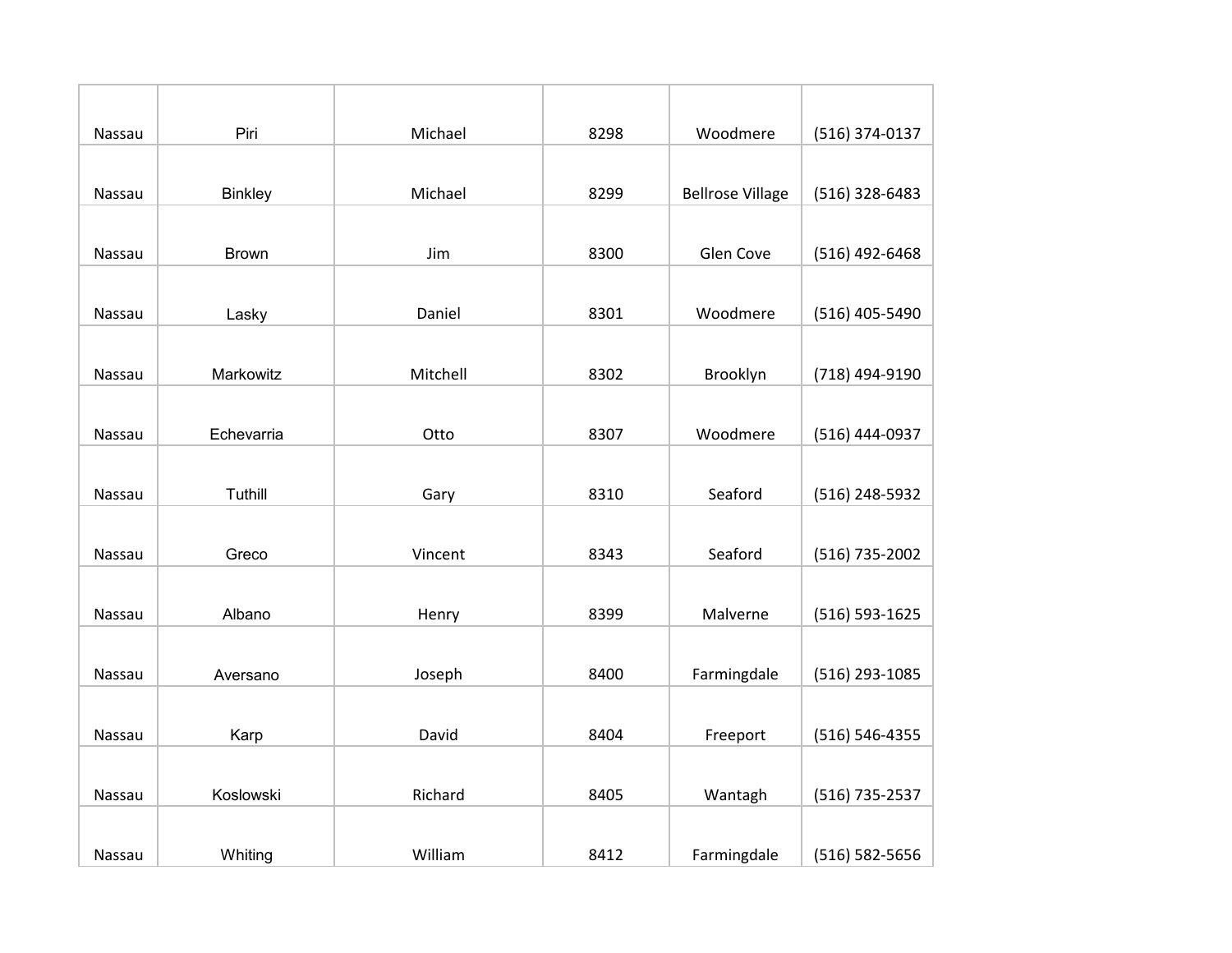| Nassau | Toto        | Kenneth     | 8418 | Glendale             | (917) 458-0381   |
|--------|-------------|-------------|------|----------------------|------------------|
|        |             |             |      |                      |                  |
| Nassau | Parente     | Adriano     | 8435 | Franklyn Square      | (516) 539-2252   |
|        |             |             |      |                      |                  |
| Nassau | Deifel      | Christopher | 8437 | Lynbrook             | (516) 792-3790   |
|        |             |             |      |                      |                  |
| Nassau | Pascucci    | Justin      | 8491 | Deer Park            | (516) 382-4465   |
|        |             |             |      |                      |                  |
| Nassau | Ciccarella  | John        | 8546 | Plainview            | (516) 932-1836   |
|        |             |             |      |                      |                  |
| Nassau | Tangredi    | James       | 8547 | <b>Floral Park</b>   | (516) 354-3670   |
|        |             |             |      |                      |                  |
| Nassau | Sparacino   | Frederick   | 8551 | Massapequa Park      | (516) 783-0423   |
|        |             |             |      |                      |                  |
| Nassau | Estupinian  | Arthur      | 8554 | <b>Valley Stream</b> | (516) 322-0227   |
|        |             |             |      |                      |                  |
| Nassau | Scott       | Bryan       | 8555 | Roslyn Hts           | (516) 759-4997   |
|        |             |             |      |                      |                  |
| Nassau | Parente     | Pino        | 8557 | Carle Place          | $(516)$ 334-0661 |
|        |             |             |      |                      |                  |
| Nassau | Montemarano | Gary        | 8593 | West Hempstead       | (516) 351-5548   |
|        |             |             |      |                      |                  |
| Nassau | LoPresti    | Filippo     | 8618 | Elmont               | (516) 328-2355   |
|        |             |             |      |                      |                  |
| Nassau | Marchese    | Nicholas    | 8620 | Seaford              | (516) 826-4976   |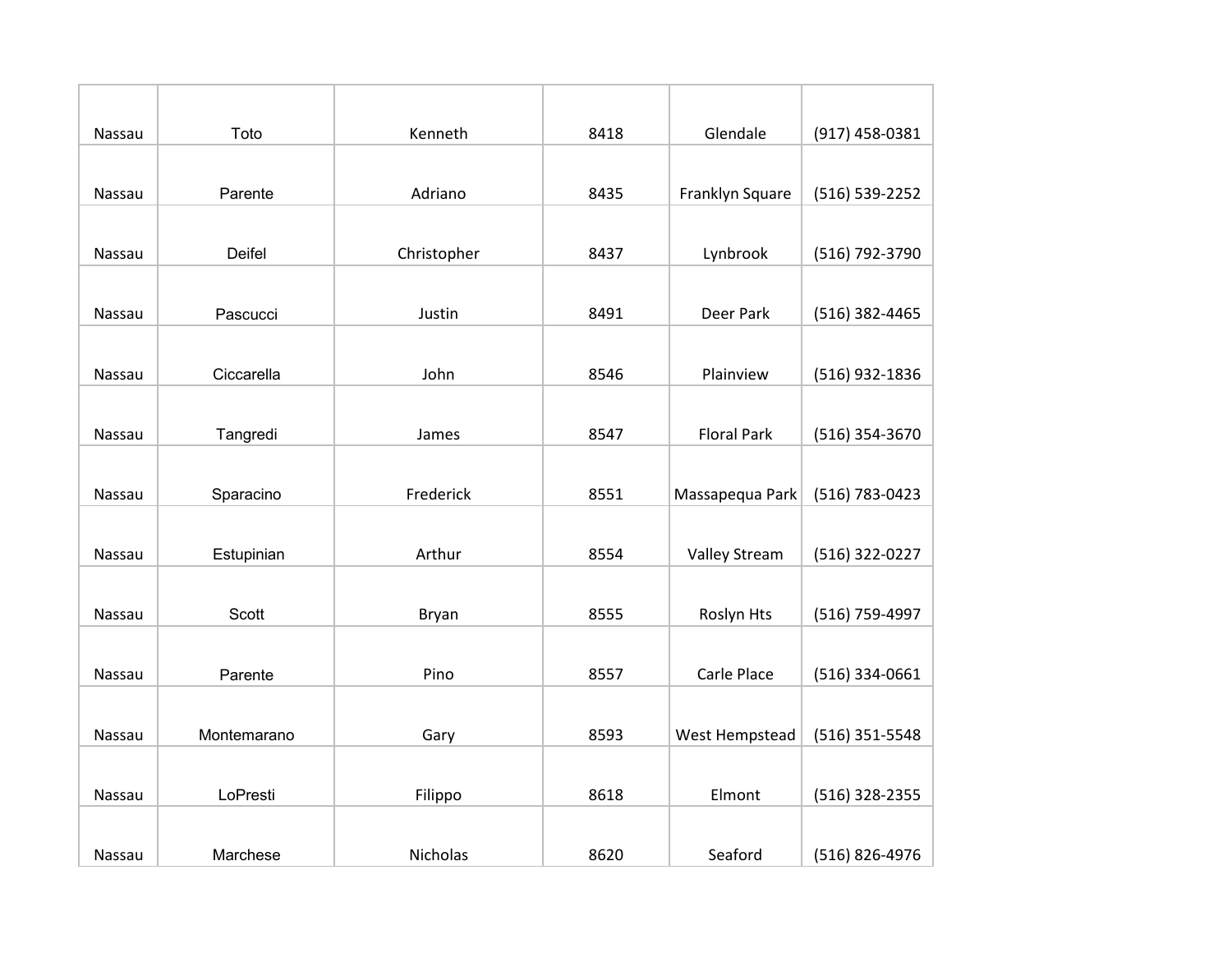| Nassau | Ragusa    | Joseph  | 8625 | <b>Floral Park</b>   | (516) 216-5509 |
|--------|-----------|---------|------|----------------------|----------------|
|        |           |         |      |                      |                |
| Nassau | Lopez     | Juan    | 8626 | Levittown            | (646) 284-4871 |
|        |           |         |      |                      |                |
| Nassau | Marchese  | Mario   | 8628 | Levittown            | (516) 520-6488 |
|        |           |         |      |                      |                |
| Nassau | Fraile    | Anthony | 8631 | Wantagh              | (516) 333-3229 |
|        |           |         |      |                      |                |
| Nassau | Fenning   | Michael | 8632 | Seaford              | (516) 221-7593 |
|        |           |         |      |                      |                |
| Nassau | Amantea   | Michael | 8676 | Ozone Park           | (718) 925-9201 |
|        |           |         |      |                      |                |
| Nassau | Levi      | Michael | 8709 | Woodmere             | (516) 295-3055 |
|        |           |         |      |                      |                |
| Nassau | Rodriguez | Orlando | 8714 | Freeport             | (516) 698-1280 |
|        |           |         |      |                      |                |
| Nassau | Tufarella | Michael | 8751 | West Hempstead       | (646) 996-0673 |
|        |           |         |      |                      |                |
| Nassau | Barone    | Diego   | 8795 | <b>Bronx</b>         | (718) 367-9800 |
|        |           |         |      |                      |                |
| Nassau | Williams  | Owen    | 8838 | <b>College Point</b> | (718) 359-2848 |
|        |           |         |      |                      |                |
| Nassau | Calisto   | Michael | 8879 | Jericho              | (917) 681-3760 |
|        |           |         |      |                      |                |
| Nassau | Pusey     | Gary    | 8957 | Mineola              | (516) 742-8562 |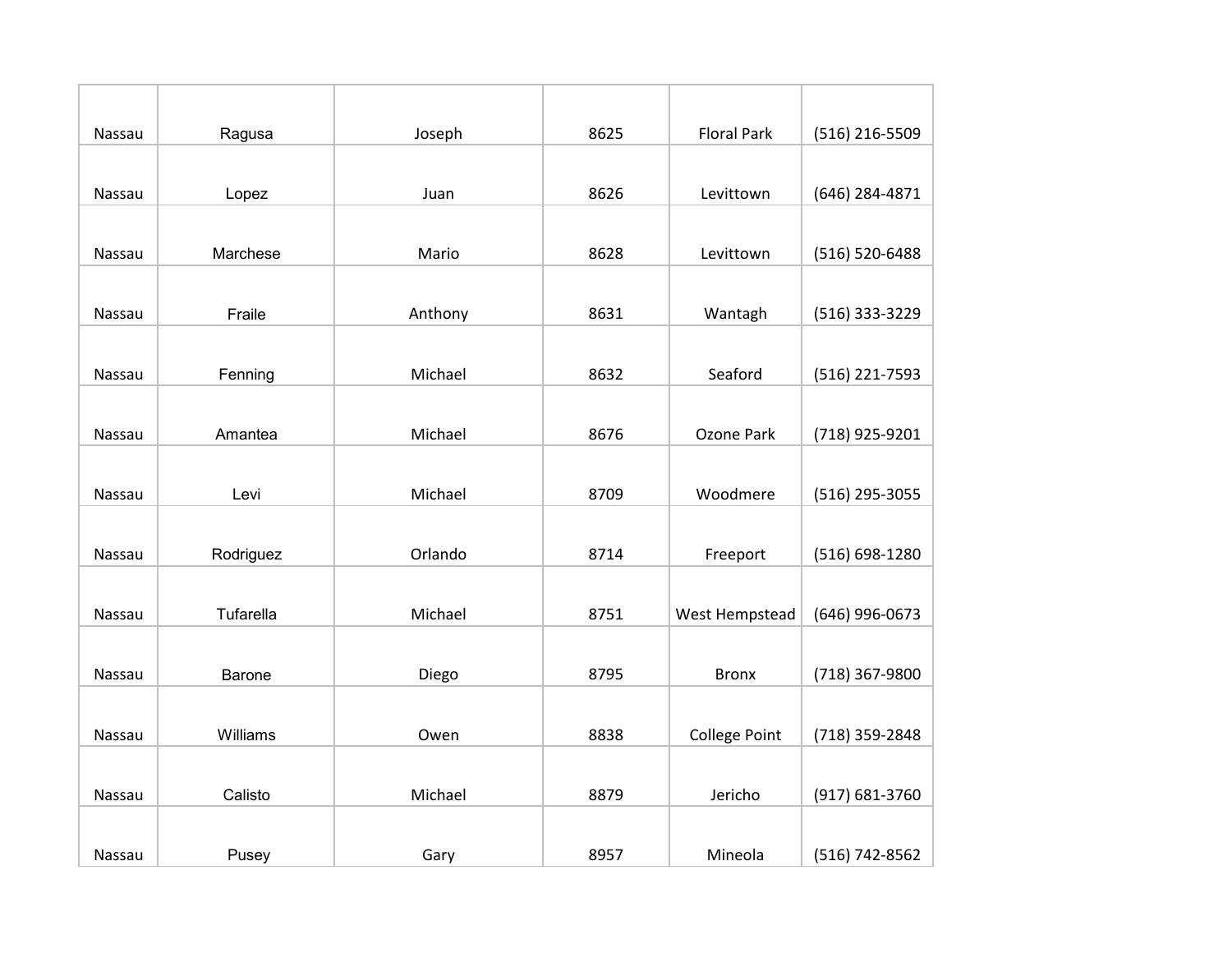| Nassau | Campagna | Vincenzo | 8960 | Franklin Square    | (516) 481-9451 |
|--------|----------|----------|------|--------------------|----------------|
|        |          |          |      |                    |                |
| Nassau | Lopez    | Roberto  | 9007 | Huntington         | (516) 721-7029 |
|        |          |          |      |                    |                |
| Nassau | Jamascia | John     | 9059 | Mineola            | (516) 987-8983 |
|        |          |          |      | Huntington         |                |
| Nassau | Morales  | Sergio   | 9077 | Station            | (516) 521-7216 |
|        |          |          |      |                    |                |
| Nassau | Ambrosio | Vincent  | 9158 | Massapequa         | (516) 795-6054 |
|        |          |          |      |                    |                |
| Nassau | Gecsedi  | Richard  | 9163 | East Rockaway      | (718) 536-4538 |
|        |          |          |      |                    |                |
| Nassau | Simeone  | James    | 9172 | Wantagh            | (516) 520-1319 |
|        |          |          |      |                    |                |
| Nassau | Stewart  | Timothy  | 9173 | Westbury           | (516) 807-8321 |
|        |          |          |      |                    |                |
| Nassau | Donnelly | Dan      | 9281 | Hicksville         | (518) 933-7750 |
|        |          |          |      |                    |                |
| Nassau | James    | Gregory  | 9286 | Massapequa         | (631) 466-6669 |
|        |          |          |      |                    |                |
| Nassau | Kessler  | Lee      | 9287 | Levittown          | (516) 233-5322 |
|        |          |          |      |                    |                |
| Nassau | Vitulli  | Victor   | 9291 | Franklin Square    | (516) 270-2163 |
|        |          |          |      |                    |                |
| Nassau | Janiec   | Edward   | 9342 | <b>East Meadow</b> | (718) 309-4346 |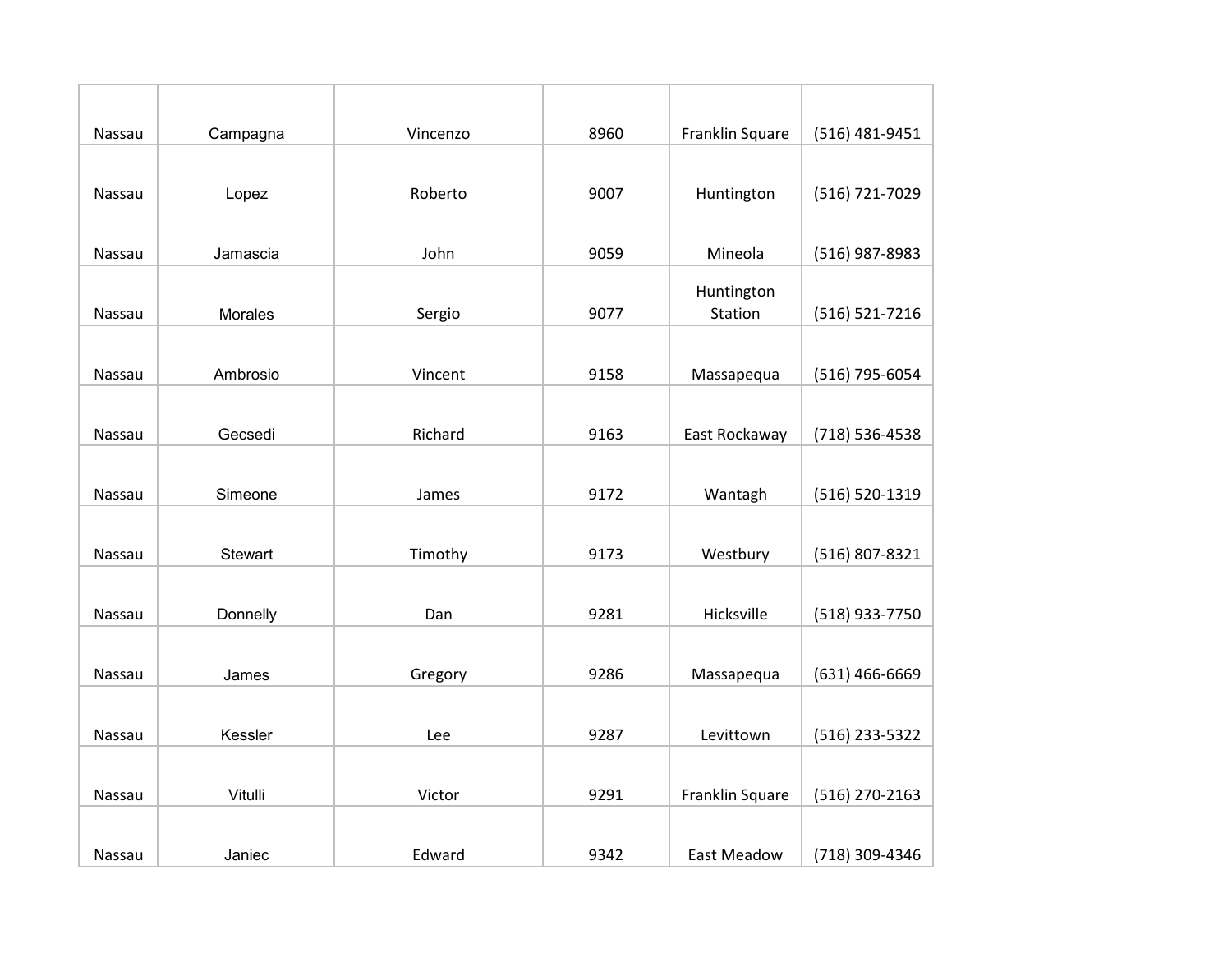| Nassau | Levy           | Lawrence    | 9345 | Bellmore           | (516) 679-6887 |
|--------|----------------|-------------|------|--------------------|----------------|
|        |                |             |      |                    |                |
| Nassau | Rider          | Richard     | 9410 | Oceanside          | (516) 992-1894 |
|        |                |             |      |                    |                |
| Nassau | Dodson         | James       | 9426 | <b>Floral Park</b> | (516) 488-4506 |
|        |                |             |      |                    |                |
| Nassau | Eliseo         | William     | 9459 | Bayville           | (516) 628-1143 |
|        |                |             |      |                    |                |
| Nassau | ladevaia       | Vincent     | 9461 | Westbury           | (516) 334-9790 |
|        |                |             |      |                    |                |
| Nassau | Patrowicz      | Vincent     | 9462 | Hicksville         | (516) 681-1504 |
|        |                |             |      |                    |                |
| Nassau | Avial          | Oscar       | 9555 | Oceanside          | (516) 561-3999 |
|        |                |             |      |                    |                |
| Nassau | <b>Brosnan</b> | Christopher | 9556 | Farmingdale        | (516) 589-2104 |
|        |                |             |      |                    |                |
| Nassau | Dipasquale     | Gaetano     | 9558 | Franklin Square    | (516) 486-1980 |
|        |                |             |      |                    |                |
| Nassau | Doglio         | Marcelo     | 9559 | Levittown          | (516) 520-0585 |
|        |                |             |      |                    |                |
| Nassau | Flores         | Renato      | 9560 | Queens Village     | (718) 464-3697 |
|        |                |             |      |                    |                |
| Nassau | Lynch          | Joseph      | 9565 | Franklin Square    | (516) 354-4917 |
|        |                |             |      |                    |                |
| Nassau | Tedesco        | Adam        | 9570 | Hewlett            | (516) 374-0326 |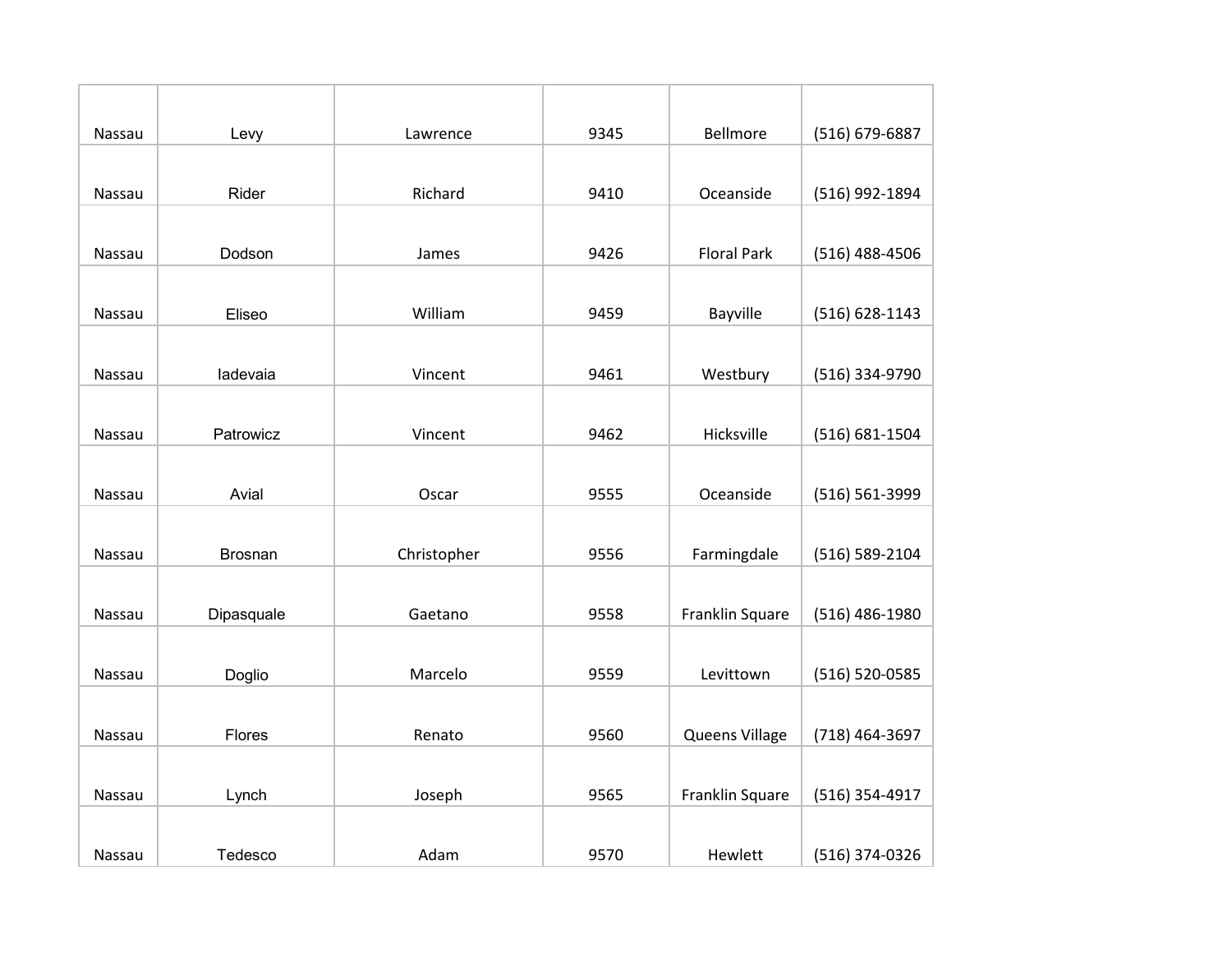| Nassau        | Maras           | Pawel   | 9662 | W. Hempstead   | (631) 872-2386 |
|---------------|-----------------|---------|------|----------------|----------------|
|               |                 |         |      |                |                |
| Nassau        | McAvoy          | Charles | 9663 | Long Beach     | (516) 707-2583 |
|               |                 |         |      |                |                |
| Nassau        | O'Shea          | Terence | 9666 | Plainview      | (516) 349-2807 |
|               |                 |         |      |                |                |
| Nassau        | Traum           | Dov     | 9678 | West Hempstead | (516) 483-2918 |
|               |                 |         |      |                |                |
| Nassau        | D'Andrea        | Anthony | 9711 | N Bellmore     | (718) 207-3225 |
|               |                 |         |      |                |                |
| Nassau        | Dembrowski      | John    | 9712 | Locust Valley  | (516) 671-0271 |
|               |                 |         |      |                |                |
| Nassau        | Dziomba         | David   | 9715 | New Hyde Park  | (516) 673-5836 |
|               |                 |         |      |                |                |
| Nassau        | Gamez           | Eric    | 9716 | Hempstead      | (516) 233-6402 |
|               |                 |         |      |                |                |
| <b>Nassau</b> | Yonkers         | Paul    | 9792 | Bayville       | (516) 922-0181 |
|               |                 |         |      |                |                |
| Nassau        | Reynosa         | Adner   | 9797 | Glen Cove      | (516) 314-9226 |
|               |                 |         |      |                |                |
| Nassau        | <b>Driscoll</b> | Thomas  | 9901 | Mineola        | (516) 350-9800 |
|               |                 |         |      |                |                |
| Nassau        | Henry           | Lori    | 9902 | Mineola        | (516) 248-4105 |
|               |                 |         |      |                |                |
| Nassau        | Mirabella       | Michael | 9908 | Bethpage       | (516) 318-9388 |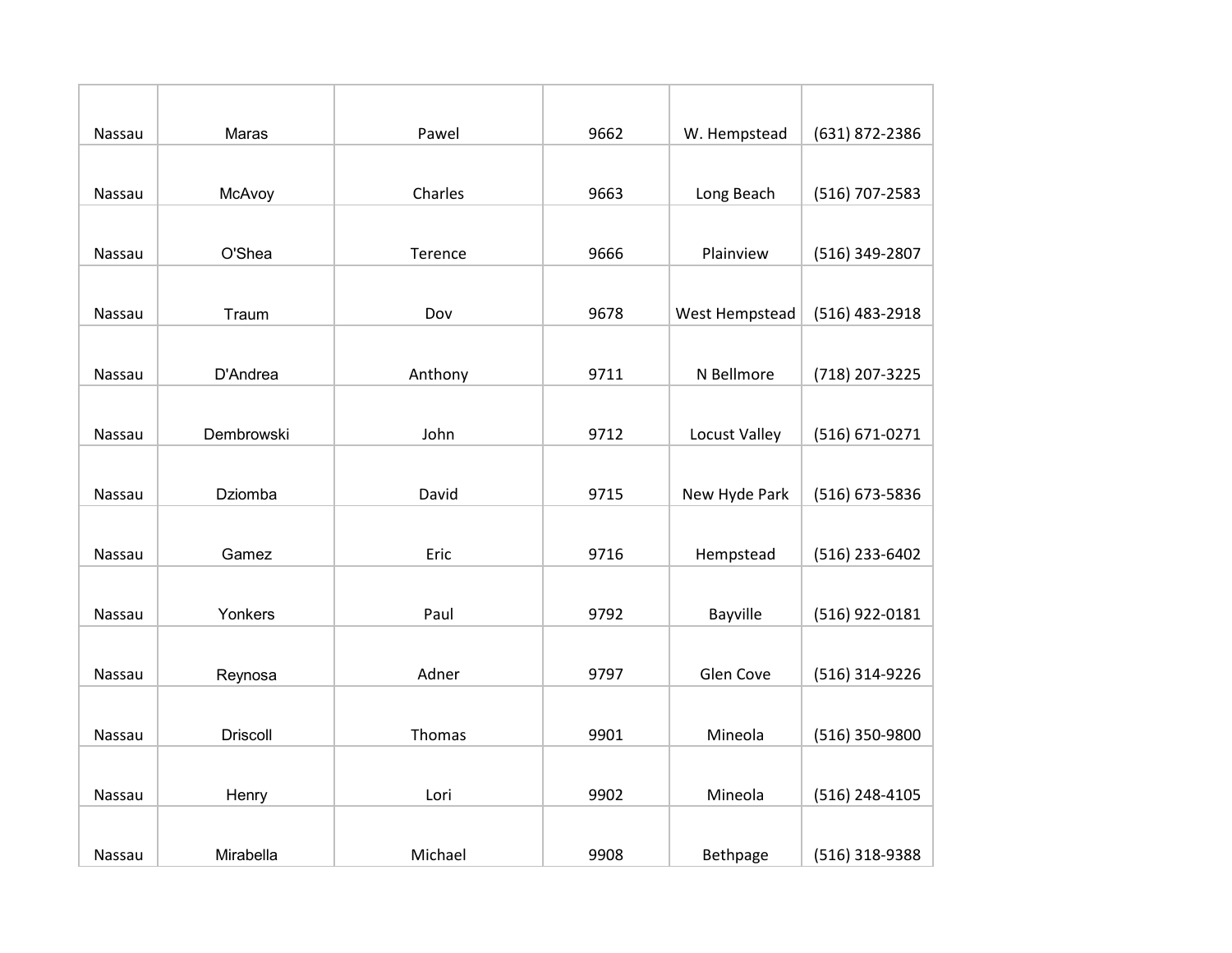| Nassau | Cefaloni         | Andrea    | 9915  | New Hyde Park    | (516) 437-8742   |
|--------|------------------|-----------|-------|------------------|------------------|
|        |                  |           |       |                  |                  |
| Nassau | Montemarano      | Tom       | 9929  | Rockville Center | (516) 632-1975   |
|        |                  |           |       |                  |                  |
| Nassau | Gutierrez        | Pedro     | 9936  | <b>FREEPORT</b>  | (516) 713-9450   |
|        |                  |           |       |                  |                  |
| Nassau | Quaratino        | Salvatore | 9941  | Manhasset        | (917) 922-1581   |
|        |                  |           |       |                  |                  |
| Nassau | Aguilar          | Jose      | 9946  | Hempstead        | $(516)$ 355-1800 |
|        |                  |           |       |                  |                  |
| Nassau | Erickson         | David     | 9984  | Levittown        | (516) 921-1570   |
|        |                  |           |       |                  |                  |
| Nassau | Escobar          | Walter    | 9986  | Port Washington  | (516) 404-9926   |
|        |                  |           |       |                  |                  |
| Nassau | Gecsedi          | Brendan   | 9987  | Glen Cove        | (917) 691-8620   |
|        |                  |           |       |                  |                  |
| Nassau | Maccarone        | John      | 9989  | Laurel Hollow    | (516) 921-0959   |
|        |                  |           |       |                  |                  |
| Nassau | Sarju            | Parmanand | 9991  | Merrick          | (516) 924-5245   |
|        |                  |           |       |                  |                  |
| Nassau | Quattlander      | Gregory   | 9992  | Garden City      | (516) 292-5904   |
|        |                  |           |       |                  |                  |
| Nassau | <b>Borroughs</b> | Thomas    | 10094 | Glen Cove        | (516) 650-6404   |
|        |                  |           |       |                  |                  |
| Nassau | Grand            | Emanual   | 10101 | Bellmore         | (516) 644-1840   |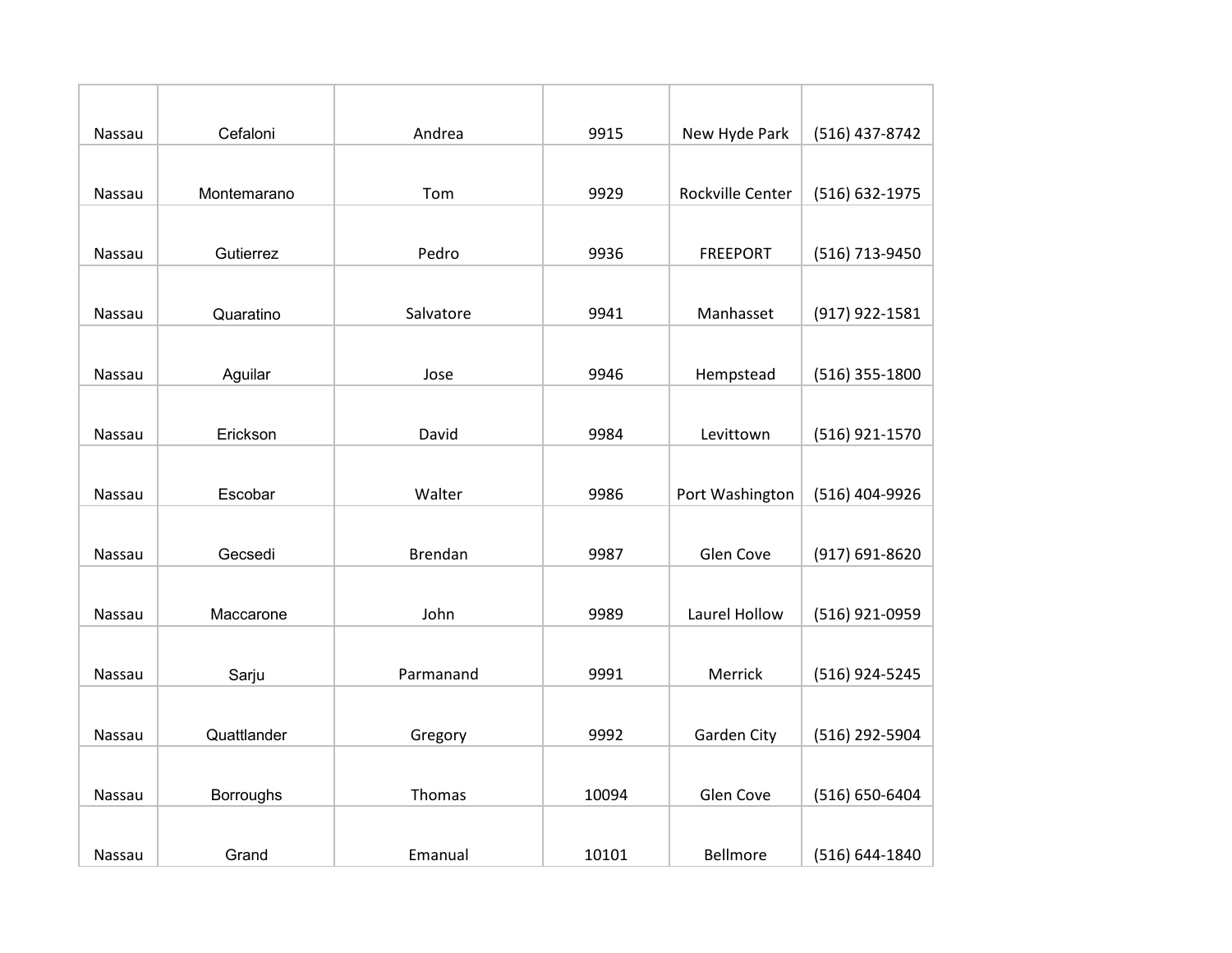| Nassau | Farr         | Andre       | 10145 | Oceanside            | (516) 661-7440   |
|--------|--------------|-------------|-------|----------------------|------------------|
|        |              |             |       |                      |                  |
| Nassau | Ventura      | William     | 10159 | Port Washington      | (516) 767-7568   |
|        |              |             |       |                      |                  |
| Nassau | Mead         | Gilbert     | 10213 | <b>Valley Stream</b> | (516) 825-0535   |
|        |              |             |       |                      |                  |
| Nassau | Oliver       | William     | 10214 | Baldwin              | $(516)$ 485-4666 |
|        |              |             |       |                      |                  |
| Nassau | McCutchan    | Christopher | 10281 | Westbury             | (516) 287-6847   |
|        |              |             |       |                      |                  |
| Nassau | Vidaich      | Nado        | 10284 | Manhasset Hills      | (917) 417-5561   |
|        |              |             |       |                      |                  |
| Nassau | Devine       | Eric        | 10329 | MASSAPEQUA           | (516) 798-5266   |
|        |              |             |       |                      |                  |
| Nassau | Monaco       | Peter       | 10331 | <b>GREAT NECK</b>    | (516) 482-0210   |
|        |              |             |       |                      |                  |
| Nassau | Rodriduez    | Juan        | 10334 | Hempstead            | $(516)$ 486-7500 |
|        |              |             |       |                      |                  |
| Nassau | <b>Bruno</b> | Joseph      | 10365 | Massapequa           | (516) 807-3331   |
|        |              |             |       |                      |                  |
| Nassau | DeCaprio     | Antonio     | 10367 | <b>East Meadow</b>   | (516) 351-5478   |
|        |              |             |       |                      |                  |
| Nassau | lannucci     | Lucien      | 10369 | East Wiliston        | (516) 410-7314   |
|        |              |             |       |                      |                  |
| Nassau | Connelly     | Jeffrey     | 10435 | <b>East Meadow</b>   | (516) 794-7380   |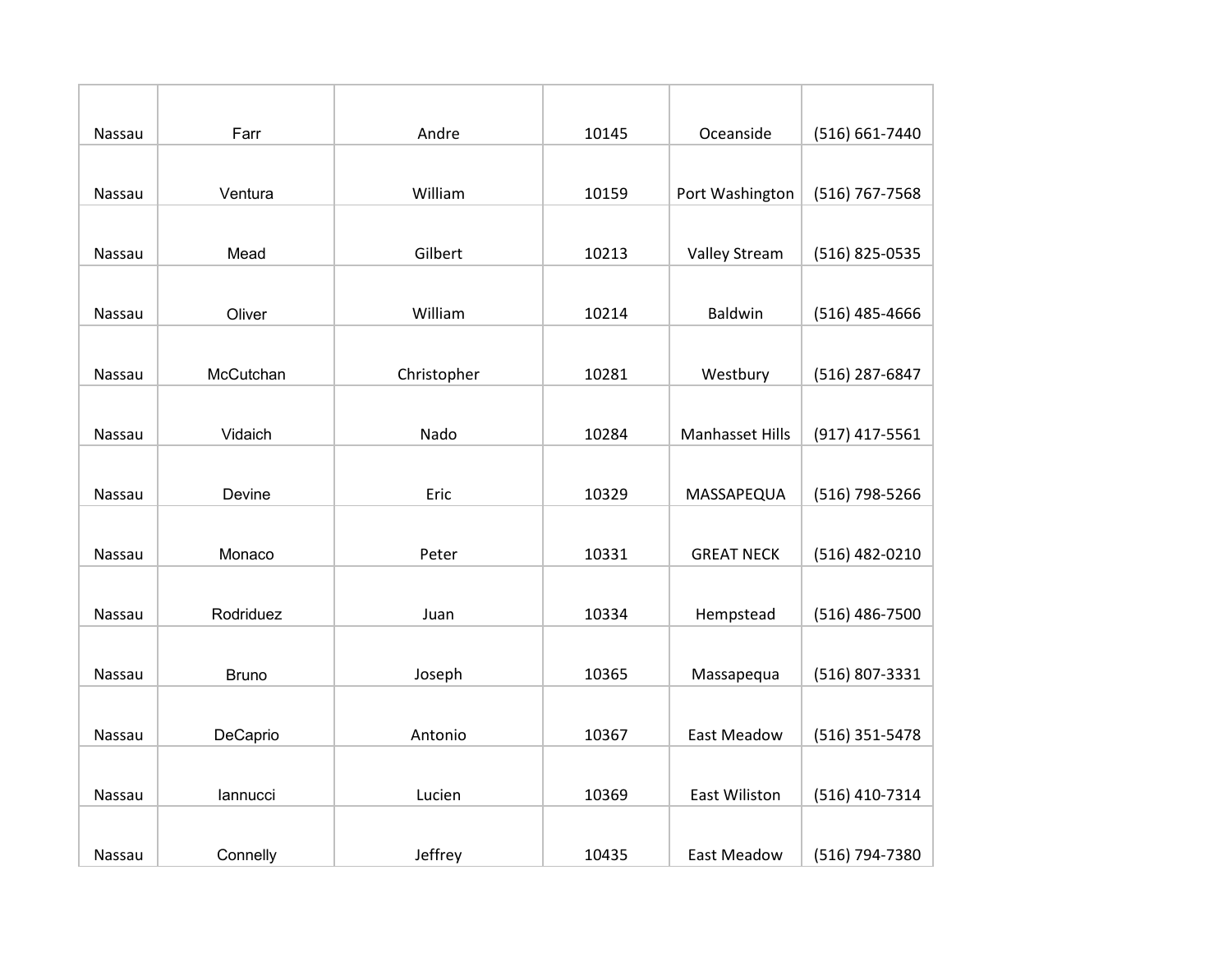| Nassau | <b>Navas</b>  | Juan    | 10440 | Pt Washington    | (516) 883-0731     |
|--------|---------------|---------|-------|------------------|--------------------|
|        |               |         |       |                  |                    |
| Nassau | Scott         | Matthew | 10441 | Massapequa       | $(516) 526 - 4007$ |
|        |               |         |       |                  |                    |
| Nassau | Scott         | Michael | 10442 | Massapequa       | (516) 780-1892     |
|        |               |         |       |                  |                    |
| Nassau | Sylvester     | Thomas  | 10443 | Wantagh          | (516) 679-2297     |
|        |               |         |       |                  |                    |
| Nassau | Dileo         | Kenneth | 10524 | Pt. Washington   | (516) 944-9277     |
|        |               |         |       |                  |                    |
| Nassau | Maxwell       | James   | 10528 | Lynbrook         | (516) 887-7135     |
|        |               |         |       |                  |                    |
| Nassau | Corrigan      | Ronan   | 10545 | Glen Head        | (516) 641-8555     |
|        |               |         |       |                  |                    |
| Nassau | <b>Barker</b> | Jeffrey | 10615 | Bethpage         | (516) 579-6484     |
|        |               |         |       |                  |                    |
| Nassau | Pristina      | Alex    | 10623 | Lindenhurst      | (516) 610-4597     |
|        |               |         |       |                  |                    |
| Nassau | Scutifero     | Enzo    | 10625 | Glen Cove        | (516) 801-1962     |
|        |               |         |       |                  |                    |
| Nassau | Raia          | Jack    | 10672 | Pt Washington    | (516) 883-1447     |
|        |               |         |       |                  |                    |
| Nassau | Romero        | Fredys  | 10674 | Uniondale        | (516) 865-7333     |
|        |               |         |       |                  |                    |
| Nassau | Kerr          | Martin  | 10686 | Rockville Center | (516) 208-6863     |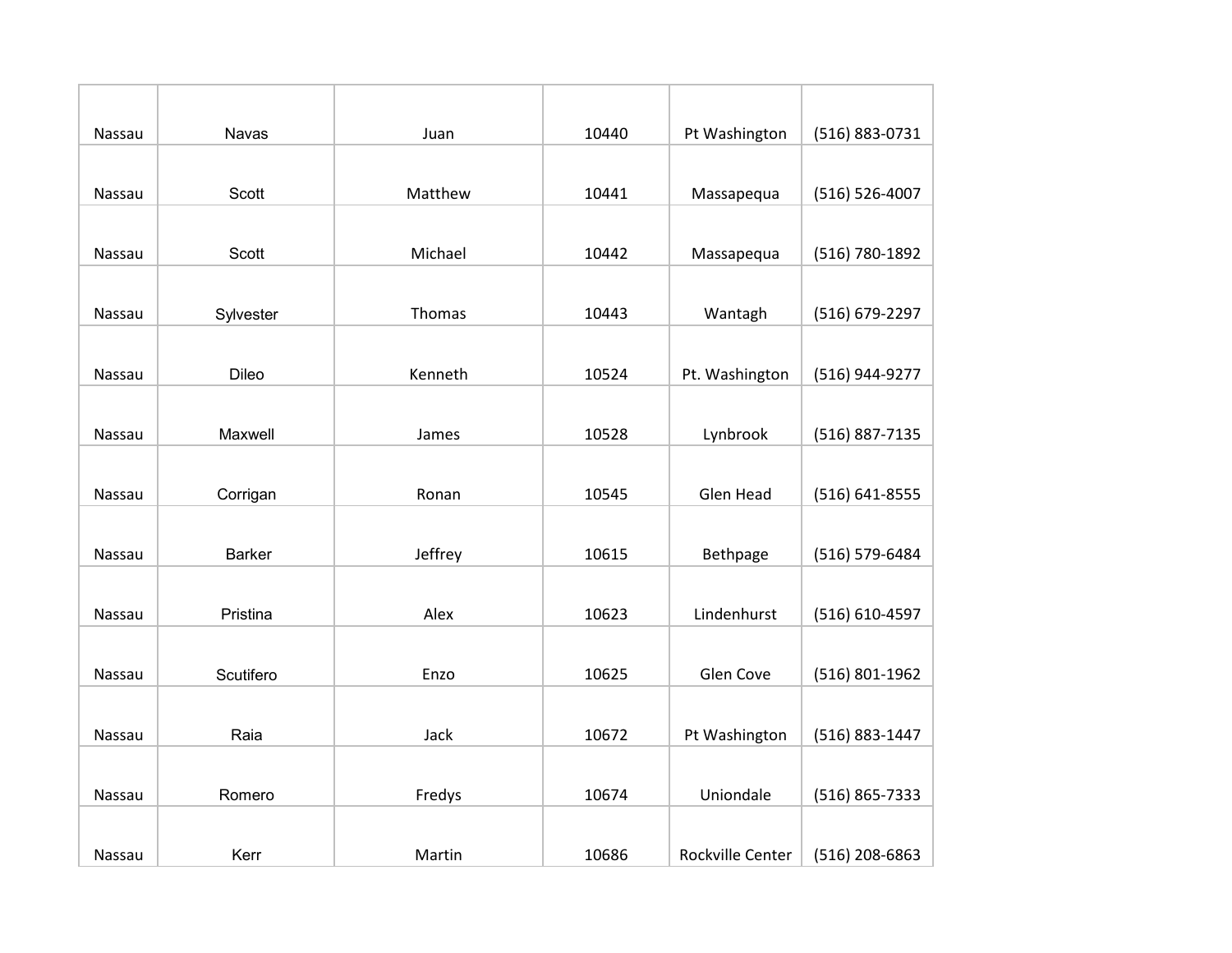| Nassau | Macchia          | Michael   | 10687 | <b>East Meadow</b>   | (917) 731-8524     |
|--------|------------------|-----------|-------|----------------------|--------------------|
|        |                  |           |       |                      |                    |
| Nassau | Kelly            | Daniel    | 10785 | <b>Stewart Manor</b> | (516) 270-3805     |
|        |                  |           |       |                      |                    |
| Nassau | Kim              | Kyu       | 10787 | Bayside              | (917) 848-6169     |
|        |                  |           |       |                      |                    |
| Nassau | Varuzzi          | Nicholas  | 10789 | Garden City          | $(516) 505 - 0303$ |
|        |                  |           |       |                      |                    |
| Nassau | Kacelano         | Andrea    | 10796 | Astoria              | (347) 679-9287     |
|        |                  |           |       |                      |                    |
| Nassau | Baquet           | Edward    | 10834 | Levittown            | (516) 320-3906     |
|        |                  |           |       |                      |                    |
| Nassau | Cava             | Michael   | 10835 | Hicksville           | (516) 931-8807     |
|        |                  |           |       |                      |                    |
| Nassau | Reinhardt        | John      | 10842 | Elmont               | (516) 326-2915     |
|        |                  |           |       |                      |                    |
| Nassau | <b>Buffolino</b> | Joseph    | 10859 | Westbury             | (516) 633-0942     |
|        |                  |           |       |                      |                    |
| Nassau | <b>Rios</b>      | Giancarlo | 10885 | Bellrose             | (516) 286-6082     |
|        |                  |           |       |                      |                    |
| Nassau | Damis            | Frank     | 10896 | Bellmore             | (631) 495-4491     |
|        |                  |           |       |                      |                    |
| Nassau | <b>Diack</b>     | Michael   | 10897 | Woodmere             | (516) 569-1690     |
|        |                  |           |       |                      |                    |
| Nassau | Garcia           | Carlos    | 10901 | Uniondale            | (516) 483-2019     |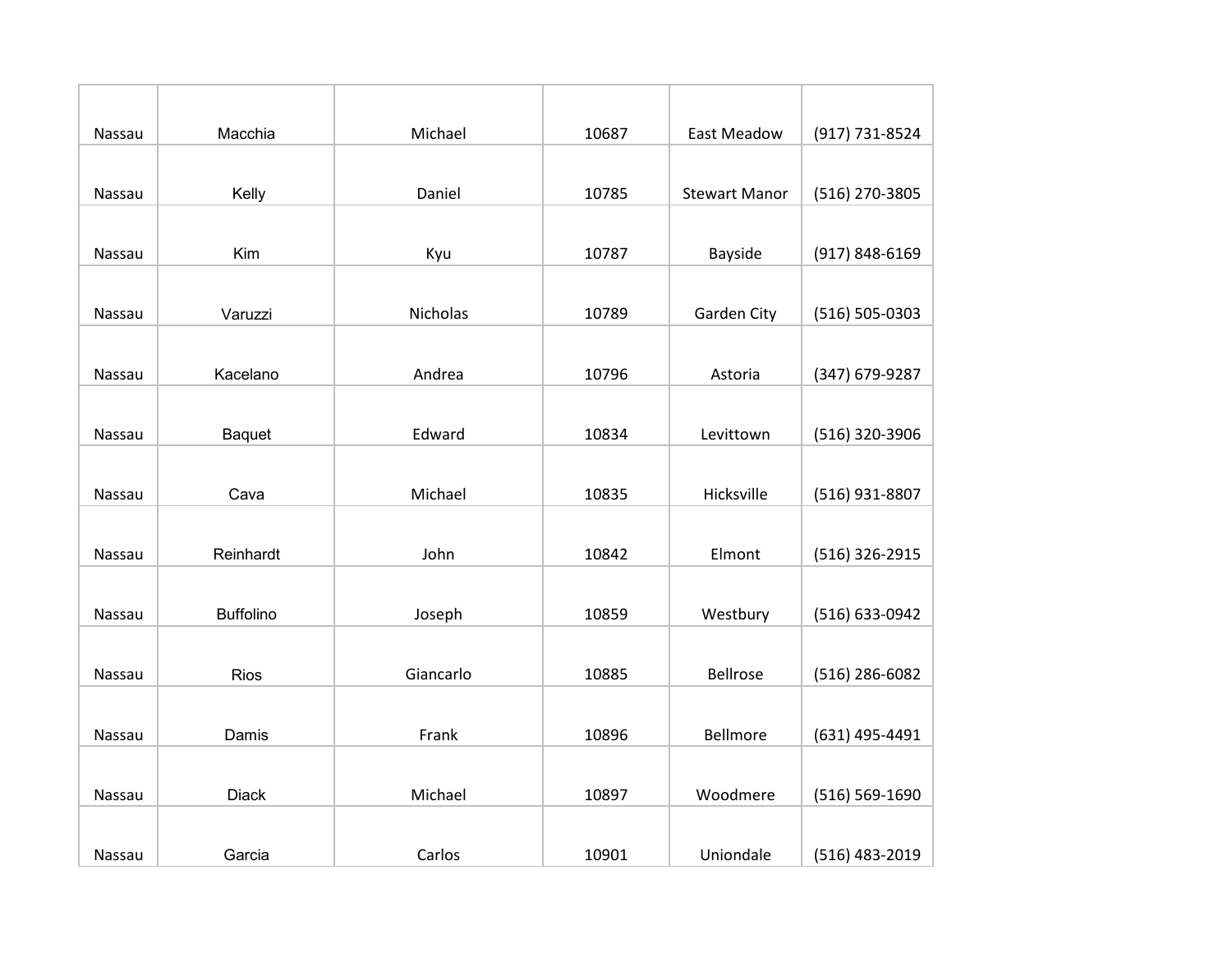| Nassau | Serafin     | Jorge       | 10904 | New Rochelle       | (914) 654-0830 |
|--------|-------------|-------------|-------|--------------------|----------------|
|        |             |             |       |                    |                |
| Nassau | Vasquez     | Vicente     | 10906 | East Meadow        | (516) 683-0721 |
|        |             |             |       |                    |                |
| Nassau | Ghersi      | Anthony     | 10921 | Glen Cove          | (516) 779-7303 |
|        |             |             |       |                    |                |
| Nassau | Mahland     | John        | 10938 | Garden City        | (516) 695-5774 |
|        |             |             |       |                    |                |
| Nassau | Alvarez     | Alfredo     | 10972 | Westbury           | (516) 359-0645 |
|        |             |             |       |                    |                |
| Nassau | Dursi       | John        | 10974 | <b>East Meadow</b> | (516) 850-3292 |
|        |             |             |       |                    |                |
| Nassau | Gonzalez    | Veronica    | 10975 | Westbury           | (516) 640-5813 |
|        |             |             |       |                    |                |
| Nassau | Graziose    | Daniel      | 10976 | Locust Valley      | (516) 426-6952 |
|        |             |             |       |                    |                |
| Nassau | <b>Kurz</b> | Frederick   | 10979 | West Hempstead     | (516) 497-3301 |
|        |             |             |       |                    |                |
| Nassau | White       | James       | 10983 | Wantagh            | (516) 731-0461 |
|        |             |             |       |                    |                |
| Nassau | Amlie       | Christopher | 11011 | Franklin Square    | (917) 887-4749 |
|        |             |             |       |                    |                |
| Nassau | Oliver      | Devin       | 11055 | Seaford            | (516) 826-4541 |
|        |             |             |       |                    |                |
| Nassau | Simko       | Daniel      | 11060 | Franklin Square    | (516) 439-3388 |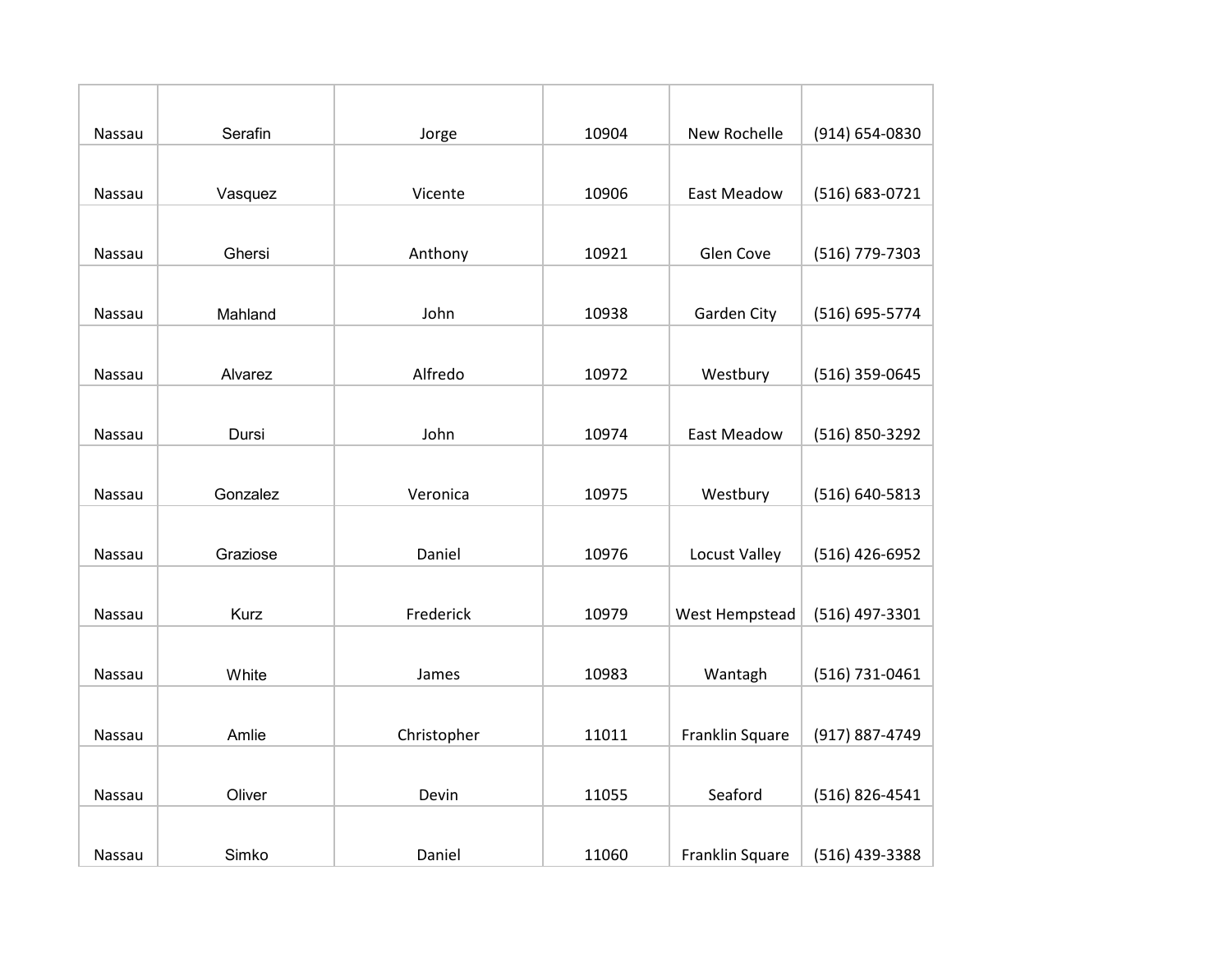| Nassau | McDonough     | Robert      | 11135 | Massapequa Park    | (516) 236-5304   |
|--------|---------------|-------------|-------|--------------------|------------------|
|        |               |             |       |                    |                  |
| Nassau | Cacioppo      | Matthew     | 11171 | Farmingdale        | $(516)$ 476-5155 |
|        |               |             |       |                    |                  |
| Nassau | Correa        | Jairo       | 11172 | Valley Stream      | (516) 561-5381   |
|        |               |             |       |                    |                  |
| Nassau | Curtin        | William     | 11173 | Levittown          | (516) 731-0925   |
|        |               |             |       |                    |                  |
| Nassau | Hengel        | Keith       | 11178 | <b>East Meadow</b> | (516) 785-3504   |
|        |               |             |       |                    |                  |
| Nassau | Tjortjglov    | Nicholas    | 11182 | Hicksville         | (516) 712-9344   |
|        |               |             |       |                    |                  |
| Nassau | <b>Skliba</b> | Aldric      | 11240 | Levittown          | (516) 390-6235   |
|        |               |             |       |                    |                  |
| Nassau | Stanisic      | Marc        | 11242 | Westbury           | (516) 404-4288   |
|        |               |             |       |                    |                  |
| Nassau | Gaudiuso      | Robert      | 11294 | Sea Cliff          | (516) 277-1440   |
|        |               |             |       |                    |                  |
| Nassau | McCann        | Christopher | 11300 | <b>Floral Park</b> | $(516)$ 354-6178 |
|        |               |             |       |                    |                  |
| Nassau | Patti         | Ronald      | 11301 | Levittown          | (516) 860-9145   |
|        |               |             |       |                    |                  |
| Nassau | <b>Burk</b>   | Steven      | 11361 | Wantagh            | (516) 826-5504   |
|        |               |             |       |                    |                  |
| Nassau | Gaynor        | Kevin       | 11362 | Glen Head          | (516) 671-0372   |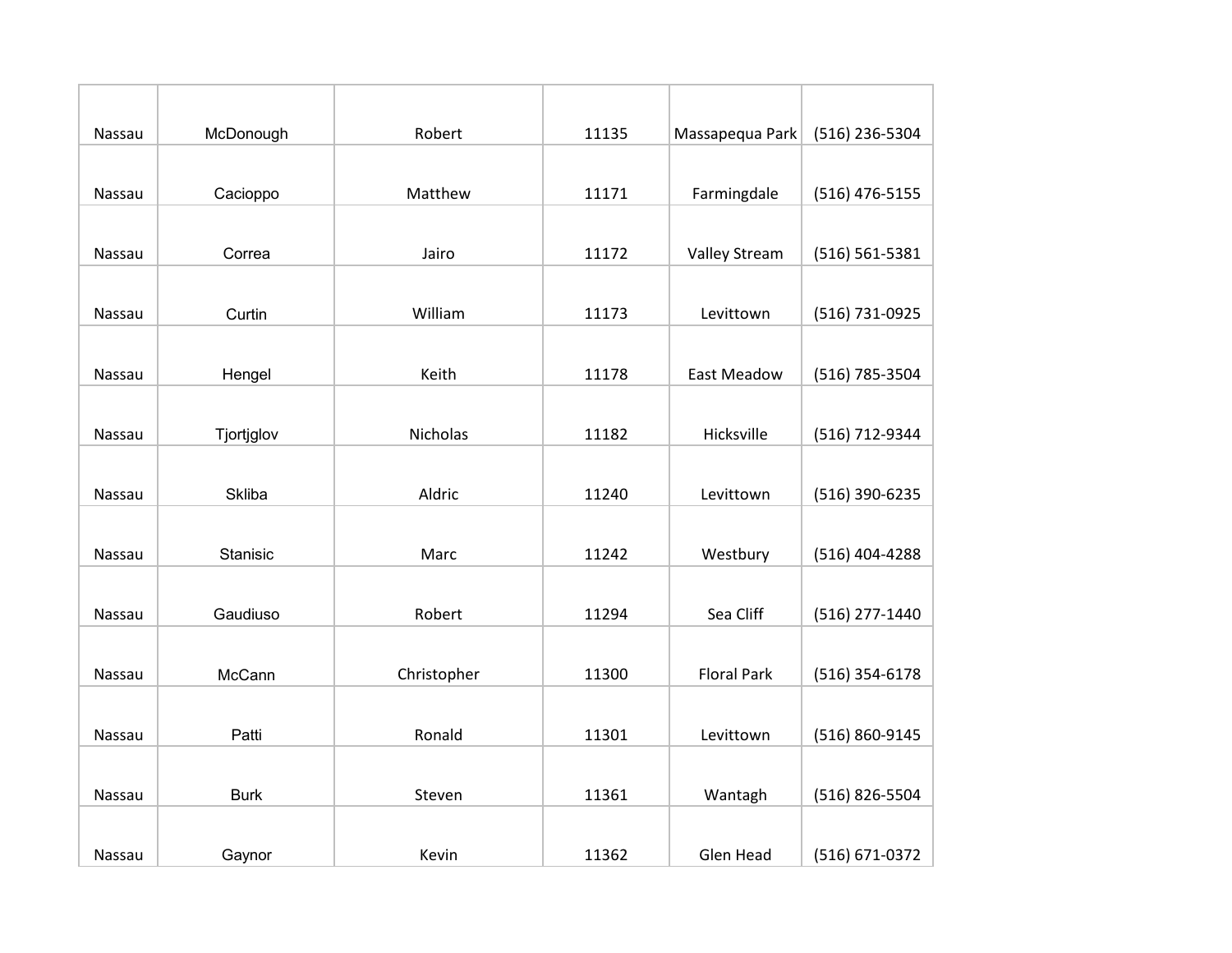| Nassau | Pristina       | Steven  | 11363 | Massapequa           | (516) 808-1121 |
|--------|----------------|---------|-------|----------------------|----------------|
|        |                |         |       |                      |                |
| Nassau | Rivas          | Nestor  | 11365 | Glen Cove            | (516) 200-9512 |
|        |                |         |       |                      |                |
| Nassau | Cosimo         | Gennaro | 11407 | Glen Cove            | (516) 200-5091 |
|        |                |         |       |                      |                |
| Nassau | Gielarowski    | Kevin   | 11414 | N. Massapequa        | (516) 250-3704 |
|        |                |         |       |                      |                |
| Nassau | <b>Bradley</b> | John    | 11460 | <b>East Meadow</b>   | (516) 456-9782 |
|        |                |         |       |                      |                |
| Nassau | Barbato        | Anthony | 11511 | Bellmore             | (516) 315-1159 |
|        |                |         |       |                      |                |
| Nassau | Leccese        | Gerald  | 11516 | Levittown            | (631) 839-9965 |
|        |                |         |       |                      |                |
| Nassau | Melville       | Daniel  | 11519 | Bayshore             | (516) 497-4850 |
|        |                |         |       |                      |                |
| Nassau | Paz            | Pascual | 11520 | Westbury             | (516) 338-5973 |
|        |                |         |       |                      |                |
| Nassau | Eisinger       | James   | 11567 | Plainview            | (516) 779-8161 |
|        |                |         |       |                      |                |
| Nassau | Valenti        | Larry   | 11574 | <b>Valley Stream</b> | (516) 825-0332 |
|        |                |         |       |                      |                |
| Nassau | Canas          | Ramon   | 11595 | Westbury             | (929) 354-8029 |
|        |                |         |       |                      |                |
| Nassau | Volino         | Patric  | 11602 | Glen Cove            | (516) 996-9903 |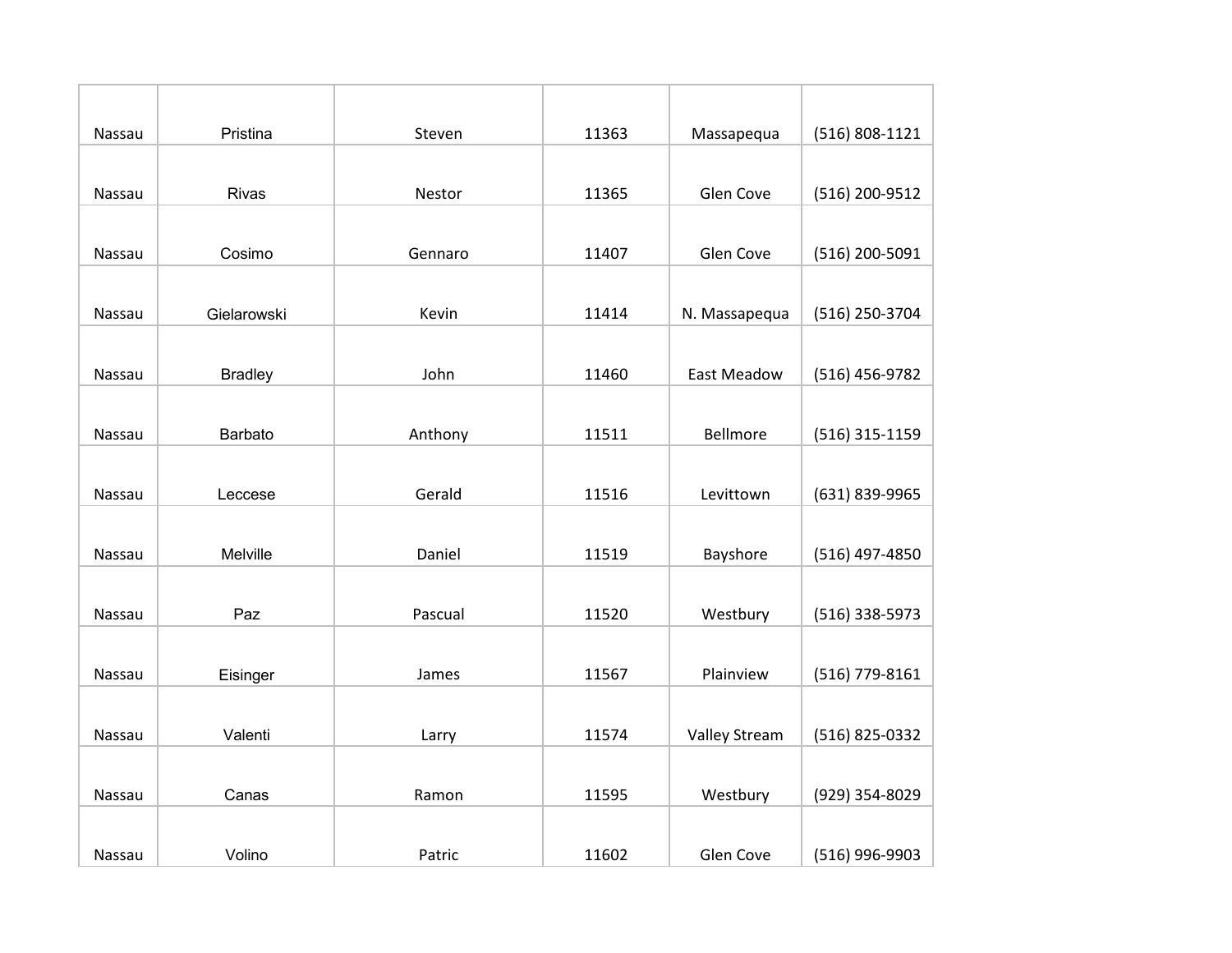| Nassau        | Passeggio     | Anthony | 11613 | Merrick          | (516) 379-4255 |
|---------------|---------------|---------|-------|------------------|----------------|
|               |               |         |       |                  |                |
| Nassau        | Caraturo      | Frank   | 11705 | Hicksville       | (516) 931-5254 |
|               |               |         |       |                  |                |
| Nassau        | Manzo         | Joseph  | 11713 | Wantagh          | (516) 783-5968 |
|               |               |         |       |                  |                |
| Nassau        | Maglione      | John    | 11726 | Plainview        | (516) 808-4893 |
|               |               |         |       |                  |                |
| Nassau        | Palominos     | Oliver  | 11773 | Mineola          | (516) 873-0313 |
|               |               |         |       |                  |                |
| Nassau        | Mangione      | Anthony | 11788 | Farmingdale      | (516) 249-3330 |
|               |               |         |       |                  |                |
| Nassau        | Bordieri      | Andrew  | 11801 | Long Island City | (718) 361-1595 |
|               |               |         |       |                  |                |
| <b>Nassau</b> | Ferrara       | Joseph  | 11804 | Hempstead        | (516) 468-7500 |
|               |               |         |       |                  |                |
| Nassau        | Bonaoglia     | Joseph  | 11837 | Greenvale        | (516) 484-0358 |
|               |               |         |       |                  |                |
| Nassau        | <b>Butler</b> | Vincent | 11838 | Hemstead         | (516) 526-9946 |
|               |               |         |       |                  |                |
| Nassau        | Cottone       | Michael | 11839 | So Farmingdale   | (516) 694-5123 |
|               |               |         |       |                  |                |
| Nassau        | Ockovic       | Richard | 11846 | Albertson        | (516) 742-0626 |
|               |               |         |       |                  |                |
| Nassau        | Vacchio       | Audeno  | 11849 | Inwood           | (516) 371-3058 |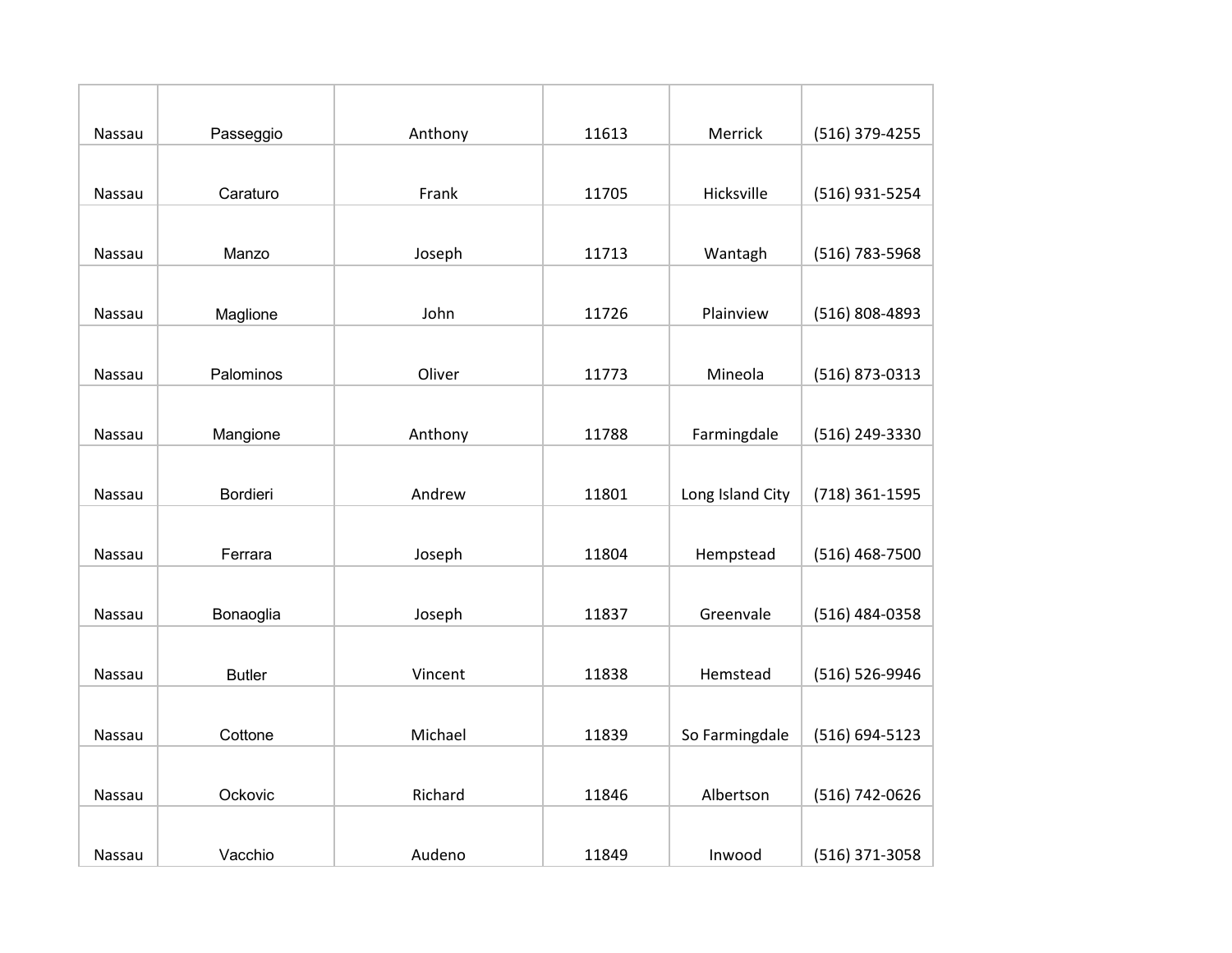| Nassau        | Poppe           | Marc        | 12028 | <b>East Meadow</b> | (516) 779-7001 |
|---------------|-----------------|-------------|-------|--------------------|----------------|
|               |                 |             |       |                    |                |
| Nassau        | <b>Botto</b>    | Christopher | 12131 | Sheldon            | (516) 429-3482 |
|               |                 |             |       |                    |                |
| Nassau        | Truax           | Justin      | 12140 | New Rochelle       | (347) 968-4318 |
|               |                 |             |       |                    |                |
| Nassau        | McGonigal       | William     | 12166 | Pottstown          | (610) 970-6188 |
|               |                 |             |       |                    |                |
| Nassau        | Barrera         | Henry       | 12235 | Pt. Washington     | (516) 423-2482 |
|               |                 |             |       |                    |                |
| Nassau        | Franco          | Louis       | 12236 | Rockville Centre   | (516) 764-2465 |
|               |                 |             |       |                    |                |
| Nassau        | Greco           | Giovanni    | 12237 | Plainview          | (516) 939-9299 |
|               |                 |             |       |                    |                |
| <b>Nassau</b> | Hayes           | Daniel      | 12238 | Long Beach         | (631) 457-0993 |
|               |                 |             |       |                    |                |
| <b>Nassau</b> | Mendez          | Marlon      | 12239 | Hempstead          | (516) 790-2588 |
|               |                 |             |       |                    |                |
| Nassau        | <b>Noakes</b>   | Paul        | 12240 | Wantagh            | (516) 532-5394 |
|               |                 |             |       |                    |                |
| Nassau        | Tobin           | Christopher | 12242 | Wantagh            | (516) 557-9135 |
|               |                 |             |       |                    |                |
| Nassau        | Palmese         | John        | 12246 | Hickville          | (516) 935-8838 |
|               |                 |             |       |                    |                |
| Nassau        | Farrell-Toscano | Daniel      | 12253 | Seaford            | (516) 851-5547 |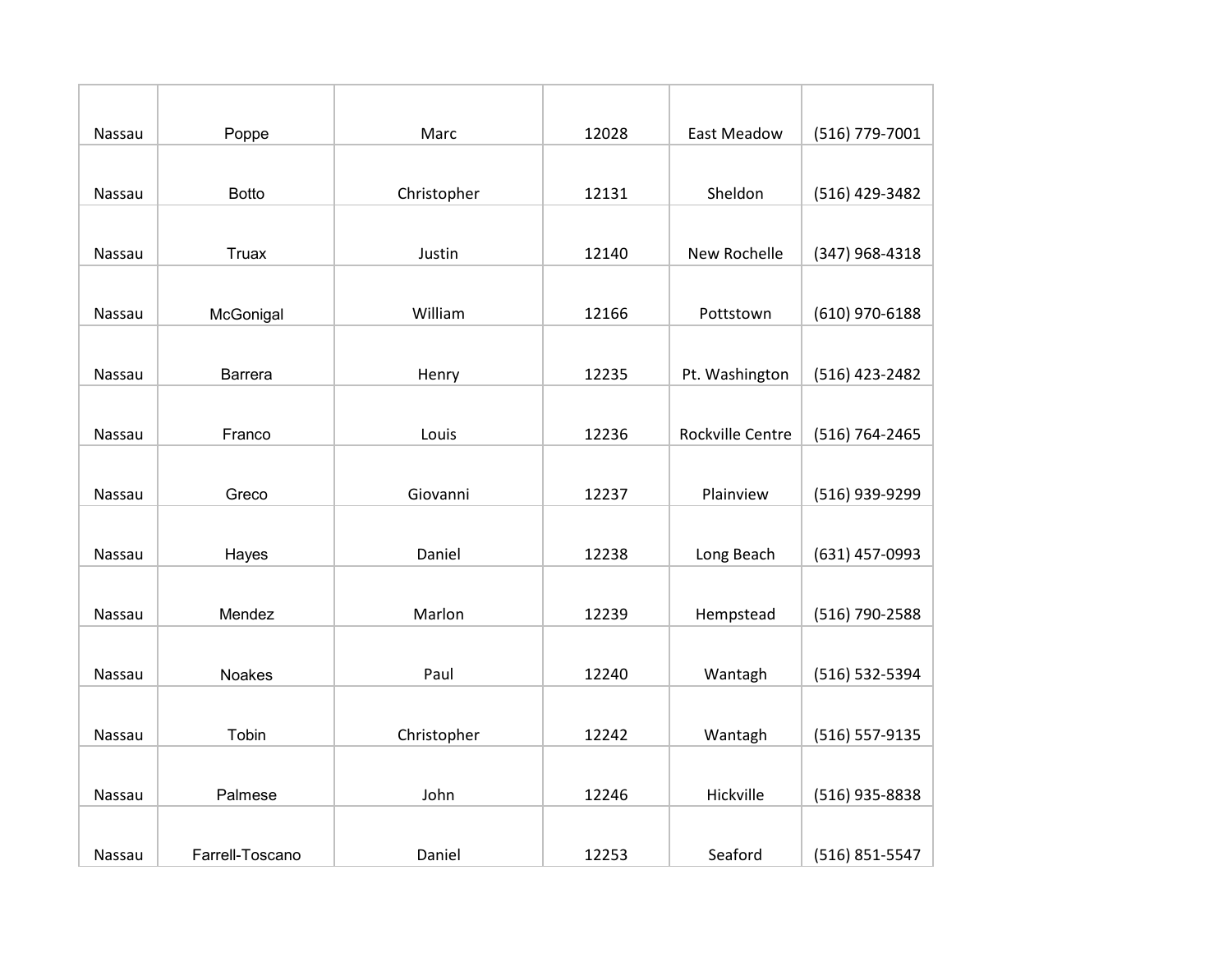| Nassau        | Smilios      | Nicholas  | 12264 | Manhasset      | (516) 627-6299 |
|---------------|--------------|-----------|-------|----------------|----------------|
|               |              |           |       |                |                |
| Nassau        | Vibert       | Cole      | 12287 | Roosevelt      | (917) 539-5934 |
|               |              |           |       |                |                |
| Nassau        | Sica         | Alexander | 12289 | Massapequa     | (917) 440-5627 |
|               |              |           |       |                |                |
| Nassau        | Baca         | Luis      | 12321 | Uniondale      | (516) 850-7209 |
|               |              |           |       |                |                |
| Nassau        | Desalvo      | Dylan     | 12324 | Hicksville     | (516) 852-8588 |
|               |              |           |       |                |                |
| Nassau        | <b>Diele</b> | Joseph    | 12325 | Levittown      | (516) 495-4659 |
|               |              |           |       |                |                |
| Nassau        | Moody        | Jeffery   | 12329 | Massapequa     | (516) 605-7874 |
|               |              |           |       |                |                |
| Nassau        | Petronio     | Steven    | 12330 | No. Massapequa | (516) 476-3060 |
|               |              |           |       |                |                |
| <b>Nassau</b> | Sanchez      | Victor    | 12331 | West Babylon   | (516) 203-2597 |
|               |              |           |       |                |                |
| Nassau        | Schaefer     | David     | 12332 | Mt Sinai       | (631) 639-6907 |
|               |              |           |       |                |                |
| Nassau        | Mitchell     | Patrick   | 12334 | Seaford        | (631) 445-4345 |
|               |              |           |       |                |                |
| Nassau        | Senay        | Michael   | 12336 | Levittown      | (516) 735-4796 |
|               |              |           |       |                |                |
| Nassau        | Cardone      | Peter     | 12345 | Plainedge      | (516) 731-6775 |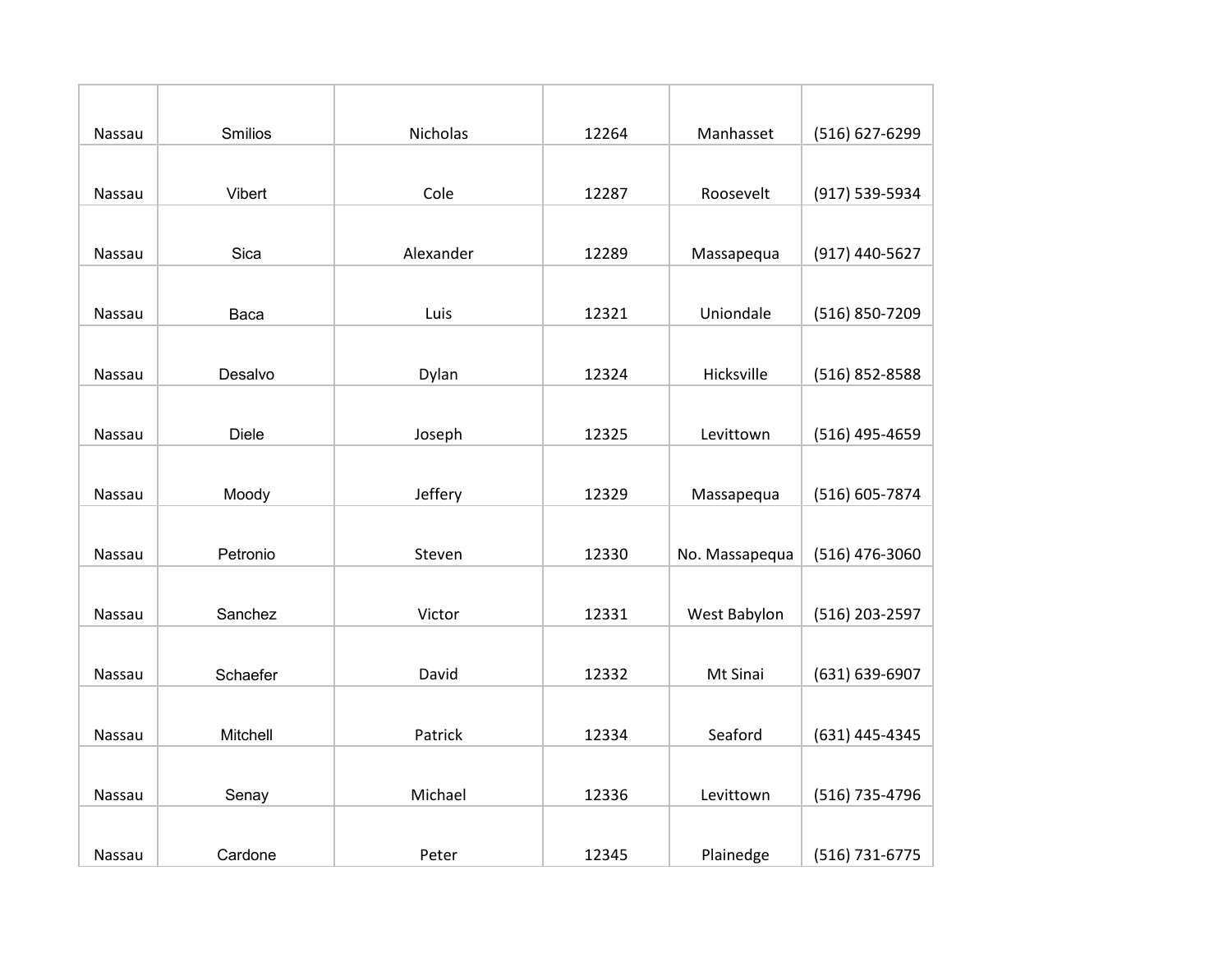| Nassau | Elardo        | Michael      | 12348 | Massapequa     | (516) 852-4443 |
|--------|---------------|--------------|-------|----------------|----------------|
|        |               |              |       |                |                |
| Nassau | <b>McNeil</b> | Leo          | 12349 | Hempstead      | (516) 244-3314 |
|        |               |              |       |                |                |
| Nassau | Strom         | Yaakov       | 12350 | Hewlett        |                |
|        |               |              |       |                |                |
| Nassau | Accardi       | Robert       | 12359 | Wantagh        | (516) 434-1796 |
|        |               |              |       |                |                |
| Nassau | Ezagui        | Chirstopther | 12360 | Lynbrook       | (516) 384-7849 |
|        |               |              |       |                |                |
| Nassau | Felix         | Rivera       | 12362 | N. Massepequa  | (347) 357-3039 |
|        |               |              |       |                |                |
| Nassau | MAvra         | Elvis        | 12371 | Hicksville     | (516) 342-9682 |
|        |               |              |       |                |                |
| Nassau | Ciccone       | Michael      | 12416 | Merrick        | (516) 543-4056 |
|        |               |              |       |                |                |
| Nassau | Cunha         | Alexandre    | 12418 | Westbury       | (516) 221-0184 |
|        |               |              |       |                |                |
| Nassau | Seijo         | Eduardo      | 12422 | <b>Baldwin</b> | (516) 528-3462 |
|        |               |              |       |                |                |
| Nassau | Walters       | Steven       | 12423 | East Meadow    | (516) 735-2581 |
|        |               |              |       |                |                |
| Nassau | Zelaya        | Alex         | 12424 | Elmont         | (516) 325-5696 |
|        |               |              |       |                |                |
| Nassau | Hannafin      | Michael      | 12492 | Malverne       | (516) 507-8859 |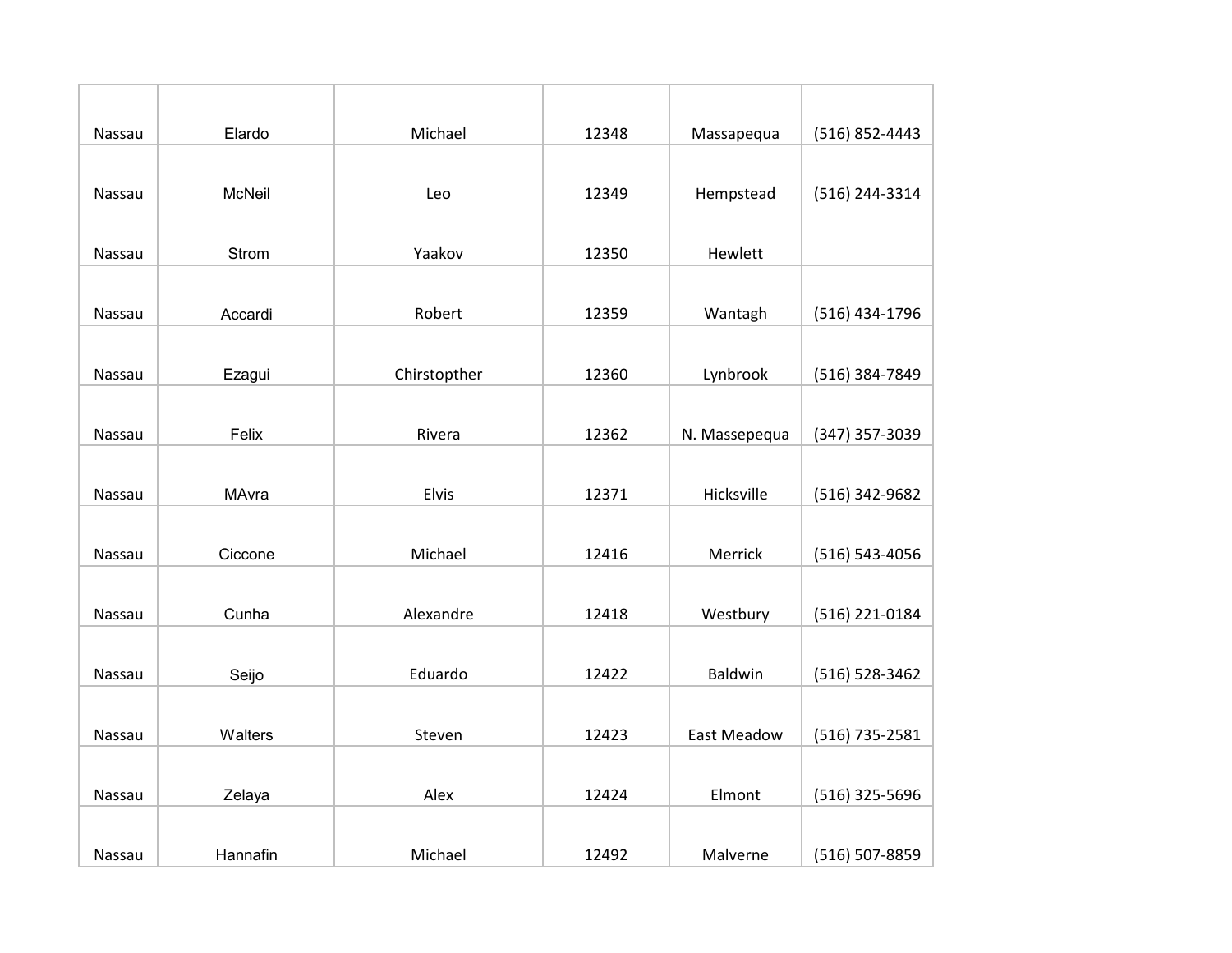| Nassau | Korn      | Andrew    | 12493 | Oceanside          | (718) 644-3896     |
|--------|-----------|-----------|-------|--------------------|--------------------|
|        |           |           |       |                    |                    |
| Nassau | Tropiano  | Francis   | 12501 | East Meadow        | (516) 410-3171     |
|        |           |           |       |                    |                    |
| Nassau | Capellan  | Pablo     | 12503 | Valley Stream      | (516) 445-9747     |
|        |           |           |       |                    |                    |
| Nassau | Tropiano  | Paul      | 12517 | East Meadow        | (917) 346-4921     |
|        |           |           |       |                    |                    |
| Nassau | Colon     | Michael   | 12535 | <b>Island Park</b> | (516) 208-9540     |
|        |           |           |       |                    |                    |
| Nassau | Escalante | Eduardo   | 12536 | Westbury           | (516) 462-6974     |
|        |           |           |       |                    |                    |
| Nassau | Gibbs     | Gerald    | 12538 | Roosevelt          | $(516) 546 - 6383$ |
|        |           |           |       |                    |                    |
| Nassau | Norton    | Kenneth   | 12540 | Pt Washington      | (631) 981-1651     |
|        |           |           |       |                    |                    |
| Nassau | Zimatore  | Roland    | 12545 | <b>Island Park</b> | (516) 431-1419     |
|        |           |           |       |                    |                    |
| Nassau | Amaya     | Carlos    | 12546 | Uniondale          | (516) 737-6715     |
|        |           |           |       |                    |                    |
| Nassau | Carroll   | Alexander | 12547 | Merrick            | (516) 489-0157     |
|        |           |           |       |                    |                    |
| Nassau | Giordano  | Caleb     | 12549 | Westbury           | (516) 334-4534     |
|        |           |           |       |                    |                    |
| Nassau | Lagrasta  | Michael   | 12552 | Syosset            | $(516)$ 364-1108   |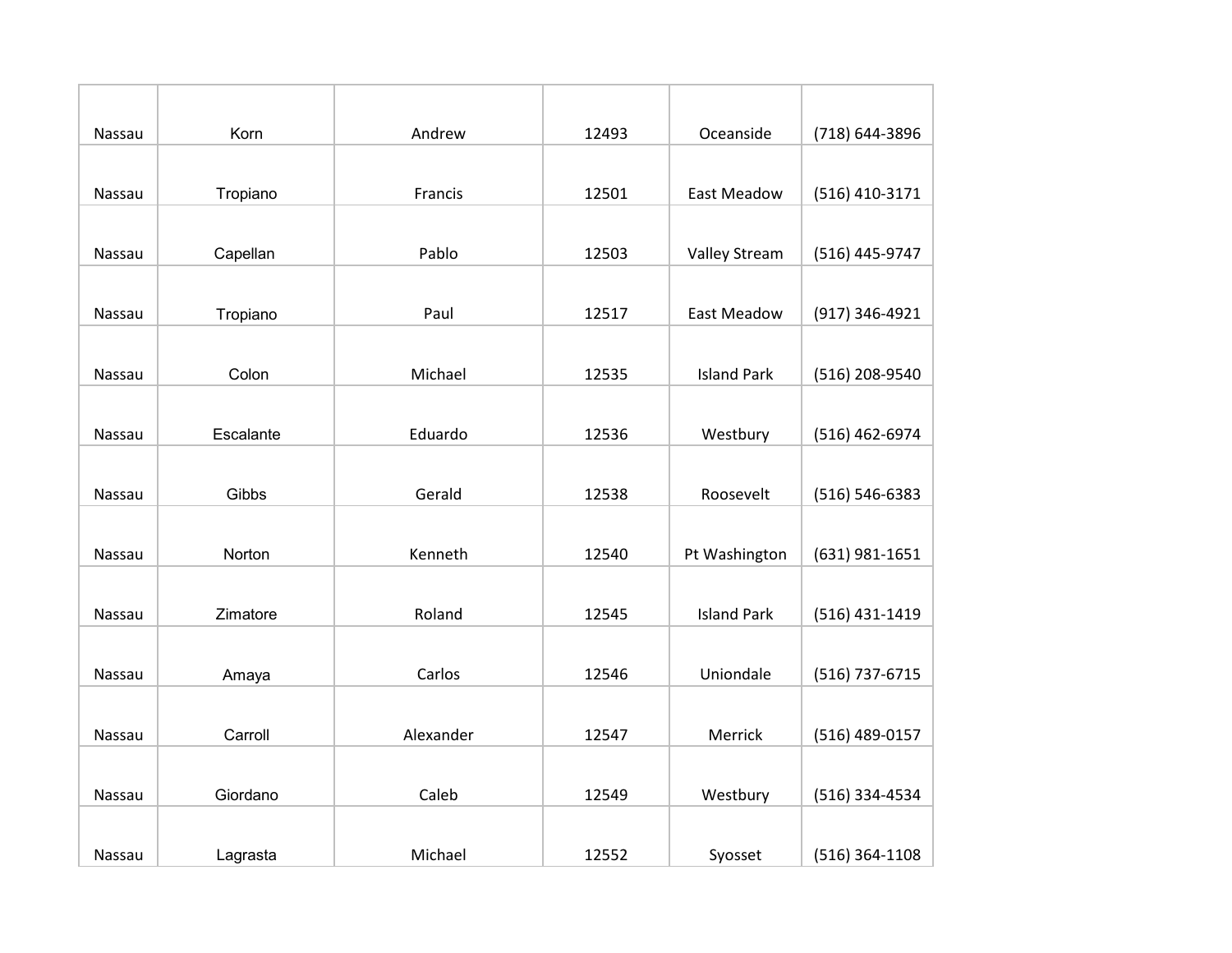| Nassau | <b>McCourt</b> | Jeffrey  | 12553 | New Hyde Park      | (516) 859-5577 |
|--------|----------------|----------|-------|--------------------|----------------|
|        |                |          |       |                    |                |
| Nassau | Pinto          | Eugene   | 12555 | Glen Cove          | (516) 801-0911 |
|        |                |          |       |                    |                |
| Nassau | Ramos          | Victoria | 12625 | Bethpage           | (516) 307-8320 |
|        |                |          |       |                    |                |
| Nassau | Sullivan       | Matthew  | 12626 | Levittown          | (347) 256-2022 |
|        |                |          |       |                    |                |
| Nassau | Morena         | John     | 12635 | Mineola            | (631) 714-9330 |
|        |                |          |       |                    |                |
| Nassau | Wolf           | Micheal  | 12638 | Massapequa         | (516) 317-7102 |
|        |                |          |       |                    |                |
| Nassau | Pappalardo     | Ryan     | 12639 | Malverne           | (718) 873-6266 |
|        |                |          |       |                    |                |
| Nassau | Clever         | Justin   | 12643 | Levittown          | (516) 280-0057 |
|        |                |          |       |                    |                |
| Nassau | Mooney         | Terence  | 12647 | Mineola            | (526) 524-7130 |
|        |                |          |       |                    |                |
| Nassau | Romano         | Robert   | 12650 | <b>Floral Park</b> | (516) 526-3386 |
|        |                |          |       |                    |                |
| Nassau | Tuzzolino      | Phillip  | 12651 | Mineola            | (516) 902-7832 |
|        |                |          |       |                    |                |
| Nassau | Ditta          | Anthony  | 12660 | Levittown          | (917) 578-0412 |
|        |                |          |       |                    |                |
| Nassau | Albano         | Danny    | 12673 | Malverne           | (516) 384-5097 |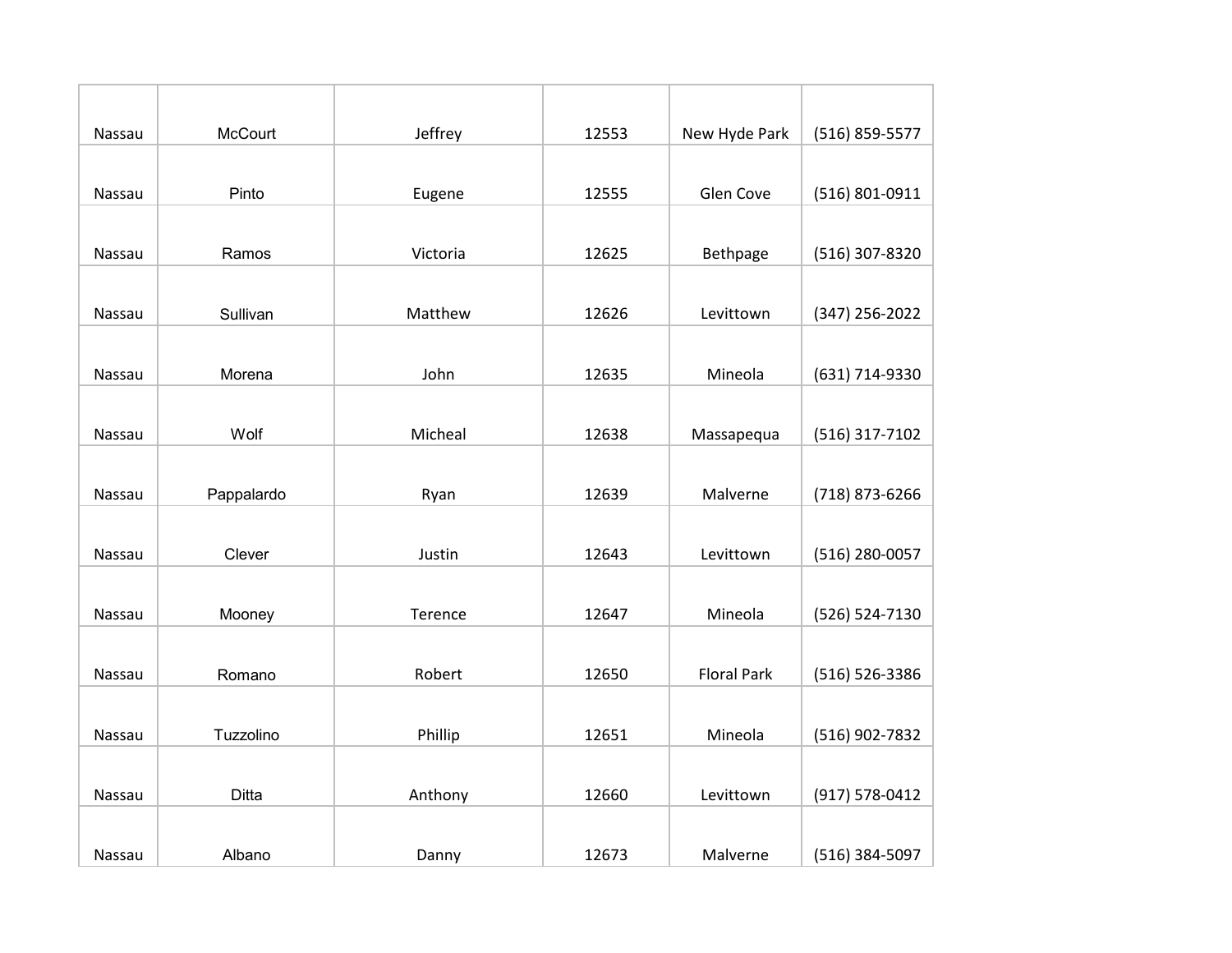| Nassau | lovino           | James         | 12675 | <b>Baldwin</b>  | (718) 637-1753 |
|--------|------------------|---------------|-------|-----------------|----------------|
|        |                  |               |       |                 |                |
| Nassau | Riebl            | James         | 12677 | N. Bellmore     | (516) 582-2070 |
|        |                  |               |       |                 |                |
| Nassau | Colon            | James         | 12720 | Massapequa      | (516) 798-0187 |
|        |                  |               |       |                 |                |
| Nassau | <b>Barttunek</b> | John          | 12732 | Westbury        | (516) 334-6539 |
|        |                  |               |       |                 |                |
| Nassau | <b>Buffalino</b> | <b>Biagio</b> | 12733 | Westbury        | (516) 997-5335 |
|        |                  |               |       |                 |                |
| Nassau | Malik            | Jonathan      | 12734 | Elmont          | (516) 243-4662 |
|        |                  |               |       |                 |                |
| Nassau | Murray           | John          | 12797 | Franklin Sq     | (516) 358-7371 |
|        |                  |               |       |                 |                |
| Nassau | Amore            | Wayne         | 12801 | Massapequa      | (516) 804-3162 |
|        |                  |               |       |                 |                |
| Nassau | <b>Bennett</b>   | Kevin         | 12802 | Wantagh         | (516) 493-5875 |
|        |                  |               |       |                 |                |
| Nassau | Pedersen         | Nicholas      | 12806 | Massapequa Park | (631) 356-5447 |
|        |                  |               |       |                 |                |
| Nassau | Cervoni          | Giovanni      | 12857 | Garden City     | (516) 506-0057 |
|        |                  |               |       |                 |                |
| Nassau | Goncalves        | Christopher   | 12861 | Mineola         | (516) 243-9768 |
|        |                  |               |       |                 |                |
| Nassau | Korkus           | Adam          | 12864 | Plainview       | (516) 924-2680 |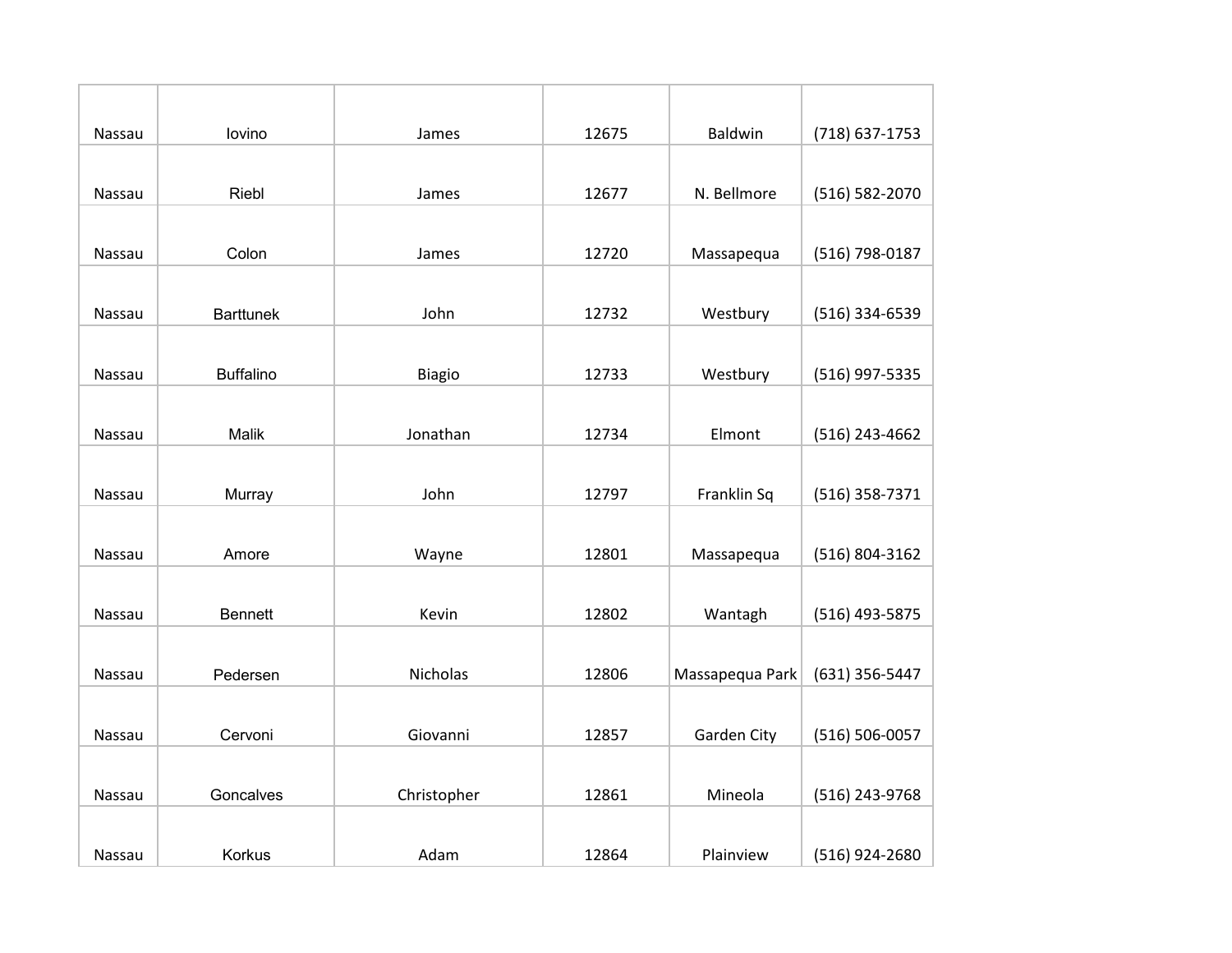| Nassau | Igliorisi  | John           | 12865 | Massapequa Park  | (646) 302-0206     |
|--------|------------|----------------|-------|------------------|--------------------|
|        |            |                |       |                  |                    |
| Nassau | Pepushaj   | Gjovalin       | 12867 | Port washington  | (516) 883-9330     |
|        |            |                |       |                  |                    |
| Nassau | Krumholz   | Paul           | 12903 | Garden City Park | (516) 788-7009     |
|        |            |                |       |                  |                    |
| Nassau | Schimmenti | James          | 12906 | Franklin Square  | (516) 481-9115     |
|        |            |                |       |                  |                    |
| Nassau | Yacino     | Philip         | 12908 | New Hyde Park    | (516) 439-8077     |
|        |            |                |       |                  |                    |
| Nassau | Arevalo    | Eleuterio      | 12913 | Westbury         | (516) 233-6339     |
|        |            |                |       |                  |                    |
| Nassau | Alvarez    | Jose           | 12977 | Glen Cove        | (516) 676-7273     |
|        |            |                |       |                  |                    |
| Nassau | Crerand    | <b>Brendan</b> | 12978 | New Hyde Park    | (516) 326-2508     |
|        |            |                |       |                  |                    |
| Nassau | Fred       | Joe            | 12980 | Merrick          | (516) 223-1415     |
|        |            |                |       |                  |                    |
| Nassau | Smyth      | <b>Brendan</b> | 12991 | Glen Head        | (917) 921-9064     |
|        |            |                |       |                  |                    |
| Nassau | Johanson   | Nassau         | 12992 | Bayville         | $(516)$ 457-2503   |
|        |            |                |       |                  |                    |
| Nassau | Kern       | Justin         | 12993 | Greenvale        | $(516) 551 - 5353$ |
|        |            |                |       |                  |                    |
| Nassau | Howell     | Everton        | 12997 | Elmont           | (516) 424-8751     |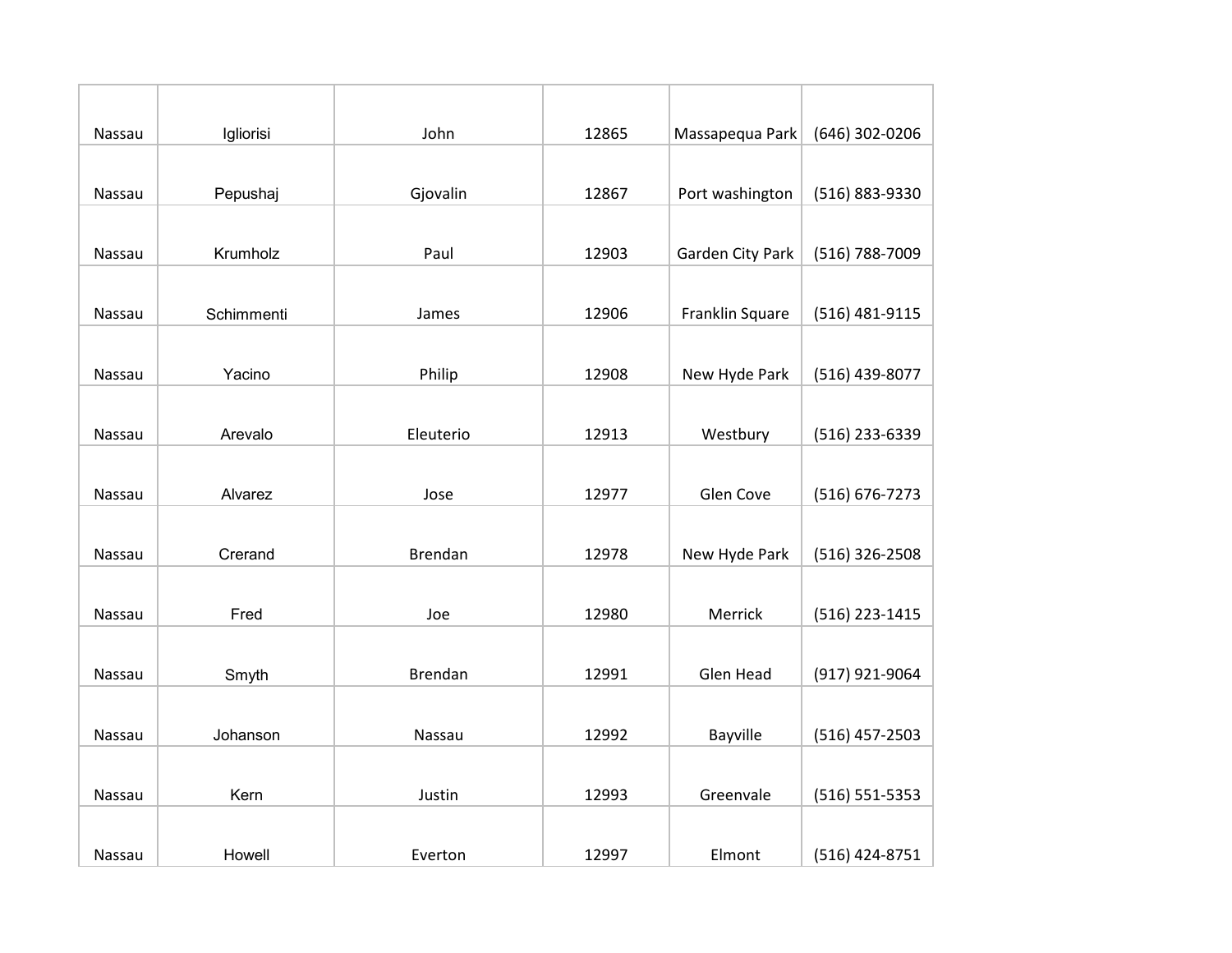| Nassau | <b>Bonilla</b>          | Denis          | 13036 | Plainview          | (516) 513-9778 |
|--------|-------------------------|----------------|-------|--------------------|----------------|
|        |                         |                |       |                    |                |
| Nassau | Chichester              | Andrew         | 13039 | Mineola            | (516) 248-6997 |
|        |                         |                |       |                    |                |
| Nassau | Dodson                  | Meaghan        | 13040 | <b>Floral Park</b> | (516) 488-4506 |
|        |                         |                |       |                    |                |
| Nassau | Dowling                 | Michael        | 13041 | Oceanside          | (516) 204-3440 |
|        |                         |                |       |                    |                |
| Nassau | Maccarone               | <b>Brandon</b> | 13044 | Syosset            | (516) 921-0959 |
|        |                         |                |       |                    |                |
| Nassau | O'Brien                 | Keith          | 13046 | Pt Washington      | (917) 579-4082 |
|        |                         |                |       |                    |                |
| Nassau | Markowitz               | Joshua         | 13120 | Woodmere           | (516) 524-6169 |
|        |                         |                |       |                    |                |
| Nassau | <b>Escobar Galdamez</b> | Jorge          | 13132 | Westbury           | (516) 385-5486 |
|        |                         |                |       |                    |                |
| Nassau | Lieberman               | Alexander      | 13134 | West Hempstead     | (516) 279-4281 |
|        |                         |                |       |                    |                |
| Nassau | Rivera                  | Jose           | 13137 | Levittown          | (516) 369-0613 |
|        |                         |                |       |                    |                |
| Nassau | Sadlo                   | Justin         | 13138 | Oyster Bay         | (516) 469-6549 |
|        |                         |                |       |                    |                |
| Nassau | Viera                   | Rony           | 13141 | Lynbrook           | (516) 599-2907 |
|        |                         |                |       |                    |                |
| Nassau | Geraci                  | Nicholas       | 13159 | <b>East Meadow</b> | (516) 520-5200 |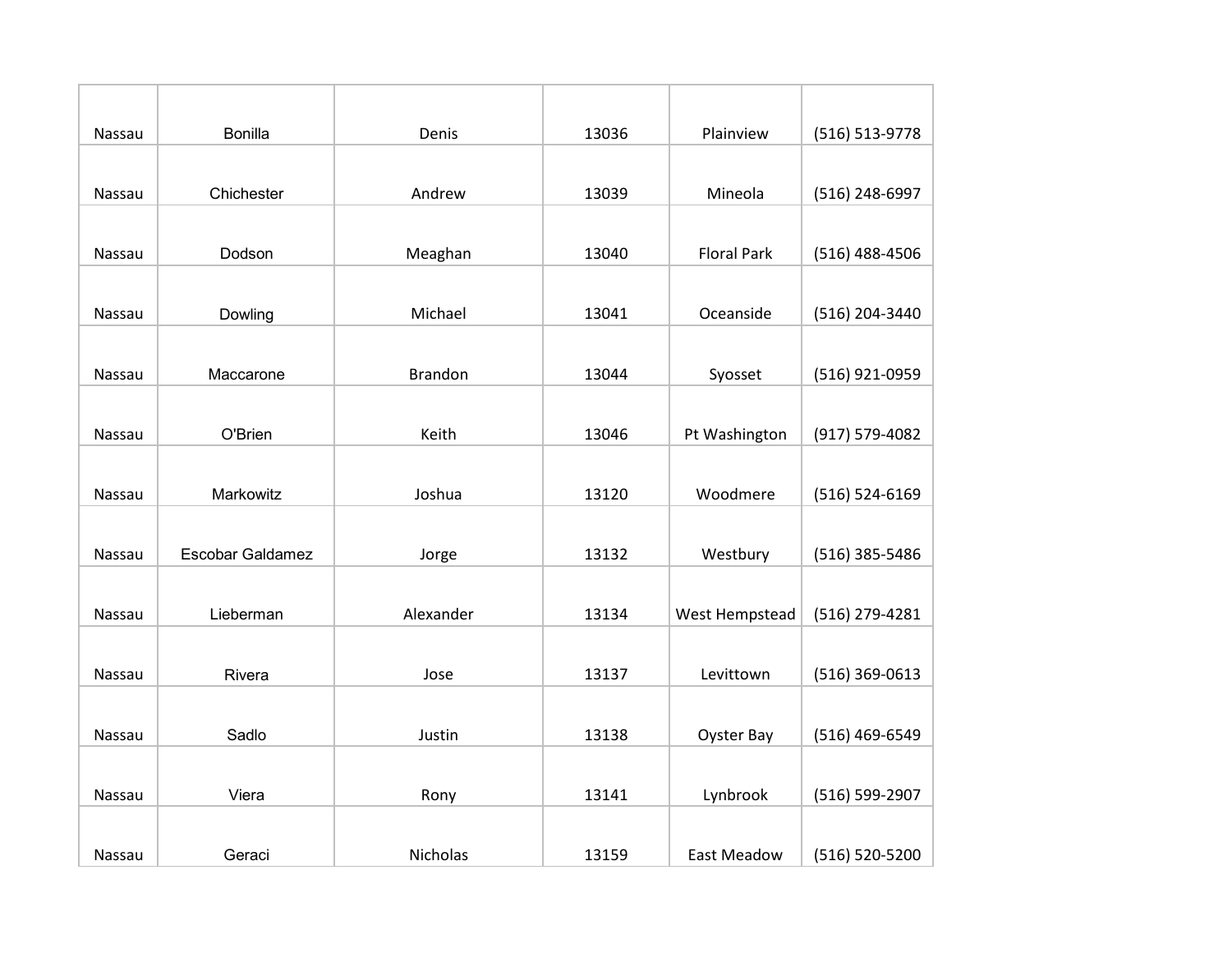| Nassau | Ranaldo         | Peter       | 13165 | <b>East Norwich</b> | $(516) 624 - 6016$ |
|--------|-----------------|-------------|-------|---------------------|--------------------|
|        |                 |             |       |                     |                    |
| Nassau | White           | Conor       | 13168 | Long Beach          | (516) 660-3874     |
|        |                 |             |       |                     |                    |
| Nassau | Ambrosio        | Scott       | 13227 | E. Northport        | (631) 486-1079     |
|        |                 |             |       |                     |                    |
| Nassau | Gzik            | Robert      | 13233 | Lindenhurst         | (631) 592-1453     |
|        |                 |             |       |                     |                    |
| Nassau | Karp            | Matthew     | 13234 | Freeport            | (516) 456-0834     |
|        |                 |             |       |                     |                    |
| Nassau | Petti, III      | Andrew      | 13237 | So. Farmingdale     | (516) 586-3938     |
|        |                 |             |       |                     |                    |
| Nassau | Silvestri       | Joseph      | 13239 | Hicksville          | (516) 931-3598     |
|        |                 |             |       |                     |                    |
| Nassau | King            | Christopher | 13299 | Long Beach          | $(516)$ 431-1000   |
|        |                 |             |       |                     |                    |
| Nassau | <b>Matthews</b> | Patrick     | 13301 | Long Beach          | $(516)$ 431-1000   |
|        |                 |             |       |                     |                    |
| Nassau | Mejia           | Manuel      | 13302 | Locust Valley       | (516) 537-7488     |
|        |                 |             |       |                     |                    |
| Nassau | Muscatelli      | James       | 13303 | Albertson           | (516) 746-5678     |
|        |                 |             |       |                     |                    |
| Nassau | Salmonese       | <b>Nick</b> | 13305 | Plainview           | (516) 931-6469     |
|        |                 |             |       |                     |                    |
| Nassau | <b>Barrera</b>  | Cristian    | 13380 | Port Washington     | (516) 998-8167     |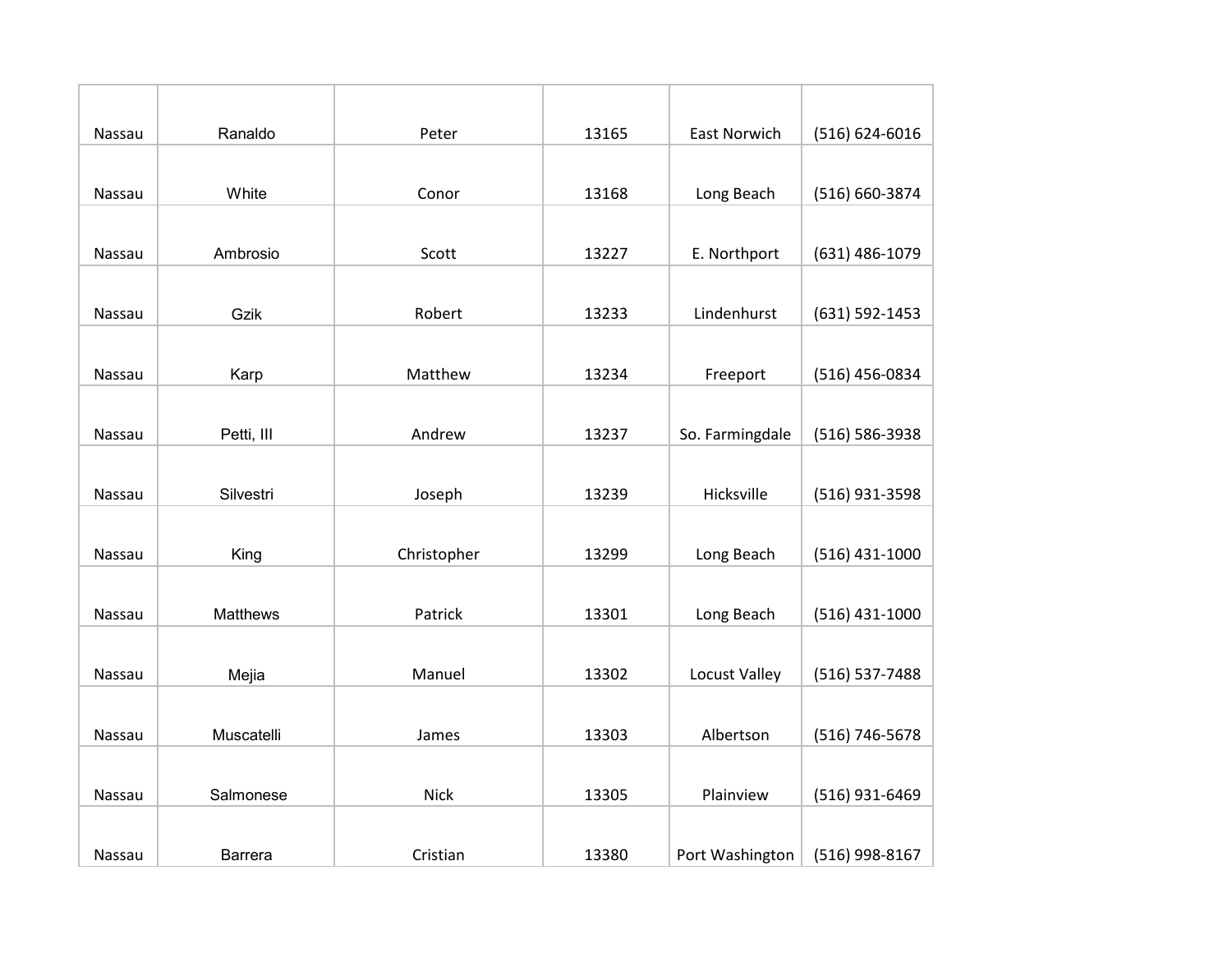| Nassau | Amaya Berrios         | Jose        | 13390 | Merrick               | (516) 469-5633 |
|--------|-----------------------|-------------|-------|-----------------------|----------------|
|        |                       |             |       |                       |                |
| Nassau | Chen                  | Li          | 13392 | Glendale              | (917) 577-3087 |
|        |                       |             |       |                       |                |
| Nassau | Connolly              | James       | 13393 | Massepequa            | (917) 577-9885 |
|        |                       |             |       |                       |                |
| Nassau | <b>Frith Matthews</b> | Joel        | 13396 | New Hyde Park         | (347) 627-8160 |
|        |                       |             |       |                       |                |
| Nassau | Collins               | Shawn       | 13406 | <b>Williston Park</b> | (516) 746-3353 |
|        |                       |             |       |                       |                |
| Nassau | Surbrug               | Gary S      | 13408 | Copiague              | (631) 304-8279 |
|        |                       |             |       |                       |                |
| Nassau | Cervoni               | Dominic     | 13425 | Franklin SQ           | (516) 330-3361 |
|        |                       |             |       |                       |                |
| Nassau | Spinelli              | Joseph      | 13446 | Locust Valley         | (917) 855-9613 |
|        |                       |             |       |                       |                |
| Nassau | Allen                 | Jason       | 13491 | West Babylon          | (631) 730-0160 |
|        |                       |             |       |                       |                |
| Nassau | <b>Botto</b>          | Roger       | 13492 | Smithtown             | (631) 361-5329 |
|        |                       |             |       | North                 |                |
| Nassau | Dinuzzo               | Anthony     | 13495 | Massapequa            | (516) 547-0070 |
|        |                       |             |       |                       |                |
| Nassau | Daddario              | Christopher | 13504 | Merrick               | (347) 723-7326 |
|        |                       |             |       |                       |                |
| Nassau | Golden                | Shaun       | 13505 | Plainview             | (516) 349-8445 |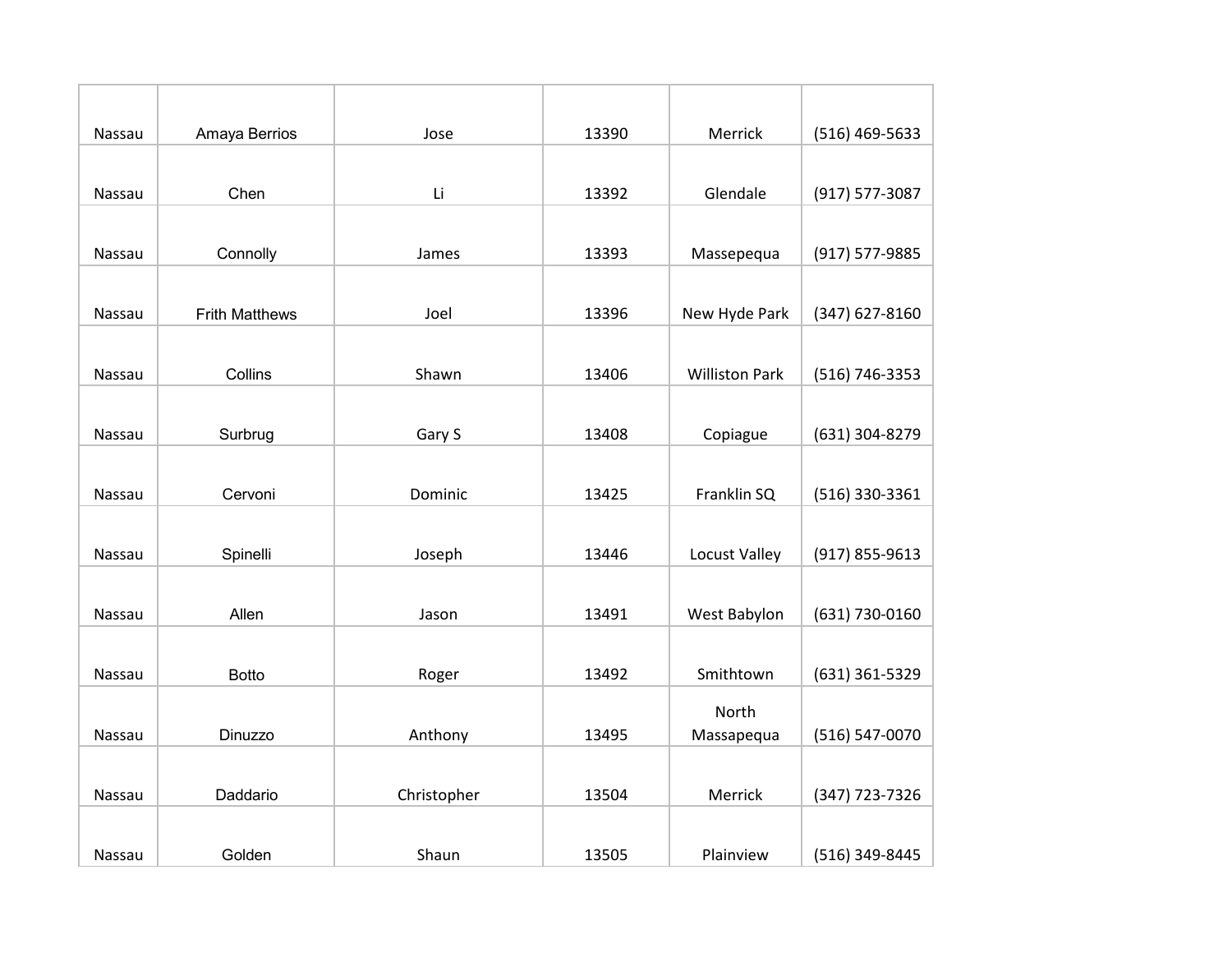| Nassau | Serrano          | Edwin       | 13507 | Westbury             | (516) 348-4672 |
|--------|------------------|-------------|-------|----------------------|----------------|
|        |                  |             |       |                      |                |
| Nassau | <b>Barillas</b>  | Rigoberto   | 13512 | West Hempstead       | (516) 853-1762 |
|        |                  |             |       |                      |                |
| Nassau | McDermott        | John        | 13514 | Lindenhurst          | (631) 225-9862 |
|        |                  |             |       |                      |                |
| Nassau | Sheiman          | Mark        | 13515 | Oceanside            | (516) 884-5185 |
|        |                  |             |       |                      |                |
| Nassau | <b>Battilana</b> | Christopher | 13518 | New Hyde Park        | (646) 338-6943 |
|        |                  |             |       |                      |                |
| Nassau | DeCicco          | Darren      | 13520 | Bellmore             | (516) 510-1344 |
|        |                  |             |       |                      |                |
| Queens | Marotta          | Joseph      | 119   | <b>Ozone Park</b>    | (718) 835-5225 |
|        |                  |             |       |                      |                |
| Queens | Musella          | John        | 732   | <b>Floral Park</b>   | (516) 437-5343 |
|        |                  |             |       |                      |                |
| Queens |                  | Robert      | 902   | Flushing             | (718) 358-5400 |
|        |                  |             |       |                      |                |
| Queens | Vessio           | Daniel      | 921   | <b>College Point</b> | (718) 459-1223 |
|        |                  |             |       |                      |                |
| Queens | Vessio           | Joseph      | 922   | Maspeth              | (718) 497-3003 |
|        |                  |             |       |                      |                |
| Queens | Lombardo         | Frank       | 1228  | <b>Howard Beach</b>  | (718) 962-5546 |
|        |                  |             |       |                      |                |
| Queens | Williams         | Timothy     | 1241  | Queens Village       | (718) 465-6629 |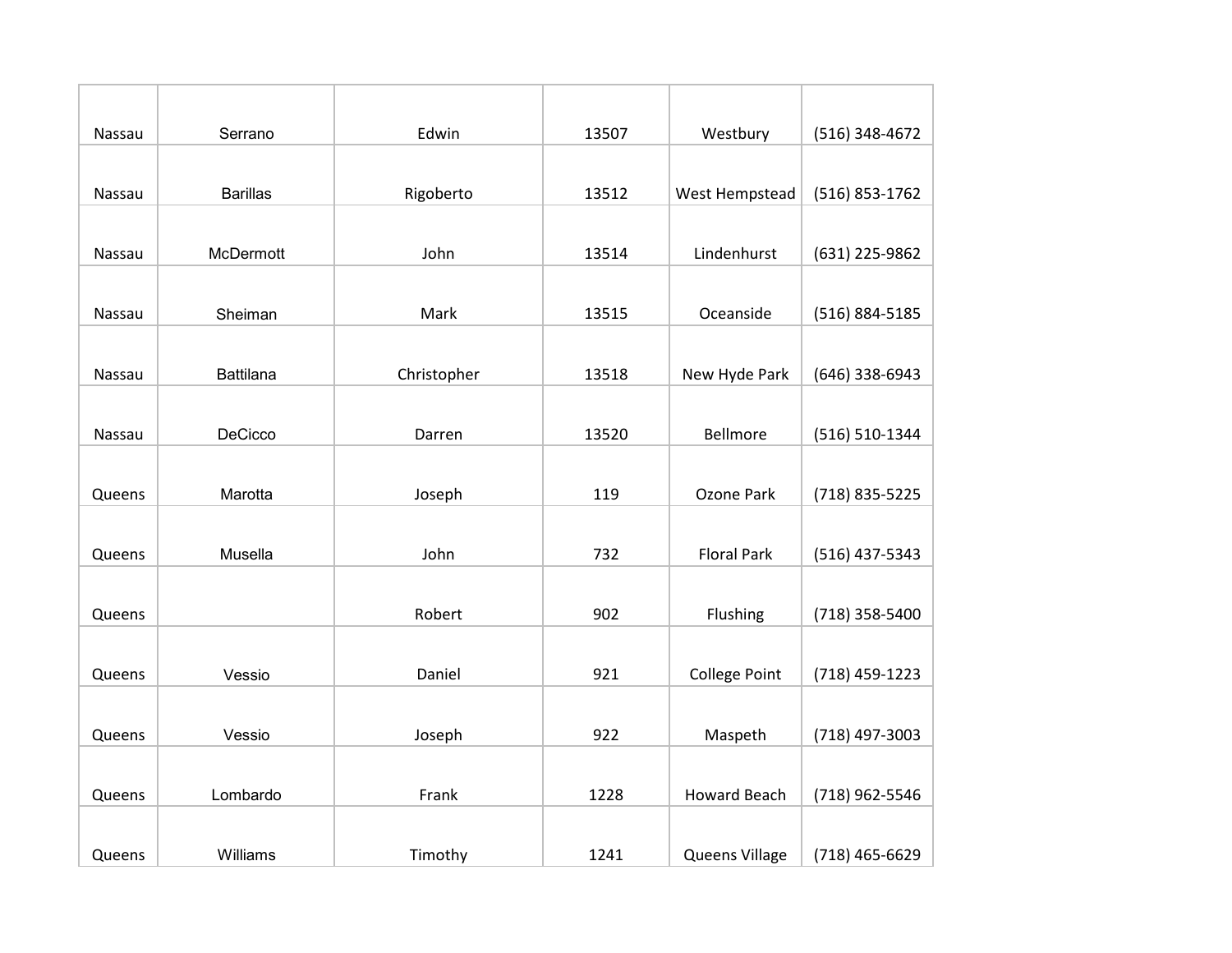| Queens | Lee             | Yeon      | 1341 | Corona               | (718) 429-0181 |
|--------|-----------------|-----------|------|----------------------|----------------|
|        |                 |           |      |                      |                |
| Queens | Bonelli         | Richard   | 1437 | Whitestone           | (718) 767-0707 |
|        |                 |           |      |                      |                |
| Queens | laboni          | Orazio    | 1666 | <b>Richmond Hill</b> | (718) 641-3500 |
|        |                 |           |      |                      |                |
| Queens | Adams           | John      | 1958 | Queens Village       | (718) 461-5369 |
|        |                 |           |      |                      |                |
| Queens | Midroy          | Robert    | 2095 | <b>East Elmhurst</b> | (917) 647-4298 |
|        |                 |           |      |                      |                |
| Queens | <b>Brzoza</b>   | John      | 2164 | <b>Bronx</b>         | (718) 842-0914 |
|        |                 |           |      |                      |                |
| Queens | Duval           | Douglas 1 | 2274 | Brooklyn             | (917) 916-6218 |
|        |                 |           |      |                      |                |
| Queens | Mengler         | Robert    | 2282 | Jamaica              | (718) 969-7406 |
|        |                 |           |      |                      |                |
| Queens | Davis, Jr.      | Fredric   | 2400 | <b>College Point</b> | (718) 252-7775 |
|        |                 |           |      |                      |                |
| Queens | Tarnapoll       | Murray    | 2498 | Rockaway park        | (718) 945-4825 |
|        |                 |           |      |                      |                |
| Queens | Catsimalis      | Michael   | 2549 | Astoria              | (718) 728-1924 |
|        |                 |           |      |                      |                |
| Queens | Sideris         | John      | 2762 | Beechhurst           | (718) 747-1849 |
|        |                 |           |      |                      |                |
| Queens | <b>Billharz</b> | Henri     | 2787 | Woodside             | (718) 784-2468 |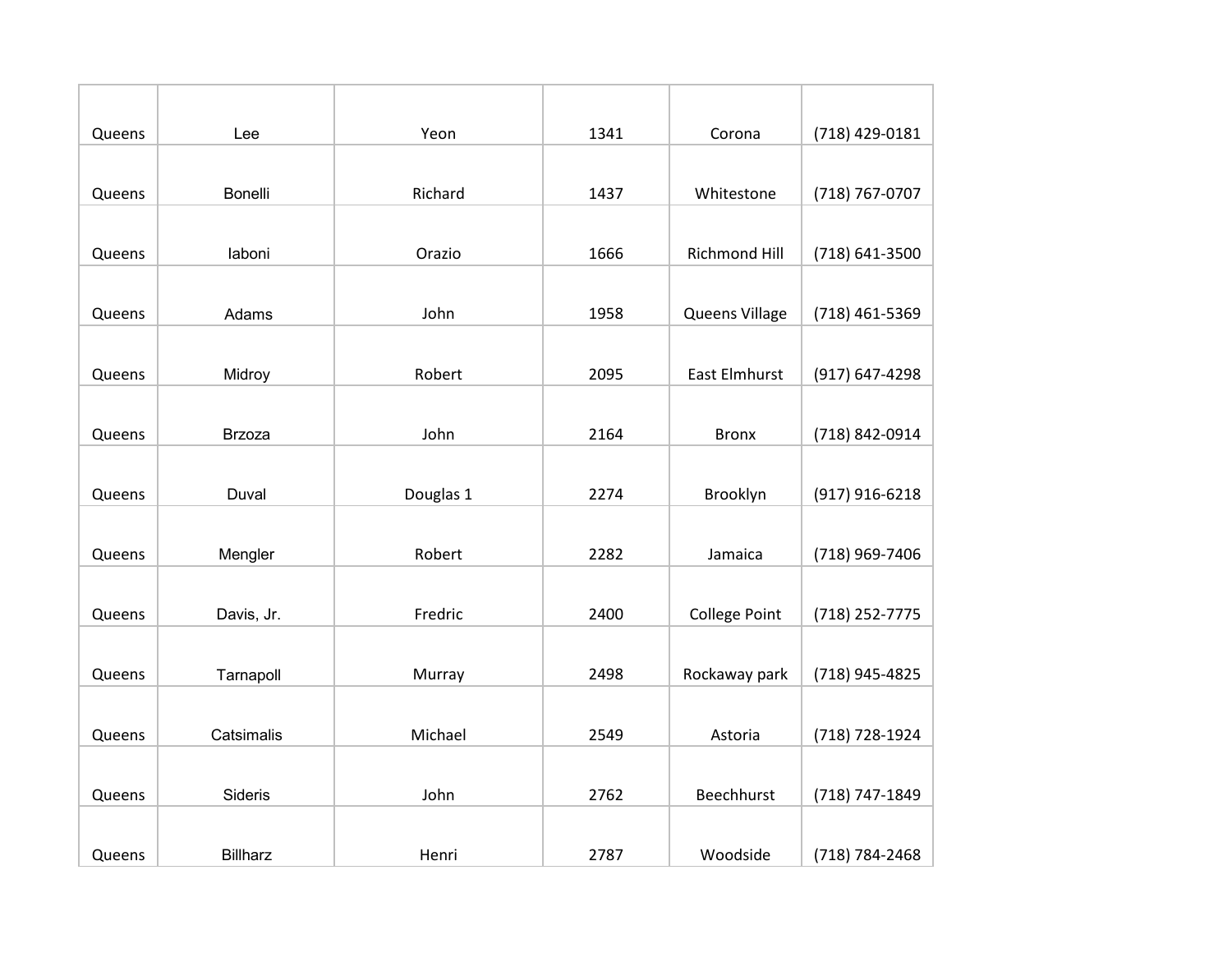| Queens | Schieferstein  | Robert  | 2796 | <b>Richmond Hill</b> | (718) 847-1830 |
|--------|----------------|---------|------|----------------------|----------------|
|        |                |         |      |                      |                |
| Queens | Lobody         | Michael | 2832 | <b>Broad Channel</b> | (718) 634-1751 |
|        |                |         |      |                      |                |
| Queens | Hannon         | Michael | 2902 | Long Island City     | (718) 433-2400 |
|        |                |         |      |                      |                |
| Queens | <b>Tsaltas</b> | Fotios  | 3226 | Astoria              | (718) 626-1900 |
|        |                |         |      |                      |                |
| Queens | <b>Tsaltas</b> | Fotios  | 3226 | Bayside              | (646) 734-4431 |
|        |                |         |      |                      |                |
| Queens | Devery         | Gerry   | 3275 | <b>LIC</b>           | (718) 533-8405 |
|        |                |         |      |                      |                |
| Queens | Temperini      | Joseph  | 3573 | Flushing             | (929) 362-2669 |
|        |                |         |      |                      |                |
| Queens | Giuliante      | Robert  | 3607 | <b>College Point</b> | (917) 952-2990 |
|        |                |         |      |                      |                |
| Queens | Gecsedi        | Thomas  | 4603 | Ridgewood            | (718) 821-8580 |
|        |                |         |      |                      |                |
| Queens | Quatela        | Antonio | 4956 | Whitestone           | (646) 996-6582 |
|        |                |         |      |                      |                |
| Queens | Raab, Jr.      | Richard | 5197 | <b>Bronx</b>         | (718) 345-1900 |
|        |                |         |      |                      |                |
| Queens | Meyer          | Richard | 5206 | Amityville           | (718) 225-5376 |
|        |                |         |      |                      |                |
| Queens | Guglielmo      | Gerard  | 5341 | Brooklyn             | (718) 252-3813 |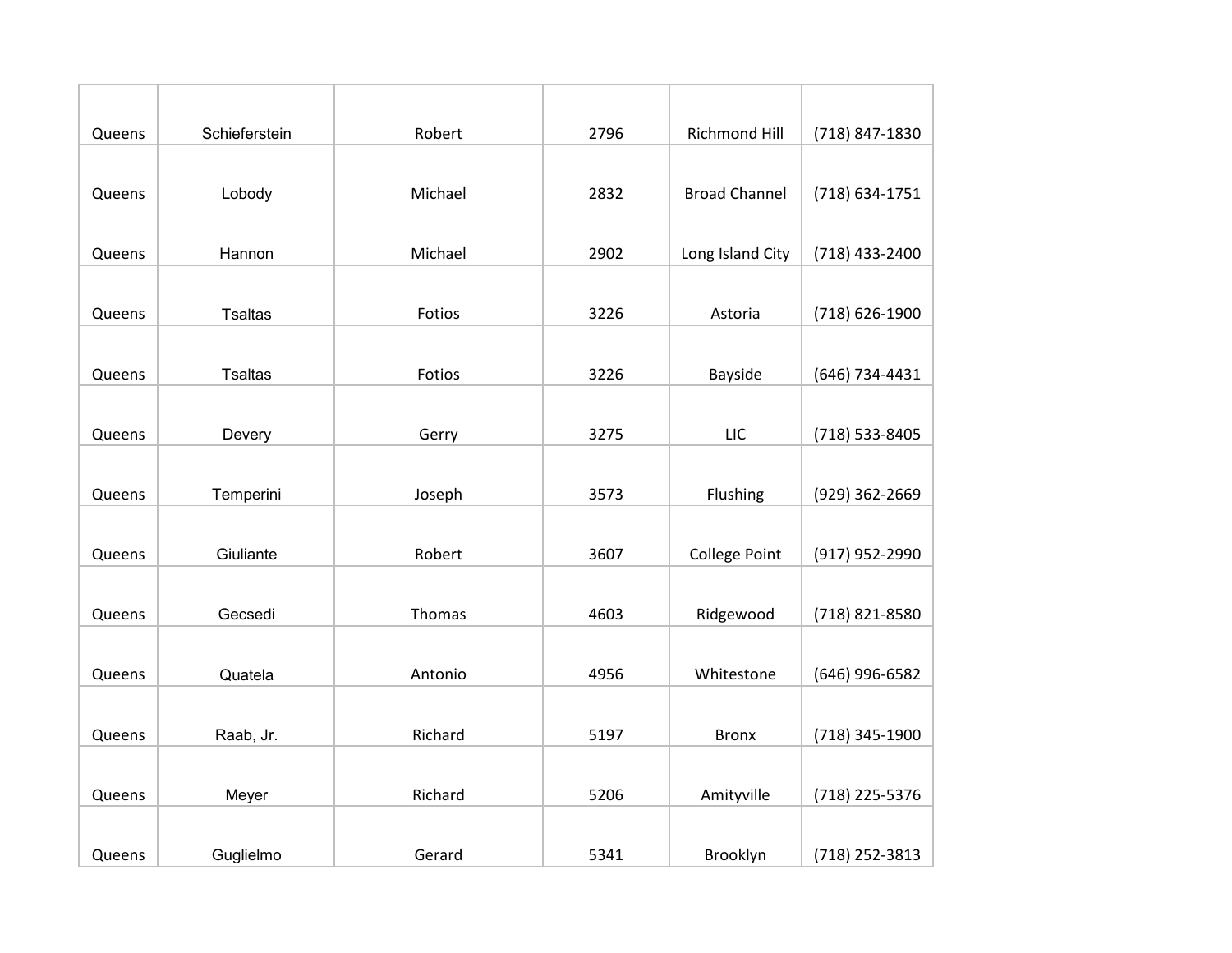| Queens | Most           | David   | 5464 | Fresh Meadow     | (718) 938-2641 |
|--------|----------------|---------|------|------------------|----------------|
|        |                |         |      |                  |                |
| Queens | Smith          | Michael | 5465 | Woodhaven        | (718) 846-2000 |
|        |                |         |      |                  |                |
| Queens | Toma           | Anthony | 5466 | Whitestone       | (347) 242-9640 |
|        |                |         |      |                  |                |
| Queens | <b>Barbera</b> | James   | 5757 | Walden           | (845) 524-4461 |
|        |                |         |      |                  |                |
| Queens | <b>Brandt</b>  | Peter   | 5769 | New Hyde Park    | (516) 327-4100 |
|        |                |         |      |                  |                |
| Queens | Stantyos       | Frank   | 5783 | Roslyn Heights   | (646) 879-2781 |
|        |                |         |      |                  |                |
| Queens | Watson         | Bernard | 5786 | Jamaica          | (917) 731-3268 |
|        |                |         |      |                  |                |
| Queens | Dervishi       | Hektor  | 5914 | Leonia           | (646) 591-2991 |
|        |                |         |      |                  |                |
| Queens | Ragoussis      | Petros  | 5923 | Auburndale       | (718) 460-2757 |
|        |                |         |      |                  |                |
| Queens | Skinner        | Jesse   | 5965 | <b>Bellerose</b> | (718) 343-8260 |
|        |                |         |      |                  |                |
| Queens | Martin, Jr.    | Robert  | 6194 | Ozone Park       | (347) 686-5671 |
|        |                |         |      |                  |                |
| Queens | Karpathios     | Michael | 6238 | Long Island City | (718) 786-0190 |
|        |                |         |      |                  |                |
| Queens | Kelly          | Edward  | 6327 | Middle Village   | (917) 559-8222 |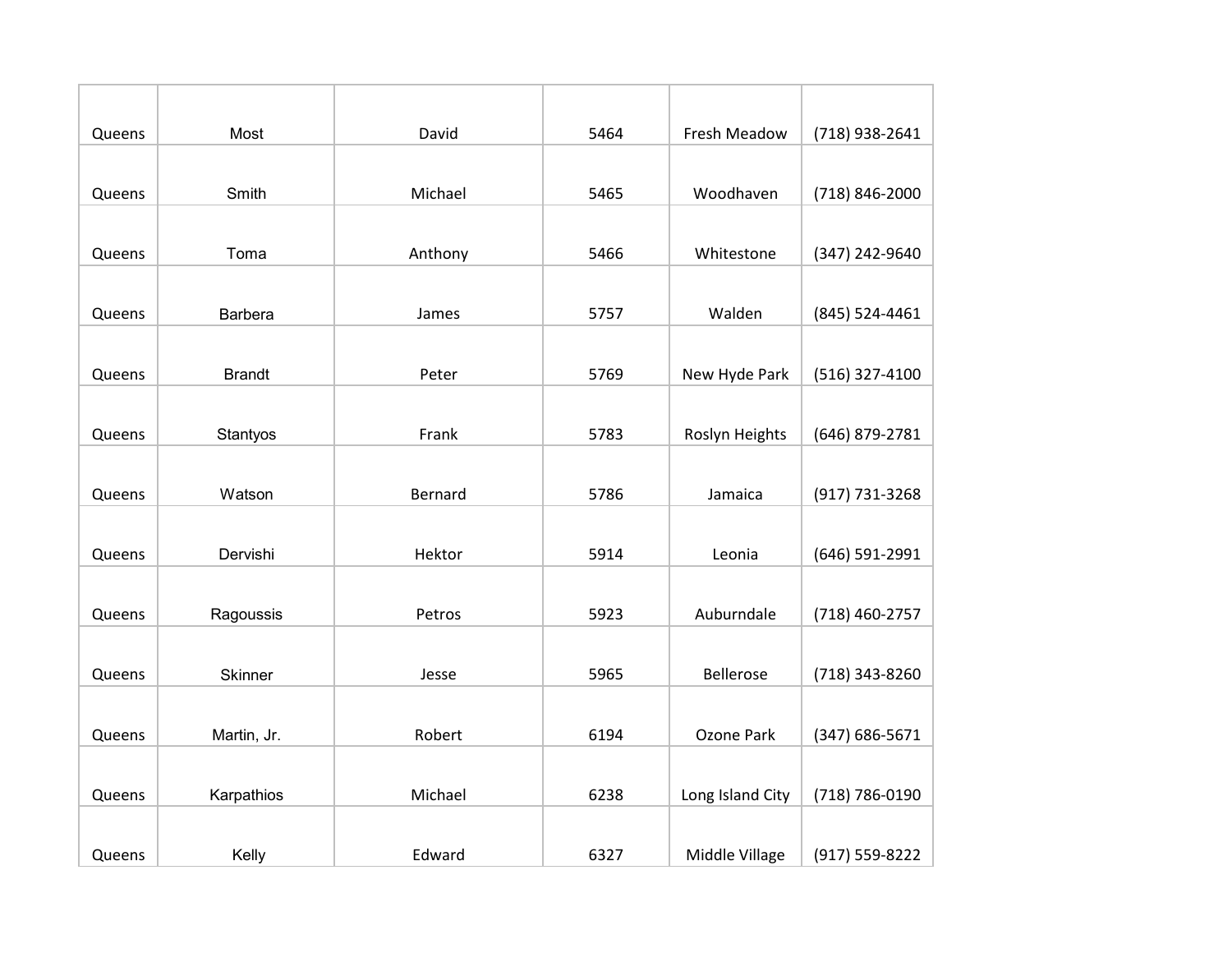| Queens | Pineda       | Manuel      | 6348 | <b>College Point</b>   | (347) 827-9702 |
|--------|--------------|-------------|------|------------------------|----------------|
|        |              |             |      |                        |                |
| Queens | Fadis        | <b>Nick</b> | 6355 | Whitestone             | (718) 916-9005 |
|        |              |             |      |                        |                |
| Queens | Chu          | Ting-Chang  | 6403 | <b>Oakland Gardens</b> | (718) 224-1128 |
|        |              |             |      |                        |                |
| Queens | Kuljanic     | Eugenio     | 6495 | Astoria                | (718) 545-7750 |
|        |              |             |      |                        |                |
| Queens | Papastamatis | Steve       | 6587 | Corona                 | (347) 539-6696 |
|        |              |             |      |                        |                |
| Queens | Palazzo      | Giovanni    | 6653 | Whitestone             | (347) 804-8776 |
|        |              |             |      |                        |                |
| Queens | Long         | Gary        | 6706 | Ozone Park             | (718) 813-3792 |
|        |              |             |      |                        |                |
| Queens | Veneck       | Douglas     | 6740 | Massapequa             | (516) 246-1454 |
|        |              |             |      |                        |                |
| Queens | Hendell      | Jon         | 6782 | Richmond Hill          | (718) 846-6007 |
|        |              |             |      |                        |                |
| Queens | Corbett      | Talferio    | 6789 | West Babylon           | (631) 741-0919 |
|        |              |             |      |                        |                |
| Queens | Hung         | Simon       | 6790 | Woodside               | (646) 208-5041 |
|        |              |             |      |                        |                |
| Queens | Weidner      | Douglas     | 6826 | Little Neck            | (917) 763-7066 |
|        |              |             |      |                        |                |
| Queens | Latora       | Vincent     | 6991 | Flushing               | (917) 416-2438 |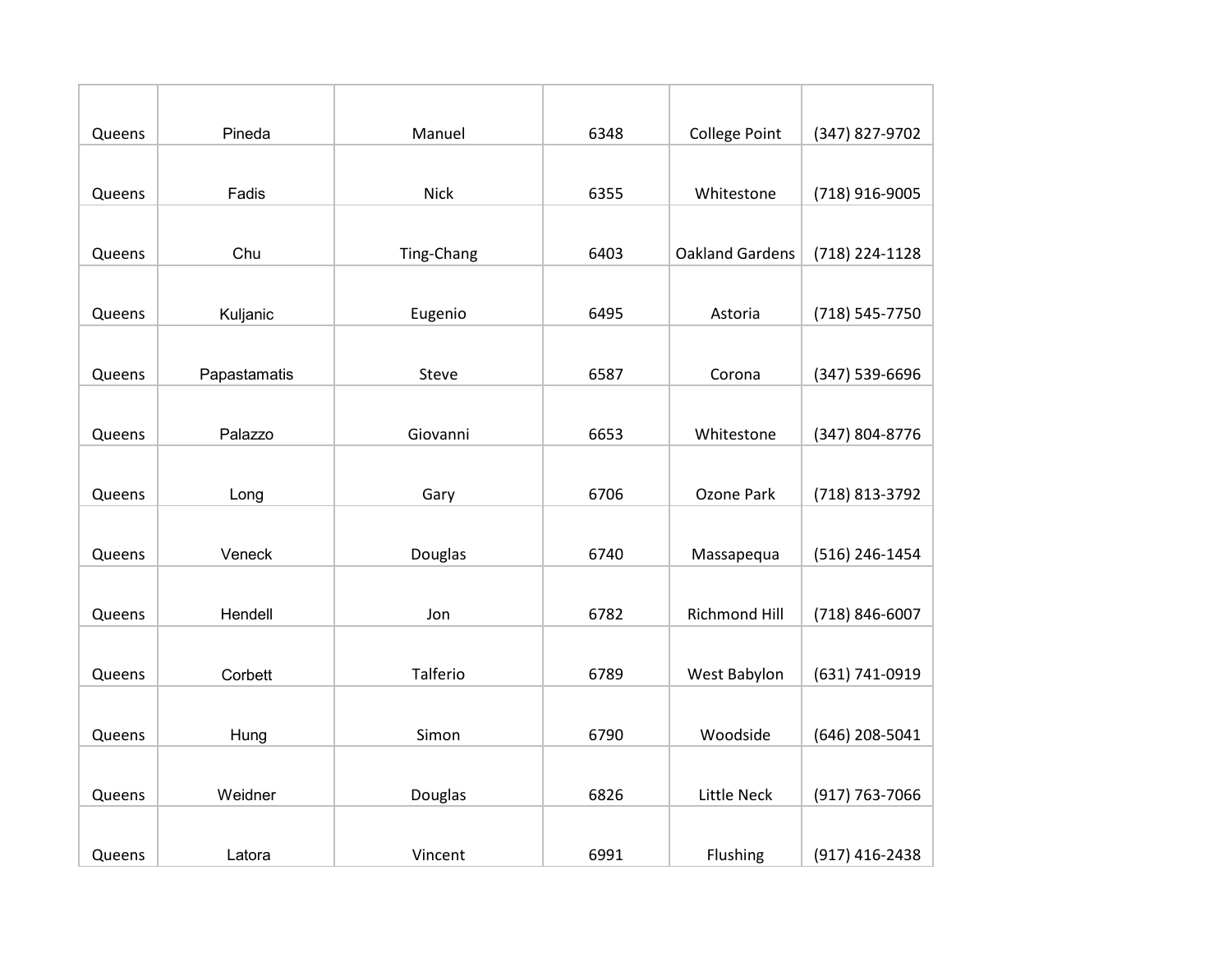| Queens | Haynes     | Darwin           | 7020 | St. Albnis           | (718) 774-0372 |
|--------|------------|------------------|------|----------------------|----------------|
|        |            |                  |      |                      |                |
| Queens | Heo        | Yeong            | 7065 | Whitestone           | (201) 852-5000 |
|        |            |                  |      |                      |                |
| Queens | Garcia     | Christian        | 7066 | <b>College Point</b> | (888) 329-7224 |
|        |            |                  |      |                      |                |
| Queens | Singh      | Ranjit           | 7153 | Queens Village       | (718) 468-3946 |
|        |            |                  |      |                      |                |
| Queens | Koullias   | Oikonomos        | 7251 | <b>East Elmhurst</b> | (917) 682-8973 |
|        |            |                  |      |                      |                |
| Queens | Perrone    | Frank            | 7253 | <b>College Point</b> | (718) 353-3337 |
|        |            |                  |      |                      |                |
| Queens | Tsamos     | <b>Dimitrios</b> | 7329 | Melville             | (631) 491-4680 |
|        |            |                  |      |                      |                |
| Queens | Makresias  | Ioannis          | 7395 | Whitestone           | (718) 767-0656 |
|        |            |                  |      |                      |                |
| Queens | Blaskovic  | John             | 7436 | Whitestone           | (718) 746-8038 |
|        |            |                  |      | Huntington           |                |
| Queens | Estrada    | Abel             | 7441 | Station              | (917) 416-9192 |
|        |            |                  |      |                      |                |
| Queens | Cikolla    | Jorgo G.         | 7472 | Astoria,             | (718) 721-0159 |
|        |            |                  |      |                      |                |
| Queens | Campanella | Joseph           | 7523 | Middle Village       | (718) 812-1008 |
|        |            |                  |      |                      |                |
| Queens | Poonai     | <b>Brian</b>     | 7666 | Brooklyn             | (718) 235-6800 |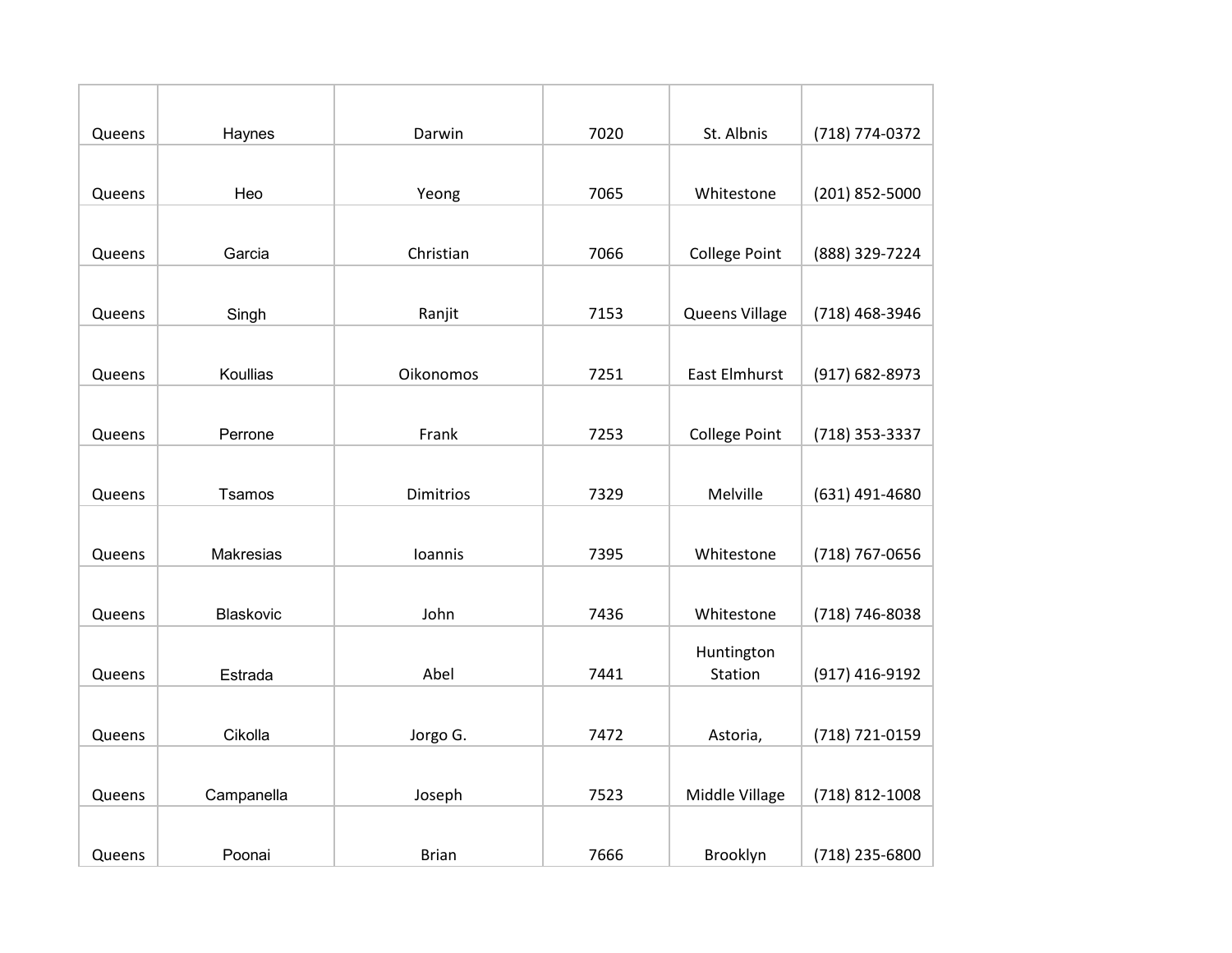| Queens | Klouvas        | Ellen    | 7851 | Woodside         | (718) 956-7433 |
|--------|----------------|----------|------|------------------|----------------|
|        |                |          |      |                  |                |
| Queens | Kalogeropoulos | Stavros  | 7855 | Astoria          | (347) 245-5460 |
|        |                |          |      |                  |                |
| Queens | Cummins        | Terence  | 7980 | <b>Bellerose</b> | (718) 343-8260 |
|        |                |          |      |                  |                |
| Queens | Caputo         | Michael  | 7992 | Maspeth          | (347) 510-5544 |
|        |                |          |      |                  |                |
| Queens | Caputo         | Vincent  | 7993 | Middle Village   | (631) 236-7344 |
|        |                |          |      |                  |                |
| Queens | Elenis         | Emmanuel | 7995 | Woodside         | (718) 545-7616 |
|        |                |          |      |                  |                |
| Queens | Leung          | Kelvin   | 7999 | Glendale         | (718) 279-4441 |
|        |                |          |      |                  |                |
| Queens | Luli           | Ndoc     | 8085 | Whitestone       | (718) 746-5945 |
|        |                |          |      |                  |                |
| Queens | Lawrence       | Eric     | 8165 | N. Baldwin       | (917) 418-5909 |
|        |                |          |      |                  |                |
| Queens | Nemeth         | Thomas   | 8167 | Glendale         | (718) 456-0800 |
|        |                |          |      |                  |                |
| Queens | Dabrowski      | Grzegorz | 8293 | Hollis           | (646) 529-8351 |
|        |                |          |      |                  |                |
| Queens | Rassbeharry    | Wadesh   | 8309 | South Ozone Park | (718) 805-1451 |
|        |                |          |      |                  |                |
| Queens | Phillips       | Malcolm  | 8339 | Brooklyn         | (347) 246-6256 |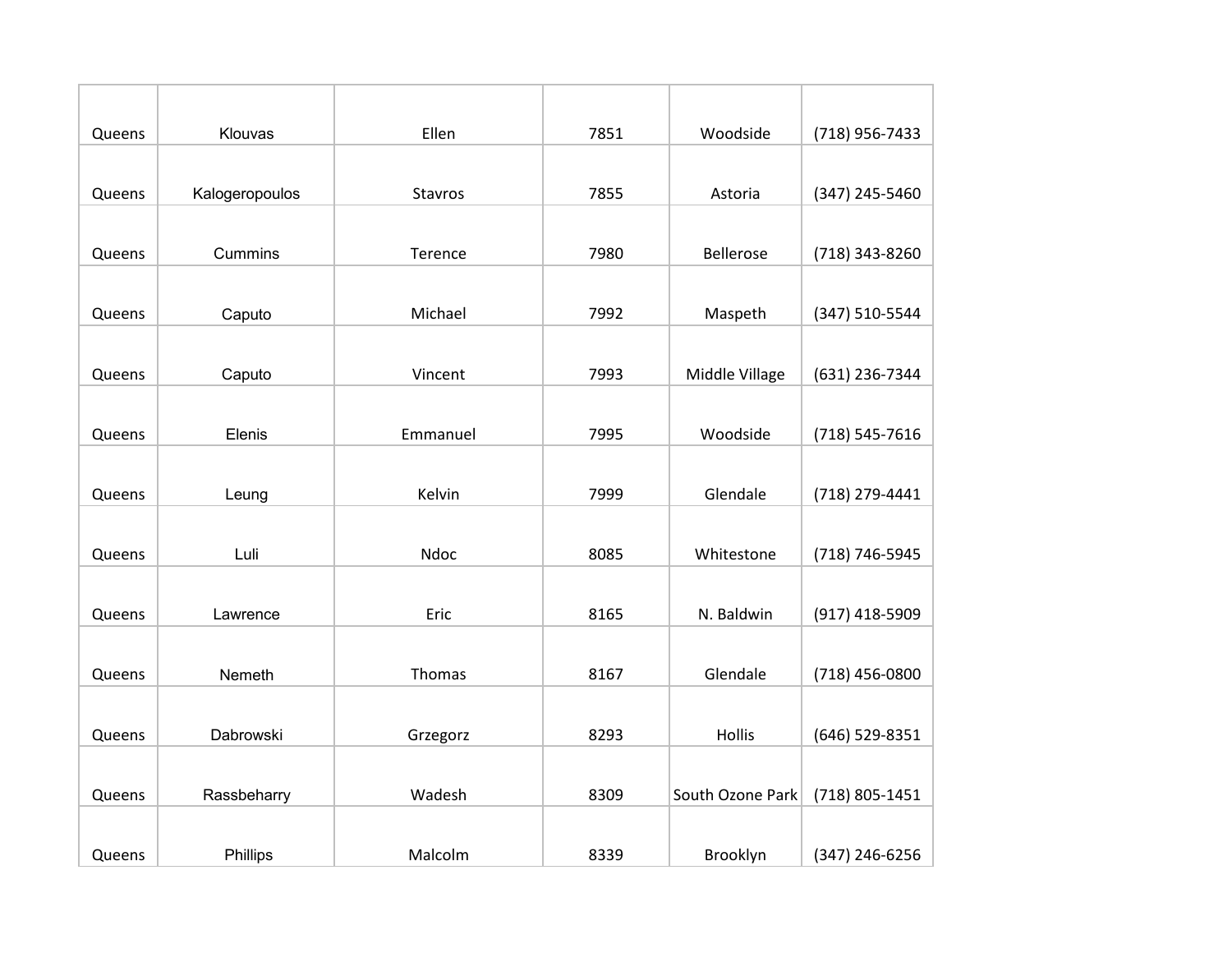| Queens | Gonzalez     | Irael   | 8403 | Port Washington | (516) 883-8484 |
|--------|--------------|---------|------|-----------------|----------------|
|        |              |         |      |                 |                |
| Queens | McCann       | George  | 8423 | Flushing        | (718) 359-2094 |
|        |              |         |      |                 |                |
| Queens | Wang         | Leo     | 8429 | Flushing        | (718) 460-1300 |
|        |              |         |      |                 |                |
| Queens | Macaluso     | Roger   | 8433 | Middle Village  | (718) 386-3088 |
|        |              |         |      |                 |                |
| Queens | Czechowski   | Andrzei | 8485 | Jackson Heights | (718) 396-8151 |
|        |              |         |      |                 |                |
| Queens | Palmieri     | Vito    | 8490 | Bayside         | (718) 479-4887 |
|        |              |         |      |                 |                |
| Queens | <b>Drozd</b> | Peter   | 8542 | Centereach      | (917) 623-3971 |
|        |              |         |      |                 |                |
| Queens | Kiriakes     | Spiro   | 8545 | Roslyn Hgt      | (516) 278-3717 |
|        |              |         |      |                 |                |
| Queens | Maniscalco   | Michael | 8576 | East Rockaway   | (917) 578-2144 |
|        |              |         |      |                 |                |
| Queens | Park         | James   | 8603 | Palisade Par    | (718) 607-6625 |
|        |              |         |      |                 |                |
| Queens | Primiano     | Louis   | 8610 | Bayside         | (718) 229-5335 |
|        |              |         |      |                 |                |
| Queens | Cerna        | Weldon  | 8614 | Queens Village  | (917) 722-0334 |
|        |              |         |      |                 |                |
| Queens | loannidis    | Stavros | 8615 | Astoria         | (718) 728-1984 |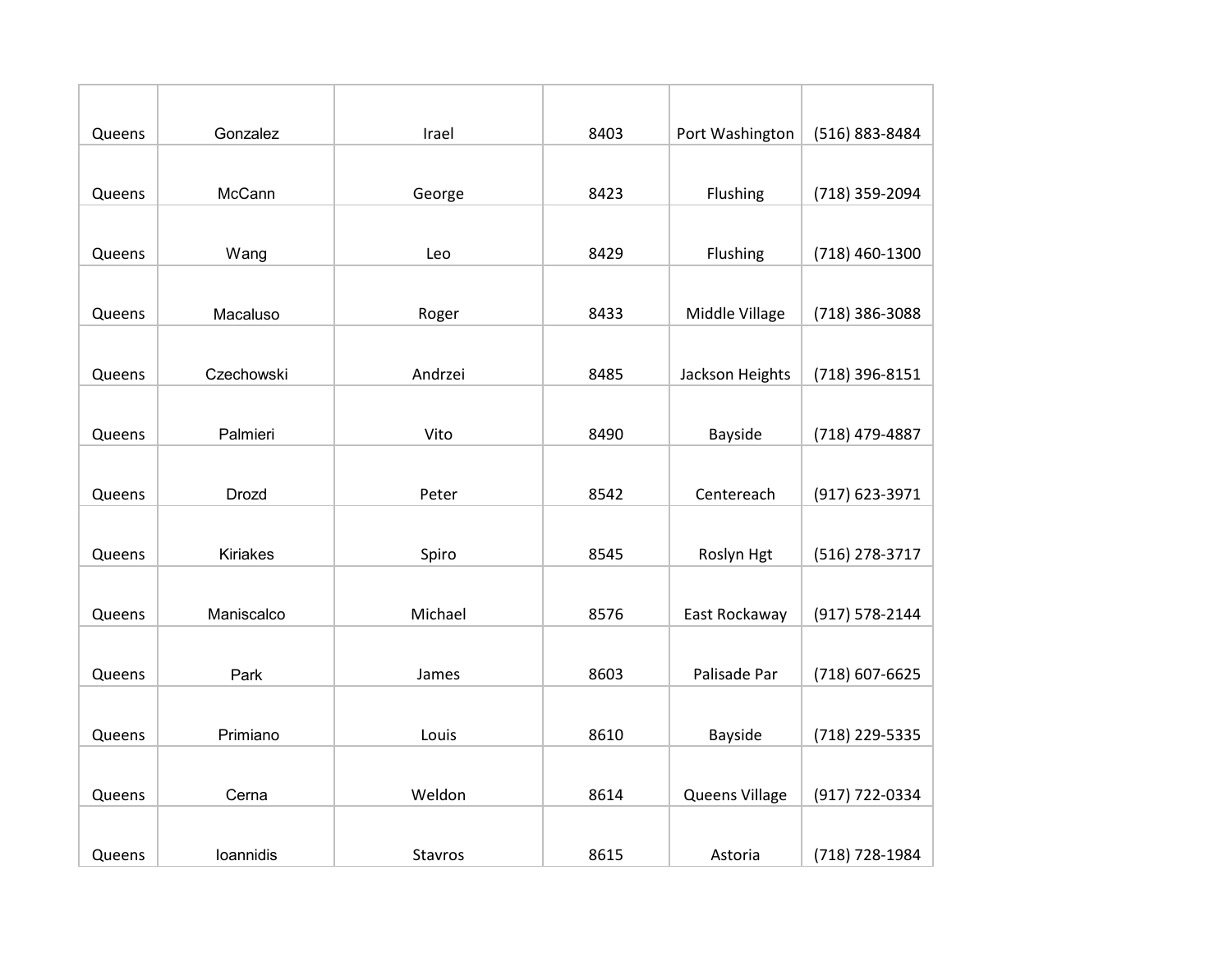| Queens | Moore     | Thomas   | 8616 | Astoria             | (646) 261-6123     |
|--------|-----------|----------|------|---------------------|--------------------|
|        |           |          |      |                     |                    |
| Queens | Simpson   | James    | 8619 | Maspeth             | (718) 821-6022     |
|        |           |          |      |                     |                    |
| Queens | Wellbrock | Douglas  | 8623 | <b>Forest Hills</b> | (718) 268-5200     |
|        |           |          |      |                     |                    |
| Queens | Schlissel | Daniel   | 8670 | Jamaica             | (718) 380-0893     |
|        |           |          |      |                     |                    |
| Queens | Ugarkovic | Zeljan   | 8673 | Long Island City    | (718) 932-7300     |
|        |           |          |      |                     |                    |
| Queens | D'Elia    | Anthony  | 8680 | Flushing            | $(917) 685 - 2153$ |
|        |           |          |      |                     |                    |
| Queens | Natkaniec | Michael  | 8682 | Maspeth             | (718) 326-9090     |
|        |           |          |      |                     |                    |
| Queens | Shvets    | Anatoliy | 8684 | <b>Forest Hills</b> | (718) 830-9540     |
|        |           |          |      |                     |                    |
| Queens | Housel    | Joseph   | 8706 | Jamaica Estates     | (516) 523-8317     |
|        |           |          |      |                     |                    |
| Queens | Cui       | Zihui    | 8741 | <b>Little Neck</b>  | (646) 378-8450     |
|        |           |          |      |                     |                    |
| Queens | Lazar     | Ovidiu   | 8745 | Astoria             | (646) 255-6158     |
|        |           |          |      |                     |                    |
| Queens | <b>Ng</b> | Jeffrey  | 8750 | Whitestone          | (917) 974-9786     |
|        |           |          |      |                     |                    |
| Queens | Carbonaro | Stephen  | 8752 | <b>Belle Harbor</b> | (718) 474-0439     |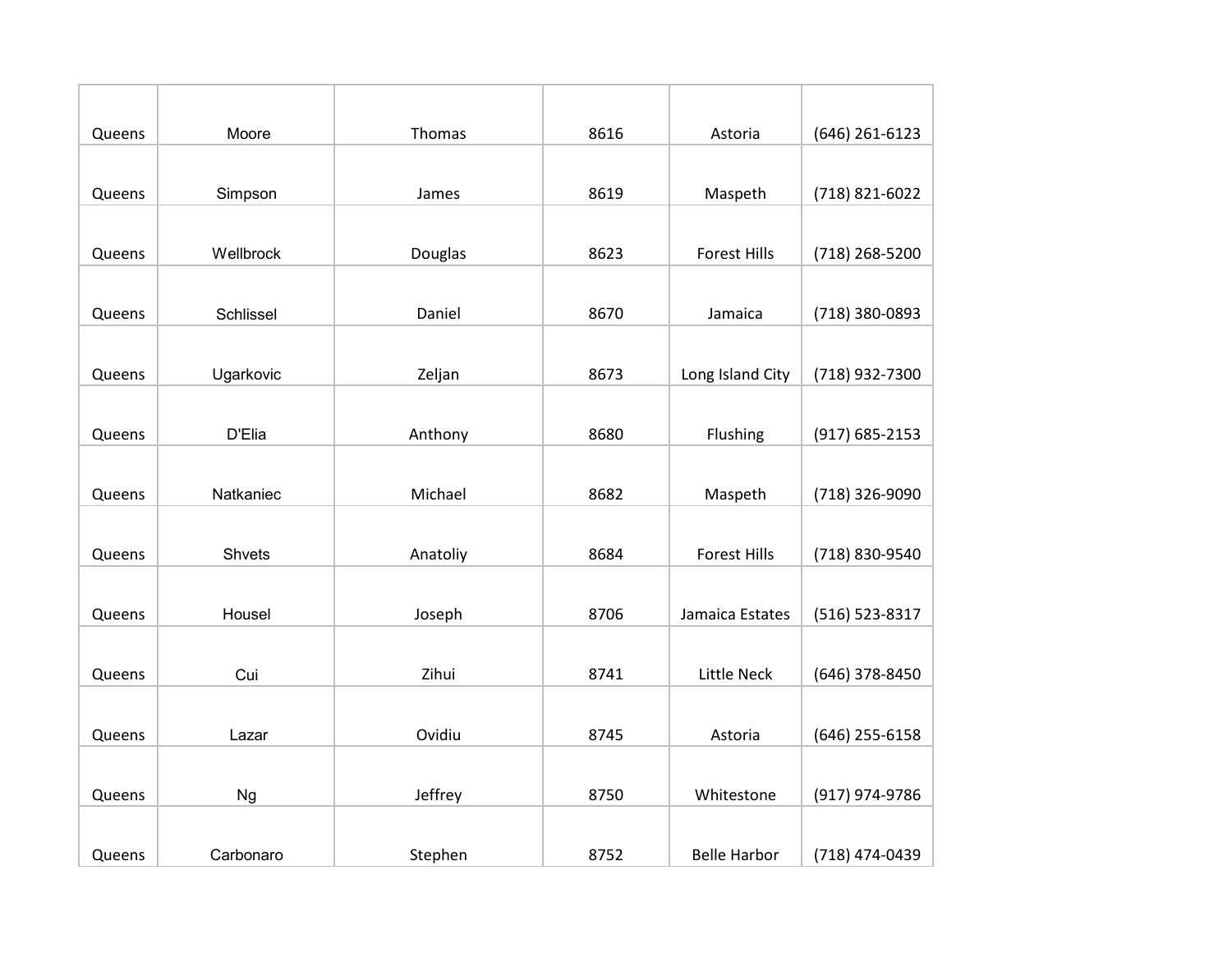| Queens | Mushka           | Nikolla          | 8856 | Astoria              | (516) 439-4091   |
|--------|------------------|------------------|------|----------------------|------------------|
|        |                  |                  |      |                      |                  |
| Queens | Sime             | Tani             | 8866 | <b>East Elmhurst</b> | (718) 424-2524   |
|        |                  |                  |      |                      |                  |
| Queens | Likidis          | Ioannis          | 8876 | <b>Richmond Hill</b> | (718) 847-6630   |
|        |                  |                  |      |                      |                  |
| Queens | Teixeira         | John             | 8933 | <b>College Point</b> | (718) 939-3856   |
|        |                  |                  |      |                      |                  |
| Queens | Luna             | Oscar            | 8977 | Hempstead            | $(516)$ 486-7500 |
|        |                  |                  |      |                      |                  |
| Queens | Rivera           | Jaime            | 8983 | Queens Village       | (718) 464-7135   |
|        |                  |                  |      |                      |                  |
| Queens | Jordan           | Scott            | 8987 | <b>Floral Park</b>   | (516) 238-8525   |
|        |                  |                  |      |                      |                  |
| Queens | Hysenaj          | Roland           | 9071 | Astoria              | (718) 606-1282   |
|        |                  |                  |      |                      |                  |
| Queens | Meimaroglou      | Cleanthis        | 9075 | Astoria              | (917) 582-3180   |
|        |                  |                  |      |                      |                  |
| Queens | Staab            | William          | 9081 | Middle Village       | (718) 458-0693   |
|        |                  |                  |      |                      |                  |
| Queens | Stroumpakis      | <b>Dimitrios</b> | 9082 | Astoria              | (718) 932-3027   |
|        |                  |                  |      |                      |                  |
| Queens | <b>Brakshkis</b> | Raymond          | 9185 | Jamaica              | $(718)$ 416-0600 |
|        |                  |                  |      |                      |                  |
| Queens | Kumbios          | George           | 9194 | Staten Island        | (718) 317-8027   |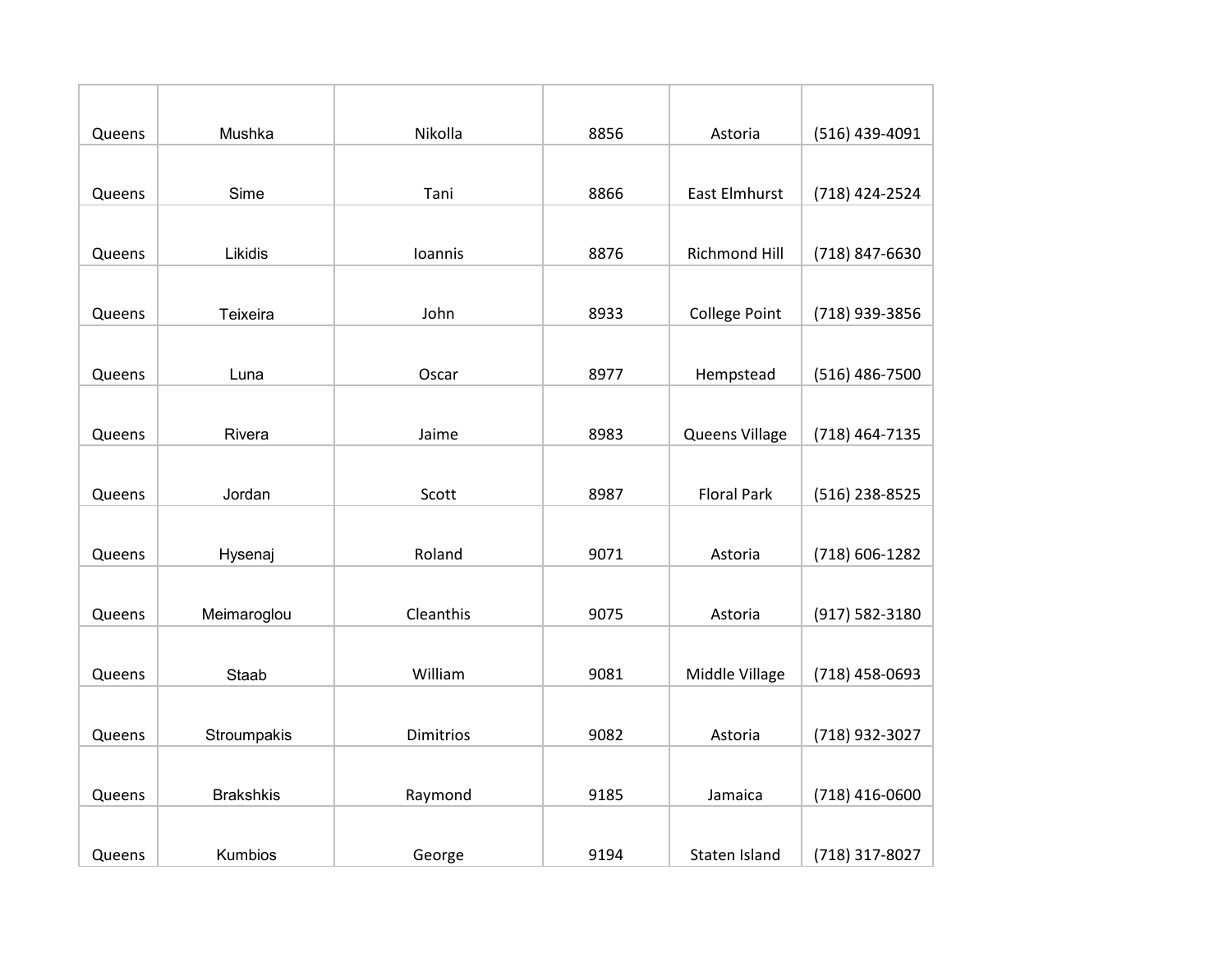| Queens | Milienos      | Emmanuel        | 9197 | Astoria              | (347) 539-0491 |
|--------|---------------|-----------------|------|----------------------|----------------|
|        |               |                 |      |                      |                |
| Queens | Marra         | Vincent         | 9289 | New Hyde Park        | (516) 877-0705 |
|        |               |                 |      |                      |                |
| Queens | Esposito, Jr. | John            | 9339 | Nesconset            | (631) 656-5771 |
|        |               |                 |      |                      |                |
| Queens | Joa           | Julian          | 9341 | <b>Richmond Hill</b> | (718) 658-7676 |
|        |               |                 |      |                      |                |
| Queens | Sgouros       | Emmanuelle      | 9350 | <b>Forest Hills</b>  | (718) 752-0083 |
|        |               |                 |      |                      |                |
| Queens | Gega          | Frank           | 9359 | Whitestone           | (718) 746-7914 |
|        |               |                 |      |                      |                |
| Queens | Bajgierowicz  | Pawel           | 9405 | Rockaway Beach       | (347) 615-4565 |
|        |               |                 |      |                      |                |
| Queens | Jagassar      | Kenrick         | 9431 | Rosedale             | (646) 523-0292 |
|        |               |                 |      |                      |                |
| Queens | Mosheh        | <b>Tzadkiel</b> | 9433 | Flushing             | (347) 623-7266 |
|        |               |                 |      |                      |                |
| Queens | Finley        | Robert          | 9476 | Rockaway Park        | (718) 474-3405 |
|        |               |                 |      |                      |                |
| Queens | Almodovar     | Thomas          | 9481 | Ridgewood            | (718) 288-0275 |
|        |               |                 |      |                      |                |
| Queens | Diaovasilis   | Anastasios      | 9539 | <b>East Elmurst</b>  | (718) 626-8183 |
|        |               |                 |      |                      |                |
| Queens | Wasserman     | Steven          | 9543 | Long Island City     | (718) 707-0505 |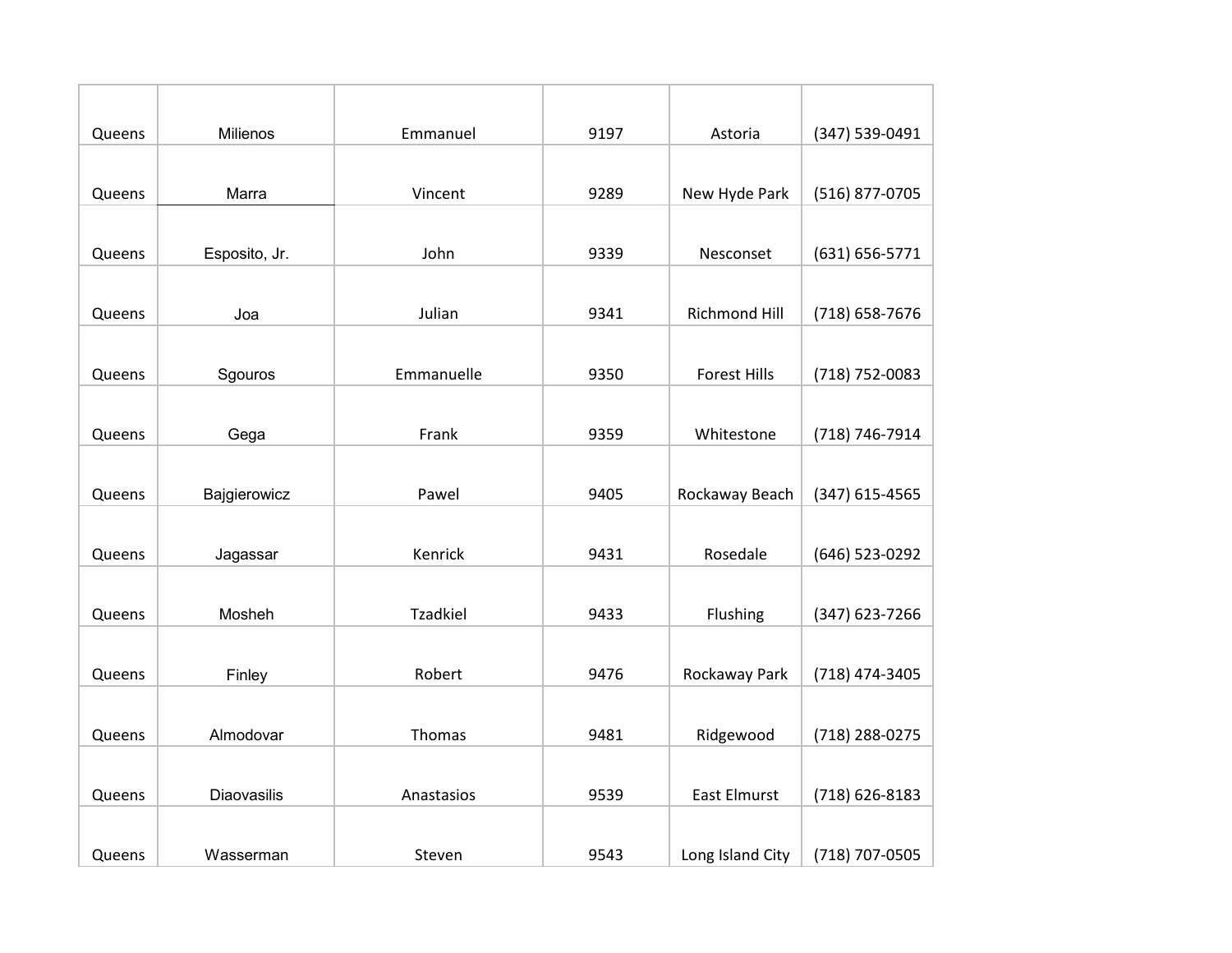| Queens | <b>Bruemmer</b> | David       | 9557  | South Beach         | (347) 723-6416   |
|--------|-----------------|-------------|-------|---------------------|------------------|
|        |                 |             |       |                     |                  |
| Queens | Jahoor          | Nigel       | 9564  | Jamaica             | (718) 657-3808   |
|        |                 |             |       |                     |                  |
| Queens | Seeraj          | Mark        | 9667  | Jamaica             | (917) 396-8589   |
|        |                 |             |       |                     |                  |
| Queens | Anagnostos      | James       | 9671  | Flushing            | (718) 777-1056   |
|        |                 |             |       |                     |                  |
| Queens | Lemodeits       | Angelo      | 9674  | Astoria             | (718) 545-3336   |
|        |                 |             |       |                     |                  |
| Queens | Galvan          | Jason       | 9684  | Jackson Heights     | $(347)$ 454-0127 |
|        |                 |             |       |                     |                  |
| Queens | Ferdinand       | Carl        | 9817  | Cambria Heights     | (718) 614-5074   |
|        |                 |             |       |                     |                  |
| Queens | Sanfilipo       | Salvatore   | 9876  | Maspeth             | (347) 752-0550   |
|        |                 |             |       |                     |                  |
| Queens | Soto            | Jonathan    | 9993  | Levittown           | (985) 714-3622   |
|        |                 |             |       |                     |                  |
| Queens | Zakowski        | John        | 9996  | <b>Forest Hills</b> | (718) 261-1988   |
|        |                 |             |       |                     |                  |
| Queens | Corbo           | Anthony     | 9998  | Middle Village      | (718) 775-2841   |
|        |                 |             |       |                     |                  |
| Queens | Siracusa        | Paul        | 9999  | Ozone Park          | (347) 561-5650   |
|        |                 |             |       |                     |                  |
| Queens | Padovan         | <b>Bert</b> | 10001 | Astoria             | (718) 726-7728   |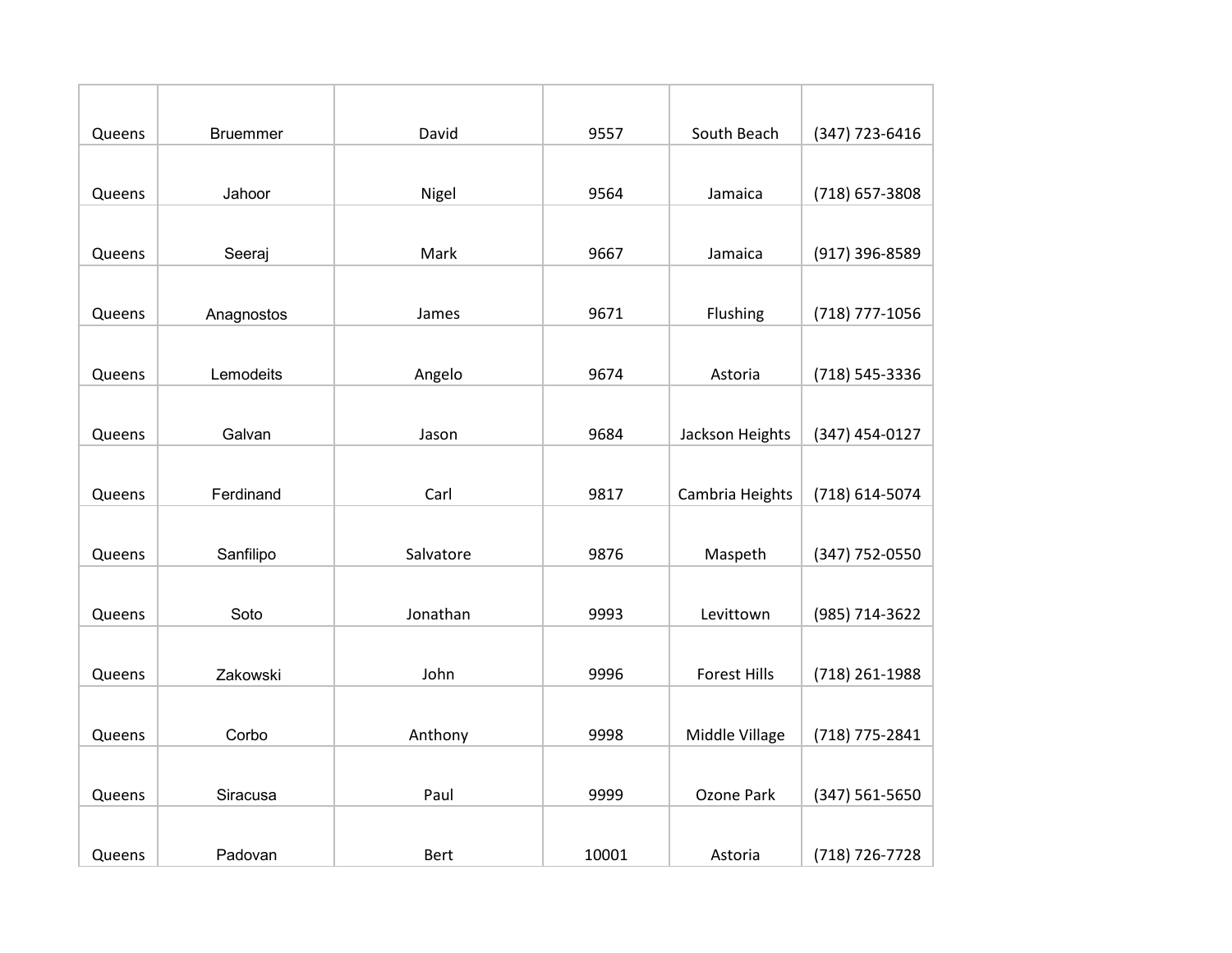| Queens | Giangrande        | Paul                                    | 10032 | Maspeth              | (347) 418-8374 |
|--------|-------------------|-----------------------------------------|-------|----------------------|----------------|
|        |                   |                                         |       |                      |                |
| Queens | Vorfi             | Aleks                                   | 10080 | Pt Washington        | (917) 476-6042 |
|        |                   |                                         |       |                      |                |
| Queens | Peralta           | Eddie                                   | 10087 | Flushing             | (718) 353-4375 |
|        |                   |                                         |       |                      |                |
| Queens | <b>Delikanlis</b> | <b>Nikos</b>                            | 10100 | Fresh Meadow         | (718) 747-2912 |
|        |                   |                                         |       |                      |                |
| Queens | Mykhaylo          | Plyska                                  | 10107 | East Brunswik        | (347) 419-1779 |
|        |                   | Timothy J. Geiger<br>86-29 155th Avenue |       |                      |                |
| Queens | Geiger            | Apt.6B                                  | 10146 | <b>Howard Beach</b>  | (347) 493-0028 |
|        |                   |                                         |       |                      |                |
| Queens | Lyons             | Mason                                   | 10149 | Glen Head            | (516) 484-0377 |
|        |                   |                                         |       |                      |                |
| Queens | Vecchio           | Angelo                                  | 10160 | Whitestone           | (718) 746-6095 |
|        |                   |                                         |       |                      |                |
| Queens | Nathanail         | Perry                                   | 10165 | Bayside              | (718) 631-2344 |
|        |                   |                                         |       |                      |                |
| Queens | Moore             | William                                 | 10167 | <b>Richmond Hill</b> | (570) 609-8725 |
|        |                   |                                         |       |                      |                |
| Queens | Fernandez         | Jose                                    | 10177 | Rego Park            | (347) 897-5823 |
|        |                   |                                         |       |                      |                |
| Queens | Lagji             | Admir                                   | 10287 | Old Bridge           | (917) 594-3459 |
|        |                   |                                         |       |                      |                |
| Queens | Lai               | Hing                                    | 10330 | <b>QUEENS</b>        | (718) 767-0707 |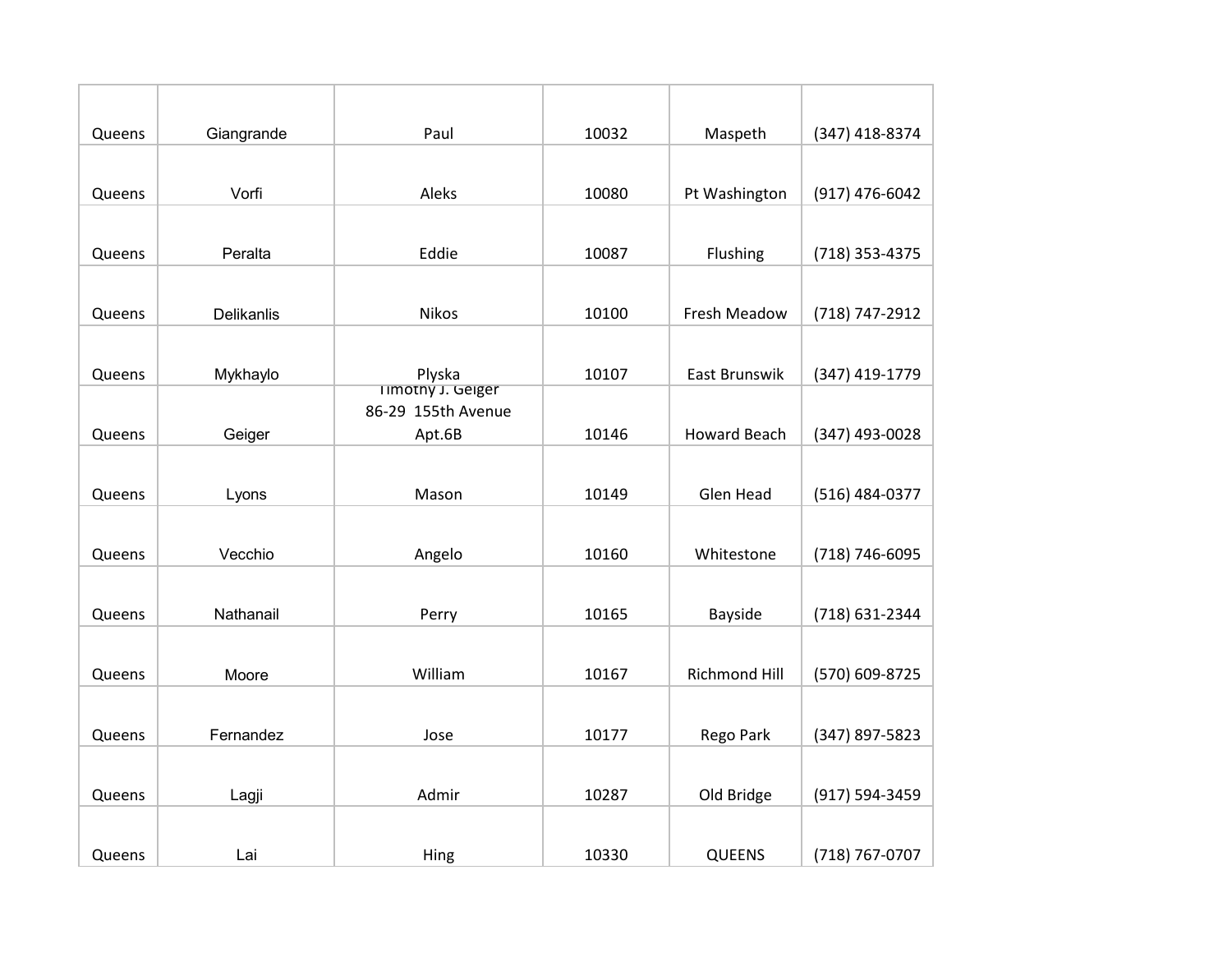| Queens | Kiouzellas    | George     | 10373 | Douglaston           | (718) 810-9657 |
|--------|---------------|------------|-------|----------------------|----------------|
|        |               |            |       |                      |                |
| Queens | Bonelli, Jr   | Richard    | 10431 | Whitestone           | (718) 767-0707 |
|        |               |            |       |                      |                |
| Queens | Catalano, Jr. | Roy        | 10432 | Massapequa           | (718) 866-7179 |
|        |               |            |       |                      |                |
| Queens | Damoulianos   | Ioannis    | 10436 | <b>College Point</b> | (917) 379-9096 |
|        |               |            |       |                      |                |
| Queens | Vrakas        | Kosmas     | 10445 | Middle Village       | (646) 752-7774 |
|        |               |            |       |                      |                |
| Queens | Kulla         | Eduart     | 10447 | Astoria              | (917) 292-0968 |
|        |               |            |       |                      |                |
| Queens | <b>Makris</b> | Spiro      | 10450 | <b>East Elmhurst</b> | (917) 299-9194 |
|        |               |            |       |                      |                |
| Queens | Ping Yan      | Li         | 10459 | Middle Village       | (646) 853-6056 |
|        |               |            |       |                      |                |
| Queens | Etwaroo       | Dhaneshwar | 10506 | <b>Bellrose</b>      | (718) 343-3790 |
|        |               |            |       |                      |                |
| Queens | Patron        | Hector     | 10509 | Jackson Heights      | (888) 438-7224 |
|        |               |            |       |                      |                |
| Queens | Castillo      | Luis       | 10677 | Woodside             | (646) 363-9901 |
|        |               |            |       |                      |                |
| Queens | Li            | Chengxi    | 10679 | Douglastown          | (917) 617-6556 |
|        |               |            |       |                      |                |
| Queens | See           | Luis       | 10680 | Bayside              | (917) 682-6195 |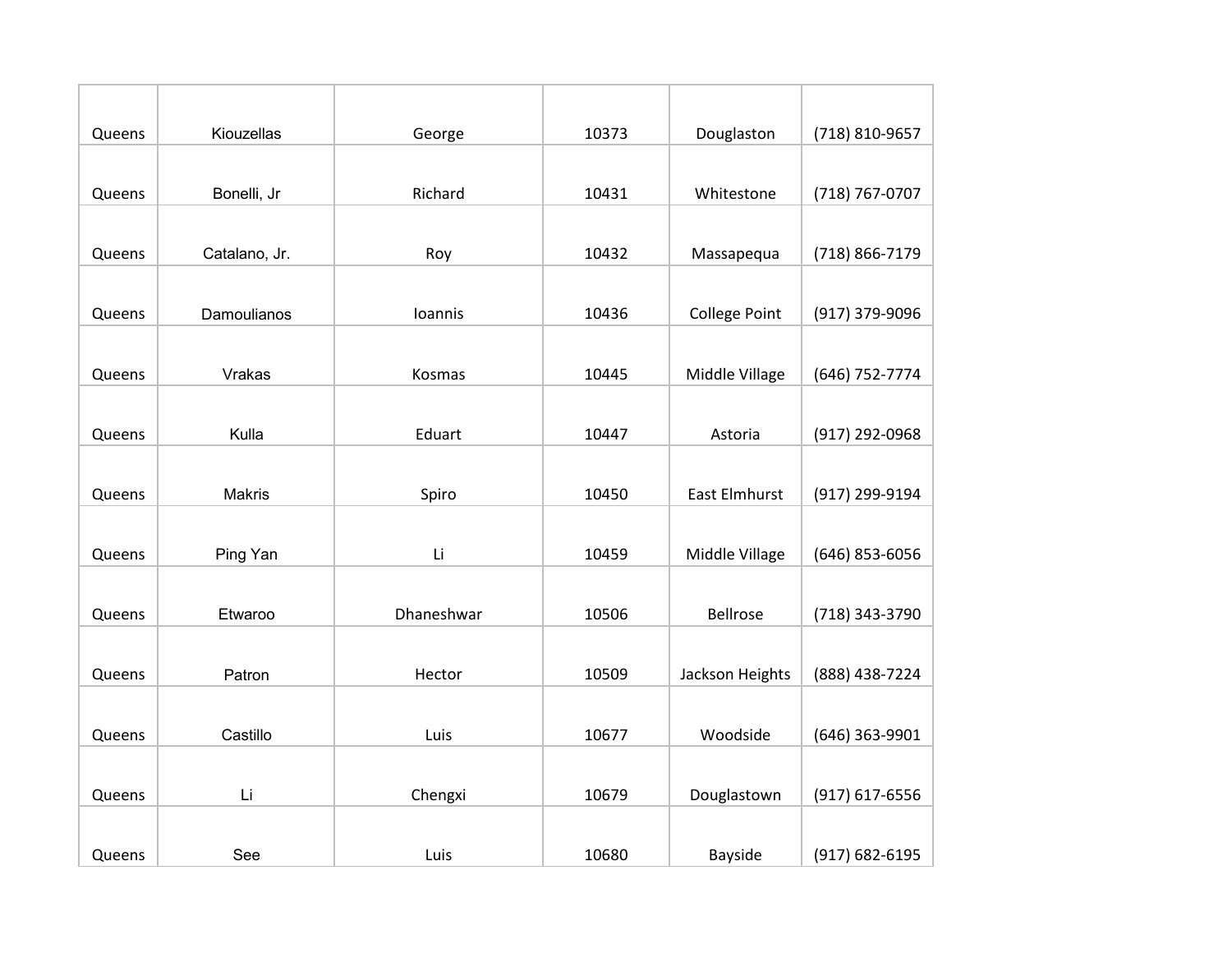| Queens | Jozwik        | Mark      | 10772 | <b>Richmond Hill</b> | (917) 238-9068   |
|--------|---------------|-----------|-------|----------------------|------------------|
|        |               |           |       |                      |                  |
| Queens | Abdelrazek    | Mohamed   | 10780 | Queens               | (646) 404-7006   |
|        |               |           |       |                      |                  |
| Queens | Mahadeo       | Dennis    | 10784 | <b>Richmond Hill</b> | (718) 847-6630   |
|        |               |           |       |                      |                  |
| Queens | Kim           | Jooman    | 10786 | Queens Village       | (917) 750-8457   |
|        |               |           |       |                      |                  |
| Queens | Bayon         | Christian | 10790 | Flushing             | (718) 445-8488   |
|        |               |           |       |                      |                  |
| Queens | <b>Torres</b> | Gilberto  | 10799 | Ridgewood            | (212) 729-4861   |
|        |               |           |       |                      |                  |
| Queens | Robins        | John      | 10856 | <b>Floral Park</b>   | (845) 260-1327   |
|        |               |           |       |                      |                  |
| Queens | Rivera        | Victor    | 10880 | <b>College Point</b> | (718) 517-0352   |
|        |               |           |       |                      |                  |
| Queens | Yates         | Anthony   | 10888 | St. Albins           | $(347)$ 484-6613 |
|        |               |           |       |                      |                  |
| Queens | Beaubrun      | Pierre    | 10893 | <b>Saint Albans</b>  | (347) 581-9291   |
|        |               |           |       |                      |                  |
| Queens | Chong         | Tommy     | 10895 | Bayside              | (718) 224-1121   |
|        |               |           |       |                      |                  |
| Queens | Nanhu         | Philip    | 10923 | Queens Village       | (917) 480-1252   |
|        |               |           |       |                      |                  |
| Queens | Maleas        | Evangelos | 11054 | Flushing             | (718) 357-5074   |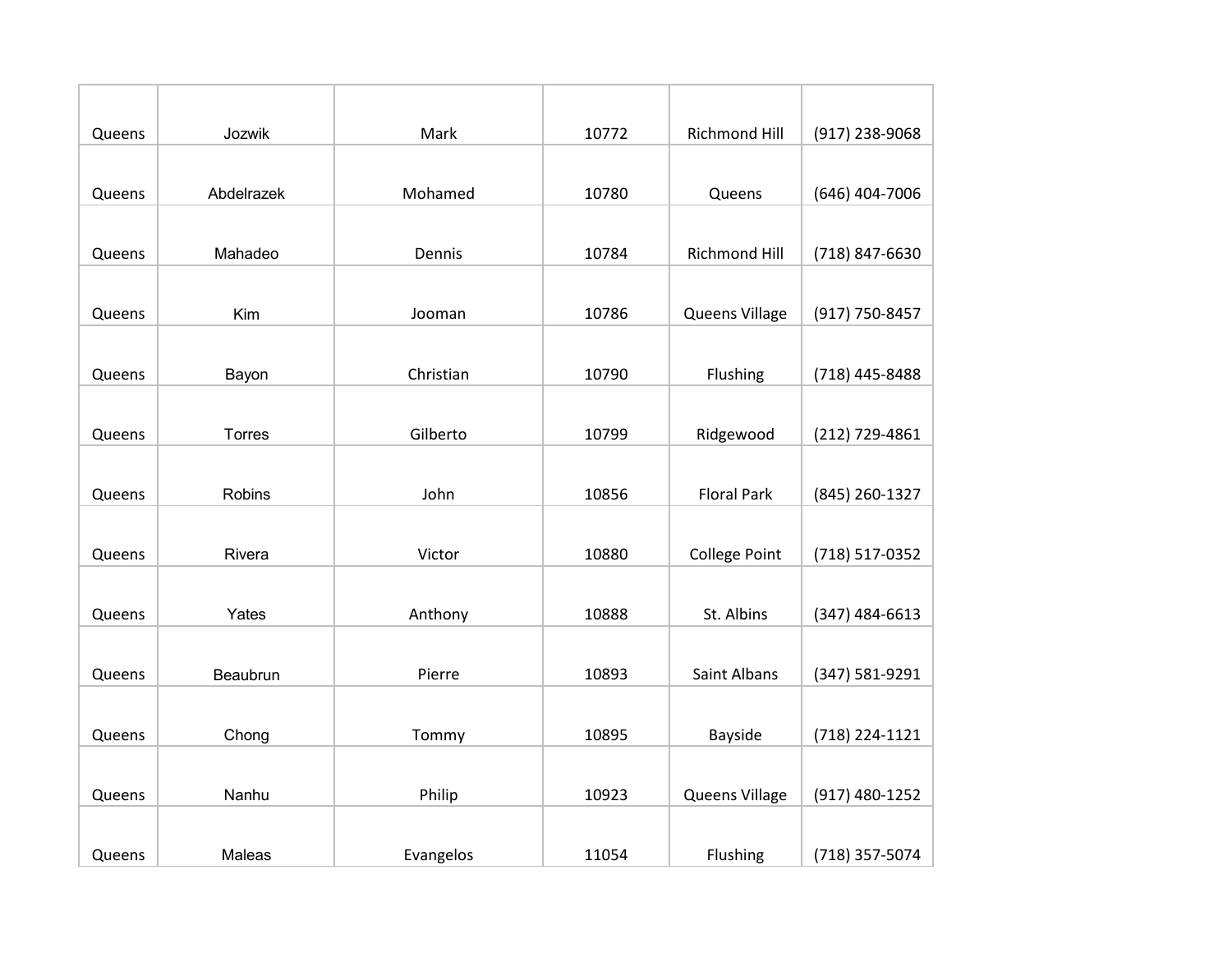| Queens | Panagiotopoulos | Spryros     | 11056 | Elmhurst               | (718) 640-5719 |
|--------|-----------------|-------------|-------|------------------------|----------------|
|        |                 |             |       |                        |                |
| Queens | Pippis          | Nicholas    | 11099 | Long Island City       | (646) 235-5252 |
|        |                 |             |       |                        |                |
| Queens | Stein           | Menachem    | 11101 | Brooklyn               | (347) 695-7513 |
|        |                 |             |       |                        |                |
| Queens | Stein           | Menachem    | 11101 | Far Rockaway           | (347) 695-7513 |
|        |                 |             |       |                        |                |
| Queens | Fidziukiewicz   | Tomasz      | 11116 | Maspeth                | (718) 418-0986 |
|        |                 |             |       |                        |                |
| Queens | Pisani          | Daniel      | 11119 | <b>Floral Park</b>     | (718) 343-0920 |
|        |                 |             |       |                        |                |
| Queens | Rivera          | Heber       | 11120 | <b>Oakland Gardens</b> | (347) 203-4138 |
|        |                 |             |       |                        |                |
| Queens | Chand           | Christopher | 11122 | Ozone Park             | (347) 445-1157 |
|        |                 |             |       |                        |                |
| Queens | Adamonis        | Christopher | 11129 | Whitestone             | (718) 357-2234 |
|        |                 |             |       |                        |                |
| Queens | Reynolds        | Daniel      | 11130 | Maspeth                | (347) 870-6911 |
|        |                 |             |       |                        |                |
| Queens | Turpo           | Juan        | 11132 | Woodhaven              | (646) 665-0496 |
|        |                 |             |       |                        |                |
| Queens | Turpo           | Juan        | 11132 | Woodhaven              |                |
|        |                 |             |       |                        |                |
| Queens | Campos          | Gary        | 11249 | Flushing               | (347) 251-0331 |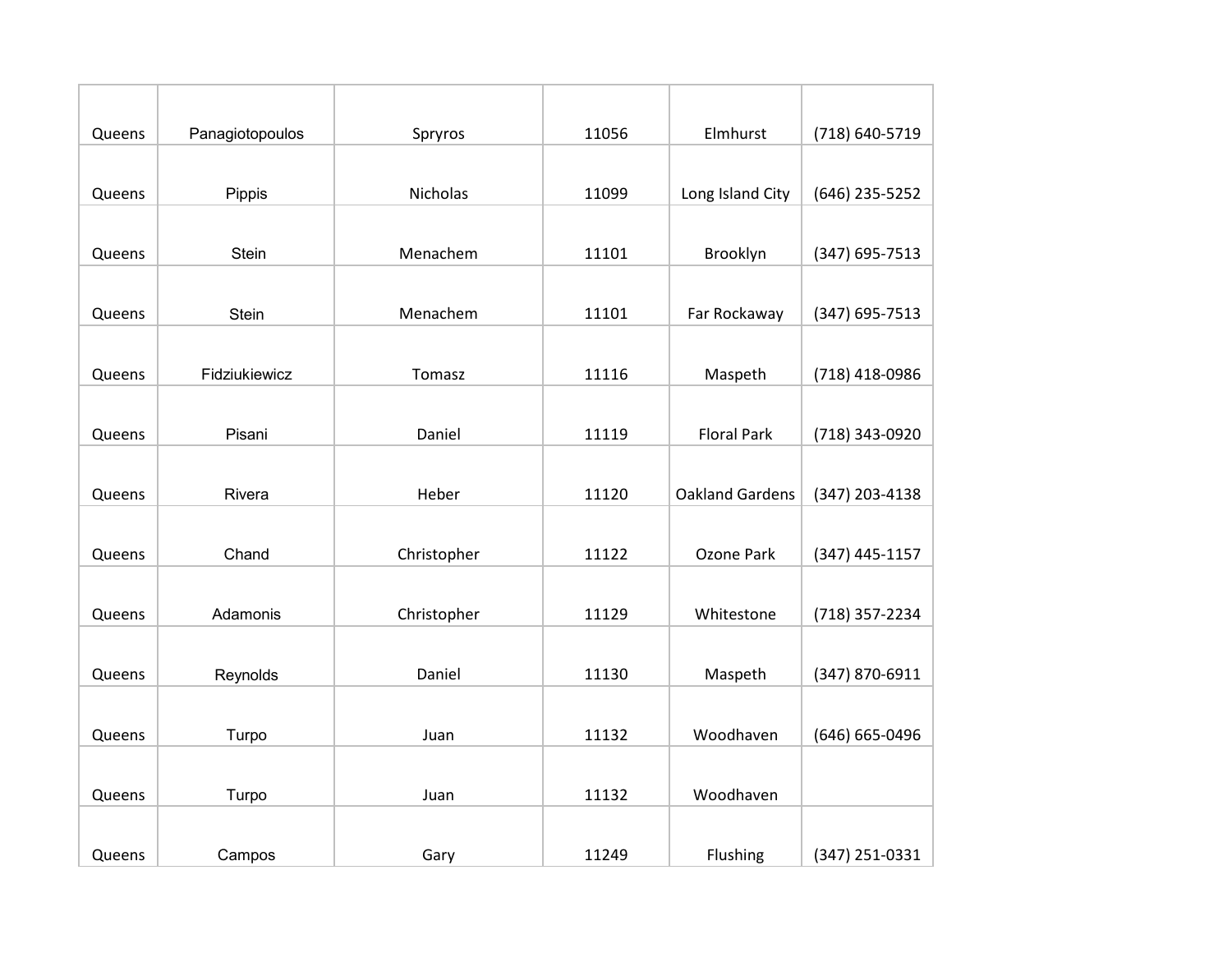| Queens | Murawski     | Kamil      | 11253 | Maspeth              | (917) 842-9759 |
|--------|--------------|------------|-------|----------------------|----------------|
|        |              |            |       |                      |                |
| Queens | Shala        | Xhuljano   | 11258 | Briarwood            | (917) 254-9494 |
|        |              |            |       |                      |                |
| Queens | Katira       | Denis      | 11295 | Astoria              | (347) 417-6005 |
|        |              |            |       |                      |                |
| Queens | Lin          | Longqi     | 11297 | <b>College Point</b> | (917) 807-1582 |
|        |              |            |       |                      |                |
| Queens | Saraci       | Oerdi      | 11302 | Astoria              | (646) 642-2760 |
|        |              |            |       |                      |                |
| Queens | Shteto       | Stefanos   | 11315 | Flushing             | (718) 274-2476 |
|        |              |            |       |                      |                |
| Queens | Shteto       | Kostandino | 11316 | Flushing             | (718) 274-2476 |
|        |              |            |       |                      |                |
| Queens | Rollins, Sr. | Arvell     | 11348 | Astoria              | (718) 433-6892 |
|        |              |            |       |                      |                |
| Queens | Saul         | Sherlock   | 11350 | New York             | (646) 896-8854 |
|        |              |            |       |                      |                |
| Queens | Wang         | Haoran     | 11357 | Fresh Meadows        | (646) 662-5005 |
|        |              |            |       |                      |                |
| Queens | Jankowski    | Andrzej    | 11380 | Glendale             | (917) 345-7145 |
|        |              |            |       |                      |                |
| Queens | Kim          | Jin        | 11381 | Flushing             | (718) 460-5017 |
|        |              |            |       |                      |                |
| Queens | Deleg        | Paul       | 11411 | Woodhaven            | (347) 285-3936 |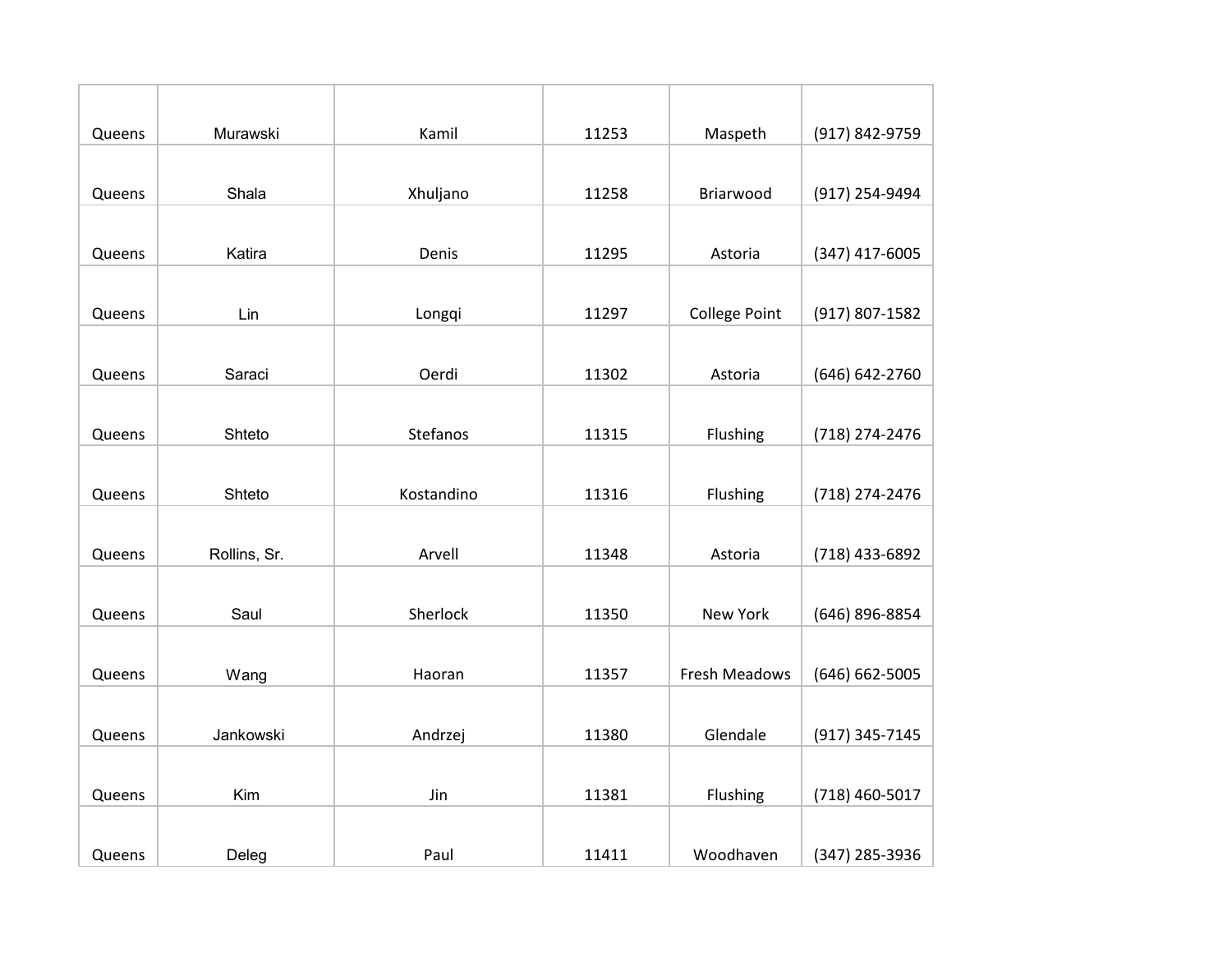|        |                 |              |       | South Richmond   |                    |
|--------|-----------------|--------------|-------|------------------|--------------------|
| Queens | Luzon           | Mark         | 11416 | Hill             | (917) 655-5315     |
|        |                 |              |       |                  |                    |
| Queens | Clarke          | Rhoan        | 11422 | St. Albans       | (718) 527-4803     |
|        |                 |              |       |                  |                    |
| Queens | Liebl           | Matthew      | 11517 | Hicksville       | $(516) 681 - 3016$ |
|        |                 |              |       |                  |                    |
| Queens | Lorenzi Ramos   | Luis         | 11518 | <b>Bronx</b>     | (347) 277-5456     |
|        |                 |              |       |                  |                    |
| Queens | Samuel          | Daniel       | 11521 | Queens           | (718) 525-1355     |
|        |                 |              |       |                  |                    |
| Queens | Williams        | Patrick      | 11524 | Elmont           | (516) 270-2390     |
|        |                 |              |       |                  |                    |
| Queens | Costello        | Adam         | 11565 | Yorktown Heights | (860) 234-1267     |
|        |                 |              |       |                  |                    |
| Queens | <b>Dziedzic</b> | Robert       | 11566 | Bayside          | (716) 631-3243     |
|        |                 |              |       |                  |                    |
| Queens | Kelly           | Adam         | 11569 | Ozone Park       | (718) 738-6305     |
|        |                 |              |       |                  |                    |
| Queens | Mastromauro     | Louis        | 11598 | Astoria          | (718) 626-4238     |
|        |                 |              |       |                  |                    |
| Queens | Starace         | John         | 11600 | Glendale         | (718) 497-1474     |
|        |                 |              |       |                  |                    |
| Queens | Leiter-Gryszkin | <b>Brian</b> | 11618 | Bayside          | (212) 989-5900     |
|        |                 |              |       |                  |                    |
| Queens | Solis           | Erick        | 11667 | Woodhaven        | (718) 433-7928     |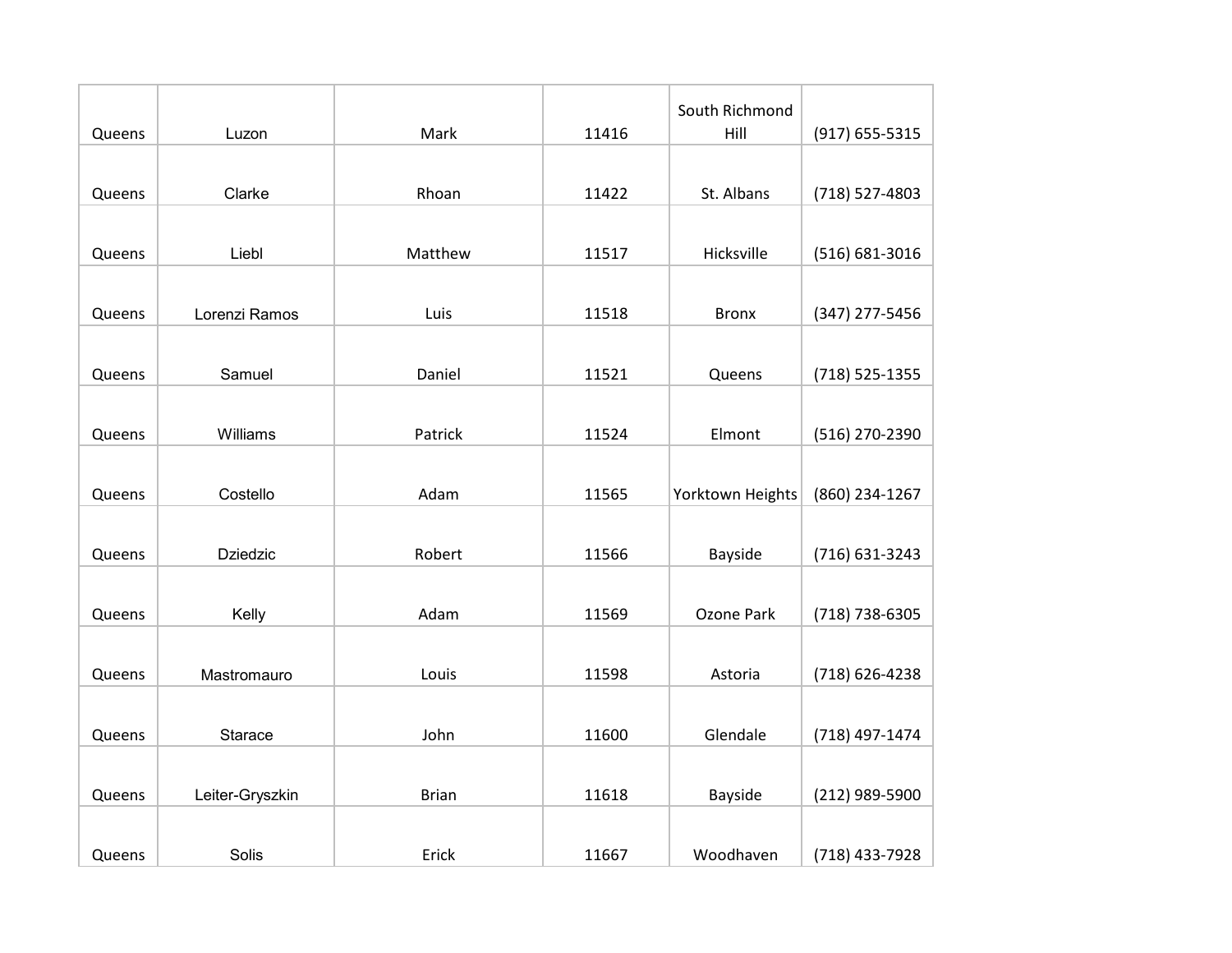| Queens | Guerrero     | Adrian         | 11708 | Jamaica              | (718) 526-5263 |
|--------|--------------|----------------|-------|----------------------|----------------|
|        |              |                |       |                      |                |
| Queens | Sgouros      | John           | 11716 | Bayside              | (718) 956-3488 |
|        |              |                |       |                      |                |
| Queens | Tsouklidis   | Spiridon       | 11717 | <b>Bayside</b>       | (718) 380-6937 |
|        |              |                |       |                      |                |
| Queens | McAuley      | <b>Brendan</b> | 11727 | Rockaway Park        | (718) 945-5289 |
|        |              |                |       |                      |                |
| Queens | Musella III  | Frank          | 11729 | Hicksville           | (516) 938-6528 |
|        |              |                |       |                      |                |
| Queens | Garvin Sohun | Philip         | 11760 | Corona               | (718) 271-3400 |
|        |              |                |       |                      |                |
| Queens | Livingstone  | John           | 11776 | Jamaica              | (718) 925-4294 |
|        |              |                |       |                      |                |
| Queens | Sideris, Jr. | John           | 11791 | Long Island City     | (718) 299-0700 |
|        |              |                |       |                      |                |
| Queens | Dow III      | Leslie         | 11803 | <b>College Point</b> | (718) 359-2848 |
|        |              |                |       |                      |                |
| Queens | Schultz      | Thomas         | 11848 | West Islip           | (631) 807-0069 |
|        |              |                |       |                      |                |
| Queens | Ferraro      | Michael        | 11853 | Staten Island        | (347) 996-2576 |
|        |              |                |       |                      |                |
| Queens | Dipaul       | Jeetandra      | 11917 | So. Richmond Hill    | (718) 925-2200 |
|        |              |                |       |                      |                |
| Queens | Oerzen       | Christopher    | 11925 | Garden City          | (516) 280-6681 |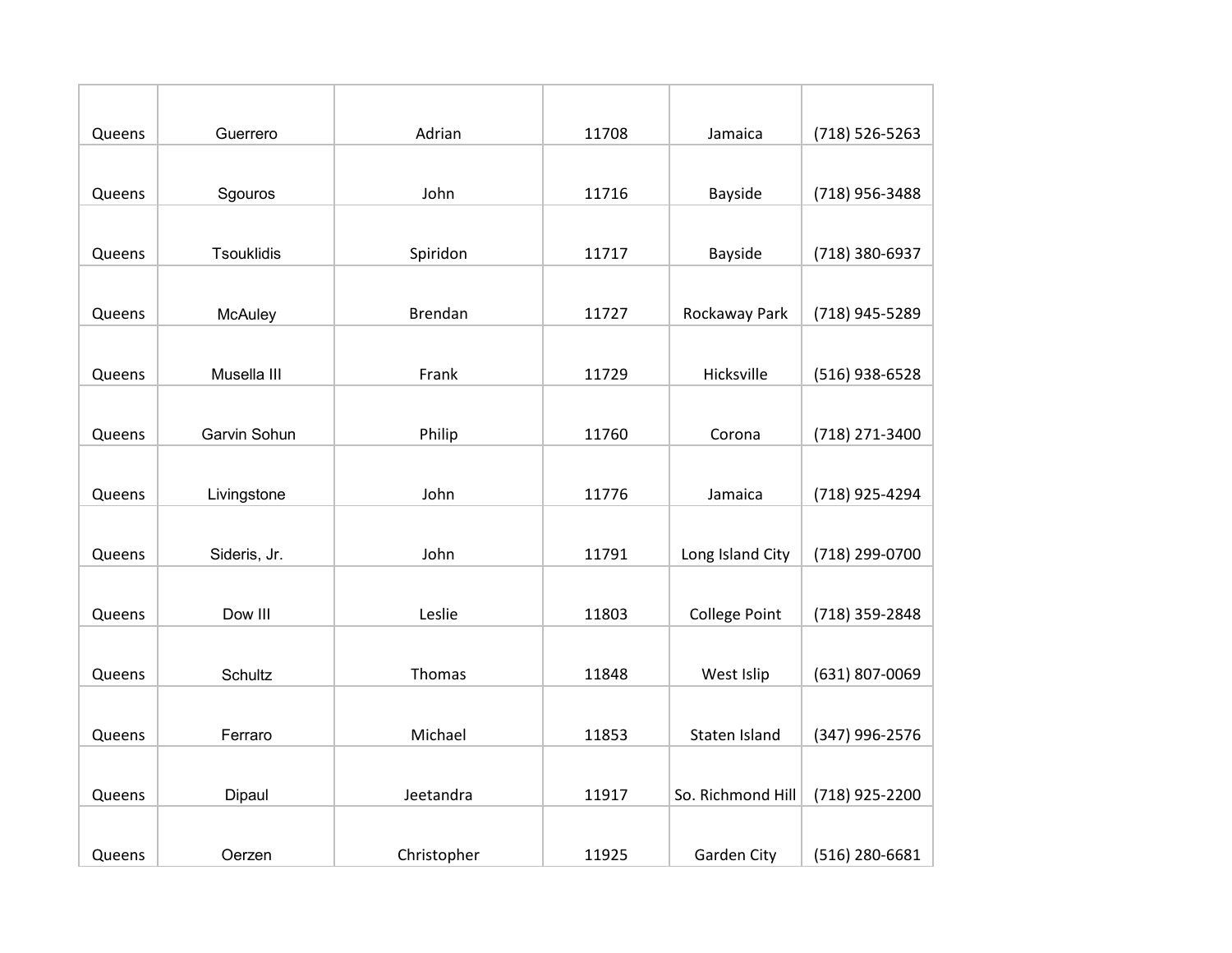| Queens | Aziz          | Farah     | 12103 | East Meadow         | (347) 475-9038 |
|--------|---------------|-----------|-------|---------------------|----------------|
|        |               |           |       |                     |                |
| Queens | Mangrue       | Kishandat | 12107 | Jamaica             | (718) 674-6862 |
|        |               |           |       |                     |                |
| Queens | Gallagher     | Micheal   | 12115 | Whitestone          | (917) 295-4211 |
|        |               |           |       |                     |                |
| Queens | Kaczmarek     | Bogdan    | 12224 | Glendale            | (917) 803-7936 |
|        |               |           |       |                     |                |
| Queens | Mateus        | Fernando  | 12225 | Maspeth             | (646) 226-9403 |
|        |               |           |       |                     |                |
| Queens | Stavrovlakis  | George    | 12229 | Briarwood           | (646) 464-2210 |
|        |               |           |       |                     |                |
| Queens | Stavrovlakis  | George    | 12229 | Briarwood           | (646) 464-2210 |
|        |               |           |       |                     |                |
| Queens | Thavz         | Daniel    | 12230 | Maspeth             | (201) 336-4150 |
|        |               |           |       |                     |                |
| Queens | Velez         | Justin    | 12231 | Glendale            | (917) 620-1770 |
|        |               |           |       |                     |                |
| Queens | Wosko         | Sylwester | 12232 | Middle Village      | (646) 240-7985 |
|        |               |           |       |                     |                |
| Queens | Wroblewski    | Zachary   | 12233 | Middle Village      | (917) 502-9097 |
|        |               |           |       |                     |                |
| Queens | Schroder      | Steven    | 12241 | Maspeth             | (347) 622-9048 |
|        |               |           |       |                     |                |
| Queens | <b>Plumer</b> | Keith     | 12247 | <b>Howard Beach</b> |                |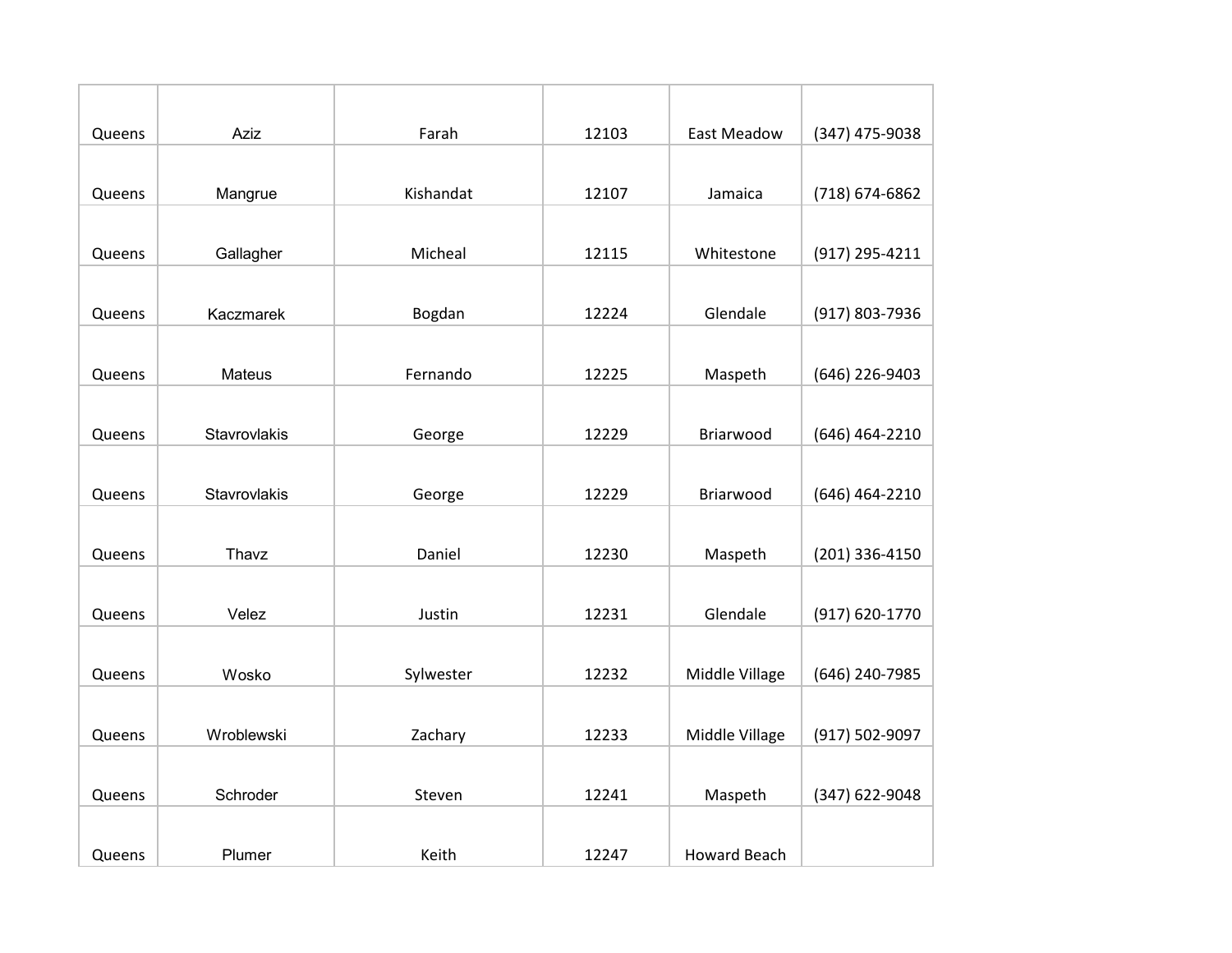| Queens | Hernandez   | Vinvent   | 12255 | Flushing               | (718) 640-8890 |
|--------|-------------|-----------|-------|------------------------|----------------|
|        |             |           |       |                        |                |
| Queens | Martire     | Lawrence  | 12258 | <b>Howard Beach</b>    | (718) 738-2374 |
|        |             |           |       |                        |                |
| Queens | Vallejo     | Joel      | 12265 | Ozone Park             | (917) 962-7393 |
|        |             |           |       |                        |                |
| Queens | Cheung Chen | Lai       | 12281 | Middle Village         | (646) 409-6086 |
|        |             |           |       |                        |                |
| Queens | Foy         | Stephan   | 12282 | Maspeth                | (646) 261-9158 |
|        |             |           |       |                        |                |
| Queens | Goldstein   | Matthew   | 12283 | Lindenhurst            | (516) 330-3975 |
|        |             |           |       |                        |                |
| Queens | Angamarca   | Diego     | 12286 | <b>East Elmhurst</b>   | (347) 421-6731 |
|        |             |           |       |                        |                |
| Queens | Royal       | Reginald  | 12291 | Far Rockaway           | (347) 368-4406 |
|        |             |           |       |                        |                |
| Queens | Gavrielatos | Steven    | 12327 | <b>Hunting Station</b> | (631) 424-4491 |
|        |             |           |       |                        |                |
| Queens | Giraldo     | Myriam    | 12333 | Bayside                | (347) 220-3357 |
|        |             |           |       |                        |                |
| Queens | Modesto     | Guicela   | 12335 | Elmhurst               | (347) 848-7951 |
|        |             |           |       |                        |                |
| Queens | Kennedy     | William   | 12337 | <b>Fresh Meadows</b>   | (718) 969-6245 |
|        |             |           |       |                        |                |
| Queens | Cazan       | Alexander | 12365 | Woodhaven              | (718) 805-2659 |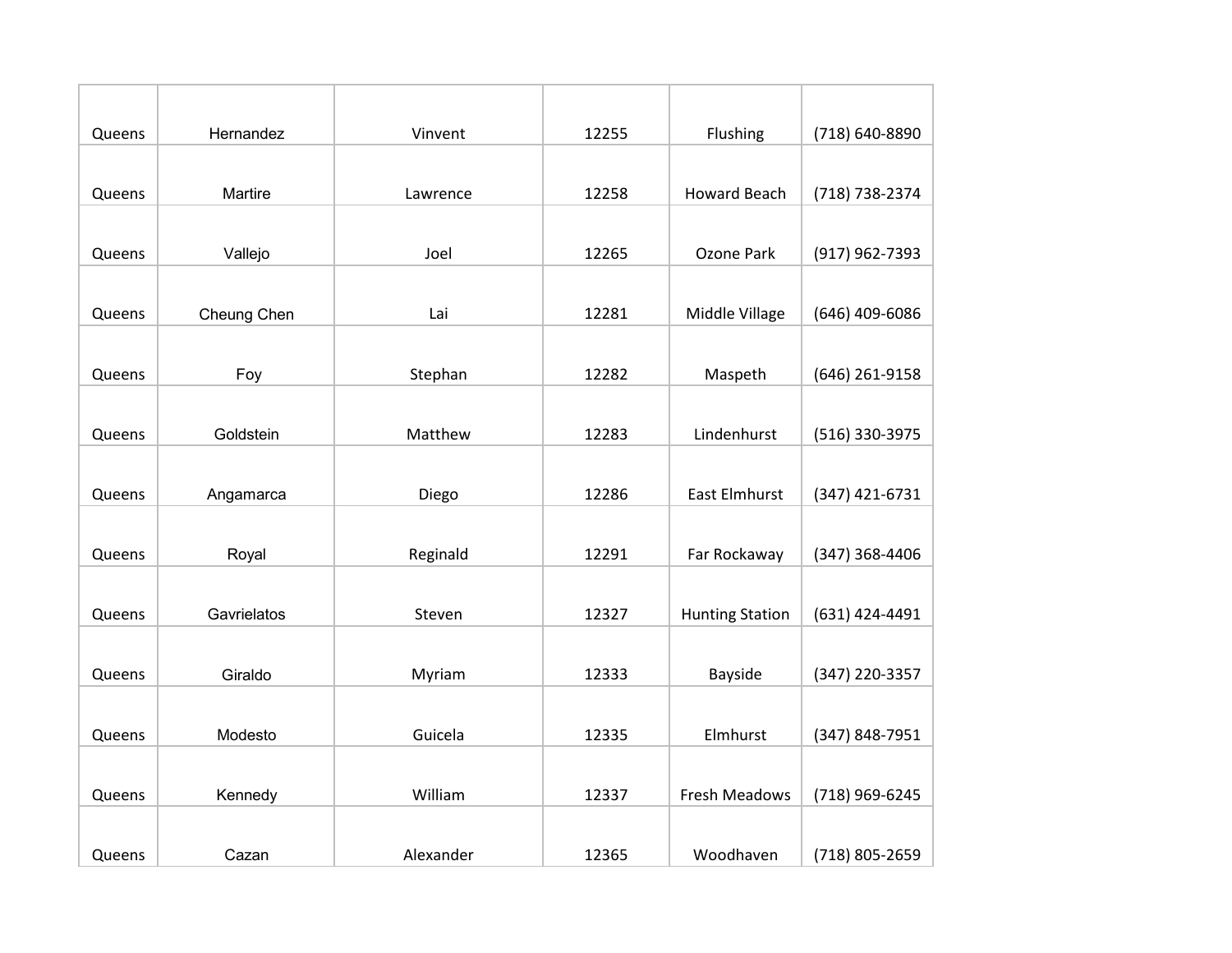| Queens | Damoulakis  | Michael   | 12373 | Astoria              | (907) 709-8281 |
|--------|-------------|-----------|-------|----------------------|----------------|
|        |             |           |       |                      |                |
| Queens | Galazka     | Tomasz    | 12380 | Queens               | (917) 679-1299 |
|        |             |           |       |                      |                |
| Queens | Jablonski   | Mateusz   | 12381 | Ridgewood            | (718) 308-1050 |
|        |             |           |       |                      |                |
| Queens | Tamay       | Estalino  | 12383 | Long Island City     | (646) 773-5802 |
|        |             |           |       |                      |                |
| Queens | Wong        | Edmund    | 12385 | Whitestone           | (718) 806-2875 |
|        |             |           |       |                      |                |
| Queens | Johal       | Karanvir  | 12387 | <b>East Elmhurst</b> | (917) 295-3427 |
|        |             |           |       |                      |                |
| Queens | Kane        | William   | 12419 | Queens Village       | (718) 740-9735 |
|        |             |           |       |                      |                |
| Queens | Chay        | Manuel    | 12480 | Corona               | (917) 688-7388 |
|        |             |           |       |                      |                |
| Queens | Paredes     | Mike      | 12497 | Elmhurst             | (718) 310-7355 |
|        |             |           |       |                      |                |
| Queens | Pirrone     | Salvatore | 12499 | <b>Bayside</b>       | (718) 916-8874 |
|        |             |           |       |                      |                |
| Queens | <b>Turk</b> | James     | 12502 | Flushing             | (917) 704-2550 |
|        |             |           |       |                      |                |
| Queens | Colon       | Jonathan  | 12506 | Ozone Park           | (347) 359-8409 |
|        |             |           |       |                      |                |
| Queens | Giambrone   | Joseph    | 12508 | Whitestone           | (718) 767-0017 |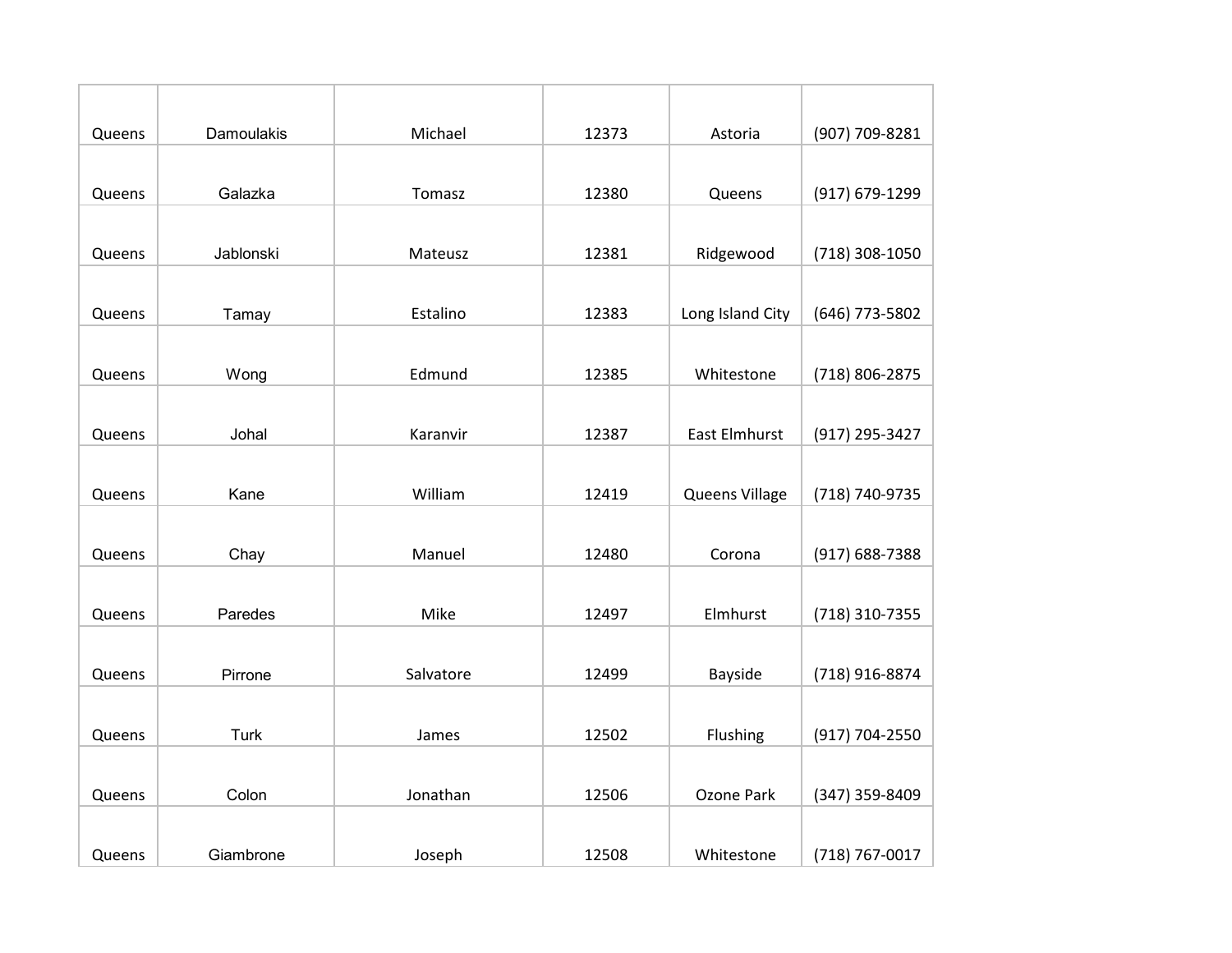| Queens | Granger      | John     | 12509 | Flushing            | (917) 856-9819 |
|--------|--------------|----------|-------|---------------------|----------------|
|        |              |          |       |                     |                |
| Queens | Morrisset    | Jonathan | 12512 | Queens              |                |
|        |              |          |       |                     |                |
| Queens | Pace         | Gary     | 12514 | Flushing            | (516) 903-4601 |
|        |              |          |       |                     |                |
| Queens | Sanders      | Paul     | 12515 | Queens              | (347) 666-7885 |
|        |              |          |       |                     |                |
| Queens | Carroll      | Joseph   | 12534 | Bayside             | (347) 624-4893 |
|        |              |          |       |                     |                |
| Queens | Lynch        | Leslie   | 12539 | Jamaica             | (718) 341-1652 |
|        |              |          |       |                     |                |
| Queens | Severino     | Darlis   | 12543 | Ridgewood           | (348) 495-0165 |
|        |              |          |       |                     |                |
| Queens | Yournet      | Frankie  | 12544 | Woodhaven           | (917) 577-3316 |
|        |              |          |       |                     |                |
| Queens | Garcia       | Richard  | 12586 | Elmhurst            | (718) 429-4883 |
|        |              |          |       |                     |                |
| Queens | Torija       | Carlos   | 12588 | Maspeth             | (917) 655-2109 |
|        |              |          |       |                     |                |
| Queens | Morell-Adams | Anthony  | 12589 | Flushing            | (929) 418-6637 |
|        |              |          |       |                     |                |
| Queens | Patellis     | Antonio  | 12624 | <b>East Elmhurt</b> | (917) 418-5909 |
|        |              |          |       |                     |                |
| Queens | Craig        | David    | 12628 | Bellrose            | (347) 607-0765 |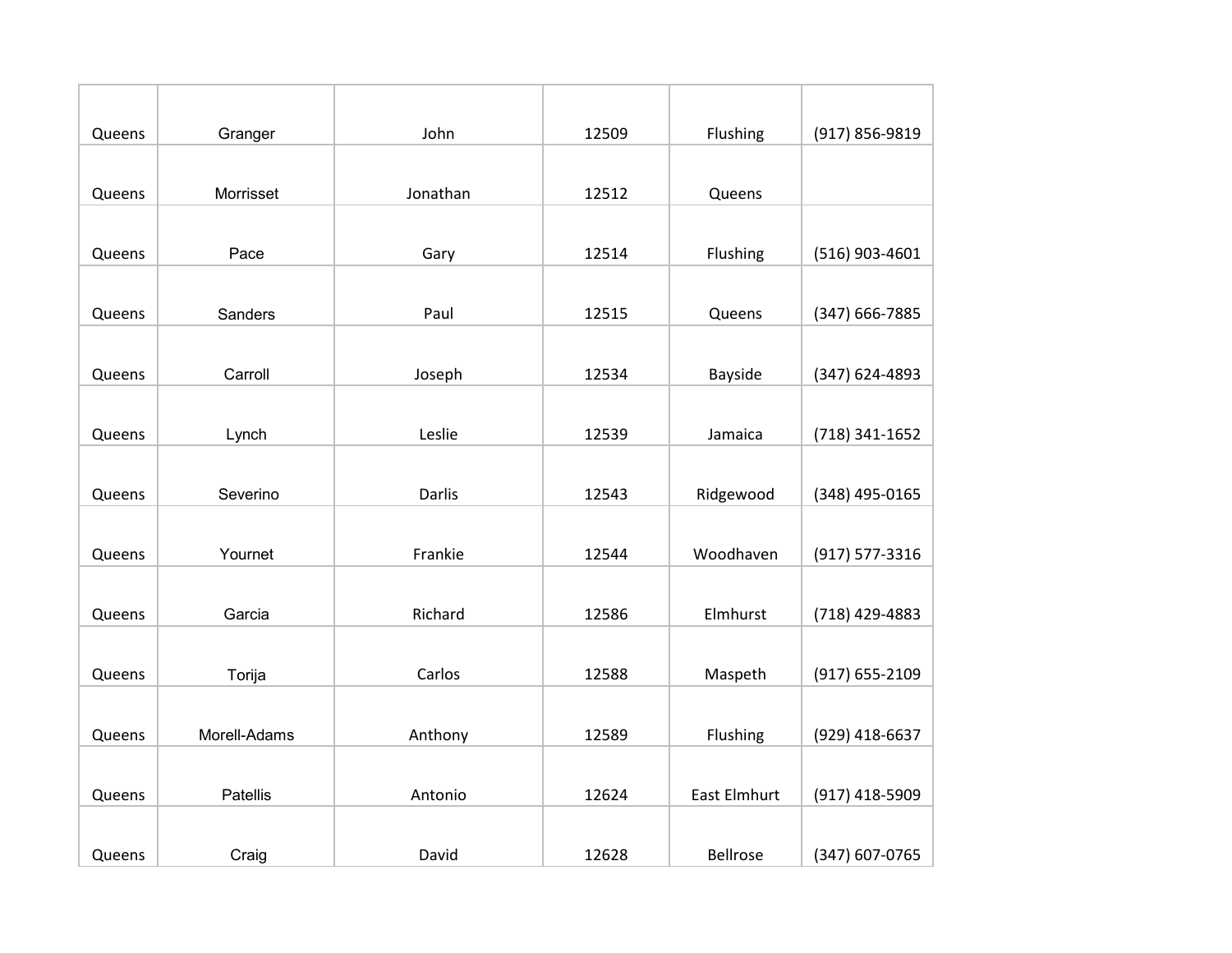| Queens | Leibstein       | Matthew     | 12631 | <b>Howard Beach</b> | (516) 477-1333     |
|--------|-----------------|-------------|-------|---------------------|--------------------|
|        |                 |             |       |                     |                    |
| Queens | Murdoch         | Daniel      | 12649 | Middle Village      | (718) 894-2680     |
|        |                 |             |       |                     |                    |
| Queens | Mosslih         | Ahmed       | 12653 | <b>Howard Beach</b> | (212) 464-7215     |
|        |                 |             |       |                     |                    |
| Queens | <b>Driscoll</b> | Connor      | 12654 | Middle village      | (786) 897-9512     |
|        |                 |             |       |                     |                    |
| Queens | Giovinco        | Mario       | 12655 | <b>Howard Beach</b> | $(347) 585 - 2664$ |
|        |                 |             |       |                     |                    |
| Queens | Hancle          | Ervin       | 12656 | South Ozone Park    | (917) 517-3039     |
|        |                 |             |       |                     |                    |
| Queens | Tineo           | Erisaul     | 12662 | Jamaica             | (646) 956-8657     |
|        |                 |             |       |                     |                    |
| Queens | Forbes          | Chelton     | 12674 | Laurelton           | (347) 894-9096     |
|        |                 |             |       |                     |                    |
| Queens | Chiarotti       | Patrick     | 12719 | Ozone Park          | (347) 242-4651     |
|        |                 |             |       |                     |                    |
| Queens | Szubart         | Thomasz     | 12725 | Elmhurst            | (347) 423-2529     |
|        |                 |             |       |                     |                    |
| Queens | Tsakor          | Tashi       | 12736 | Astoria             | (717) 561-2975     |
|        |                 |             |       |                     |                    |
| Queens | Garcia          | Jorham      | 12779 | S. Ozone Park       | (917) 251-1811     |
|        |                 |             |       |                     |                    |
| Queens | Giammarino      | Christopher | 12786 | Bayside             | (646) 662-1616     |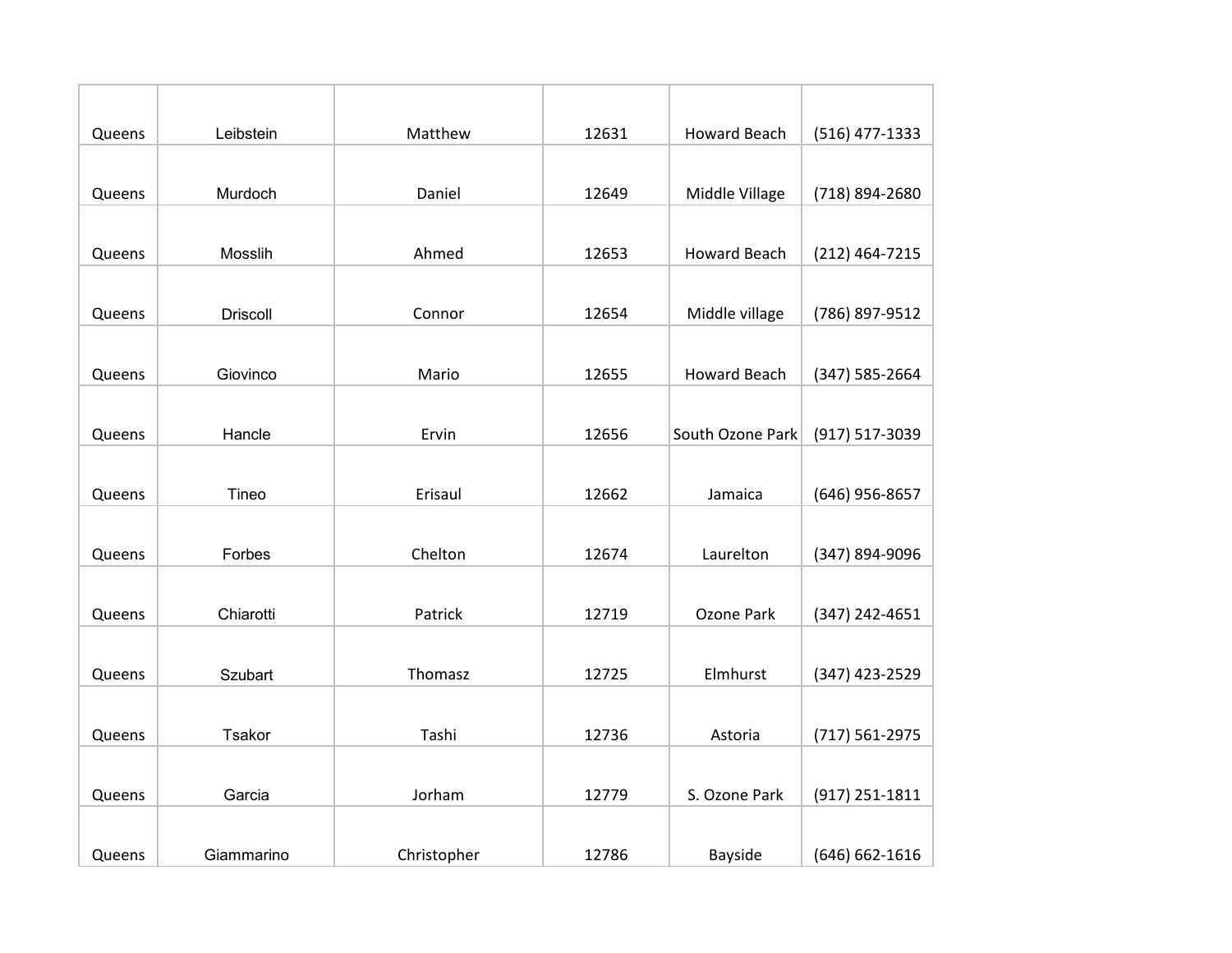| Queens | Veramally      | Vightligum | 12790 | Rosedale             | (347) 525-2943 |
|--------|----------------|------------|-------|----------------------|----------------|
|        |                |            |       |                      |                |
| Queens | Maragos        | Michael    | 12859 | Astoria              | (347) 205-2880 |
|        |                |            |       |                      |                |
| Queens | Nushi          | Dhimiter   | 12866 | Astoria              | (917) 603-3330 |
|        |                |            |       |                      |                |
| Queens | Quintanilla    | Selvin     | 12868 | <b>College Point</b> | (646) 261-9217 |
|        |                |            |       |                      |                |
| Queens | Gluck          | Kenneth    | 12878 | Flushing             |                |
|        |                |            |       |                      |                |
| Queens | Bernardez      | Macdavis   | 12898 | Far Rockaway         | (718) 208-0268 |
|        |                |            |       |                      |                |
| Queens | Slava          | Degt       | 12901 | Rego Park            | (718) 200-8843 |
|        |                |            |       |                      |                |
| Queens | Martinez       | Jose       | 12909 | <b>College Point</b> | (917) 689-8676 |
|        |                |            |       |                      |                |
| Queens | Ortega         | Carlos     | 12910 | <b>College Point</b> | (646) 986-7749 |
|        |                |            |       |                      |                |
| Queens | Serrano        | Jhony      | 12911 | <b>College Point</b> | (646) 986-7749 |
|        |                |            |       |                      |                |
| Queens | <b>Bracero</b> | David      | 12915 | Woodhaven            | (718) 846-7602 |
|        |                |            |       |                      |                |
| Queens | Shala          | Dritero    | 12966 | LIC                  | (347) 502-6441 |
|        |                |            |       |                      |                |
| Queens | <b>Buksh</b>   | Tayyab     | 12967 | Queens Village       | (917) 335-7155 |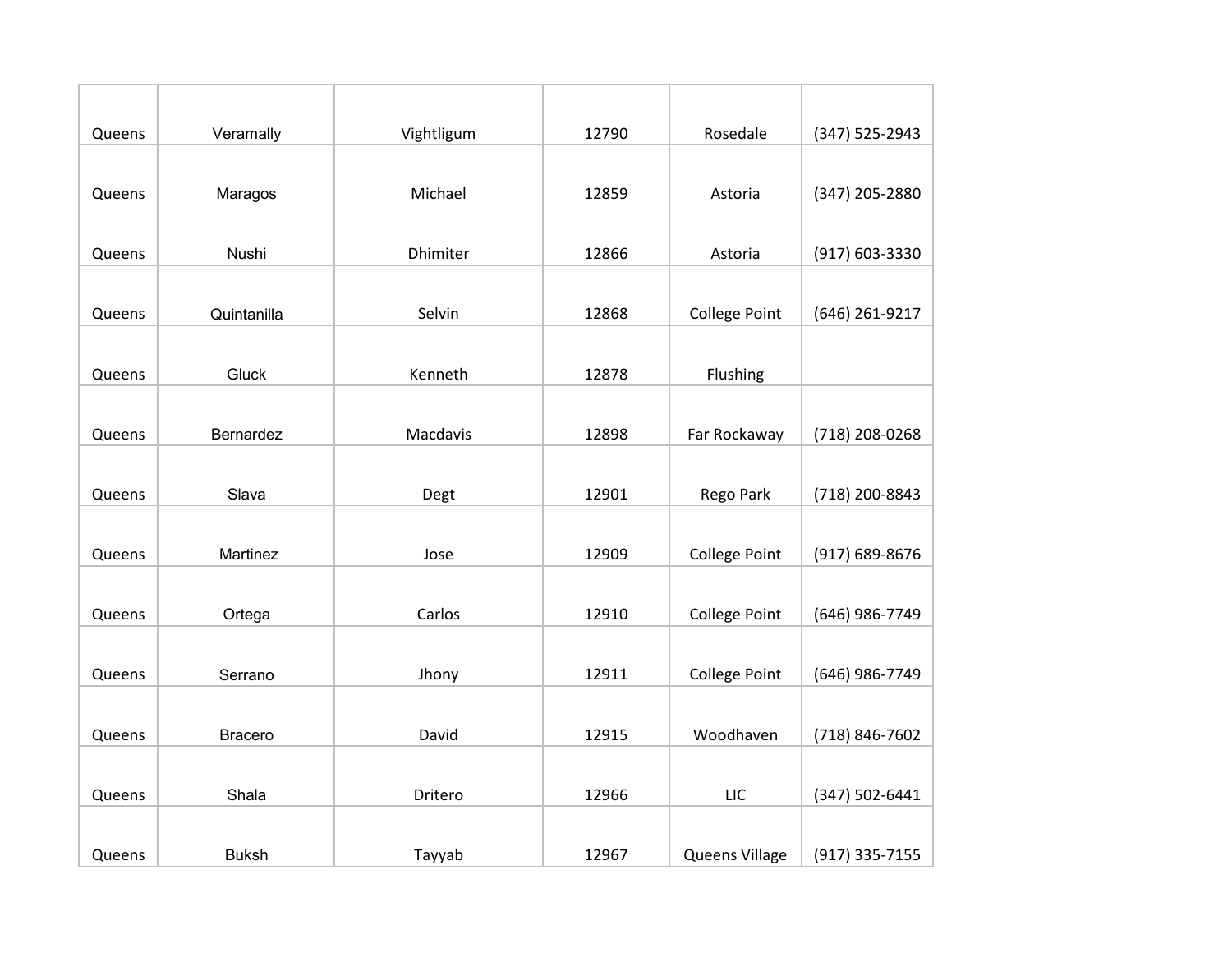| Queens | Gordils         | Roberto          | 12970 | Woodhaven      | (347) 920-8165 |
|--------|-----------------|------------------|-------|----------------|----------------|
|        |                 |                  |       |                |                |
| Queens | Stang           | Ruben            | 12971 | Maspeth        | (516) 234-1083 |
|        |                 |                  |       |                |                |
| Queens | Maxwell         | Nicholas         | 12984 | Bellrose       | (347) 418-2576 |
|        |                 |                  |       |                |                |
| Queens | Pappas          | <b>Dimitrios</b> | 12986 | Oakland Garden | (646) 399-6297 |
|        |                 |                  |       |                |                |
| Queens | Campoverde      | Michael          | 12996 | Corona         | (917) 880-0847 |
|        |                 |                  |       |                |                |
| Queens | <b>Baptiste</b> | Tyron            | 12998 | Jamaica        | (850) 363-9675 |
|        |                 |                  |       |                |                |
| Queens | <b>Notias</b>   | Michael          | 12999 | Douglaston     | (917) 556-7672 |
|        |                 |                  |       |                |                |
| Queens | <b>Beckford</b> | Tavien           | 13035 | Queens Village | (718) 217-0551 |
|        |                 |                  |       |                |                |
| Queens | Sukdeo          | Manichand        | 13048 | Ridgewood      | (718) 350-4266 |
|        |                 |                  |       |                |                |
| Queens | Kolakowski      | Robert           | 13079 | Ridgewood      |                |
|        |                 |                  |       |                |                |
| Queens | Rodriguez       | Frank            | 13081 | Astoria        | (347) 255-5648 |
|        |                 |                  |       |                |                |
| Queens | Zuluaga         | Oscar            | 13088 | Maspeth        | (347) 557-3173 |
|        |                 |                  |       |                |                |
| Queens | Choi            | Kevin            | 13115 | Douglaston     | (917) 544-5430 |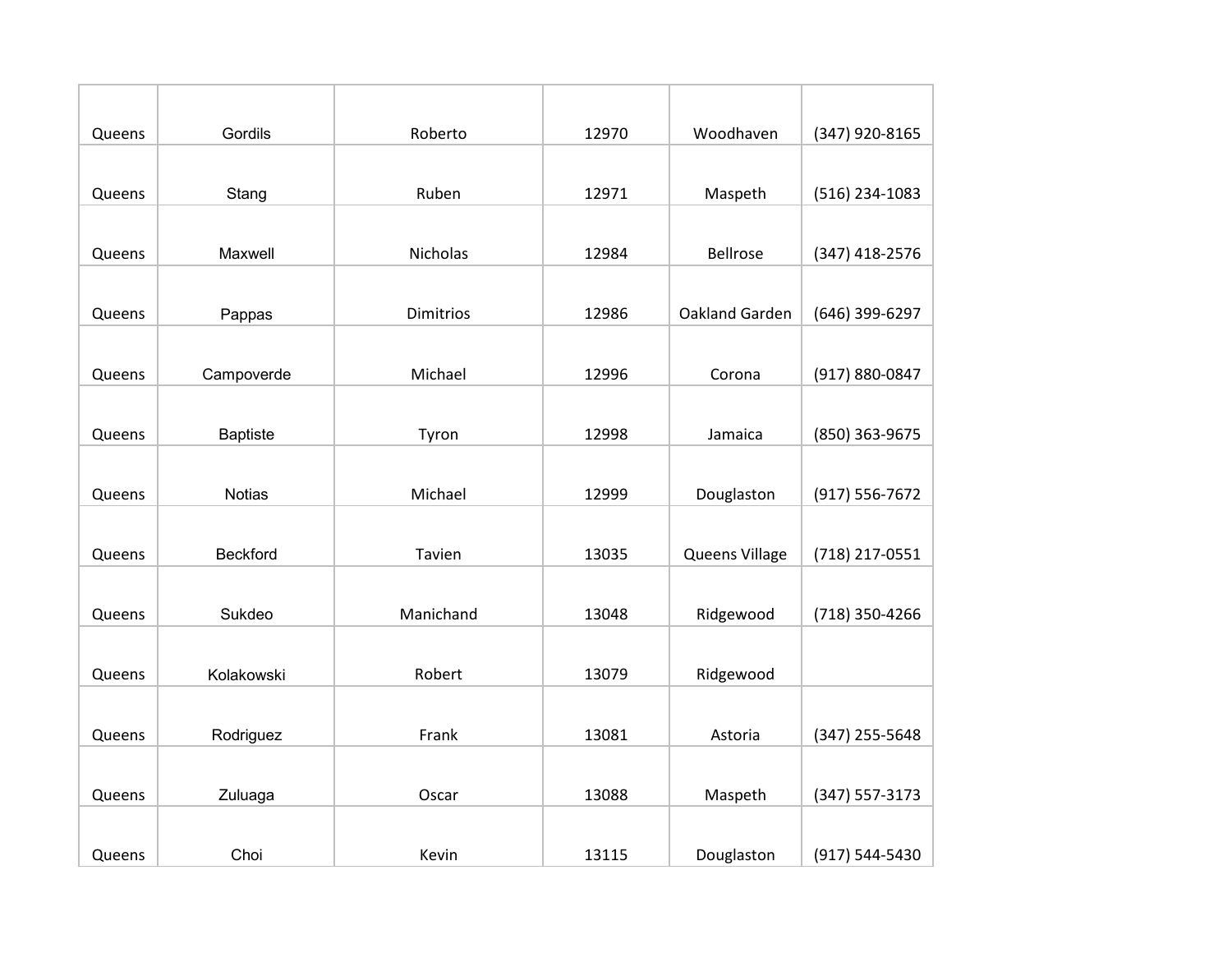| Queens | Hoosein         | Firal     | 13133 | Queens Village       | (516) 967-4958 |
|--------|-----------------|-----------|-------|----------------------|----------------|
|        |                 |           |       |                      |                |
| Queens | Yu              | John      | 13142 | Whitestone           | (516) 424-7665 |
|        |                 |           |       |                      |                |
| Queens | Zhao            | Hong      | 13146 | Littleneck           | (347) 828-4837 |
|        |                 |           |       |                      |                |
| Queens | Contreras       | Junior    | 13148 | Maspeth              | (347) 530-7986 |
|        |                 |           |       |                      |                |
| Queens | Porcheddu       | John      | 13164 | <b>Broad Channel</b> | (718) 360-6745 |
|        |                 |           |       |                      |                |
| Queens | Tharmalingam    | Suresh    | 13186 | Ridgewood            | (551) 263-4532 |
|        |                 |           |       |                      |                |
| Queens | <b>Beaufils</b> | Jimmy     | 13228 | Brooklyn             | (347) 318-3060 |
|        |                 |           |       |                      |                |
| Queens | Benenati        | Giovanni  | 13229 | <b>Howard Beach</b>  | (646) 335-5588 |
|        |                 |           |       |                      |                |
| Queens | Marquez         | Eduardo   | 13235 | Long Beach           | (347) 581-9149 |
|        |                 |           |       |                      |                |
| Queens | <b>Borek</b>    | Pawel     | 13240 | Ridgewood            | (929) 231-7624 |
|        |                 |           |       |                      |                |
| Queens | Li              | Kai       | 13290 | Elmhurst             | (347) 705-2785 |
|        |                 |           |       |                      |                |
| Queens | Marotta         | Joseph    | 13300 | Ozone Park           | (718) 835-5225 |
|        |                 |           |       |                      |                |
| Queens | Papoutsides     | Efthimios | 13304 | New York             | (212) 327-2277 |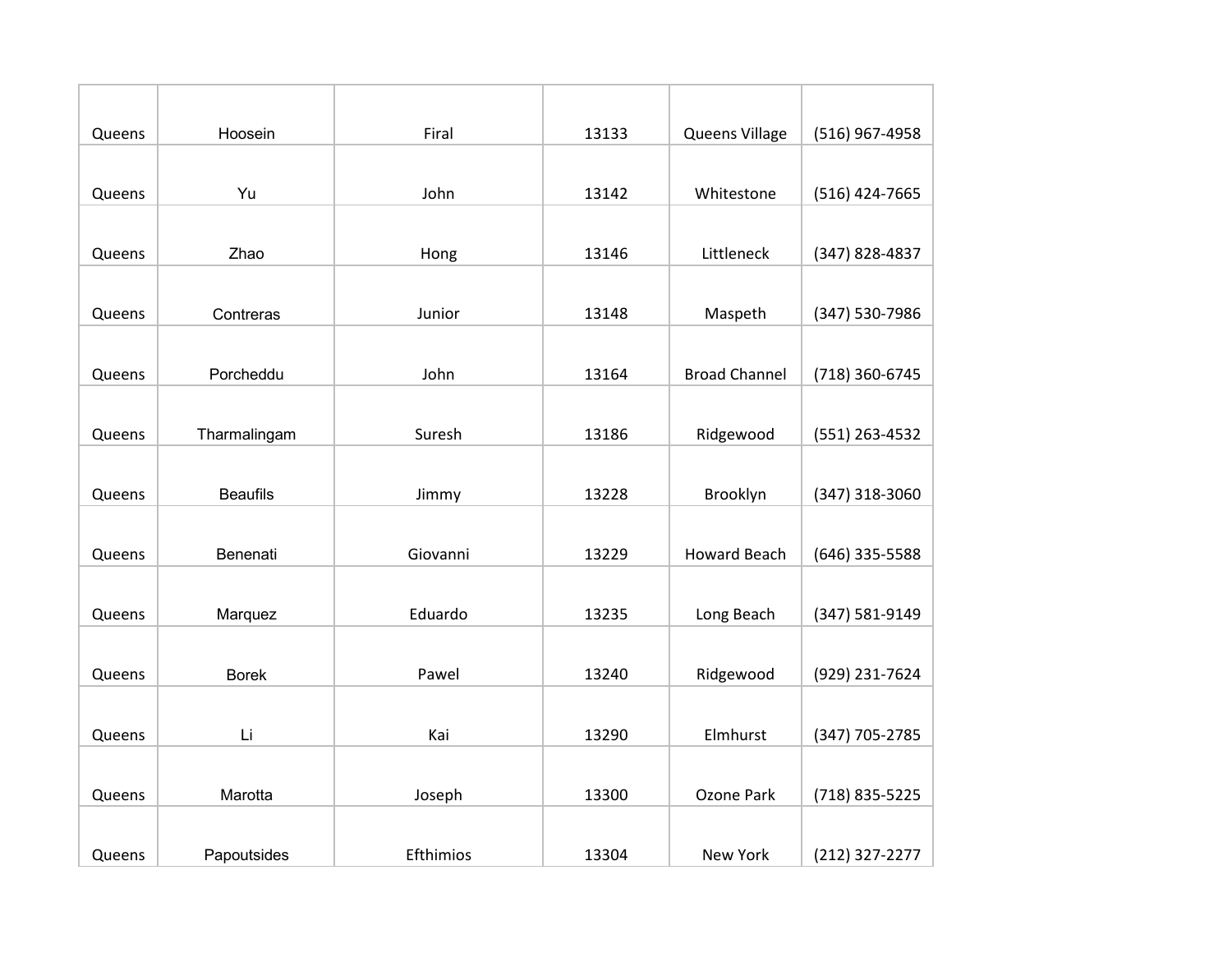| Queens | Perez        | David    | 13319 | <b>New York</b>      | (212) 265-4023 |
|--------|--------------|----------|-------|----------------------|----------------|
|        |              |          |       |                      |                |
| Queens | Mincey       | Jimel    | 13371 | South Ozone Park     | (347) 499-2696 |
|        |              |          |       |                      |                |
| Queens | Shin         | Sung     | 13373 | Whitestone           | (917) 833-4701 |
|        |              |          |       |                      |                |
| Queens | Whiskey      | Charles  | 13377 | Jamaica              | (929) 393-6402 |
|        |              |          |       |                      |                |
| Queens | Guambi       | Marco    | 13381 | Queens Village       | (917) 470-5461 |
|        |              |          |       |                      |                |
| Queens | Hobbs        | Eric     | 13407 | Queens               | (718) 340-8819 |
|        |              |          |       |                      |                |
| Queens | Chin         | Mark     | 13426 | New York             | (212) 327-2277 |
|        |              |          |       |                      |                |
| Queens | Ortiz        | Oscar    | 13429 | New York             | (212) 327-2277 |
|        |              |          |       |                      |                |
| Queens | Perez Mandez | Humberto | 13431 | Jackson Hts          | (347) 996-4850 |
|        |              |          |       |                      |                |
| Queens | Rosas        | Eric     | 13433 | <b>College Point</b> | (347) 996-4850 |
|        |              |          |       |                      |                |
| Queens | Mezzatesta   | Paul     | 13460 | Middle Village       | (302) 264-0251 |
|        |              |          |       |                      |                |
| Queens | Sanchez      | Willie   | 13478 | Glendale             | (718) 208-7443 |
|        |              |          |       |                      |                |
| Queens | Dirpaul      | Jahantan | 13496 | South Richmond       | (646) 591-4255 |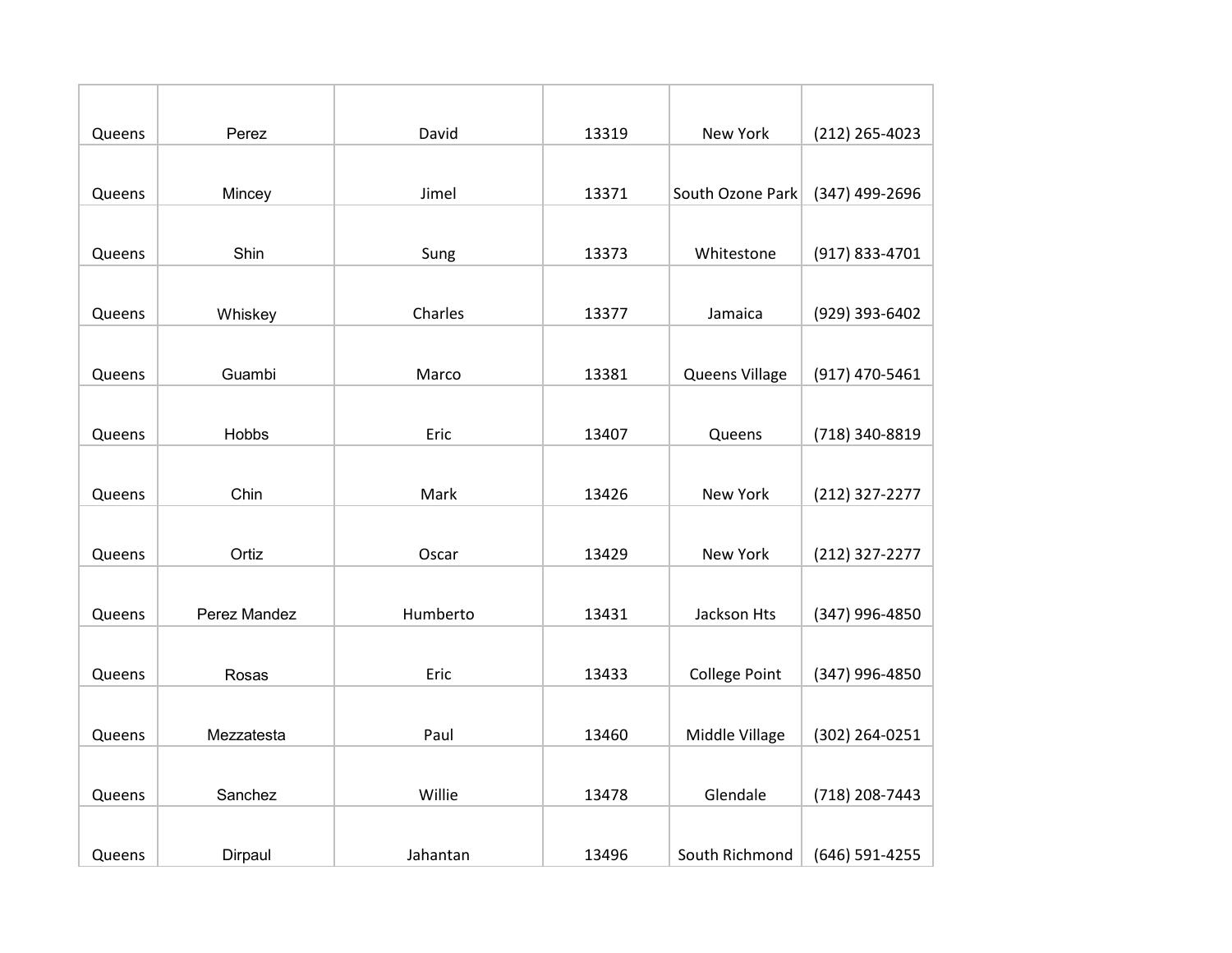| Queens  | Lazzari      | Michael   | 13498 | Smithtown           | (917) 375-3219 |
|---------|--------------|-----------|-------|---------------------|----------------|
|         |              |           |       |                     |                |
| Queens  | Khan         | Mansur    | 13506 | South Ozone Park    | (347) 992-1965 |
|         |              |           |       |                     |                |
| Queens  | Conway       | Dennis    | 13513 | <b>Kew Gardens</b>  | (646) 296-3801 |
|         |              |           |       |                     |                |
| Queens  | Maharaj      | Shivan    | 13517 | South Ozone Park    | (447) 569-4027 |
|         |              |           |       |                     |                |
| Queens  | DeCicco      | James     | 13521 | Middle Village      | (516) 287-0990 |
|         |              |           |       |                     |                |
| Queens  | Hamid        | Azar      | 13522 | Queens Village      | (917) 560-5383 |
|         |              |           |       |                     |                |
| Queens  | Hiyaat       | Saif      | 13542 | Jamaica             | (347) 604-5089 |
|         |              |           |       |                     |                |
| Queens  | Florek       | Grzegorz  | 13543 | Middle Village      | (917) 554-9658 |
|         |              |           |       |                     |                |
| Queens  | <b>Budhu</b> | Brijmohan | 13547 | Queens              | (646) 589-5082 |
|         |              |           |       |                     |                |
| Suffolk | Phelan       | John      | 83    | Huntington          | (631) 351-3105 |
|         |              |           |       |                     |                |
| Suffolk | Conklin      | Mark      | 110   | Riverhead           | (631) 727-3205 |
|         |              |           |       |                     |                |
| Suffolk | Misa         | Daniel    | 120   | <b>Bellerose</b>    | (516) 398-2829 |
|         |              |           |       |                     |                |
| Suffolk | Rattler      | Richard   | 137   | <b>Hampton Bays</b> | (631) 728-9116 |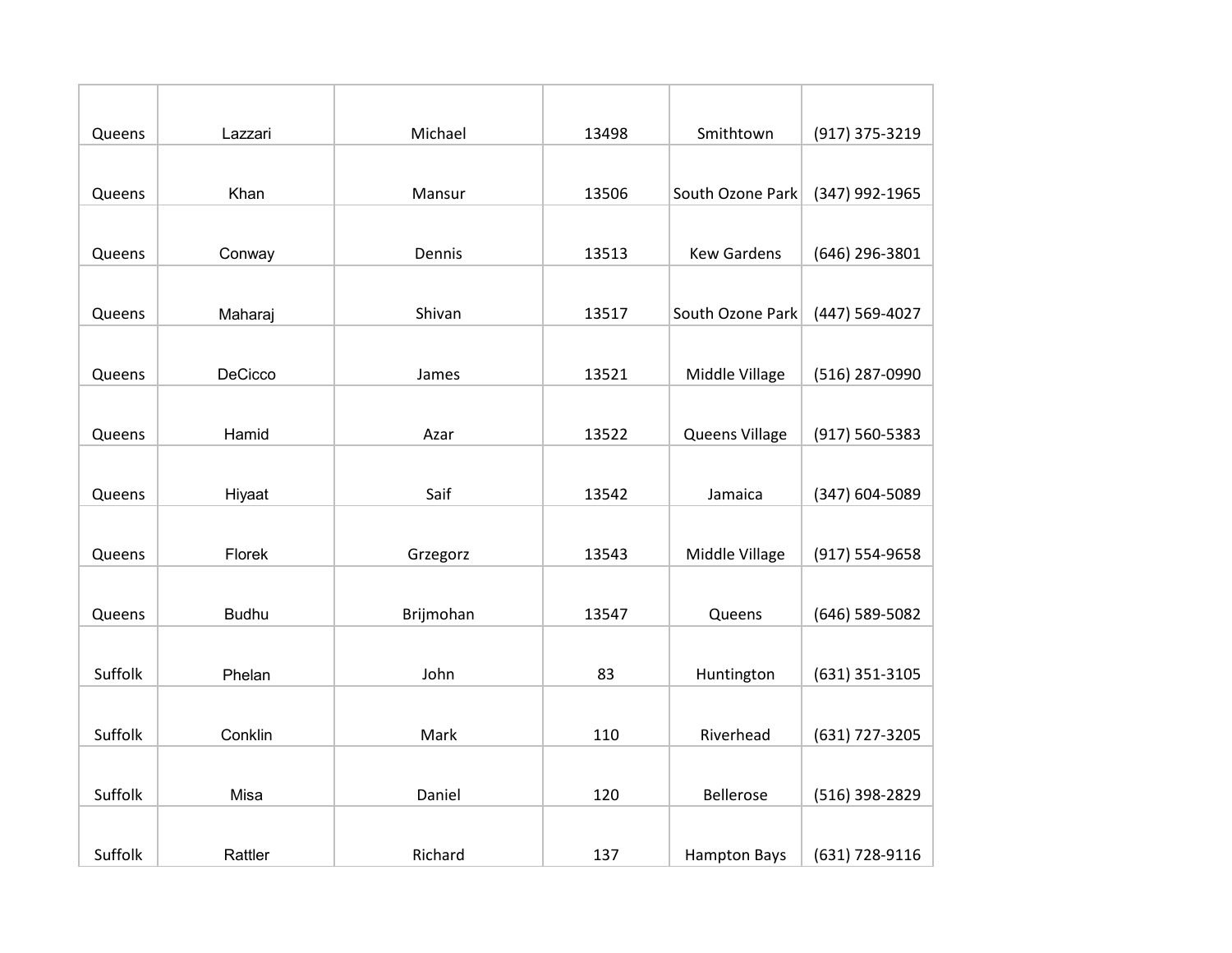| Suffolk | <b>Burke</b>    | Alan     | 141 | Montauk             | (631) 433-3895 |
|---------|-----------------|----------|-----|---------------------|----------------|
|         |                 |          |     | Huntington          |                |
| Suffolk | Aylward, Jr.    | Richard  | 155 | Station             | (631) 271-0303 |
|         |                 |          |     |                     |                |
| Suffolk | Christian       | Kevin    | 240 | Deer Park           | (631) 667-4834 |
|         |                 |          |     |                     |                |
| Suffolk | Loretz          | William  | 248 | Massapequa          | (516) 798-1055 |
|         |                 |          |     |                     |                |
| Suffolk | Reich           | Oscar    | 308 | <b>Miller Place</b> | (631) 744-2694 |
|         |                 |          |     |                     |                |
| Suffolk | Andria          | Lawrence | 319 | Remsenburg          | (631) 325-1991 |
|         |                 |          |     |                     |                |
| Suffolk | Essay           | Robert   | 325 | Southampton         | (631) 287-7900 |
|         |                 | Arthur   |     |                     |                |
| Suffolk | Sanders         |          | 393 | Copiague            | (631) 842-2240 |
|         |                 |          |     |                     |                |
| Suffolk | Bertram         | Eric     | 420 | <b>East Meadow</b>  | (516) 489-6094 |
|         |                 |          |     |                     |                |
| Suffolk | <b>Borrelli</b> | John     | 448 | West Babylon        | (631) 957-3600 |
|         |                 |          |     |                     |                |
| Suffolk | Realmuto        | Frank    | 461 | Copaigue            | (631) 243-6016 |
|         |                 |          |     |                     |                |
| Suffolk | Realmuto        | Dennis   | 558 | Amityville          | (631) 789-0500 |
|         |                 |          |     |                     |                |
| Suffolk | Friend          | Richard  | 591 | Deer Park           | (631) 586-4738 |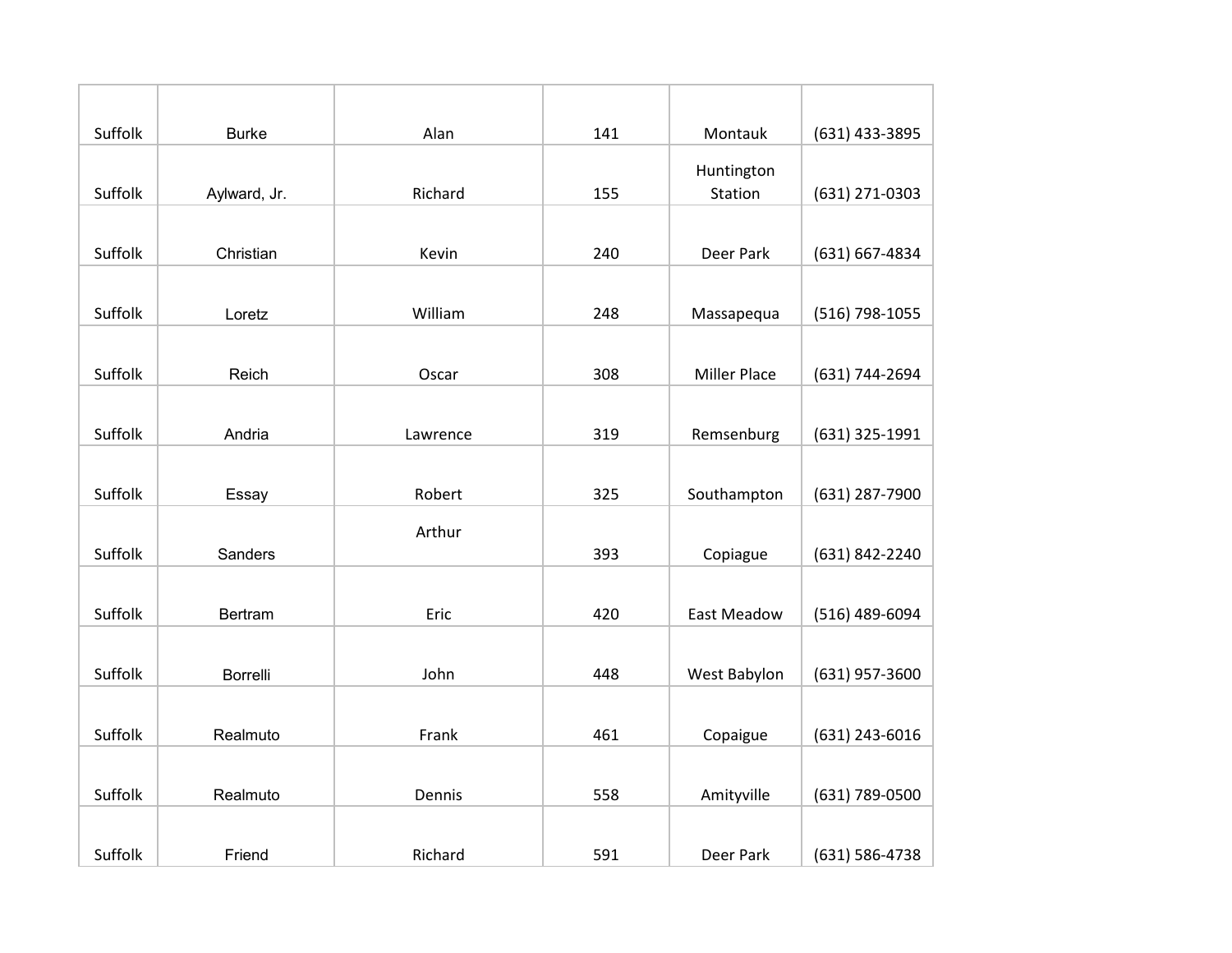| Suffolk | Katz          | Robert  | 595  | Lake Grove           | (631) 449-2389 |
|---------|---------------|---------|------|----------------------|----------------|
|         |               |         |      |                      |                |
| Suffolk | Tristano      | Anthony | 608  | West Islip           | (631) 422-0086 |
|         |               |         |      |                      |                |
| Suffolk | Weismiller    | James   | 665  | Yaphank              | (631) 744-0789 |
|         |               |         |      |                      |                |
| Suffolk | Garraffa, III | Jerome  | 755  | Lindenhurst          | (631) 957-5800 |
|         |               |         |      |                      |                |
| Suffolk | <b>Barba</b>  | Peter   | 830  | E. Setauket          | (516) 456-8086 |
|         |               |         |      |                      |                |
| Suffolk | Lynch         | Stephen | 868  | <b>College Point</b> | (718) 554-2800 |
|         |               |         |      |                      |                |
| Suffolk | Carey         | Stanley | 1030 | Massapequa           | (516) 798-5478 |
|         |               |         |      |                      |                |
| Suffolk | Celauro       | John    | 1036 | <b>Islip Terrace</b> | (631) 241-0954 |
|         |               |         |      |                      |                |
| Suffolk | Carretta      | Donald  | 1072 | Deer Park            | (631) 586-4738 |
|         |               |         |      |                      |                |
| Suffolk | <b>Bias</b>   | Steven  | 1218 | Hicksville           | (516) 747-6006 |
|         |               |         |      |                      |                |
| Suffolk | Christensen   | Eric    | 1301 | Centerport           | (631) 261-8622 |
|         |               |         |      |                      |                |
| Suffolk | Bierman       | Mark    | 1340 | Farmingdale          | (631) 860-3737 |
|         |               |         |      |                      |                |
| Suffolk | Gallagher     | Steven  | 1372 | Smithtown            | (631) 774-3421 |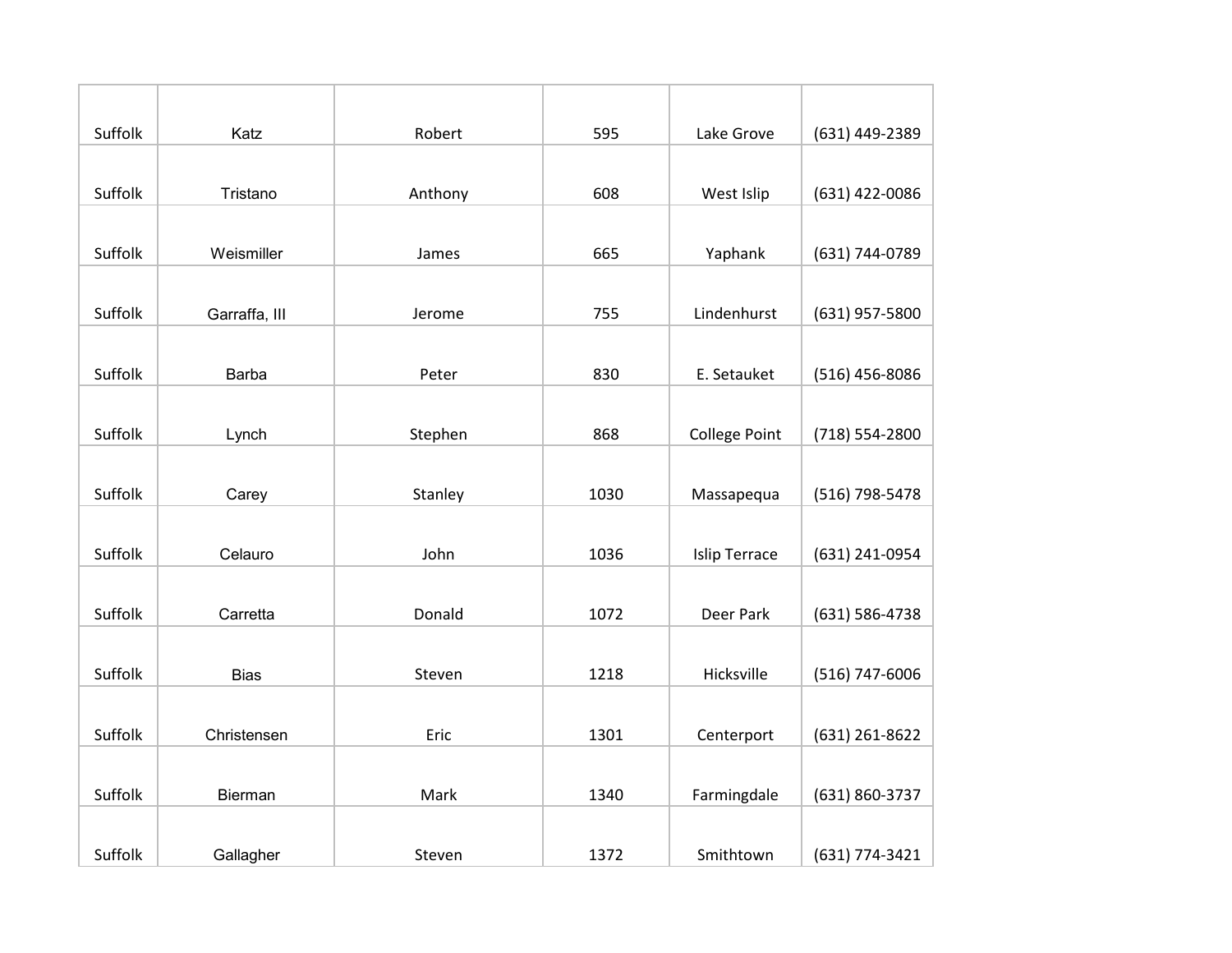| Suffolk | Conti        | Thomas   | 1441 | East Quogue        | (631) 653-5165 |
|---------|--------------|----------|------|--------------------|----------------|
|         |              |          |      |                    |                |
| Suffolk | Hartcorn     | Nicholas | 1446 | Ronkonkoma         | (631) 580-2300 |
|         |              |          |      |                    |                |
| Suffolk | Speciale     | John     | 1457 | Massapequa         | (516) 798-5266 |
|         |              |          |      |                    |                |
| Suffolk | Herber       | Robert   | 1562 | <b>Bay Shore</b>   | (631) 666-9315 |
|         |              |          |      |                    |                |
| Suffolk | MacGregor    | Robert   | 1566 | Dix Hills          | (631) 753-2493 |
|         |              |          |      |                    |                |
| Suffolk | Winter       | Robert   | 1577 | <b>Bay Shore</b>   | (631) 665-4545 |
|         |              |          |      |                    |                |
| Suffolk | Barresi      | Anthony  | 1653 | West Babylon       | (631) 854-4198 |
|         |              |          |      |                    |                |
| Suffolk | Schiavoni    | Francis  | 1673 | Sag Harbor         | (631) 725-0466 |
|         |              |          |      | <b>Cold Spring</b> |                |
| Suffolk | Klaverweiden | Jeffrey  | 1893 | Harbor             | (631) 245-2660 |
|         |              |          |      |                    |                |
| Suffolk | Lake         | Michael  | 1895 | Ronkonkoma         | (631) 732-6311 |
|         |              |          |      |                    |                |
| Suffolk | Miglionico   | Peter    | 1898 | Ronkonkoma         | (631) 580-4300 |
|         |              |          |      |                    |                |
| Suffolk | Harrington   | Kevin    | 2218 | Southampton        | (631) 283-8103 |
|         |              |          |      |                    |                |
| Suffolk | Smith        | Martin   | 2290 | Lindenhurst        | (631) 956-1256 |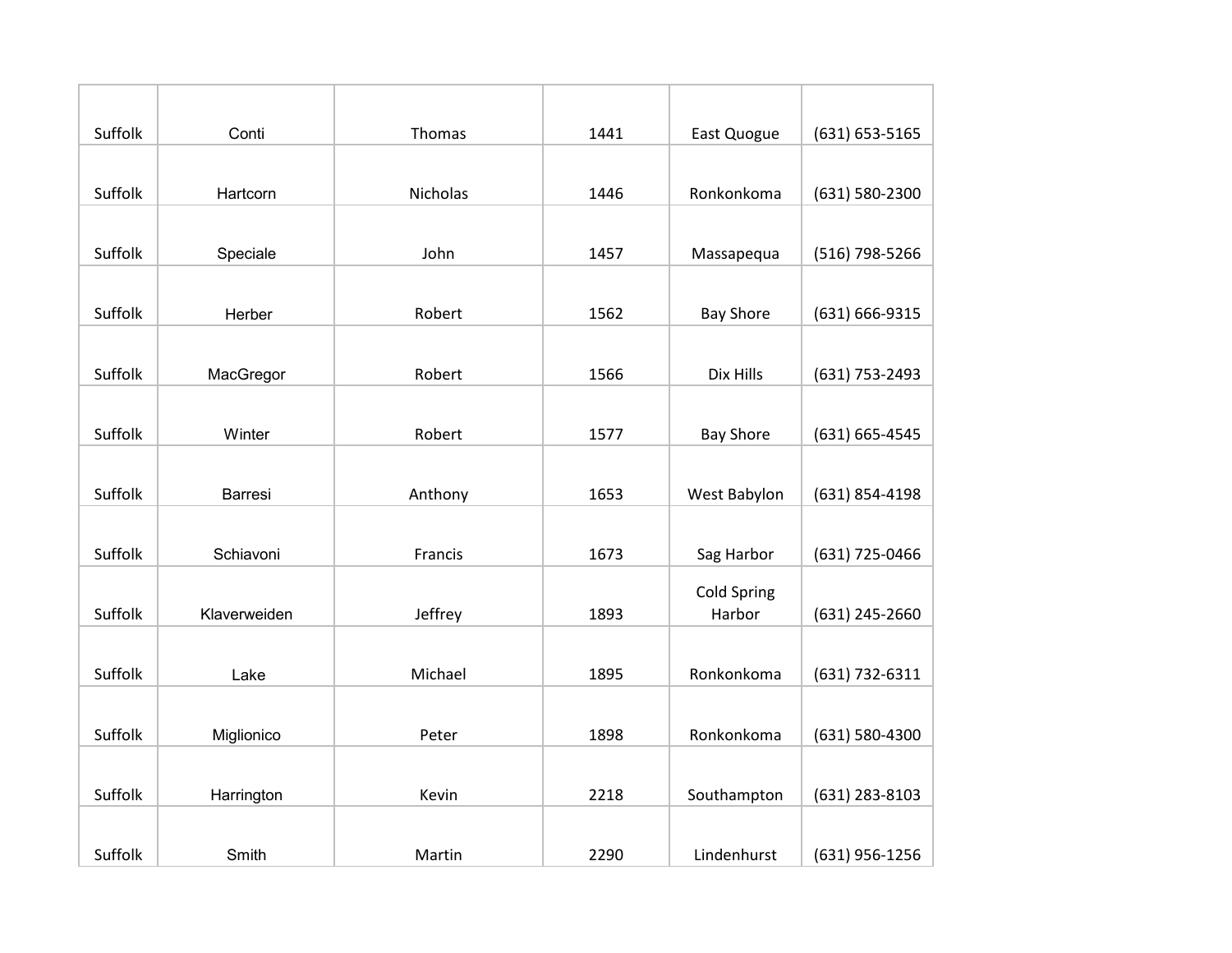| Suffolk | Pecorella        | Joseph   | 2667 | Ronkonkoma       | (631) 834-7787   |
|---------|------------------|----------|------|------------------|------------------|
|         |                  |          |      |                  |                  |
| Suffolk | Allaire          | Gerard   | 2731 | <b>Bay Shore</b> | $(631)$ 968-6600 |
|         |                  |          |      |                  |                  |
| Suffolk | Ferrantello, III | Philip   | 2736 | Dix Hills        | (516) 271-9608   |
|         |                  |          |      | Port Jefferson   |                  |
| Suffolk | Lund             | James    | 2906 | Station          | (631) 331-4844   |
|         |                  |          |      |                  |                  |
| Suffolk | Servedio         | Steve    | 2958 | Ronkonkoma       | (631) 327-6414   |
|         |                  |          |      |                  |                  |
| Suffolk | Piscitelli       | Anthony  | 2988 | Centereach       | (631) 467-9345   |
|         |                  |          |      |                  |                  |
| Suffolk | Canas            | Salvador | 3203 | Copiague         | (516) 312-3280   |
|         |                  |          |      |                  |                  |
| Suffolk | DaCosta          | Joseph   | 3274 | Holbrook         | (631) 831-6731   |
|         |                  |          |      |                  |                  |
| Suffolk | Pennino          | Victor   | 4200 | Huntington       | (631) 427-5559   |
|         |                  |          |      |                  |                  |
| Suffolk | Telese           | Joseph   | 4389 | Westbury         | $(516)$ 395-6656 |
|         |                  |          |      |                  |                  |
| Suffolk | Cassidy          | Richard  | 4540 | Holbrook         | (631) 472-3692   |
|         |                  |          |      |                  |                  |
| Suffolk | Schaaf           | William  | 4587 | Medford          | (631) 289-1379   |
|         |                  |          |      |                  |                  |
| Suffolk | Swiecki, Jr.     | Edmond   | 4749 | Smithtown        | (917) 566-3070   |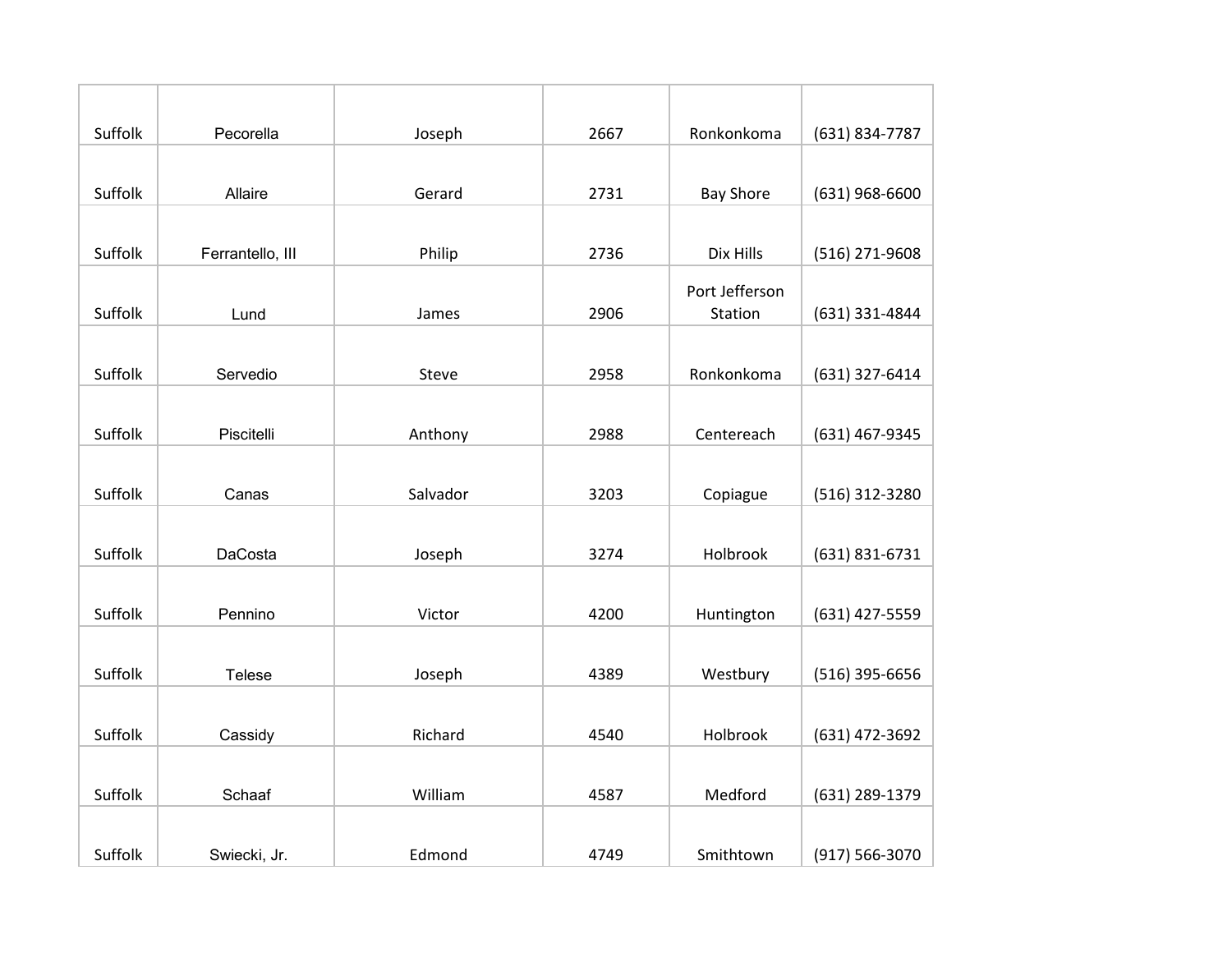| Suffolk | Nava         | Keith     | 4767 | Islip               | (631) 881-5420 |
|---------|--------------|-----------|------|---------------------|----------------|
|         |              |           |      |                     |                |
| Suffolk | Schonberg    | Michael   | 4784 | Dix Hills           | (516) 241-9625 |
|         |              |           |      |                     |                |
| Suffolk | Sblendorio   | Anthony   | 4813 | <b>Bay Shore</b>    | (631) 647-7239 |
|         |              |           |      |                     |                |
| Suffolk | Fragale      | John      | 4890 | Selden              | (631) 698-7658 |
|         |              |           |      | Huntington          |                |
| Suffolk | Tracey       | Thomas    | 4937 | Station             | (631) 421-5200 |
|         |              |           |      |                     |                |
| Suffolk | Prenderville | Michael   | 4941 | Dix Hills           | (631) 242-1933 |
|         |              |           |      |                     |                |
| Suffolk | Preuss       | Christian | 4955 | Patchogue           | (516) 790-6164 |
|         |              |           |      |                     |                |
| Suffolk | Stockton     | Robert    | 4960 | Port Jefferson      | (631) 525-6816 |
|         |              |           |      |                     |                |
| Suffolk | VanNoy       | Ronald    | 4962 | Westbury            | (516) 250-9778 |
|         |              |           |      |                     |                |
| Suffolk | DePaolo      | William   | 5164 | Nesconset           | (631) 580-7500 |
|         |              |           |      |                     |                |
| Suffolk | Sciacca, III | Philip    | 5165 | Farmingdale         | (631) 732-4020 |
|         |              |           |      |                     |                |
| Suffolk | Fryer        | Peter     | 5340 | Deer Park           | (631) 423-3998 |
|         |              |           |      |                     |                |
| Suffolk | Barba        | Michael   | 5429 | <b>Brightwaters</b> | (516) 770-0757 |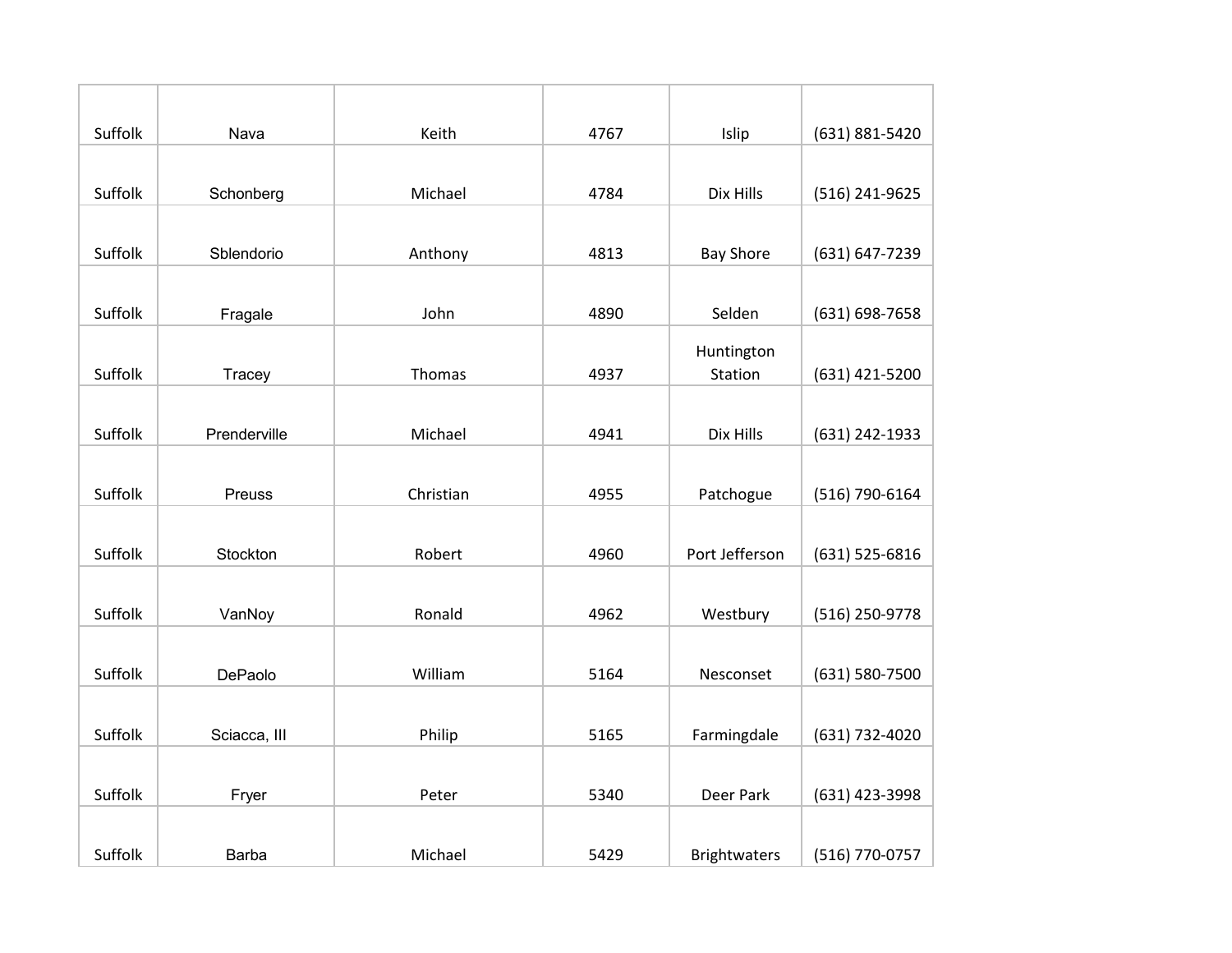| Suffolk | <b>Stykes</b> | Richard     | 5441 | Huntington        | (631) 367-1752 |
|---------|---------------|-------------|------|-------------------|----------------|
|         |               |             |      |                   |                |
| Suffolk | Karbot        | Gary        | 5477 | Deer Park         | (631) 243-2261 |
|         |               |             |      |                   |                |
| Suffolk | Kane          | Jerry       | 5478 | Mastic            | (631) 461-1395 |
|         |               |             |      |                   |                |
| Suffolk | Kornaha       | Michael     | 5532 | West Babylon      | (631) 884-0450 |
|         |               |             |      |                   |                |
| Suffolk | Caiazzo       | Richard     | 5618 | Holbrook          | (631) 737-1414 |
|         |               |             |      |                   |                |
| Suffolk | Manicone      | Margherite  | 5645 | Copiague          | (631) 598-0632 |
|         |               |             |      |                   |                |
| Suffolk | Aguilar       | Julio       | 5750 | Greenlawn         | (631) 423-2211 |
|         |               |             |      |                   |                |
| Suffolk | Trocchia      | Mario       | 5785 | Selden            | (516) 731-8634 |
|         |               |             |      |                   |                |
| Suffolk | Cole          | Roy         | 5788 | <b>Great Neck</b> | (516) 466-4413 |
|         |               |             |      |                   |                |
| Suffolk | Alex          | Anthony     | 5877 | Westbury          | (516) 248-1788 |
|         |               |             |      |                   |                |
| Suffolk | Henry         | John        | 6036 | East Islip        | (631) 277-8035 |
|         |               |             |      |                   |                |
| Suffolk | Carlson       | Jeff        | 6038 | Mattituck         | (631) 276-9176 |
|         |               |             |      |                   |                |
| Suffolk | Walshe        | Christopher | 6050 | Ronkonkoma        | (631) 580-2300 |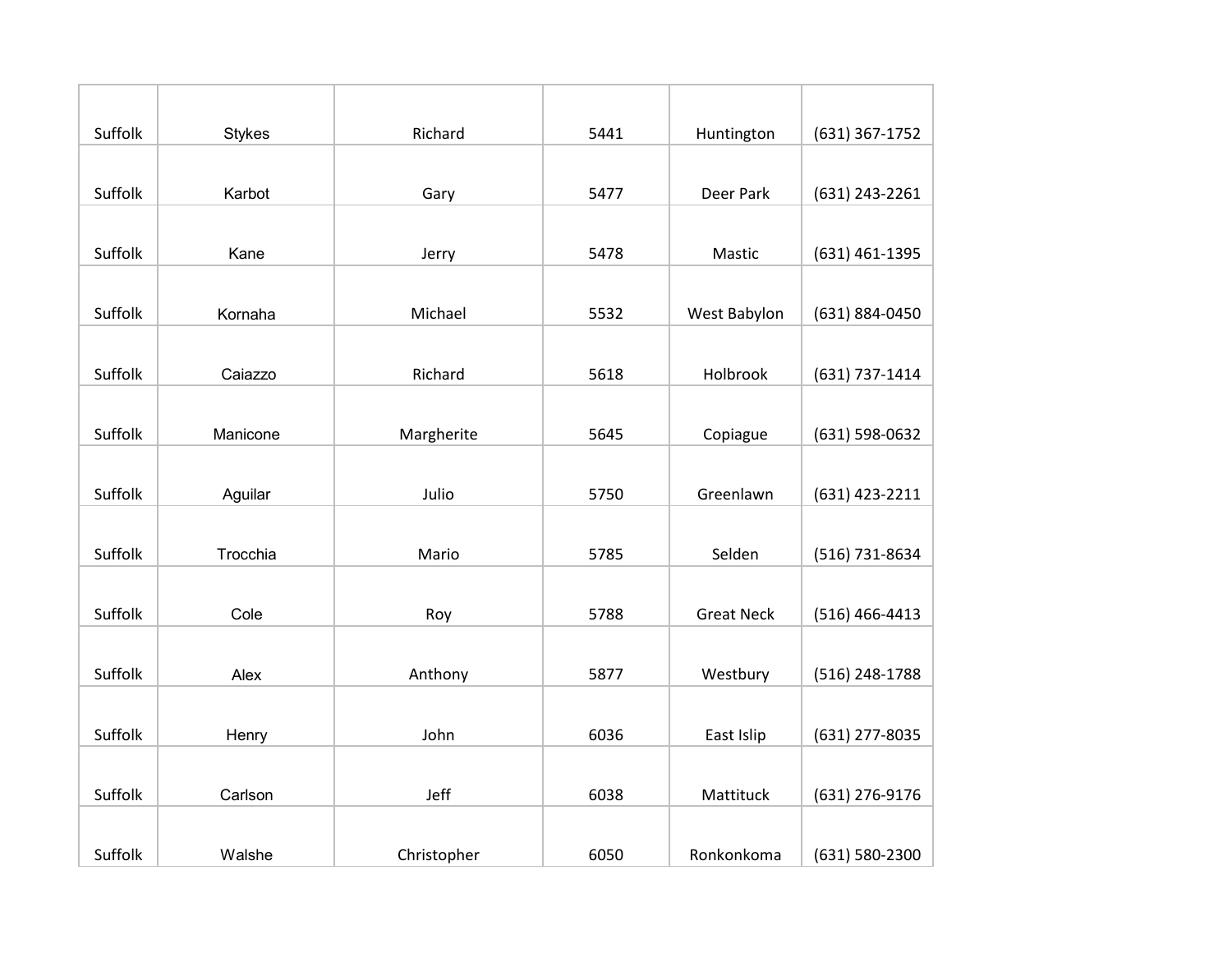| Suffolk | Alessio        | Jeffrey     | 6202 | Centerpoint              | (516) 317-0532 |
|---------|----------------|-------------|------|--------------------------|----------------|
|         |                |             |      | Huntington               |                |
| Suffolk | Alessio        | Jeffrey     | 6202 | Station                  | (631) 423-0234 |
|         |                |             |      |                          |                |
| Suffolk | Purcell        | Daniel      | 6222 | Glen Cove                | (516) 671-3232 |
|         |                |             |      |                          |                |
| Suffolk | Purchacki, Jr. | Frank       | 6236 | <b>Huntinton Station</b> | (631) 427-5516 |
|         |                |             |      |                          |                |
| Suffolk | Maloney        | Joseph      | 6347 | Deer Park                | (631) 254-4778 |
|         |                |             |      | Port Jefferson           |                |
| Suffolk | Diamond        | Patrick     | 6405 | Station                  | (631) 928-7789 |
|         |                |             |      |                          |                |
| Suffolk | Ognibene       | Stephen     | 6409 | West Islip               | (631) 321-8475 |
|         |                |             |      |                          |                |
| Suffolk | Pilkington     | Joseph      | 6411 | Central Islip            | (631) 234-2198 |
|         |                |             |      |                          |                |
| Suffolk | Wood           | Richard     | 6517 | Norwich                  | (860) 383-4905 |
|         |                |             |      |                          |                |
| Suffolk | Bragoli        | Christopher | 6518 | <b>Hampton Bays</b>      | (631) 594-1536 |
|         |                |             |      |                          |                |
| Suffolk | Lynch          | Christopher | 6523 | East Islip               | (631) 224-7817 |
|         |                |             |      |                          |                |
| Suffolk | Wynhurst       | Laura       | 6588 | Oakdale                  | (631) 563-0342 |
|         |                |             |      |                          |                |
| Suffolk | Cheng          | WuChan      | 6628 | <b>Forest Hills</b>      | (718) 806-1370 |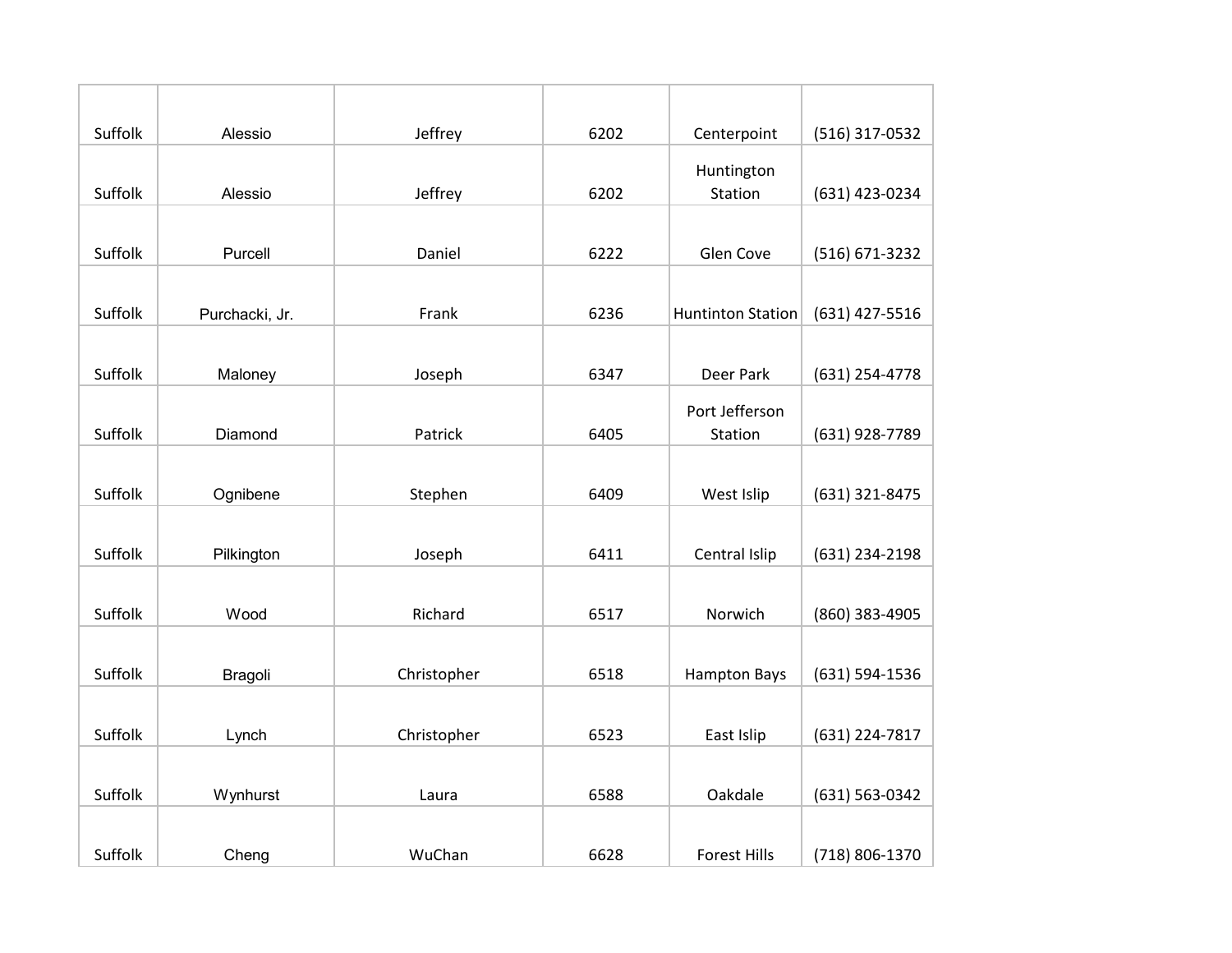| Suffolk | McCrickert | John         | 6652 | Smithtown     | (631) 360-0896 |
|---------|------------|--------------|------|---------------|----------------|
|         |            |              |      |               |                |
| Suffolk | Lenny      | <b>Bruce</b> | 6695 | Centereach    | (631) 588-3460 |
|         |            |              |      |               |                |
| Suffolk | Polcer     | Mark         | 6696 | New Hyde Park | (516) 354-6589 |
|         |            |              |      |               |                |
| Suffolk | Hercules   | Selvin       | 6734 | Brentwood     | (516) 537-3374 |
|         |            |              |      |               |                |
| Suffolk | Cohen      | Keith        | 6817 | Commack       | (631) 864-1236 |
|         |            |              |      |               |                |
| Suffolk | Reyes      | Efrain       | 6824 | Lindenhurst   | (631) 991-7167 |
|         |            |              |      |               |                |
| Suffolk | McHugh     | John         | 6967 | Coram         | (631) 451-6115 |
|         |            |              |      | Huntington    |                |
| Suffolk | Provenzano | Robert       | 6972 | Station       | (631) 427-2293 |
|         |            |              |      |               |                |
| Suffolk | Jones      | Ryan         | 6999 | Ridge         | (631) 345-3334 |
|         |            |              |      |               |                |
| Suffolk | Wallace    | <b>Brian</b> | 7009 | Huntington    | (631) 486-5185 |
|         |            |              |      |               |                |
| Suffolk | Guido      | Gene         | 7081 | Northport     | (631) 754-1342 |
|         |            |              |      |               |                |
| Suffolk | Lynch      | Kyle         | 7221 | Bohemia       | (631) 842-3215 |
|         |            |              |      |               |                |
| Suffolk | Kennaugh   | Steven       | 7334 | Huntington    | (631) 421-2494 |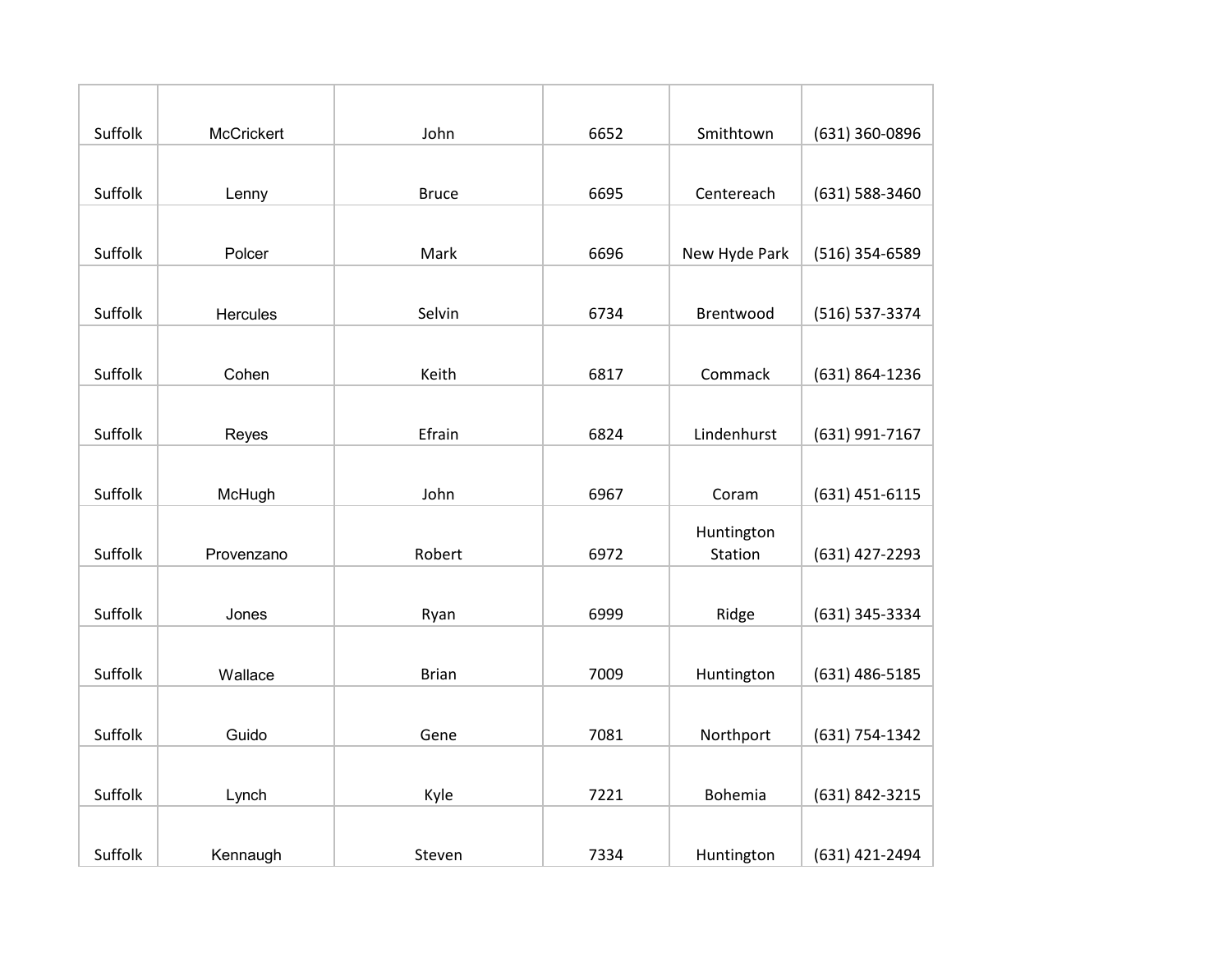| Suffolk | Cruz         | Luis         | 7336 | Patchogue        | (631) 399-0741   |
|---------|--------------|--------------|------|------------------|------------------|
|         |              |              |      |                  |                  |
| Suffolk | Corrado      | Thomas       | 7386 | Patchogue        | (631) 475-0270   |
|         |              |              |      |                  |                  |
| Suffolk | Essay, Jr.   | Robert       | 7389 | Southampton      | (631) 353-3896   |
|         |              |              |      |                  |                  |
| Suffolk | Nason        | William      | 7397 | Farmingville     | (631) 335-4155   |
|         |              |              |      |                  |                  |
| Suffolk | Oliveri      | Christophper | 7398 | Selden           | (631) 846-9472   |
|         |              |              |      |                  |                  |
| Suffolk | Dowling      | Michael      | 7442 | West Islip       | (631) 708-2484   |
|         |              |              |      |                  |                  |
| Suffolk | Dumper       | William      | 7443 | Massapequa       | (516) 454-0995   |
|         |              |              |      |                  |                  |
| Suffolk | Carbona      | Charles      | 7471 | Sag Harbor       | (631) 725-1435   |
|         |              |              |      |                  |                  |
| Suffolk | Fridenberger | Troy         | 7524 | Holbrook         | (516) 459-0207   |
|         |              |              |      |                  |                  |
| Suffolk | Ragusa       | Christopher  | 7556 | Lynbrook         | (516) 593-4000   |
|         |              |              |      | Huntington       |                  |
| Suffolk | <b>Brine</b> | <b>Bruce</b> | 7657 | Station          | (631) 923-0355   |
|         |              |              |      |                  |                  |
| Suffolk | Falls        | Daniel       | 7682 | Bayshore         | (631) 662-8000   |
|         |              |              |      |                  |                  |
| Suffolk | Patti        | Philip       | 7692 | Garden City Park | $(516)$ 488-6653 |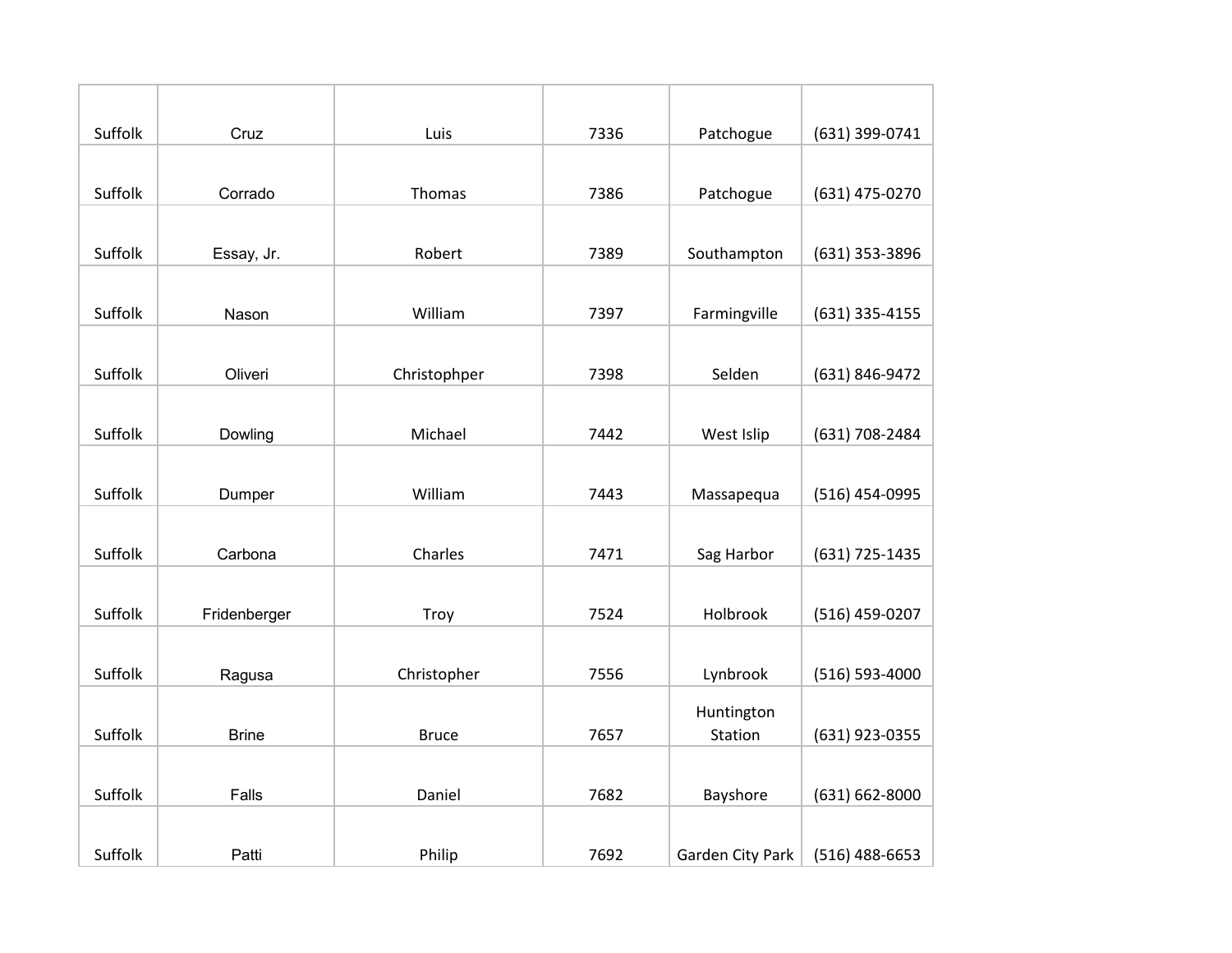| Suffolk | Zeitlin   | Scott        | 7717 | East Patchogue       | (631) 988-5274 |
|---------|-----------|--------------|------|----------------------|----------------|
|         |           |              |      |                      |                |
| Suffolk | Latora    | Robert       | 7765 | <b>Wading River</b>  | (917) 560-2391 |
|         |           |              |      |                      |                |
| Suffolk | Latora    | John         | 7766 | Flushing             | (718) 886-4500 |
|         |           |              |      |                      |                |
| Suffolk | Massmann  | Paul         | 7791 | W. Islip             | (631) 587-5919 |
|         |           |              |      |                      |                |
| Suffolk | Pike      | Michael      | 7793 | Holtsville           | (631) 758-4900 |
|         |           |              |      |                      |                |
| Suffolk | Rogel     | William      | 7795 | Huntington           | (631) 425-2479 |
|         |           |              |      |                      |                |
| Suffolk | Tristano  | Michael      | 7796 | Coram                | (631) 513-2064 |
|         |           |              |      |                      |                |
| Suffolk | Single    | <b>Brian</b> | 7848 | <b>Kings Park</b>    | (631) 648-3493 |
|         |           |              |      |                      |                |
| Suffolk | Hovestadt | <b>Brian</b> | 7857 | <b>Islip Terrace</b> | (631) 581-1339 |
|         |           |              |      | <b>Cold Spring</b>   |                |
| Suffolk | Arneja    | Kamal        | 7861 | Harbor               | (631) 367-0076 |
|         |           |              |      |                      |                |
| Suffolk | Wehnke    | <b>Bruce</b> | 7875 | Ronkonkoma           | (631) 766-8764 |
|         |           |              |      |                      |                |
| Suffolk | Puleo     | James        | 8004 | <b>Blue Point</b>    | (631) 868-3163 |
|         |           |              |      |                      |                |
| Suffolk | Graziano  | Giuseppe     | 8093 | Farmingville         | (631) 320-0305 |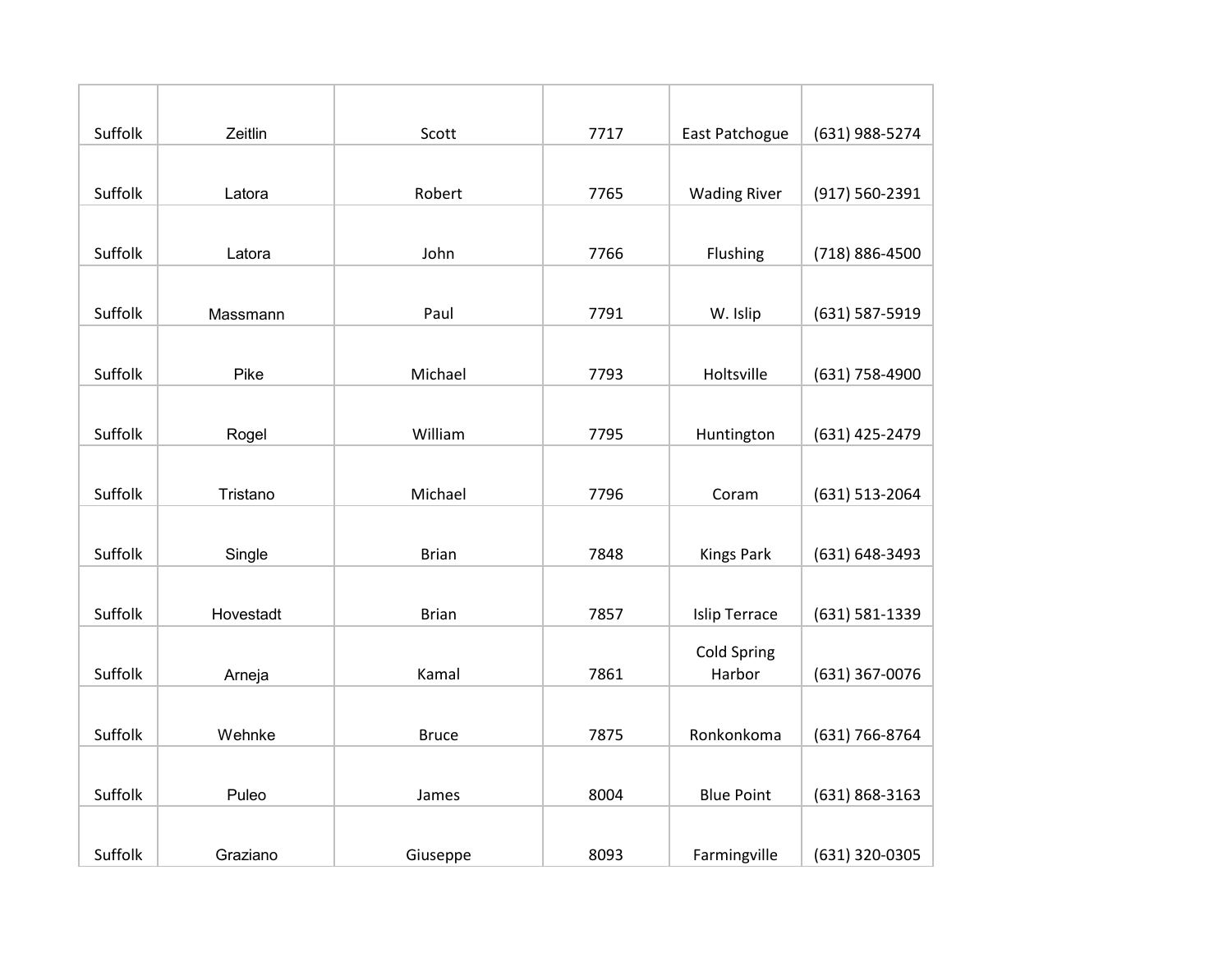| Suffolk | Stanton   | Matthew      | 8164 | West Islip            | (631) 376-0337 |
|---------|-----------|--------------|------|-----------------------|----------------|
|         |           |              |      |                       |                |
| Suffolk | Molldene  | William      | 8208 | East Islip            | (631) 560-6542 |
|         |           |              |      |                       |                |
| Suffolk | Lehr      | Darryl       | 8281 | West Islip            | (631) 587-0790 |
|         |           |              |      |                       |                |
| Suffolk | Leshinger | <b>Brian</b> | 8282 | Sayville              | (631) 589-4481 |
|         |           |              |      |                       |                |
| Suffolk | Bourne    | Thomas       | 8288 | <b>East Northport</b> | (516) 322-3635 |
|         |           |              |      |                       |                |
| Suffolk | Wilsberg  | Ryan         | 8341 | Mattituck             | (631) 298-8393 |
|         |           |              |      |                       |                |
| Suffolk | Marzocca  | Michael      | 8347 | Ronkonkoma            | (631) 842-0452 |
|         |           |              |      |                       |                |
| Suffolk | Salas     | Pierre       | 8408 | Huntington            | (516) 487-3914 |
|         |           |              |      |                       |                |
| Suffolk | Fredricks | George       | 8469 | Peconic               | (631) 533-3198 |
|         |           |              |      |                       |                |
| Suffolk | Cohen     | Craig        | 8484 | Melville              | (631) 367-6716 |
|         |           |              |      |                       |                |
| Suffolk | Reichel   | Michael      | 8492 | Riverhead             | (631) 369-9136 |
|         |           |              |      |                       |                |
| Suffolk | Fiedler   | Randolph     | 8560 | Smithtown             | (631) 486-4893 |
|         |           |              |      |                       |                |
| Suffolk | Pallotta  | Michael      | 8563 | <b>Brightwaters</b>   | (631) 968-9631 |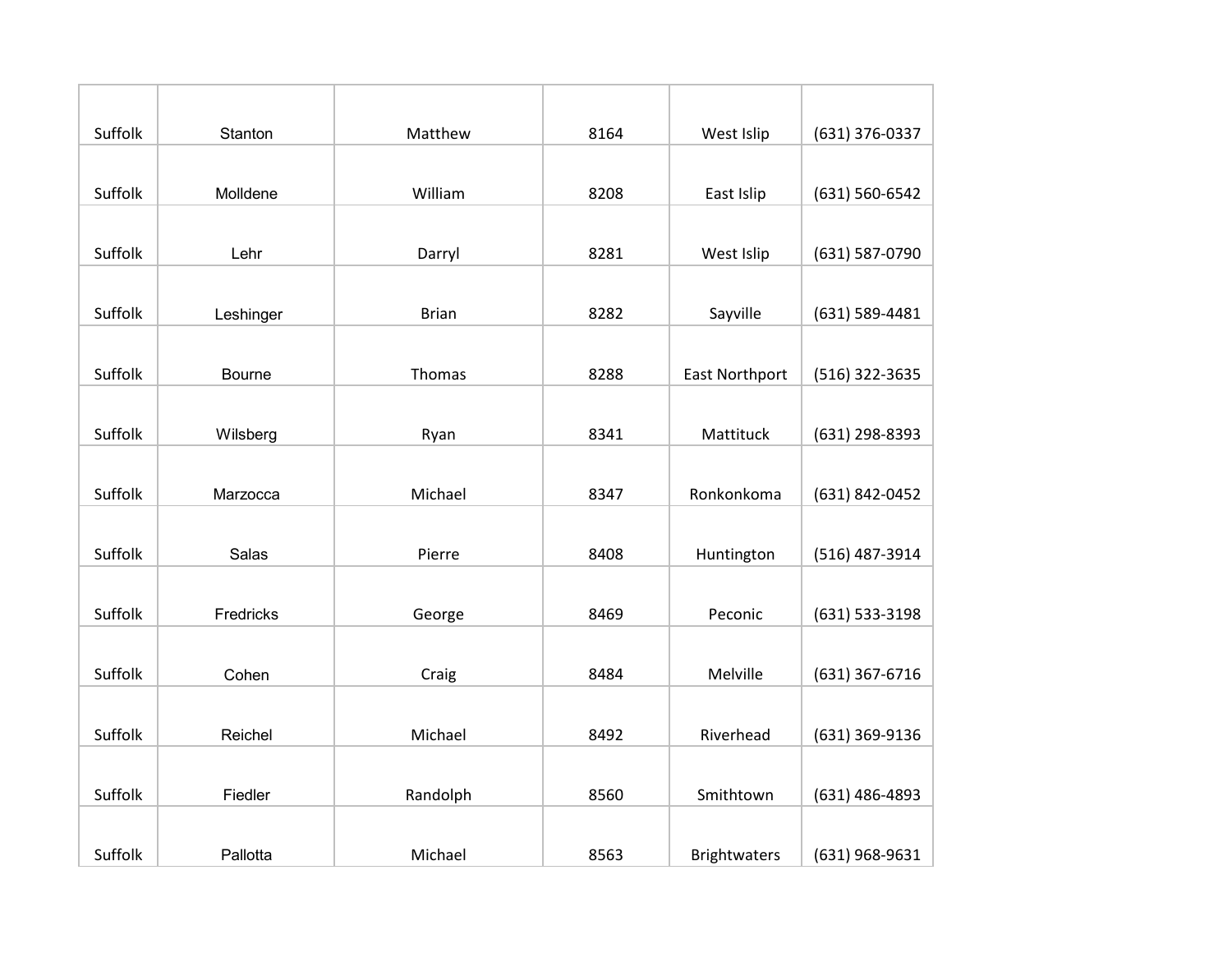| Suffolk | Cruz               | Leonardo  | 8627 | Medford               | (631) 475-3051 |
|---------|--------------------|-----------|------|-----------------------|----------------|
|         |                    |           |      |                       |                |
| Suffolk | Sutton             | Derrick   | 8630 | East Quogue           | (631) 728-2680 |
|         |                    |           |      |                       |                |
| Suffolk | Latora             | David     | 8635 | <b>Wading River</b>   | (631) 764-2706 |
|         |                    |           |      |                       |                |
| Suffolk | <b>Butterfield</b> | William   | 8685 | <b>Bronx</b>          | (347) 657-0030 |
|         |                    |           |      |                       |                |
| Suffolk | Champlin           | Nelson    | 8704 | Bellport              | (631) 987-7328 |
|         |                    |           |      |                       |                |
| Suffolk | Jermain            | Phil      | 8708 | Garden City           | (516) 712-5536 |
|         |                    |           |      |                       |                |
| Suffolk | <b>Brooksbank</b>  | Thomas    | 8797 | Mastic                | (631) 848-8958 |
|         |                    |           |      |                       |                |
| Suffolk | Famiglietti        | Michael   | 8830 | Huntington            | (631) 427-4352 |
|         |                    |           |      |                       |                |
| Suffolk | Popelaski          | James     | 8836 | Central Islip         | (631) 873-4862 |
|         |                    |           |      |                       |                |
| Suffolk | Sinacore           | Salvatore | 8837 | Holtsville            | (631) 478-2410 |
|         |                    |           |      |                       |                |
| Suffolk | Eckart             | Christian | 8846 | <b>Hampton Bays</b>   | (631) 377-9137 |
|         |                    |           |      |                       |                |
| Suffolk | Pennino            | Richard   | 8886 | <b>East Northport</b> | (631) 261-4310 |
|         |                    |           |      |                       |                |
| Suffolk | D'Aleo             | Joseph    | 8942 | Smithtown             | (917) 468-9140 |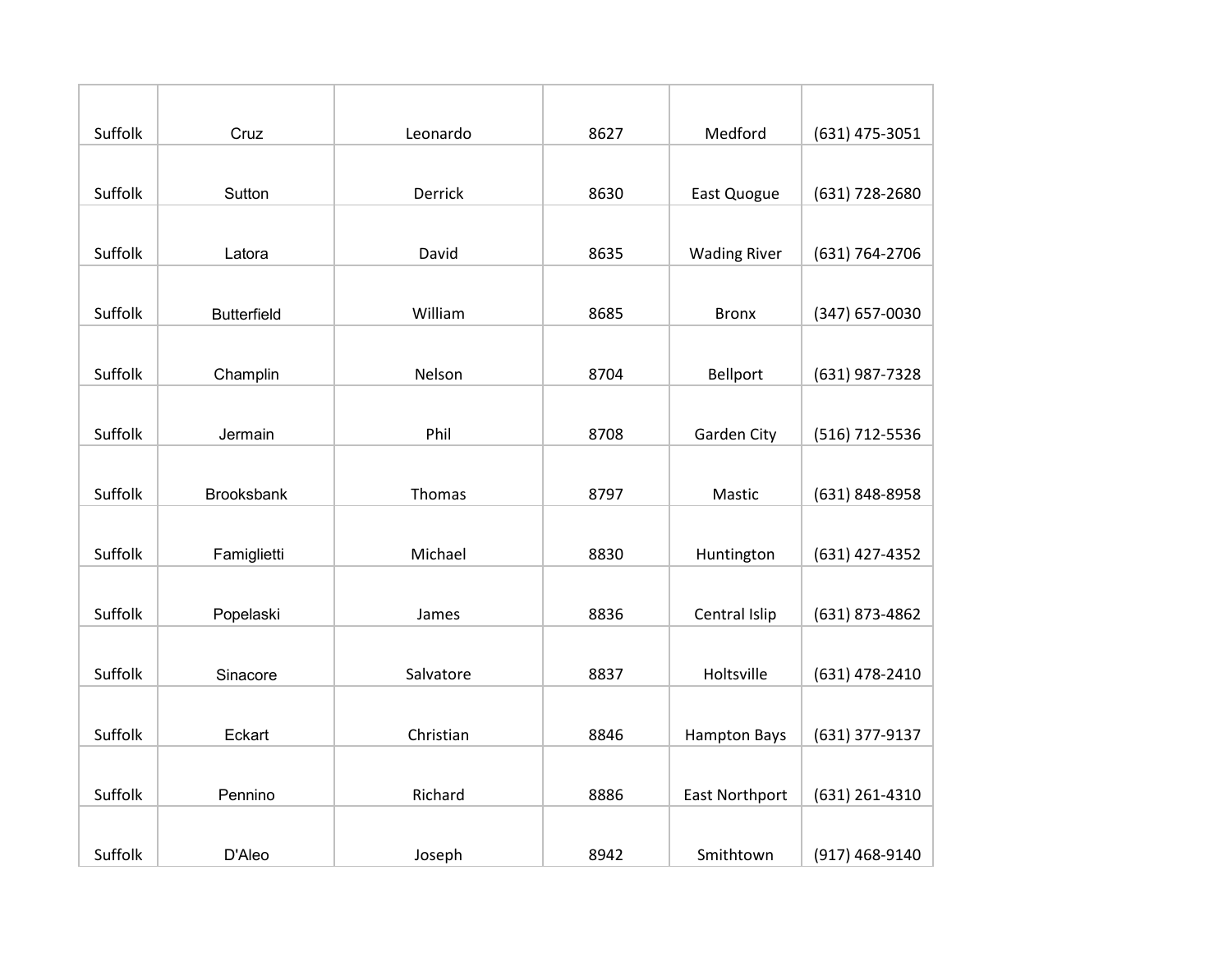| Suffolk | Hannon             | James    | 8966 | Coram                | (631) 451-6115   |
|---------|--------------------|----------|------|----------------------|------------------|
|         |                    |          |      |                      |                  |
| Suffolk | Wolfinger          | Glen     | 8968 | Smithtown            | (516) 807-8885   |
|         |                    |          |      |                      |                  |
| Suffolk | <b>Brandimarte</b> | Joseph   | 9004 | Mastic Beach         | (631) 399-4260   |
|         |                    |          |      |                      |                  |
| Suffolk | Braun, Jr.         | John     | 9055 | Old Bethpage         | $(516)$ 375-1118 |
|         |                    |          |      |                      |                  |
| Suffolk | Lehr               | Joseph   | 9060 | Farmingville         | (631) 581-8368   |
|         |                    |          |      |                      |                  |
| Suffolk | Vetter             | Michael  | 9065 | Old Bethpage         | $(516)$ 375-1118 |
|         |                    |          |      |                      |                  |
| Suffolk | Lyons              | Michael  | 9074 | Flushing             | (718) 358-5400   |
|         |                    |          |      |                      |                  |
| Suffolk | Salituri           | Louis    | 9171 | Medford              | (631) 478-7154   |
|         |                    |          |      |                      |                  |
| Suffolk | <b>Bruno</b>       | Joseph   | 9356 | St. James            | (631) 921-4216   |
|         |                    |          |      |                      |                  |
| Suffolk | Alba               | John     | 9411 | <b>Islip Terrace</b> | (631) 258-1048   |
|         |                    |          |      |                      |                  |
| Suffolk | Findel             | William  | 9460 | Centereach           | (631) 322-8147   |
|         |                    |          |      |                      |                  |
| Suffolk | Tsismenakis        | Artemios | 9545 | <b>East Marion</b>   | (917) 731-0778   |
|         |                    |          |      |                      |                  |
| Suffolk | Gross              | Dale     | 9549 | Sayville             | (631) 563-6345   |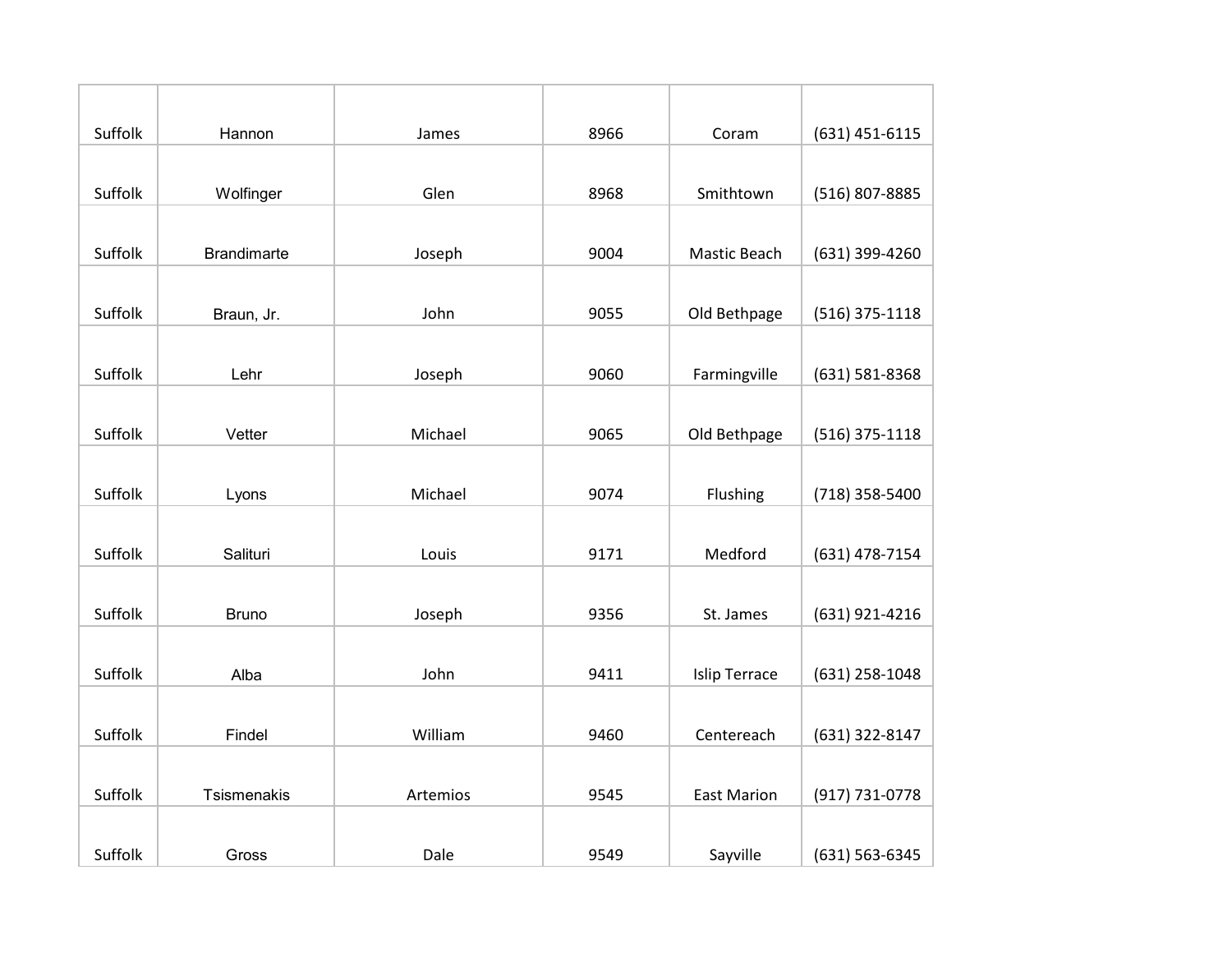| Suffolk | Harrison       | Ronald      | 9562 | Lindenhurst  | (516) 425-2935     |
|---------|----------------|-------------|------|--------------|--------------------|
|         |                |             |      |              |                    |
| Suffolk | Lombardo       | <b>Nick</b> | 9566 | Deer Park    | $(631) 586 - 4018$ |
|         |                |             |      |              |                    |
| Suffolk | <b>Stukas</b>  | Matthew     | 9598 | Southampton  | (631) 903-7717     |
|         |                |             |      |              |                    |
| Suffolk | Henderson      | James       | 9661 | Lindenhurst  | (631) 473-0522     |
|         |                |             |      |              |                    |
| Suffolk | Niedziela      | Alexander   | 9664 | Huntington   | (631) 424-1822     |
|         |                |             |      |              |                    |
| Suffolk | Desousa        | John        | 9713 | Montauk      | (631) 204-7856     |
|         |                |             |      |              |                    |
| Suffolk | Dohm           | Walter      | 9714 | Mattituck    | (631) 298-7476     |
|         |                |             |      |              |                    |
| Suffolk | Macari         | Philip      | 9719 | Smithtown    | (631) 265-2655     |
|         |                |             |      |              |                    |
| Suffolk | Rappa          | Steven      | 9721 | Farmingville | (516) 250-7875     |
|         |                |             |      |              |                    |
| Suffolk | Steinmann      | Marc        | 9723 | Farmingville | (631) 790-8989     |
|         |                |             |      |              |                    |
| Suffolk | <b>Bennett</b> | Nathan      | 9751 | Niantic      | (860) 319-5201     |
|         |                |             |      |              |                    |
| Suffolk | Schiller, Jr   | William     | 9912 | Huntington   | (516) 965-7300     |
|         |                |             |      |              |                    |
| Suffolk | Kalinowski     | Robert      | 9926 | Bellmore     | (516) 783-5200     |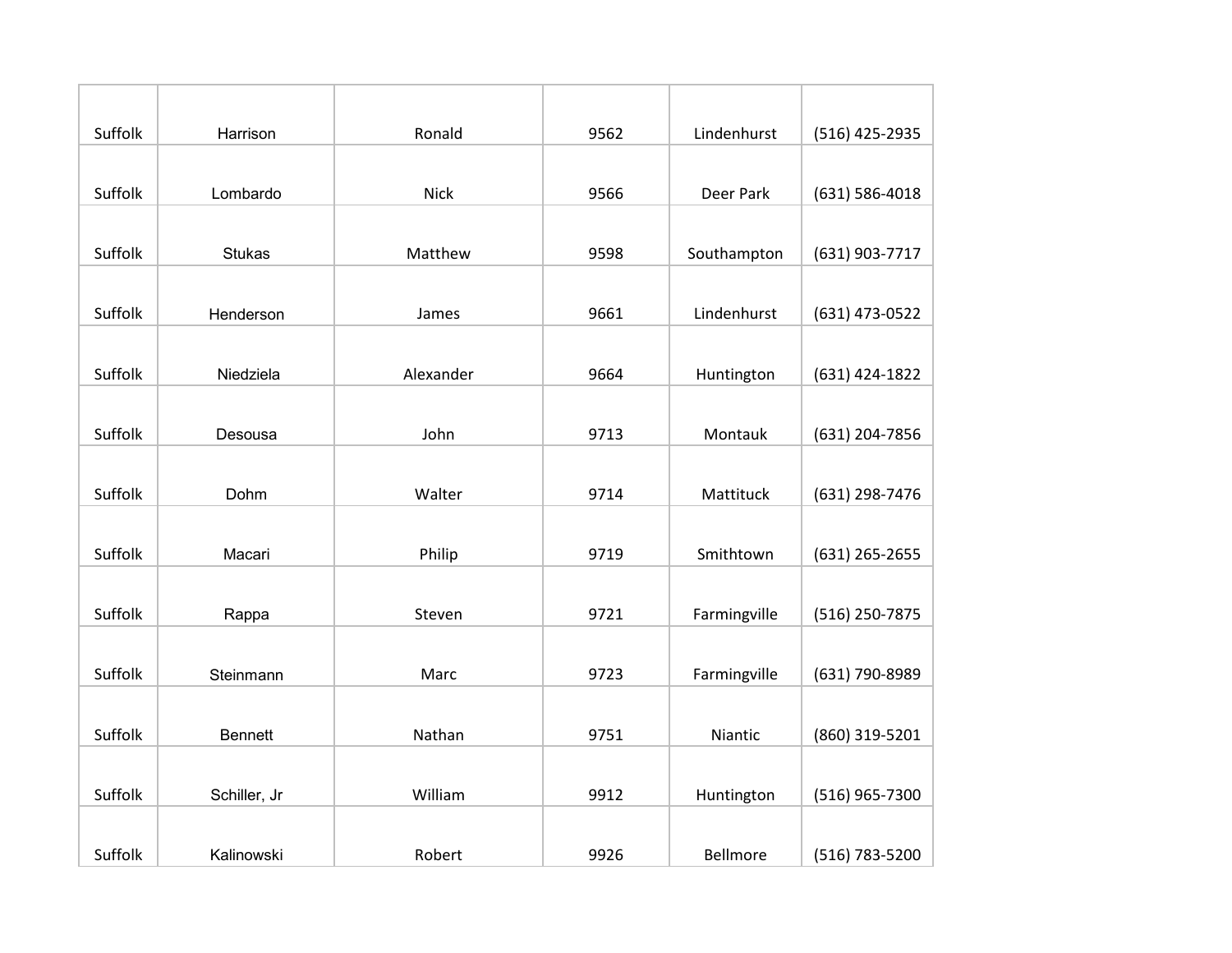| Suffolk | Kearney          | Vincent III    | 9927  | <b>East Northport</b> | (631) 742-8663 |
|---------|------------------|----------------|-------|-----------------------|----------------|
|         |                  |                |       |                       |                |
| Suffolk | Marchasin        | Scott          | 9928  | Coram                 | (631) 872-2697 |
|         |                  |                |       |                       |                |
| Suffolk | Zicari           | Thomas         | 9933  | Selden                | (631) 605-5975 |
|         |                  |                |       |                       |                |
| Suffolk | Huber            | James          | 9937  | Dix Hills             | (631) 242-1933 |
|         |                  |                |       |                       |                |
| Suffolk | Kogan            | Kenneth        | 9938  | Lindenhurst           | (631) 620-4607 |
|         |                  |                |       | Huntington            |                |
| Suffolk | <b>PALLOTTA</b>  | <b>MICHAEL</b> | 9939  | Station               | (516) 491-2993 |
|         |                  |                |       |                       |                |
| Suffolk | <b>Steffens</b>  | Robert         | 9942  | Sag Harbor            | (631) 725-0002 |
|         |                  |                |       |                       |                |
| Suffolk | Talalovsky       | David          | 9943  | Brooklyn              | (516) 315-5958 |
|         |                  |                |       |                       |                |
| Suffolk | <b>McCormick</b> | <b>Brian</b>   | 9945  | Rocky Point           | (631) 821-3976 |
|         |                  |                |       |                       |                |
| Suffolk | Chapman          | Terrance       | 9982  | Cold Brook            | (315) 826-5179 |
|         |                  |                |       |                       |                |
| Suffolk | Mulvey           | Francis        | 10038 | Westhampton           | (631) 288-6551 |
|         |                  |                |       |                       |                |
| Suffolk | Cestari          | Joseph         | 10099 | Lake Grove            | (631) 676-3720 |
|         |                  |                |       |                       |                |
| Suffolk | Garraffa IV      | Jerome         | 10102 | <b>Islip Terrace</b>  | (631) 581-1116 |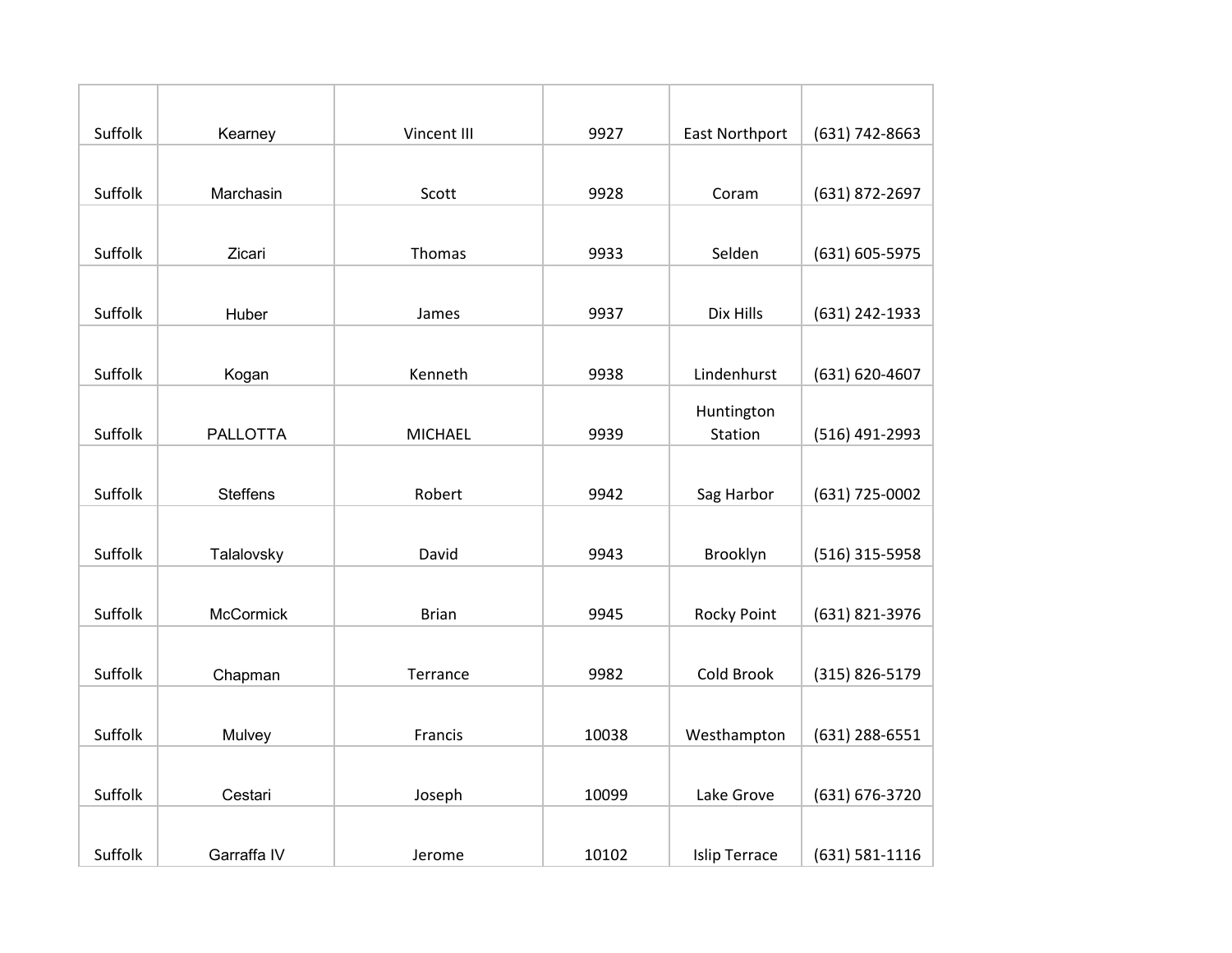| Suffolk | Hollborn   | Hilary      | 10105 | <b>Islip Terrace</b> | (631) 926-3755 |
|---------|------------|-------------|-------|----------------------|----------------|
|         |            |             |       |                      |                |
| Suffolk | Metz       | Edward      | 10151 | St. James            | (631) 862-4256 |
|         |            |             |       |                      |                |
| Suffolk | Simone     | Russell     | 10153 | Amity Harbor         | (631) 671-8644 |
|         |            |             |       |                      |                |
| Suffolk | Raby       | Michael     | 10166 | Centereach           | (631) 981-4656 |
|         |            |             |       |                      |                |
| Suffolk | Cassidy    | Richard     | 10217 | Holbrook             | (631) 702-0564 |
|         |            |             |       |                      |                |
| Suffolk | Tristano   | Christopher | 10333 | Babylon              | (631) 525-2519 |
|         |            |             |       |                      |                |
| Suffolk | Sette      | Kenneth     | 10335 | Commack              | (631) 543-4253 |
|         |            |             |       | Huntington           |                |
| Suffolk | Youngs     | Charles     | 10336 | Station              | (631) 673-0467 |
|         |            |             |       |                      |                |
| Suffolk | Devlin     | David       | 10366 | West Islip           | (631) 422-4815 |
|         |            |             |       |                      |                |
| Suffolk | Jaggernath | Chaitlal    | 10370 | Brentwood            | (646) 361-1057 |
|         |            |             |       |                      |                |
| Suffolk | Gallagher  | Kevin       | 10437 | Merrick              | (516) 732-3487 |
|         |            |             |       |                      |                |
| Suffolk | Schwamb    | Kenneth     | 10511 | Islip                | (631) 650-6309 |
|         |            |             |       |                      |                |
| Suffolk | Carapezza  | Philip      | 10522 | Holbrook             | (631) 655-2314 |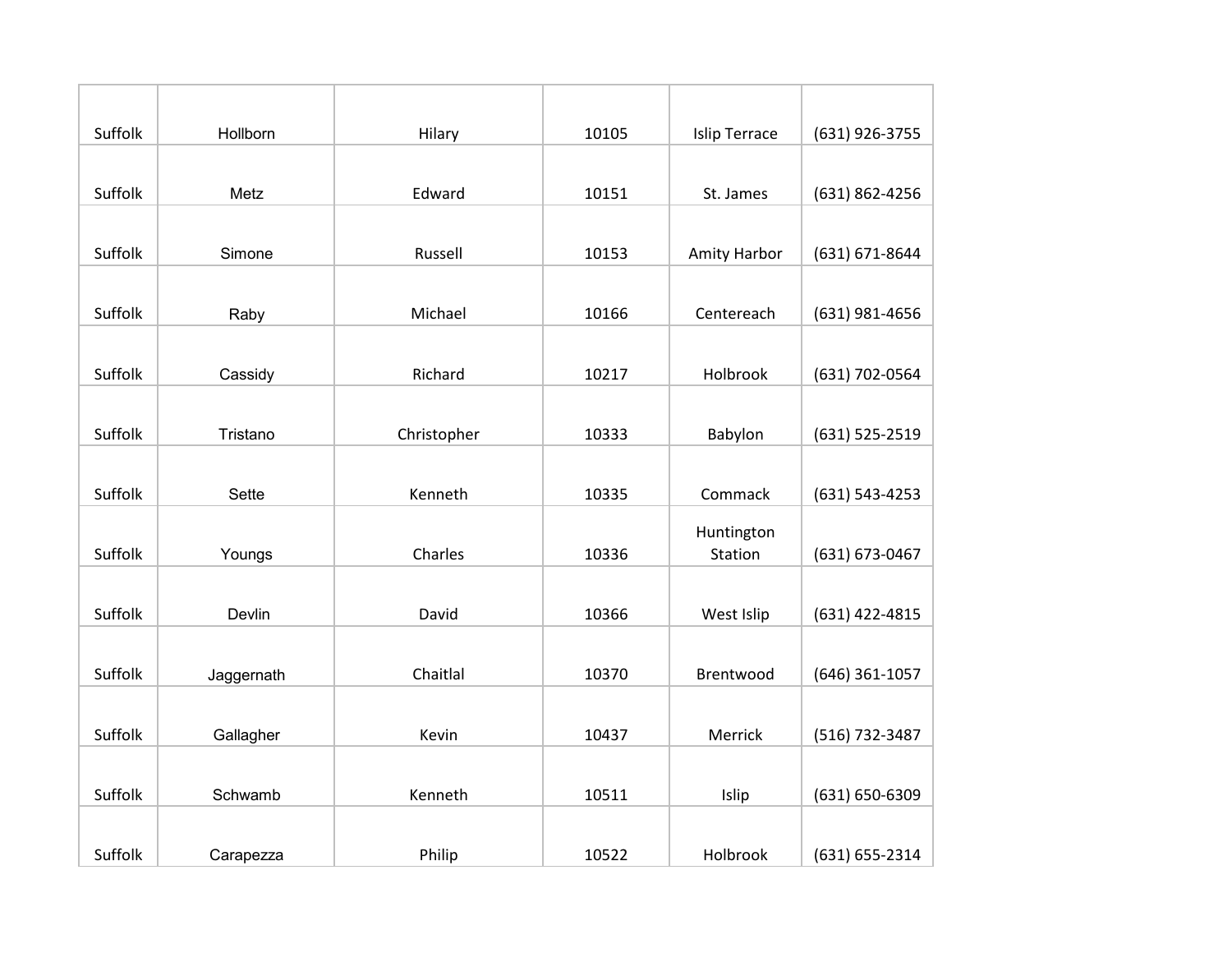| Suffolk | Love          | Kenneth      | 10526 | <b>Kings Park</b> | (631) 484-2639 |
|---------|---------------|--------------|-------|-------------------|----------------|
|         |               |              |       |                   |                |
| Suffolk | Lynch         | Stephen      | 10626 | East Islip        | (631) 224-7817 |
|         |               |              |       |                   |                |
| Suffolk | Ruiz          | Rodolfo      | 10675 | Shirley           | (631) 721-7180 |
|         |               |              |       |                   |                |
| Suffolk | Serafino      | Thomas       | 10676 | Lindenhurst       | (631) 835-3535 |
|         |               |              |       |                   |                |
| Suffolk | Trevor        | Henry        | 10723 | South Hampton     | (631) 287-7900 |
|         |               |              |       |                   |                |
| Suffolk | Hernandez     | Oscar        | 10724 | South Hampton     | (631) 287-7900 |
|         |               |              |       |                   |                |
| Suffolk | Petrillo      | <b>Brian</b> | 10725 | Moriches          | (631) 605-4026 |
|         |               |              |       |                   |                |
| Suffolk | Petrillo      | <b>Brian</b> | 10725 | South Hampton     | (631) 287-7900 |
|         |               |              |       |                   |                |
| Suffolk | Arnoni        | Michael      | 10801 | Smithtown         | (631) 471-6797 |
|         |               |              |       |                   |                |
| Suffolk | <b>Baxter</b> | Mark         | 10802 | Southhold         | (631) 765-5196 |
|         |               |              |       |                   |                |
| Suffolk | Cianciotti    | Nicholas     | 10803 | Islip             | (631) 926-4124 |
|         |               |              |       |                   |                |
| Suffolk | Gleixner      | Craig        | 10805 | Lindenhurst       | (917) 783-6845 |
|         |               |              |       |                   |                |
| Suffolk | Eastman       | Geoff        | 10836 | Mastic            | (631) 294-4950 |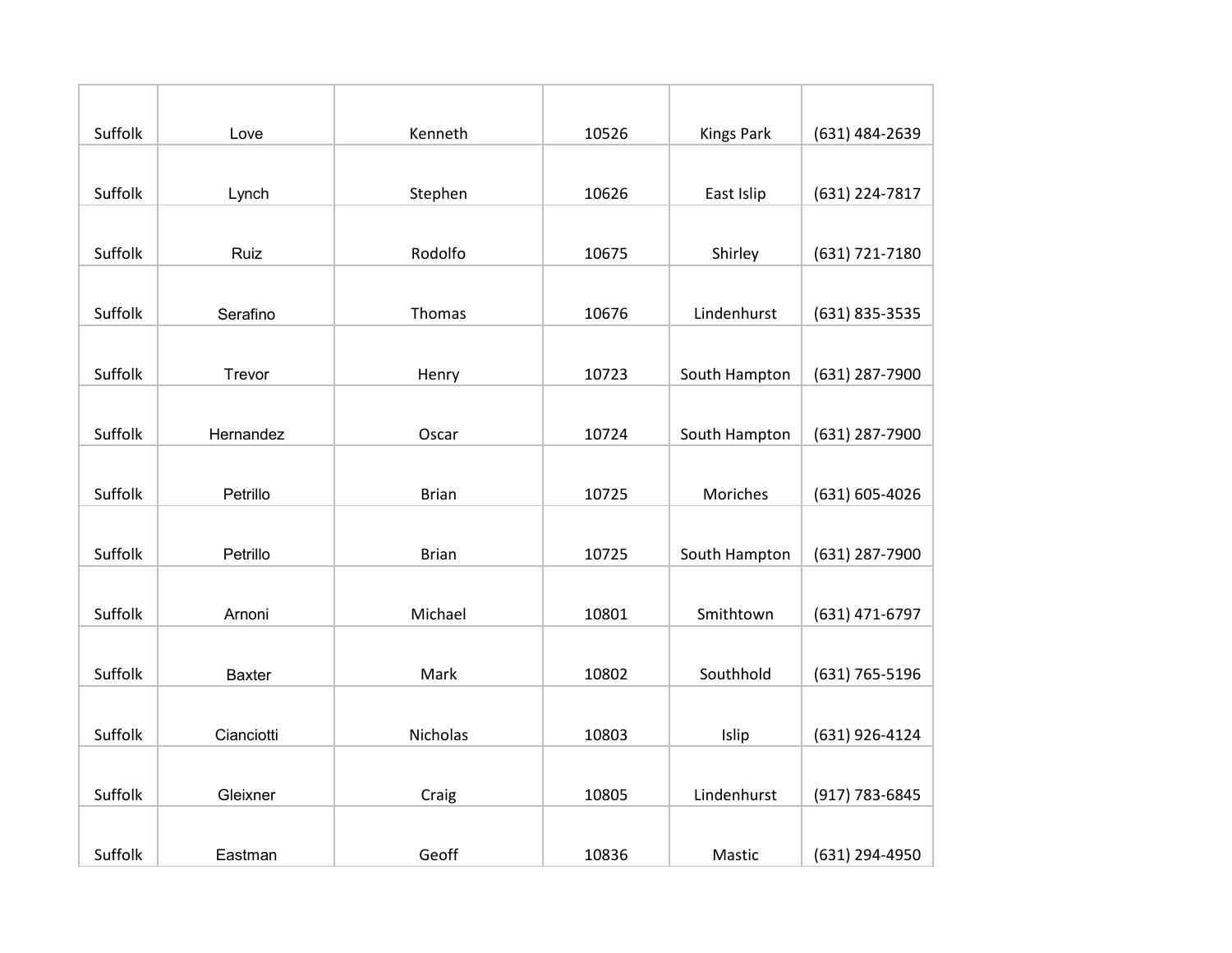| Suffolk | Gustafson  | Dean         | 10839 | West Babylon          | (631) 434-1147 |
|---------|------------|--------------|-------|-----------------------|----------------|
|         |            |              |       |                       |                |
| Suffolk | Martinez   | Ever         | 10840 | Nesconset             | (631) 940-9046 |
|         |            |              |       |                       |                |
| Suffolk | Sciacca    | Frank        | 10846 | Farmingville          | (631) 732-4020 |
|         |            |              |       |                       |                |
| Suffolk | Fausto     | Dominick     | 10899 | Farmingville          | (631) 320-0814 |
|         |            |              |       |                       |                |
| Suffolk | Walz       | Arthur       | 10908 | Amityville            | (631) 336-7157 |
|         |            |              |       |                       |                |
| Suffolk | Cassidy    | Joseph       | 11098 | Holbrook              | (631) 472-3692 |
|         |            |              |       |                       |                |
| Suffolk | Zeitlin    | Ryan         | 11103 | East Patchogue        | (631) 507-9237 |
|         |            |              |       |                       |                |
| Suffolk | Berdon     | <b>Brian</b> | 11121 | Nesconset             | (631) 478-9998 |
|         |            |              |       |                       |                |
| Suffolk | Defazio    | Thomas       | 11174 | Farmingdale           | (631) 521-3881 |
|         |            |              |       |                       |                |
| Suffolk | Gross, Jr. | Dale         | 11175 | Sayville              | (631) 563-6345 |
|         |            |              |       |                       |                |
| Suffolk | Papa       | Richard      | 11181 | <b>East Northport</b> | (631) 266-1797 |
|         |            |              |       |                       |                |
| Suffolk | Smith      | Jeffrey      | 11241 | Babylon               | (917) 608-2559 |
|         |            |              |       |                       |                |
| Suffolk | Farrugia   | Frank        | 11359 | Lindehurst            | (516) 376-2831 |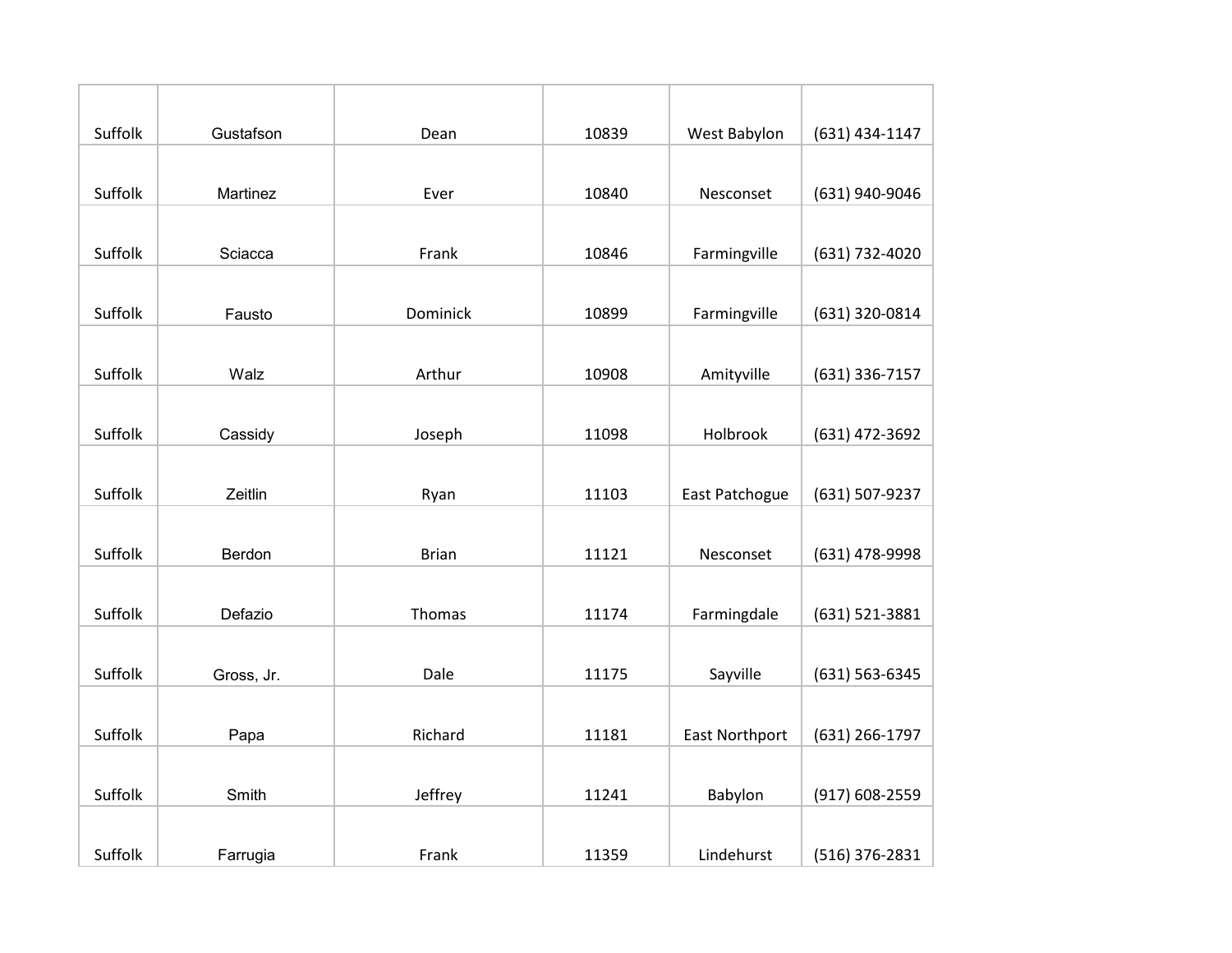| Suffolk | Prohaska   | Wayne   | 11364 | Amityville     | (631) 789-0500 |
|---------|------------|---------|-------|----------------|----------------|
|         |            |         |       |                |                |
| Suffolk | Weismiller | David   | 11370 | Calverton      | (631) 774-6866 |
|         |            |         |       |                |                |
| Suffolk | Cueva      | Jose    | 11409 | Hicksville     | (516) 697-0010 |
|         |            |         |       |                |                |
| Suffolk | Delmasto   | Michael | 11412 | Coram          | (631) 736-5543 |
|         |            |         |       |                |                |
| Suffolk | Fulton     | David   | 11413 | Riverhead      | (631) 727-7854 |
|         |            |         |       |                |                |
| Suffolk | Momtiglio  | Michael | 11417 | West Islip     | (631) 586-7823 |
|         |            |         |       |                |                |
| Suffolk | Stanisci   | Joseph  | 11421 | East Patchogue | (631) 767-9011 |
|         |            |         |       |                |                |
| Suffolk | Alfaro     | Victor  | 11510 | Brentwood      | (631) 813-1242 |
|         |            |         |       |                |                |
| Suffolk | Crandell   | John    | 11513 | Rocky Point    | (631) 228-4443 |
|         |            |         |       |                |                |
| Suffolk | Damasco    | John    | 11515 | Copaigue       | (631) 835-9834 |
|         |            |         |       |                |                |
| Suffolk | Calandrino | Denise  | 11562 | Lindenhurst    | (631) 831-3584 |
|         |            |         |       |                |                |
| Suffolk | Calandrino | Joseph  | 11563 | Lindenhurst    | (631) 592-1490 |
|         |            |         |       |                |                |
| Suffolk | Erickson   | John    | 11596 | E. Patchogue   | (631) 475-5122 |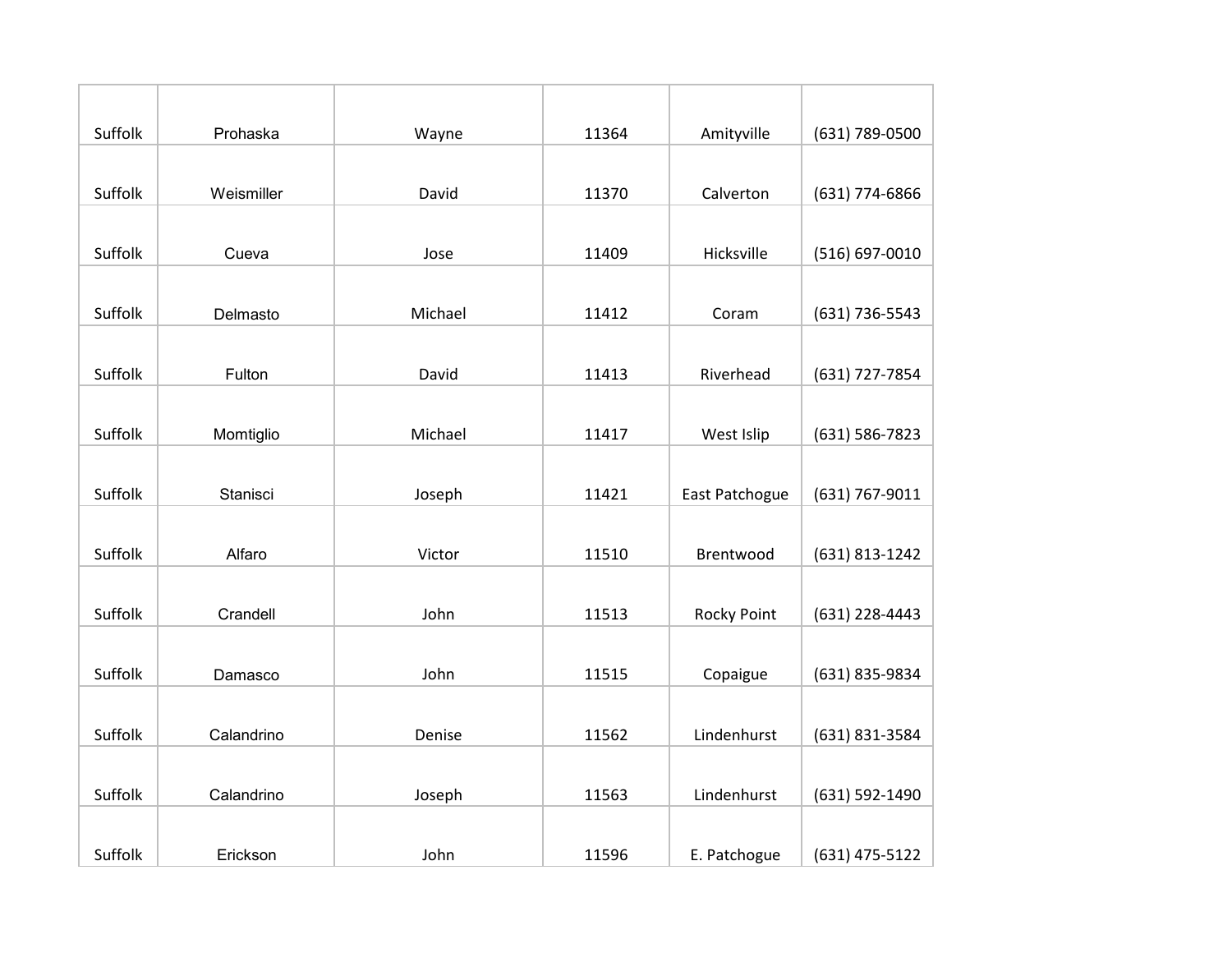| Suffolk | Vecchio       | Andrew          | 11601 | East Quogue    | (347) 804-3804 |
|---------|---------------|-----------------|-------|----------------|----------------|
|         |               |                 |       |                |                |
| Suffolk | Kiernan       | Peter           | 11709 | Riverhead      | (631) 591-2869 |
|         |               |                 |       |                |                |
| Suffolk | Mello         | Steven          | 11714 | Smithtown      | (516) 749-3503 |
|         |               |                 |       |                |                |
| Suffolk | Recine        | Anthony         | 11715 | Commack        | (631) 670-6203 |
|         |               |                 |       |                |                |
| Suffolk | Roberts, Jr.  | Charles         | 11789 | Westbrook      | (845) 421-8835 |
|         |               |                 |       |                |                |
| Suffolk | Zaino         | Vincenzo        | 11792 | Dix Hills      | (516) 322-1877 |
|         |               |                 |       | Port Jefferson |                |
| Suffolk | Lugo          | Javier          | 11865 | Station        | (631) 219-4077 |
|         |               |                 |       |                |                |
| Suffolk | <b>Bifolo</b> | John            | 11915 | Lindenhurst    | (516) 818-3766 |
|         |               |                 |       | Huntington     |                |
| Suffolk | Geffner       | Charles         | 12015 | Station        | (516) 523-6921 |
|         |               |                 |       |                |                |
| Suffolk | Sperlazza     | <b>Nicholas</b> | 12029 | West Babylon   | (516) 640-6529 |
|         |               |                 |       |                |                |
| Suffolk | Zukas         | Modestas        | 12031 | East Quogue    | (631) 594-5700 |
|         |               |                 |       |                |                |
| Suffolk | Hernandez     | Keddy           | 12171 | Riverhead      | (631) 871-9976 |
|         |               |                 |       |                |                |
| Suffolk | Natale        | Michael         | 12172 | Rocky Point    | (631) 821-4245 |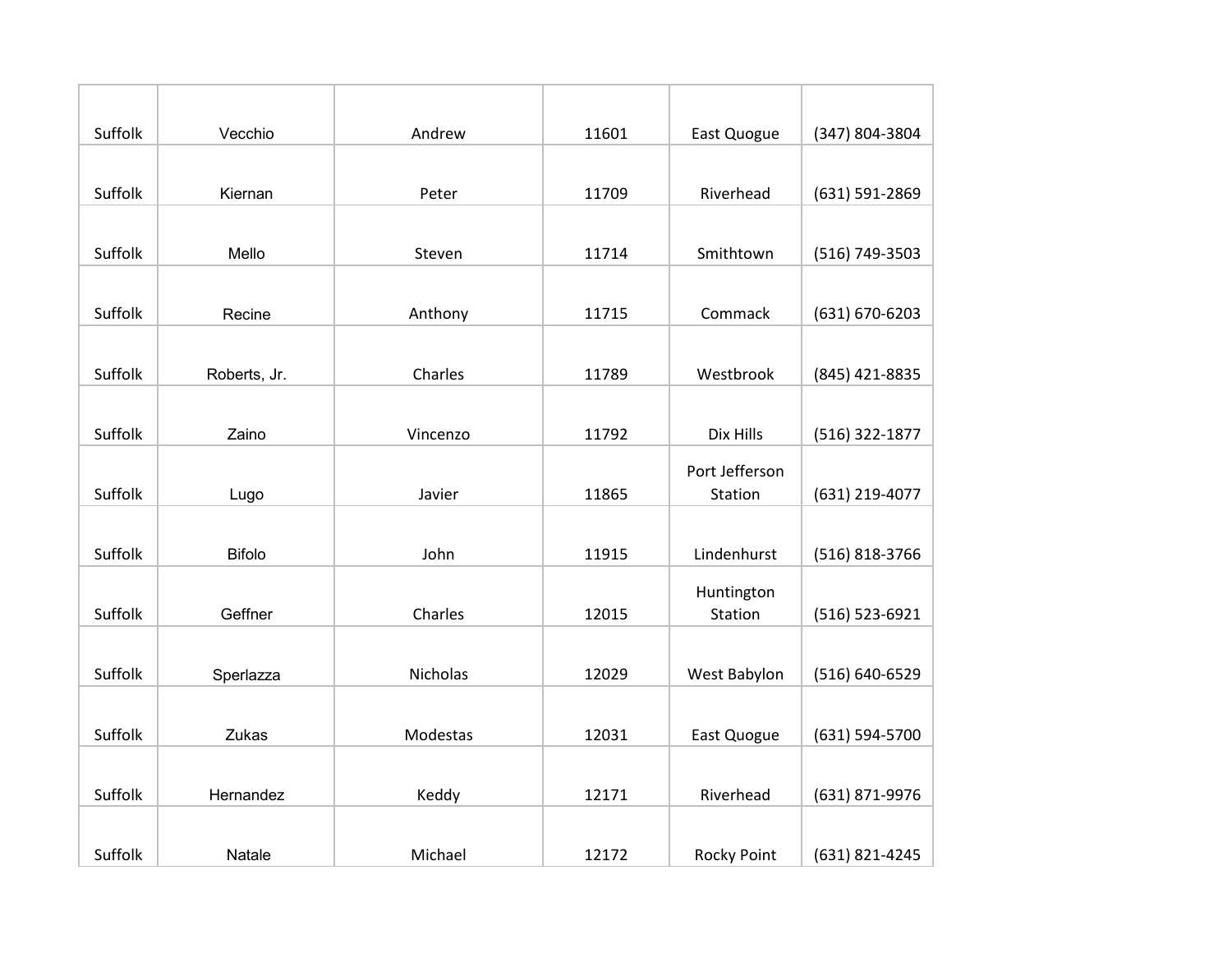| Suffolk | Sinchi          | Luis    | 12175 | Mastic               | (631) 294-0526 |
|---------|-----------------|---------|-------|----------------------|----------------|
|         |                 |         |       |                      |                |
| Suffolk | Willingham      | Paul    | 12243 | Sag Harbor           | (631) 291-7351 |
|         |                 |         |       |                      |                |
| Suffolk | Baculy          | Robert  | 12259 | Mastic Beach         | (631) 965-8574 |
|         |                 |         |       |                      |                |
| Suffolk | <b>Bruno</b>    | John    | 12279 | St. James            | (732) 606-2671 |
|         |                 |         |       |                      |                |
| Suffolk | Paris           | Richard | 12290 | Islip                | (631) 968-2966 |
|         |                 |         |       |                      |                |
| Suffolk | <b>Bela</b>     | William | 12323 | Islip                | (631) 446-1739 |
|         |                 |         |       |                      |                |
| Suffolk | Frederickson    | Scott   | 12326 | <b>Islip Terrace</b> | (631) 581-8773 |
|         |                 |         |       |                      |                |
| Suffolk | <b>Brunette</b> | Raymond | 12343 | Lake Grove           | (631) 590-1109 |
|         |                 |         |       |                      |                |
| Suffolk | Cantone         | Micheal | 12344 | Shoreham             | (631) 681-8901 |
|         |                 |         |       |                      |                |
| Suffolk | Cianciotti      | Jessica | 12346 | Islip                | (631) 383-1598 |
|         |                 |         |       |                      |                |
| Suffolk | Dowling         | Daniel  | 12347 | Lindenhurst          | (631) 983-7362 |
|         |                 |         |       |                      |                |
| Suffolk | Guerriero       | Michael | 12361 | Farmingdale          | (631) 694-8695 |
|         |                 |         |       |                      |                |
| Suffolk | Lombardo        | Thomas  | 12370 | <b>Kings Park</b>    | (516) 790-2863 |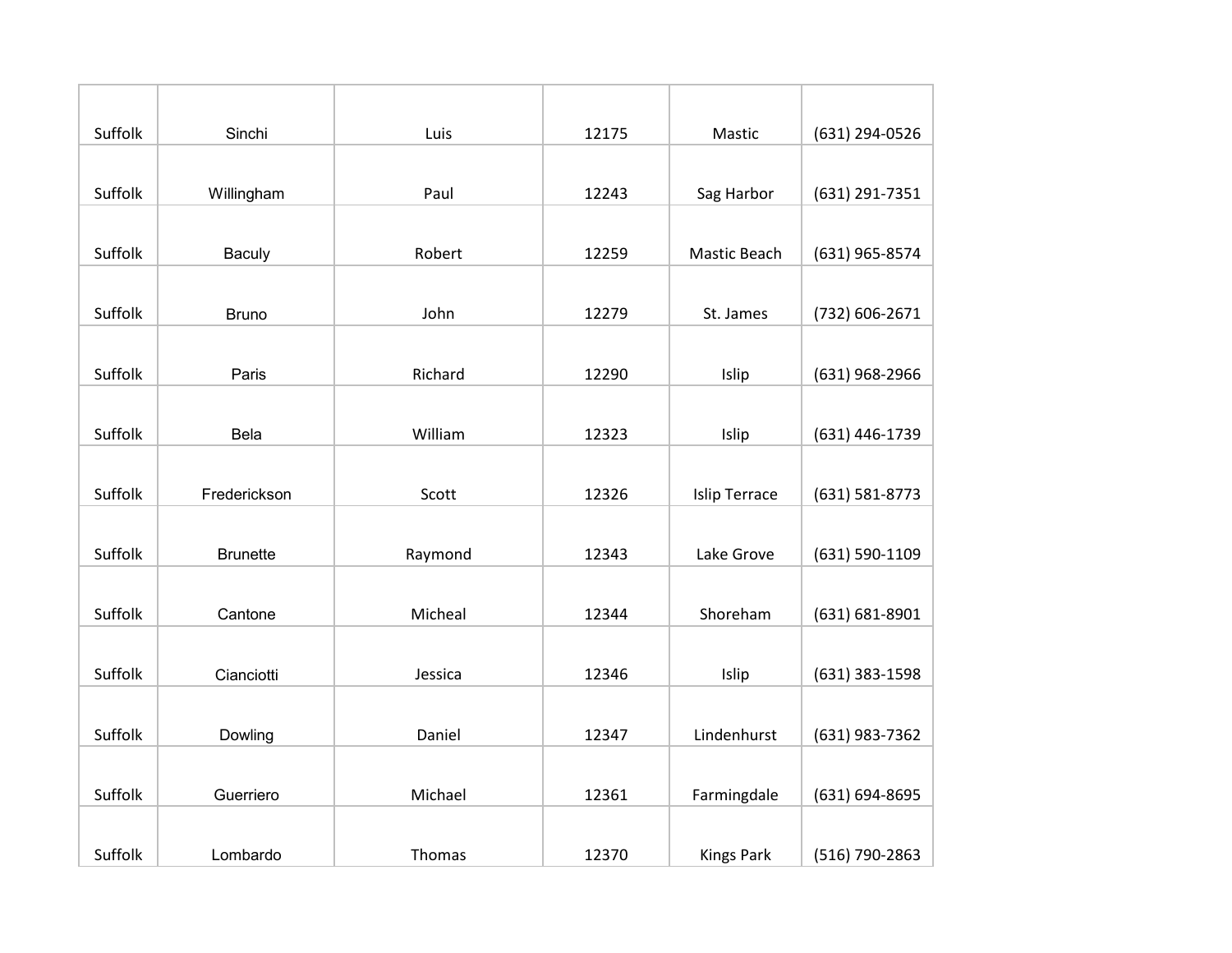| Suffolk | Vanella       | Robert         | 12379 | Farmingdale         | (718) 710-7719 |
|---------|---------------|----------------|-------|---------------------|----------------|
|         |               |                |       |                     |                |
| Suffolk | Levy          | Michael        | 12420 | E. Norrthport       | (631) 486-2963 |
|         |               |                |       |                     |                |
| Suffolk | Manzo         | Michael        | 12421 | <b>Wading River</b> | (631) 466-0005 |
|         |               |                |       |                     |                |
| Suffolk | Ziminski      | Michael        | 12425 | Huntington          | (516) 746-0513 |
|         |               |                |       |                     |                |
| Suffolk | <b>Biggio</b> | <b>Brandon</b> | 12489 | Selden              | (631) 525-7070 |
|         |               |                |       |                     |                |
| Suffolk | Cicirello     | Raffaele       | 12505 | West Babylon        | (203) 919-0884 |
|         |               |                |       |                     |                |
| Suffolk | Dimino        | Salvatore      | 12507 | Deer Park           | (631) 586-0776 |
|         |               |                |       |                     |                |
| Suffolk | Kench Jr.     | John           | 12510 | Lindenhurst         | (631) 592-1494 |
|         |               |                |       |                     |                |
| Suffolk | Gallagher     | James          | 12537 | Lindenhurst         | (631) 422-2244 |
|         |               |                |       |                     |                |
| Suffolk | O'Kunewics    | Robert         | 12541 | Sag Harbor          | (631) 782-2262 |
|         |               |                |       |                     |                |
| Suffolk | Santone       | Steven         | 12542 | Patchogue           | (631) 382-3597 |
|         |               |                |       |                     |                |
| Suffolk | Giambrone     | Patrict        | 12548 | Pt Jefferson Sta    | (631) 642-1204 |
|         |               |                |       |                     |                |
| Suffolk | Moran         | Robert         | 12554 | Medford             | (631) 654-7854 |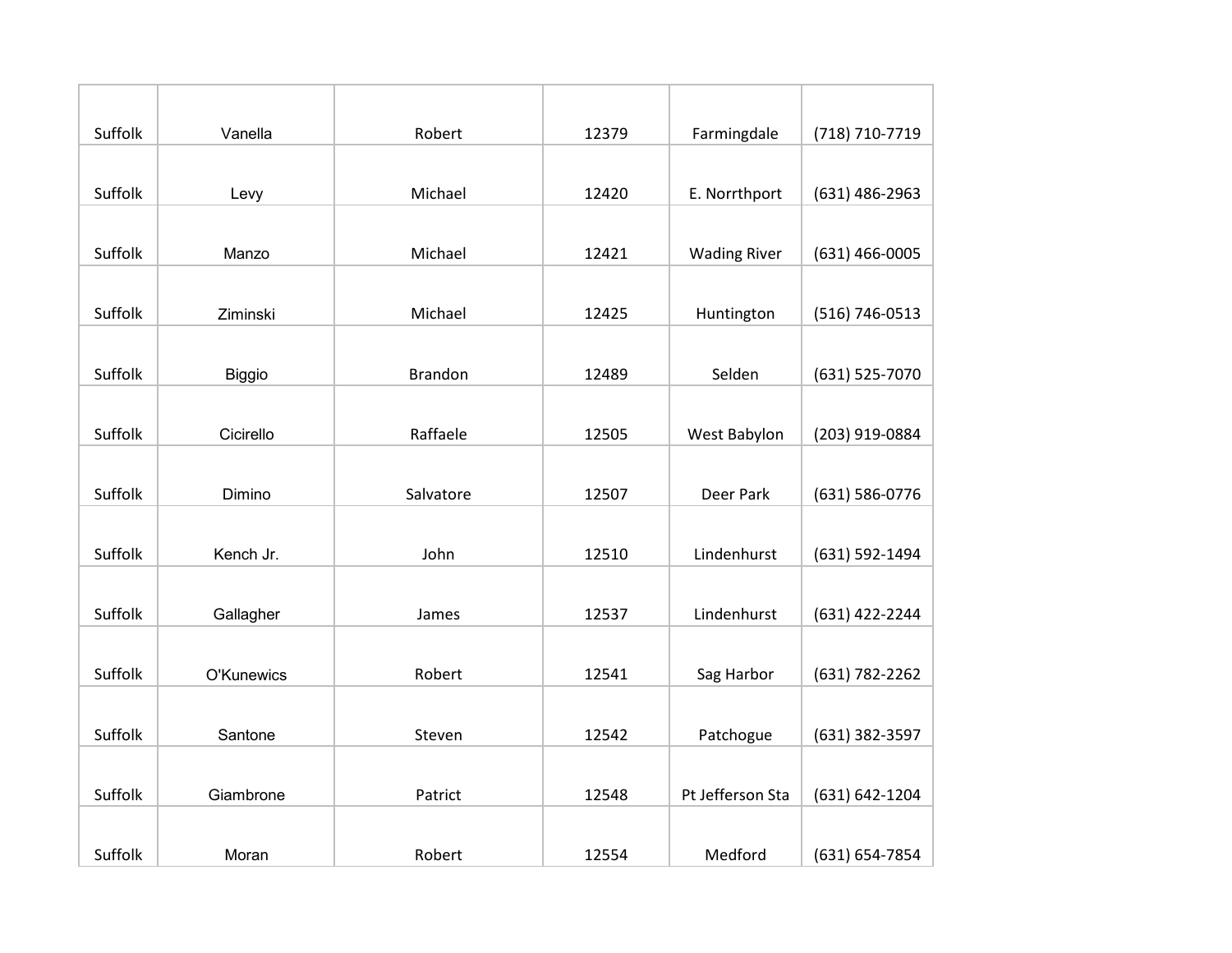|         |              |             |       | Huntington             |                |
|---------|--------------|-------------|-------|------------------------|----------------|
| Suffolk | Wurzer       | Gordon      | 12557 | Station                | (917) 376-1558 |
|         |              |             |       |                        |                |
| Suffolk | Dasilva      | Nuno        | 12620 | West Babylon           | (516) 428-7595 |
|         |              |             |       |                        |                |
| Suffolk | Aisili       | Raymond     | 12622 | Port Jefferson         | (631) 474-1420 |
|         |              |             |       |                        |                |
| Suffolk | Keffel       | Thomas      | 12623 | Centereach             | (631) 467-5788 |
|         |              |             |       |                        |                |
| Suffolk | Castelano    | Domenic     | 12640 | Morichers              | (203) 510-4874 |
|         |              |             |       | Westhampton            |                |
| Suffolk | Flores       | Lillian     | 12641 | Beach                  | (631) 728-3290 |
|         |              |             |       |                        |                |
| Suffolk | Holmes       | Christopher | 12642 | Riberhead              | (631) 747-4153 |
|         |              |             |       |                        |                |
| Suffolk | Pineda       | Anastasio   | 12661 | Amityville             | (516) 297-7074 |
|         |              |             |       |                        |                |
| Suffolk | Oddo         | Vito        | 12676 | West Islip             | (631) 521-4722 |
|         |              |             |       |                        |                |
| Suffolk | Sampson      | Joseph      | 12722 | Sayville               | (631) 256-6547 |
|         |              |             |       |                        |                |
| Suffolk | Sparacino    | Vincent     | 12723 | Coram                  | (631) 849-5454 |
|         |              |             |       |                        |                |
| Suffolk | Stypuikowski | Edward      | 12724 | <b>Center Moriches</b> | (631) 878-0732 |
|         |              |             |       |                        |                |
| Suffolk | Wilson       | Louis       | 12727 | Lindenhurst            | (631) 884-1870 |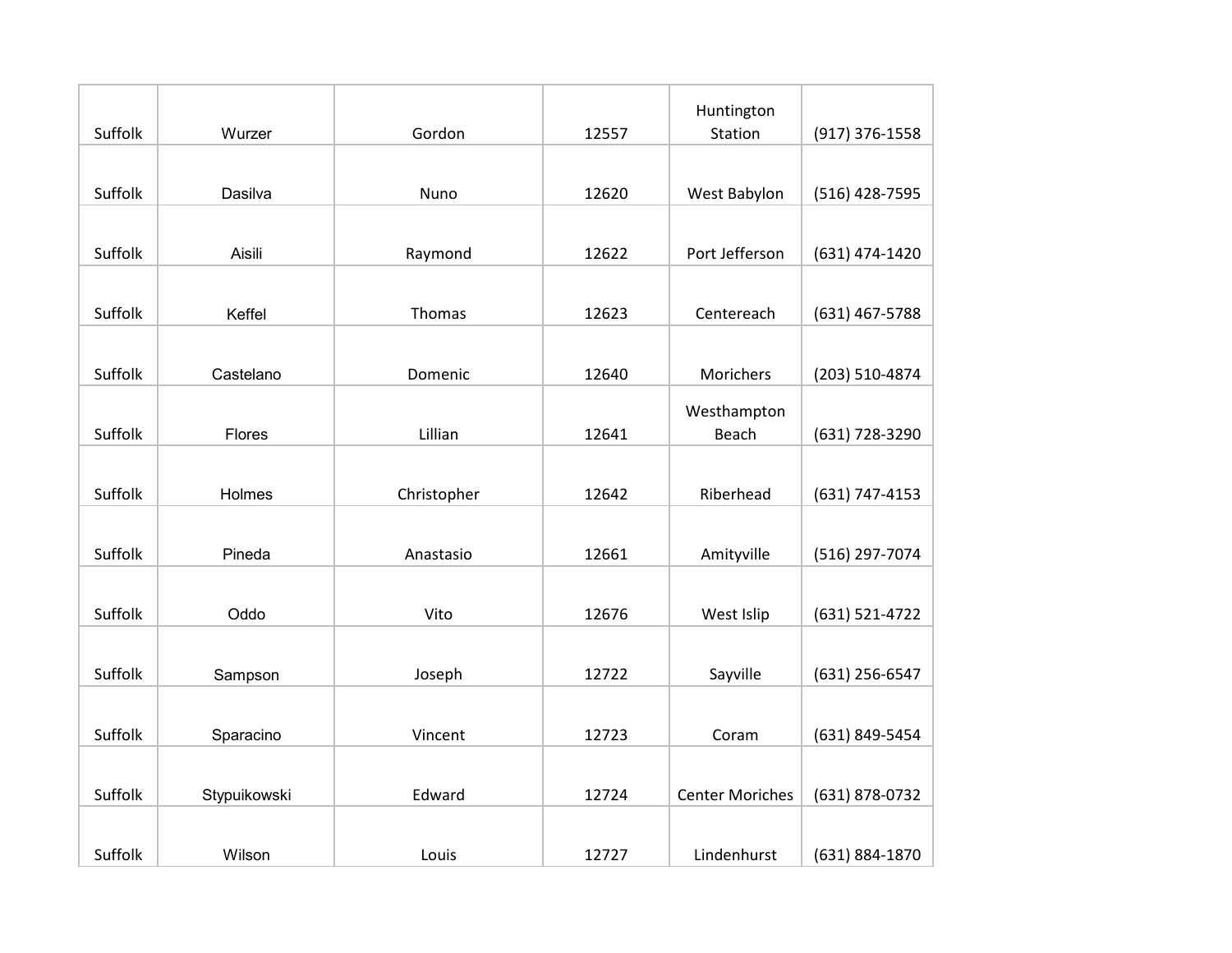| Suffolk | Cook           | Jeffery  | 12784 | <b>Bay Shore</b>  | (631) 988-1300 |
|---------|----------------|----------|-------|-------------------|----------------|
|         |                |          |       |                   |                |
| Suffolk | Barsalona      | Nicholas | 12791 | West Babylon      | (817) 217-6803 |
|         |                |          |       |                   |                |
| Suffolk | Lukenovich     | Michael  | 12795 | Deer Park         | (631) 474-1474 |
|         |                |          |       |                   |                |
| Suffolk | Cook           | Joseph   | 12803 | W. Babylon        | (516) 449-6207 |
|         |                |          |       |                   |                |
| Suffolk | Supple         | Stephen  | 12808 | East Islip        | (516) 477-0920 |
|         |                |          |       |                   |                |
| Suffolk | Asarisi        | Michael  | 12821 | Ronkonkoma        | (361) 831-8901 |
|         |                |          |       |                   |                |
| Suffolk | Glaeser        | Henry    | 12822 | Lindenhurst       | (631) 576-9276 |
|         |                |          |       |                   |                |
| Suffolk | <b>Bifulco</b> | Zarhary  | 12860 | <b>Kings Park</b> | (631) 827-7846 |
|         |                |          |       |                   |                |
| Suffolk | Vanzandt       | John     | 12869 | Lindenhurst       | (516) 848-1864 |
|         |                |          |       |                   |                |
| Suffolk | Norton         | Jacob    | 12890 | Bohemia           | (631) 664-4749 |
|         |                |          |       |                   |                |
| Suffolk | Wolff          | Robert   | 12895 | Sayville          | (631) 244-8389 |
|         |                |          |       |                   |                |
| Suffolk | Dalia          | Thomas   | 12900 | North Babylon     | (631) 767-5122 |
|         |                |          |       |                   |                |
| Suffolk | Hennessey      | Derek    | 12902 | Cutchgue          | (631) 734-4271 |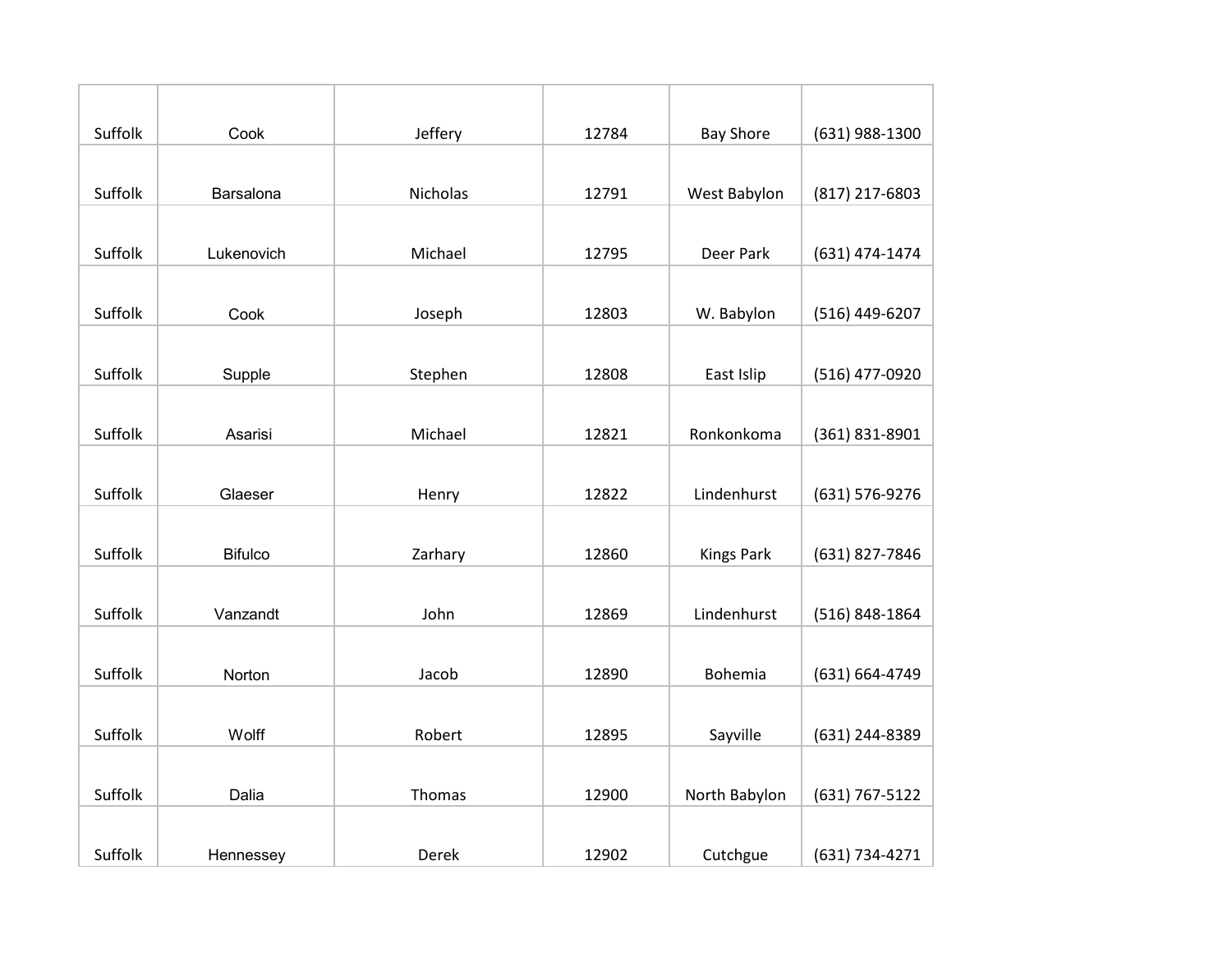| Suffolk | Benton          | Darnell  | 12914 | Central Islip | (631) 229-4298 |
|---------|-----------------|----------|-------|---------------|----------------|
|         |                 |          |       |               |                |
| Suffolk | Gatto           | Timothy  | 12916 | St. James     | (516) 639-3068 |
|         |                 |          |       |               |                |
| Suffolk | MacGregor       | Jeffrey  | 12918 | Centereach    | (631) 445-3770 |
|         |                 |          |       |               |                |
| Suffolk | Salamone        | Anthony  | 12920 | Lindenhurst   | (631) 620-2457 |
|         |                 |          |       |               |                |
| Suffolk | Smith           | Fred     | 12921 | Selden        | (631) 379-8040 |
|         |                 |          |       |               |                |
| Suffolk | Zervos          | Michael  | 12964 | Greenport     | (917) 626-9541 |
|         |                 |          |       |               |                |
| Suffolk | Fogerty         | Jeffrey  | 12979 | W. Babylon    | (631) 445-2508 |
|         |                 |          |       |               |                |
| Suffolk | Giannotti Jr.   | Gennaro  | 12981 | Islip         | (516) 532-1936 |
|         |                 |          |       |               |                |
| Suffolk | Sanalitro       | Joseph   | 12988 | Ridge         | (631) 849-3976 |
|         |                 |          |       |               |                |
| Suffolk | McGhee          | John     | 13027 | Bayshore      | (917) 577-6710 |
|         |                 |          |       |               |                |
| Suffolk | <b>Bruzzese</b> | Diminick | 13037 | Copiague      | (516) 417-4048 |
|         |                 |          |       |               |                |
| Suffolk | Campagna        | Vincent  | 13038 | Dix Hills     | (631) 384-5319 |
|         |                 |          |       |               |                |
| Suffolk | Sabatello       | Andrew   | 13047 | Manoruille    | (631) 874-4144 |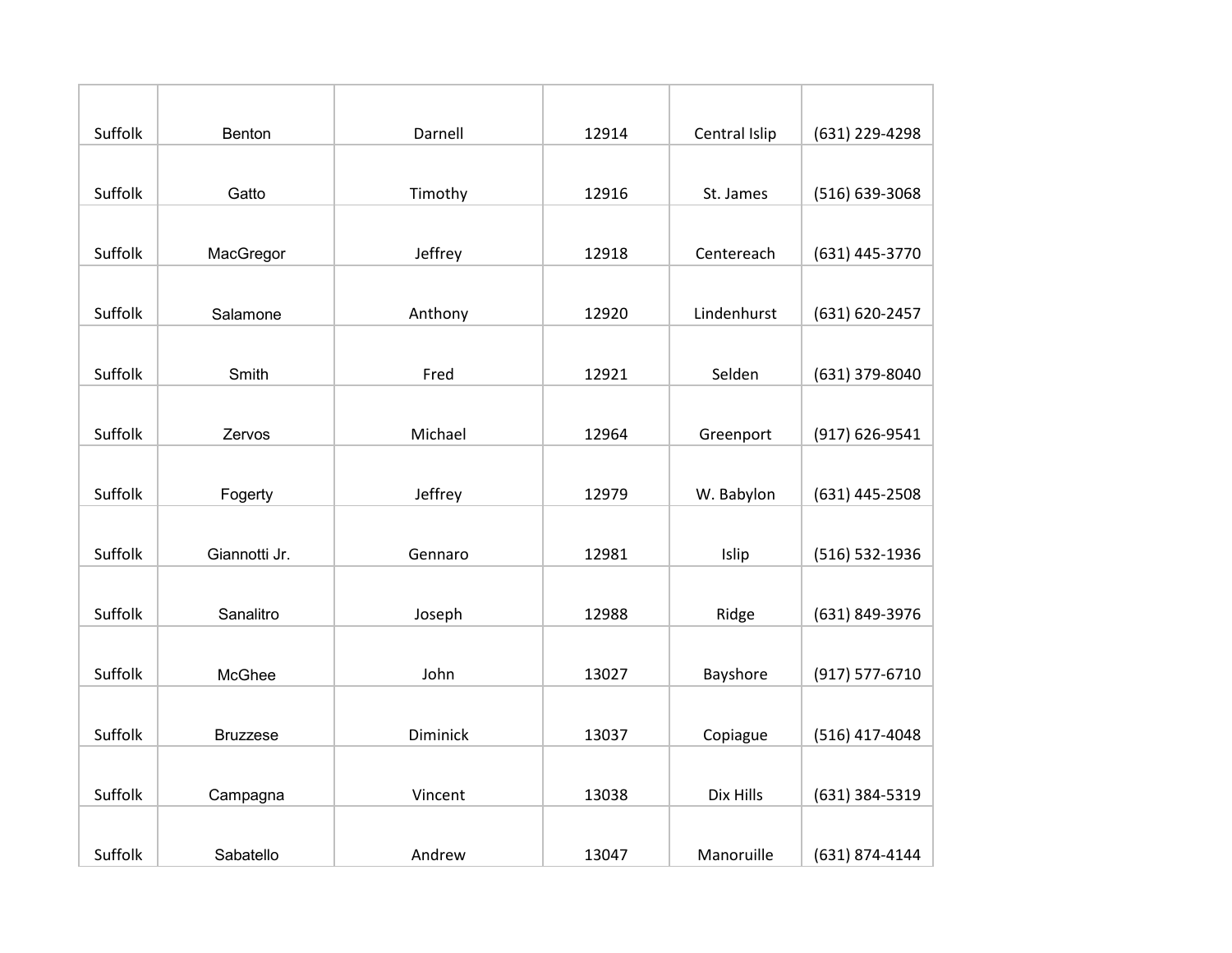| Suffolk | Weingarten  | Douglas                                              | 13049 | Bohemia        | (631) 379-7379 |
|---------|-------------|------------------------------------------------------|-------|----------------|----------------|
|         |             |                                                      |       |                |                |
| Suffolk | Feola       | Michael                                              | 13158 | Nesconset      | (631) 740-1671 |
|         |             |                                                      |       |                |                |
| Suffolk | Krupski     | Albert                                               | 13161 | Cutchogue      | (631) 291-1720 |
|         |             |                                                      |       |                |                |
| Suffolk | McKiernan   | Robert                                               | 13162 | Port Jefferson | (631) 408-7433 |
|         |             |                                                      |       | W. Hampton     |                |
| Suffolk | Pincott     | James                                                | 13163 | Beach          | (516) 987-7445 |
|         |             |                                                      |       |                |                |
| Suffolk | Ferme       | Joseph                                               | 13232 | East Islip     | (631) 581-5695 |
|         |             |                                                      |       |                |                |
| Suffolk | Oreziak     | Pawel                                                | 13236 | Ronkonkoma     | (631) 620-4538 |
|         |             |                                                      |       |                |                |
| Suffolk | Schulz, Jr. | William                                              | 13238 | Greenport      | (631) 477-2725 |
|         |             | Christopher w. Dervin<br><b>Suffolk County Water</b> |       |                |                |
| Suffolk | Dervin      | Authority                                            | 13298 | Bayshore       | (631) 210-6277 |
|         |             |                                                      |       |                |                |
| Suffolk | Boehl Jr.   | William                                              | 13391 | Holbrook       | (631) 588-4700 |
|         |             |                                                      |       |                |                |
| Suffolk | Deleon      | Ismael                                               | 13394 | Nesconset      | (516) 761-7647 |
|         |             |                                                      |       |                |                |
| Suffolk | Mosel       | Peter                                                | 13397 | Ridge          | (631) 345-3334 |
|         |             |                                                      |       |                |                |
| Suffolk | Maraj       | Addison                                              | 13427 | Deer Park      | (347) 605-5703 |